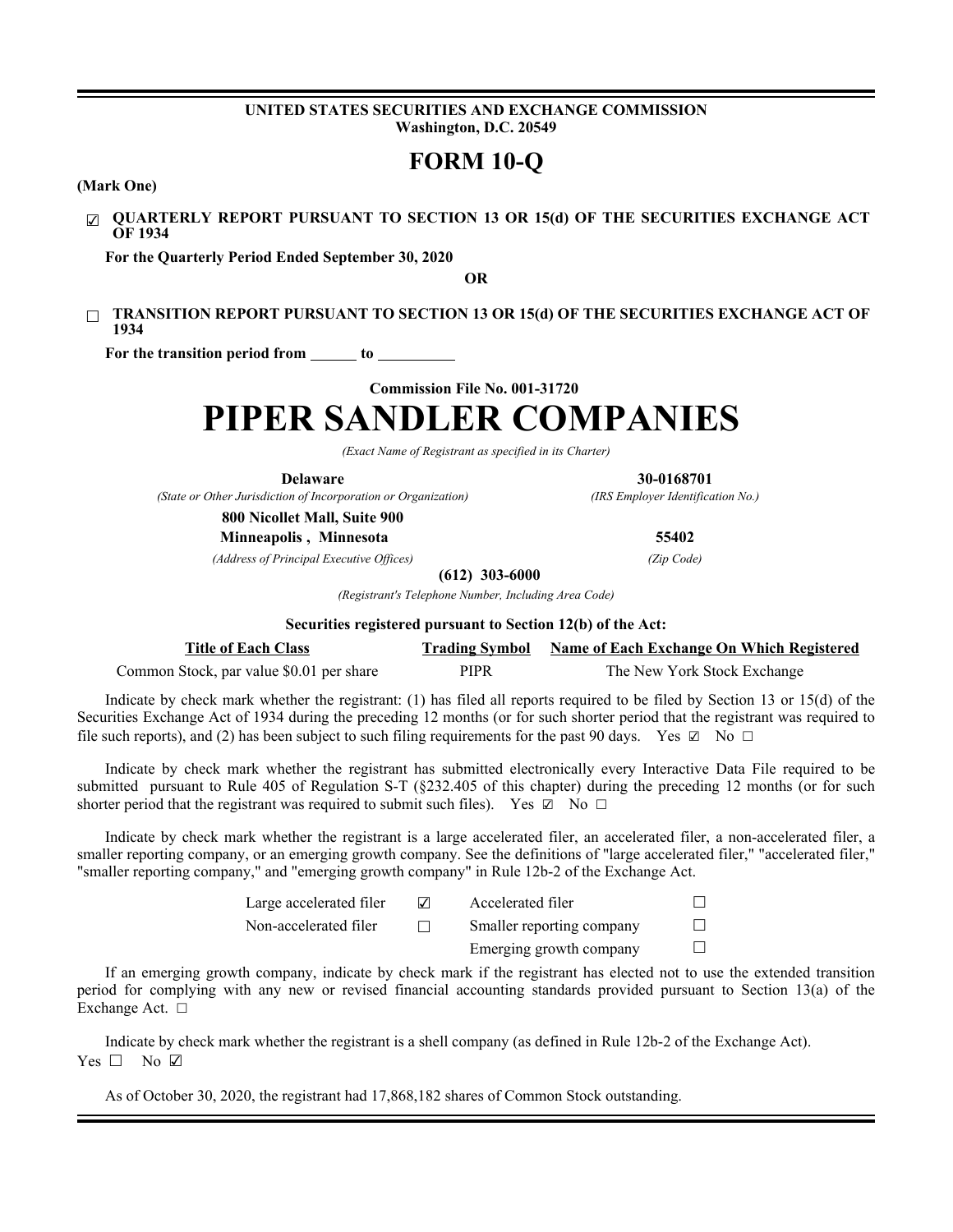### **Piper Sandler Companies**

### **Index to Quarterly Report on Form 10-Q**

### **PART I. FINANCIAL INFORMATION**

<span id="page-1-0"></span>

| ITEM 1. | <b>FINANCIAL STATEMENTS</b>                                                                     | $\overline{3}$  |
|---------|-------------------------------------------------------------------------------------------------|-----------------|
|         | <b>Consolidated Statements of Financial Condition</b>                                           | $\overline{3}$  |
|         | <b>Consolidated Statements of Operations</b>                                                    | $\overline{4}$  |
|         | <b>Consolidated Statements of Comprehensive Income</b>                                          | $6\overline{6}$ |
|         | <b>Consolidated Statements of Changes in Shareholders' Equity</b>                               |                 |
|         | <b>Consolidated Statements of Cash Flows</b>                                                    | $\overline{9}$  |
|         | Notes to the Consolidated Financial Statements                                                  | 10              |
| ITEM 2. | <b>MANAGEMENT'S DISCUSSION AND ANALYSIS OF FINANCIAL CONDITION</b><br>AND RESULTS OF OPERATIONS | 41              |
| ITEM 3. | <b>QUANTITATIVE AND QUALITATIVE DISCLOSURES ABOUT MARKET RISK</b>                               | <u>69</u>       |
| ITEM 4. | <b>CONTROLS AND PROCEDURES</b>                                                                  | <u>69</u>       |

### **PART II. OTHER INFORMATION**

| ITEM 1.  | <b>LEGAL PROCEEDINGS</b>                                    | 69 |
|----------|-------------------------------------------------------------|----|
| ITEM 1A. | <b>RISK FACTORS</b>                                         | 70 |
| ITEM 2.  | UNREGISTERED SALES OF EQUITY SECURITIES AND USE OF PROCEEDS | 70 |
| ITEM 6.  | <b>EXHIBITS</b>                                             | 71 |
|          | <b>SIGNATURES</b>                                           | 72 |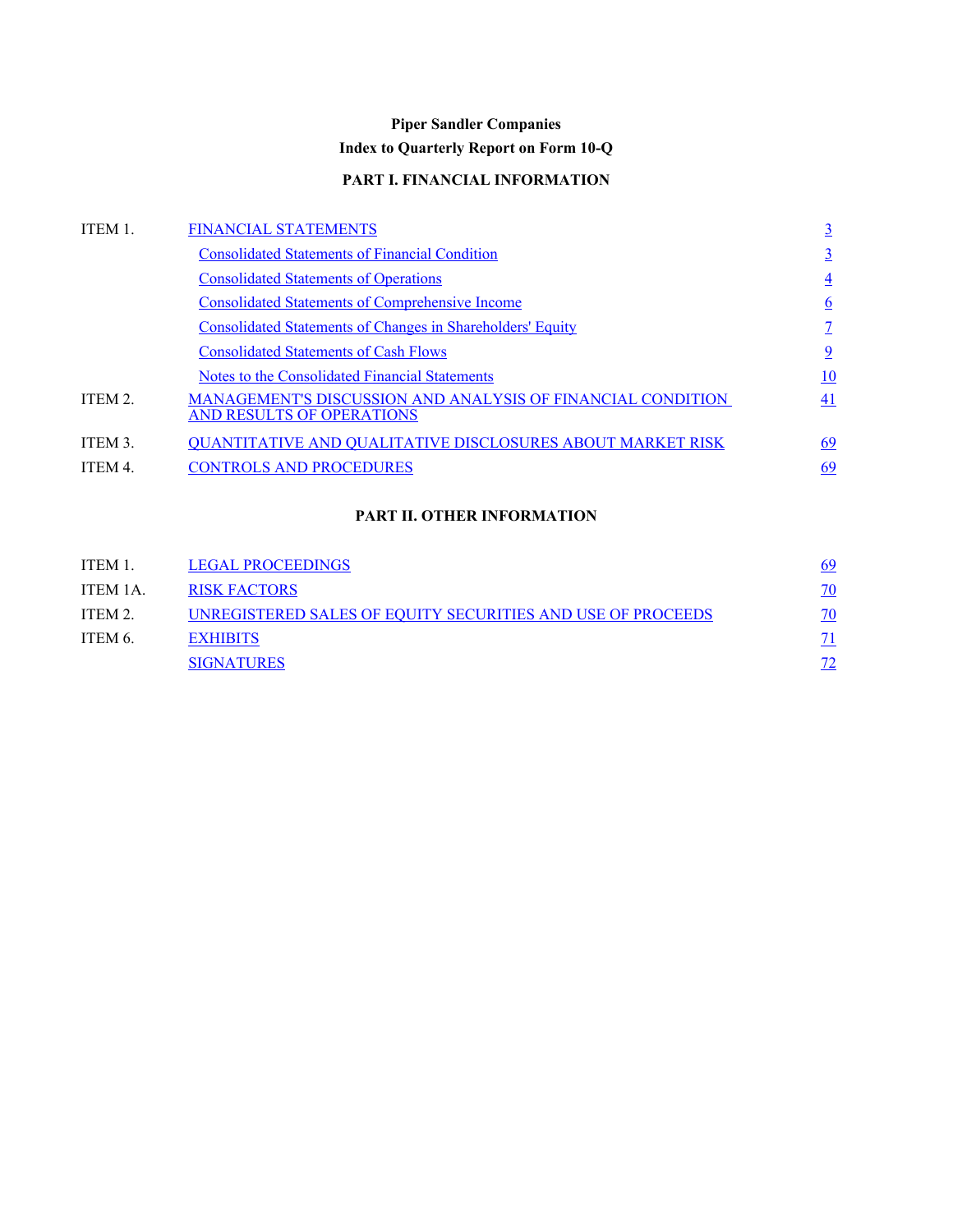### <span id="page-2-0"></span>**PART I. FINANCIAL INFORMATION**

### **ITEM 1.** *FINANCIAL STATEMENTS.*

## **Piper Sandler Companies**

### **Consolidated Statements of Financial Condition**

|                                                                                                                                  |                           | September 30,<br>2020 |    | December 31,<br>2019 |  |  |
|----------------------------------------------------------------------------------------------------------------------------------|---------------------------|-----------------------|----|----------------------|--|--|
| (Amounts in thousands, except share data)                                                                                        |                           | (Unaudited)           |    |                      |  |  |
| <b>Assets</b>                                                                                                                    |                           |                       |    |                      |  |  |
| Cash and cash equivalents                                                                                                        | \$                        | 371,826               | \$ | 250,018              |  |  |
| Receivables from brokers, dealers and clearing organizations                                                                     |                           | 151,912               |    | 283,108              |  |  |
|                                                                                                                                  |                           |                       |    |                      |  |  |
| Financial instruments and other inventory positions owned                                                                        |                           | 258,452               |    | 434,088              |  |  |
| Financial instruments and other inventory positions owned and pledged as collateral                                              |                           | 191,484               |    | 205,674              |  |  |
| Total financial instruments and other inventory positions owned                                                                  |                           | 449,936               |    | 639,762              |  |  |
| Fixed assets (net of accumulated depreciation and amortization of \$73,590 and \$65,991,                                         |                           |                       |    |                      |  |  |
| respectively)                                                                                                                    |                           | 38,991                |    | 29,850               |  |  |
| Goodwill                                                                                                                         |                           | 215,309               |    | 87,649               |  |  |
| Intangible assets (net of accumulated amortization of \$73,986 and \$40,864, respectively)                                       |                           | 156,164               |    | 16,686               |  |  |
| Investments                                                                                                                      |                           | 171,248               |    | 158,141              |  |  |
| Net deferred income tax assets                                                                                                   |                           | 87,217                |    | 68,035               |  |  |
| Right-of-use lease asset                                                                                                         |                           | 84,931                |    | 40,030               |  |  |
| Other assets                                                                                                                     |                           | 93,640                |    | 55,440               |  |  |
| Total assets                                                                                                                     | $\boldsymbol{\mathsf{S}}$ | 1,821,174             | \$ | 1,628,719            |  |  |
|                                                                                                                                  |                           |                       |    |                      |  |  |
| <b>Liabilities and Shareholders' Equity</b>                                                                                      |                           |                       |    |                      |  |  |
| Short-term financing                                                                                                             | \$                        | 74,966                | \$ | 49,978               |  |  |
| Long-term financing                                                                                                              |                           | 195,000               |    | 175,000              |  |  |
| Payables to brokers, dealers and clearing organizations                                                                          |                           | 13,008                |    | 7,514                |  |  |
| Financial instruments and other inventory positions sold, but not yet purchased                                                  |                           | 152,190               |    | 185,425              |  |  |
| Accrued compensation                                                                                                             |                           | 355,820               |    | 300,527              |  |  |
| Accrued lease liability                                                                                                          |                           | 102,366               |    | 57,169               |  |  |
| Other liabilities and accrued expenses                                                                                           |                           | 69,449                |    | 46,578               |  |  |
| <b>Total liabilities</b>                                                                                                         |                           | 962,799               |    | 822,191              |  |  |
|                                                                                                                                  |                           |                       |    |                      |  |  |
| Shareholders' equity:                                                                                                            |                           |                       |    |                      |  |  |
| Common stock, \$0.01 par value:                                                                                                  |                           |                       |    |                      |  |  |
| Shares authorized: 100,000,000 at September 30, 2020 and December 31, 2019;                                                      |                           |                       |    |                      |  |  |
| Shares issued: 19,532,686 at September 30, 2020 and 19,526,533 at December 31, 2019;                                             |                           |                       |    |                      |  |  |
| Shares outstanding: 13,751,430 at September 30, 2020 and 13,717,315 at December 31,<br>2019                                      |                           | 195                   |    | 195                  |  |  |
| Additional paid-in capital                                                                                                       |                           | 826,719               |    | 757,669              |  |  |
| Retained earnings                                                                                                                |                           | 234,055               |    | 258,669              |  |  |
| Less common stock held in treasury, at cost: 5,781,256 shares at September 30, 2020 and<br>5,809,218 shares at December 31, 2019 |                           | (290, 440)            |    | (284, 378)           |  |  |
| Accumulated other comprehensive loss                                                                                             |                           | (1,035)               |    | (872)                |  |  |
| Total common shareholders' equity                                                                                                |                           | 769,494               |    | 731,283              |  |  |
|                                                                                                                                  |                           |                       |    |                      |  |  |
| Noncontrolling interests                                                                                                         |                           | 88,881                |    | 75,245               |  |  |
| Total shareholders' equity                                                                                                       |                           | 858,375               |    | 806,528              |  |  |
| Total liabilities and shareholders' equity                                                                                       | <b>S</b>                  | 1,821,174             | -S | 1,628,719            |  |  |

*See Notes to the Consolidated Financial Statements*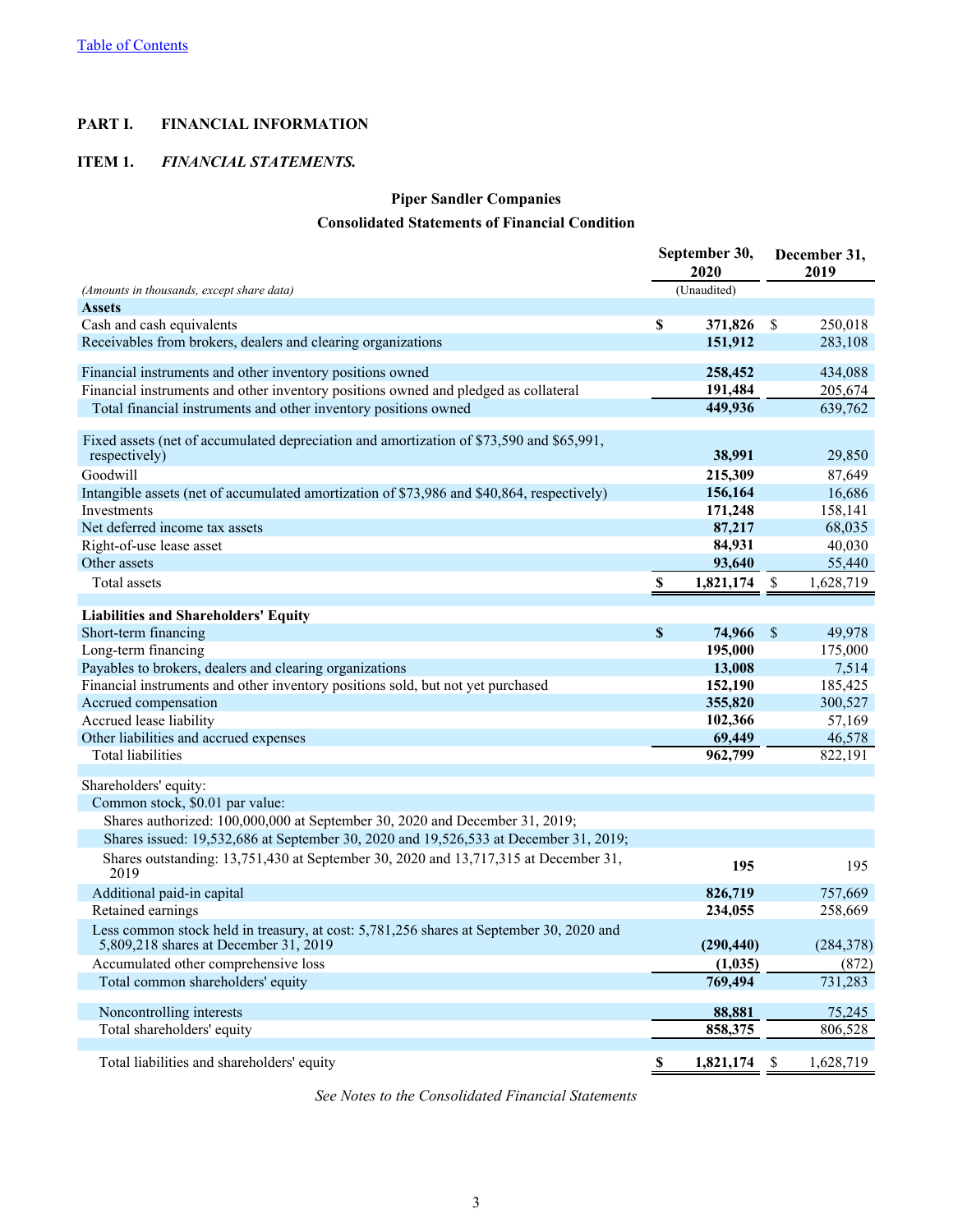### **Piper Sandler Companies Consolidated Statements of Operations (Unaudited)**

<span id="page-3-0"></span>

|                                                                                 |             | <b>Three Months Ended</b><br>September 30, |                   |          |                           |         | <b>Nine Months Ended</b><br>September 30, |         |  |
|---------------------------------------------------------------------------------|-------------|--------------------------------------------|-------------------|----------|---------------------------|---------|-------------------------------------------|---------|--|
| (Amounts in thousands, except per share data)                                   |             | 2020                                       |                   | 2019     |                           | 2020    |                                           | 2019    |  |
| <b>Revenues:</b>                                                                |             |                                            |                   |          |                           |         |                                           |         |  |
| Investment banking                                                              | $\mathbf S$ | 203,235                                    | $\mathbb{S}$      | 151,192  | $\boldsymbol{\mathsf{S}}$ | 562,060 | $\mathsf{\$}$                             | 410,992 |  |
| Institutional brokerage                                                         |             | 86,764                                     |                   | 46,814   |                           | 265,246 |                                           | 113,983 |  |
| Interest income                                                                 |             | 2,095                                      |                   | 6,481    |                           | 11,225  |                                           | 20,911  |  |
| Investment income/(loss)                                                        |             | 15,080                                     |                   | (1,575)  |                           | 4,987   |                                           | 17,622  |  |
| Total revenues                                                                  |             | 307,174                                    |                   | 202,912  |                           | 843,518 |                                           | 563,508 |  |
| Interest expense                                                                |             | 3,455                                      |                   | 2,177    |                           | 11,193  |                                           | 7,813   |  |
| Net revenues                                                                    |             | 303,719                                    |                   | 200,735  |                           | 832,325 |                                           | 555,695 |  |
| Non-interest expenses:                                                          |             |                                            |                   |          |                           |         |                                           |         |  |
| Compensation and benefits                                                       |             | 209,660                                    |                   | 126,868  |                           | 611,344 |                                           | 346,471 |  |
| Outside services                                                                |             | 9,395                                      |                   | 7,842    |                           | 27,733  |                                           | 24,864  |  |
| Occupancy and equipment                                                         |             | 13,849                                     |                   | 9,594    |                           | 39,356  |                                           | 26,368  |  |
| Communications                                                                  |             | 11,169                                     |                   | 7,885    |                           | 33,899  |                                           | 22,599  |  |
| Marketing and business development                                              |             | 537                                        |                   | 6,528    |                           | 13,164  |                                           | 21,355  |  |
| Deal-related expenses                                                           |             | 13,543                                     |                   | 6,387    |                           | 29,687  |                                           | 17,840  |  |
| Trade execution and clearance                                                   |             | 3,666                                      |                   | 3,770    |                           | 15,129  |                                           | 6,593   |  |
| Restructuring and integration costs                                             |             | 1,592                                      |                   | 6,143    |                           | 7,218   |                                           | 12,538  |  |
| Intangible asset amortization                                                   |             | 11,607                                     |                   | 1,229    |                           | 33,122  |                                           | 2,735   |  |
| Other operating expenses                                                        |             | 4,052                                      |                   | 3,454    |                           | 23,656  |                                           | 9,235   |  |
| Total non-interest expenses                                                     |             | 279,070                                    |                   | 179,700  |                           | 834,308 |                                           | 490,598 |  |
| Income/(loss) from continuing operations before income<br>tax expense/(benefit) |             | 24,649                                     |                   | 21,035   |                           | (1,983) |                                           | 65,097  |  |
| Income tax expense/(benefit)                                                    |             | 5,674                                      |                   | 6,717    |                           | (1,400) |                                           | 10,729  |  |
| Income/(loss) from continuing operations                                        |             | 18,975                                     |                   | 14,318   |                           | (583)   |                                           | 54,368  |  |
| <b>Discontinued operations:</b>                                                 |             |                                            |                   |          |                           |         |                                           |         |  |
| Income from discontinued operations, net of tax                                 |             |                                            |                   | 26,077   |                           |         |                                           | 23,772  |  |
| Net income/(loss)                                                               |             | 18,975                                     |                   | 40,395   |                           | (583)   |                                           | 78,140  |  |
| Net income/(loss) applicable to noncontrolling interests                        |             | 7,358                                      |                   | (2, 847) |                           | 1,073   |                                           | 5,087   |  |
| Net income/(loss) applicable to Piper Sandler Companies                         | $\mathbb S$ | 11,617                                     | $\boldsymbol{\$}$ | 43,242   | $\boldsymbol{\mathsf{S}}$ | (1,656) | $\sqrt{3}$                                | 73,053  |  |
| Net income/(loss) applicable to Piper Sandler Companies'<br>common shareholders | $\mathbb S$ | 11,617                                     | $\mathcal{S}$     | 42,442   | $\mathbf{\$}$             | (1,656) | $\mathcal{S}$                             | 69,529  |  |

*Continued on next page*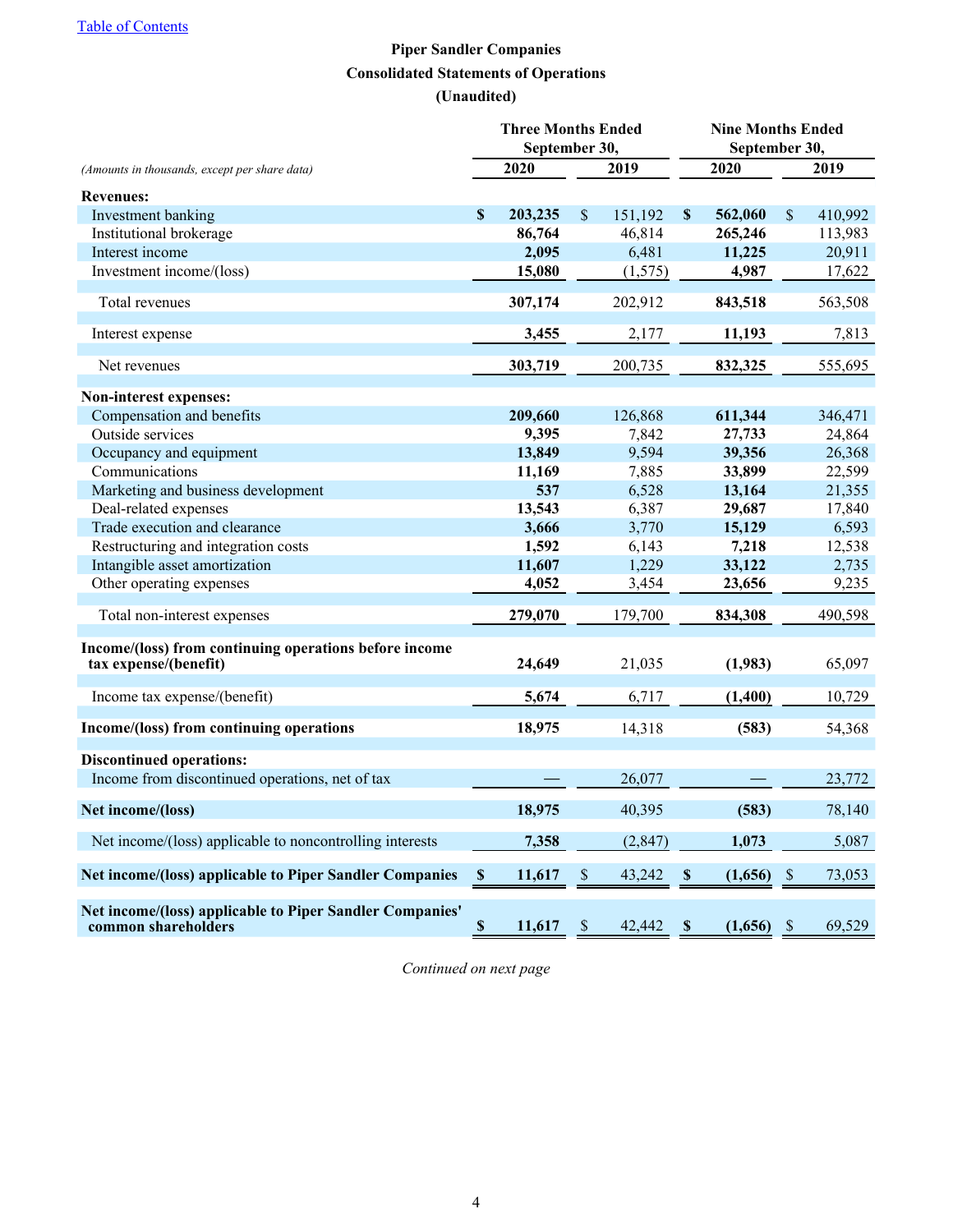### **Piper Sandler Companies Consolidated Statements of Operations – Continued (Unaudited)**

|                                                         |              | <b>Three Months Ended</b><br>September 30, |               |        | <b>Nine Months Ended</b><br>September 30, |             |      |        |  |  |  |
|---------------------------------------------------------|--------------|--------------------------------------------|---------------|--------|-------------------------------------------|-------------|------|--------|--|--|--|
| (Amounts in thousands, except per share data)           |              | 2020                                       |               | 2019   |                                           | 2020        | 2019 |        |  |  |  |
| <b>Amounts applicable to Piper Sandler Companies</b>    |              |                                            |               |        |                                           |             |      |        |  |  |  |
| Net income/(loss) from continuing operations            | S            | 11,617                                     | \$            | 17,165 | S                                         | (1,656)     | -S   | 49,281 |  |  |  |
| Net income from discontinued operations                 |              |                                            |               | 26,077 |                                           |             |      | 23,772 |  |  |  |
| Net income/(loss) applicable to Piper Sandler Companies | \$           | 11,617                                     | \$            | 43,242 | \$                                        | (1,656)     | -\$  | 73,053 |  |  |  |
|                                                         |              |                                            |               |        |                                           |             |      |        |  |  |  |
| Earnings/(loss) per basic common share                  |              |                                            |               |        |                                           |             |      |        |  |  |  |
| Income/(loss) from continuing operations                | $\mathbf{s}$ | 0.84                                       | <sup>\$</sup> | 1.23   | \$                                        | (0.12)      | - \$ | 3.46   |  |  |  |
| Income from discontinued operations                     |              |                                            |               | 1.87   |                                           |             |      | 1.69   |  |  |  |
| Earnings/(loss) per basic common share                  | $\mathbf{s}$ | 0.84                                       | $\mathbf S$   | 3.09   | $\mathbf S$                               | $(0.12)$ \$ |      | 5.15   |  |  |  |
|                                                         |              |                                            |               |        |                                           |             |      |        |  |  |  |
| Earnings/(loss) per diluted common share                |              |                                            |               |        |                                           |             |      |        |  |  |  |
| Income/(loss) from continuing operations                | \$           | 0.78                                       | \$            | 1.20   | S                                         | $(0.12)$ \$ |      | 3.37   |  |  |  |
| Income from discontinued operations                     |              |                                            |               | 1.82   |                                           |             |      | 1.64   |  |  |  |
| Earnings/(loss) per diluted common share                | $\mathbf S$  | 0.78                                       | $\mathbf{\$}$ | 3.01   | \$                                        | (0.12)      | -\$  | 5.01   |  |  |  |
|                                                         |              |                                            |               |        |                                           |             |      |        |  |  |  |
| Dividends declared per common share                     | \$           | 0.30                                       | \$            | 0.38   | S                                         | 1.63        | \$   | 2.14   |  |  |  |
| Weighted average common shares outstanding              |              |                                            |               |        |                                           |             |      |        |  |  |  |
| <b>Basic</b>                                            |              | 13,778                                     |               | 13,708 |                                           | 13,789      |      | 13,502 |  |  |  |
| Diluted                                                 |              | 14,853                                     |               | 14,085 |                                           | 14,580      |      | 13,882 |  |  |  |

*See Notes to the Consolidated Financial Statements*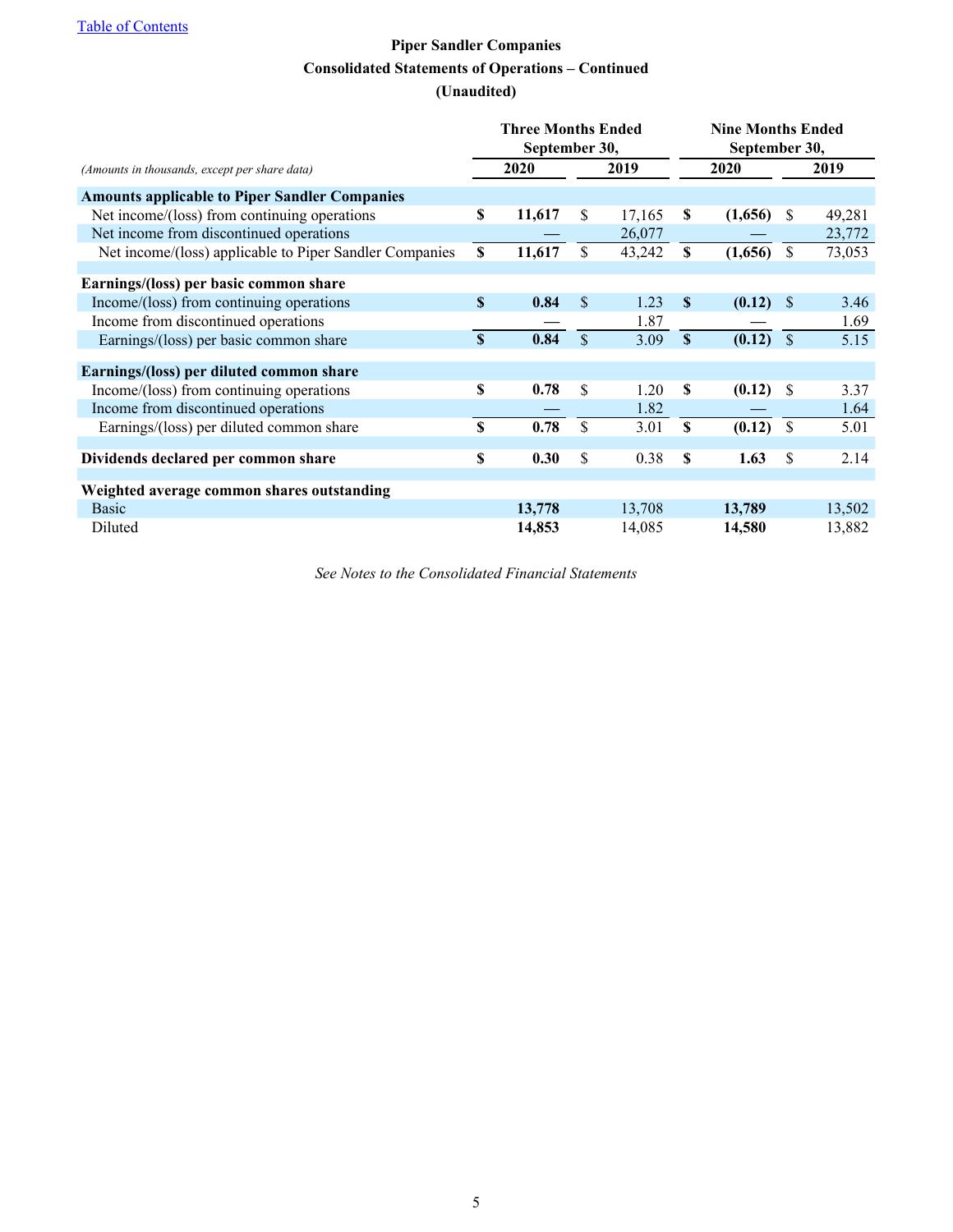### **Piper Sandler Companies Consolidated Statements of Comprehensive Income (Unaudited)**

<span id="page-5-0"></span>

|                                                                             |              | <b>Three Months Ended</b><br>September 30, |    |         | <b>Nine Months Ended</b><br>September 30, |          |              |        |  |  |  |  |
|-----------------------------------------------------------------------------|--------------|--------------------------------------------|----|---------|-------------------------------------------|----------|--------------|--------|--|--|--|--|
| (Amounts in thousands)                                                      | 2020<br>2019 |                                            |    |         |                                           | 2020     |              | 2019   |  |  |  |  |
| Net income/(loss)                                                           | \$           | 18,975                                     | \$ | 40,395  |                                           | (583)    | <sup>S</sup> | 78,140 |  |  |  |  |
|                                                                             |              |                                            |    |         |                                           |          |              |        |  |  |  |  |
| Other comprehensive income/(loss), net of tax:                              |              |                                            |    |         |                                           |          |              |        |  |  |  |  |
| Foreign currency translation adjustment                                     |              | 577                                        |    | (179)   |                                           | (163)    |              | (65)   |  |  |  |  |
|                                                                             |              |                                            |    |         |                                           |          |              |        |  |  |  |  |
| Comprehensive income/(loss)                                                 |              | 19,552                                     |    | 40,216  |                                           | (746)    |              | 78,075 |  |  |  |  |
|                                                                             |              |                                            |    |         |                                           |          |              |        |  |  |  |  |
| Comprehensive income/(loss) applicable to<br>noncontrolling interests       |              | 7,358                                      |    | (2,847) |                                           | 1,073    |              | 5,087  |  |  |  |  |
|                                                                             |              |                                            |    |         |                                           |          |              |        |  |  |  |  |
| Comprehensive income/(loss) applicable to Piper<br><b>Sandler Companies</b> | \$           | 12.194                                     | S  | 43,063  | S                                         | (1, 819) | S            | 72,988 |  |  |  |  |

*See Notes to the Consolidated Financial Statements*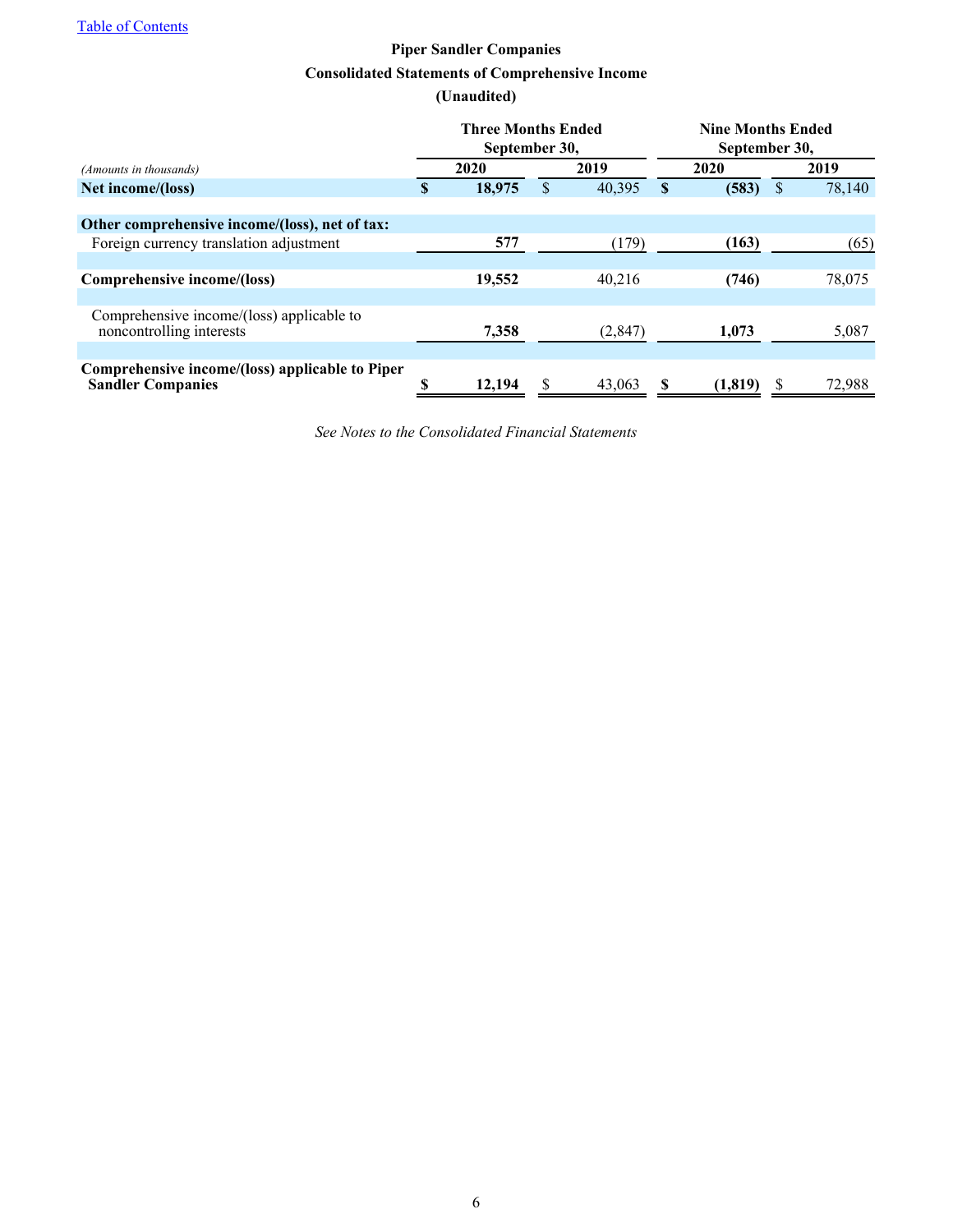### **Piper Sandler Companies Consolidated Statements of Changes in Shareholders' Equity (Unaudited)**

<span id="page-6-0"></span>

| (Amounts in thousands,<br>except share amounts)                   | Common<br><b>Shares</b><br>Outstanding |                  | Common<br>Stock |                  | Additional<br>Paid-In<br>Capital | Retained<br><b>Earnings</b> | <b>Treasury</b><br>Stock |              | Accumulated<br>Other<br>Comprehensive<br>Loss |      | Total<br>Common<br>Shareholders'<br>Equity |              | Noncontrolling<br><b>Interests</b> |              | Total<br>Shareholders'<br>Equity |
|-------------------------------------------------------------------|----------------------------------------|------------------|-----------------|------------------|----------------------------------|-----------------------------|--------------------------|--------------|-----------------------------------------------|------|--------------------------------------------|--------------|------------------------------------|--------------|----------------------------------|
| <b>Balance</b> at<br>December 31, 2019                            | 13,717,315                             | $\boldsymbol{s}$ | 195             | $\boldsymbol{s}$ | 757,669                          | \$258,669                   | \$(284,378)              | - \$         | (872) S                                       |      | 731,283                                    | $\mathbf{s}$ | 75,245                             | $\mathbf{s}$ | 806,528                          |
| Net loss                                                          |                                        |                  |                 |                  |                                  | (14, 727)                   |                          |              |                                               |      | (14, 727)                                  |              | (7, 528)                           |              | (22, 255)                        |
| Dividends                                                         |                                        |                  |                 |                  |                                  | (16,066)                    |                          |              |                                               |      | (16,066)                                   |              |                                    |              | (16,066)                         |
| Amortization/issuance of<br>restricted stock (1)                  |                                        |                  |                 |                  | 44,195                           |                             |                          |              |                                               |      | 44,195                                     |              |                                    |              | 44,195                           |
| Repurchase of common<br>stock through share<br>repurchase program | (128, 865)                             |                  |                 |                  |                                  |                             | (9,225)                  |              |                                               |      | (9,225)                                    |              |                                    |              | (9,225)                          |
| Issuance of treasury shares<br>for restricted stock<br>vestings   | 254,111                                |                  |                 |                  | (12, 551)                        |                             | 12,551                   |              |                                               |      |                                            |              |                                    |              |                                  |
| Issuance of treasury shares<br>for deal consideration             | 34,205                                 |                  |                 |                  | 1,049                            |                             | 1,674                    |              |                                               |      | 2,723                                      |              |                                    |              | 2,723                            |
| Repurchase of common<br>stock from employees                      | (94, 615)                              |                  |                 |                  |                                  |                             | (8,068)                  |              |                                               |      | (8,068)                                    |              |                                    |              | (8,068)                          |
| Shares reserved/issued for<br>director compensation               | 1,779                                  |                  |                 |                  | 116                              |                             |                          |              |                                               |      | 116                                        |              |                                    |              | 116                              |
| Other comprehensive loss                                          |                                        |                  |                 |                  |                                  |                             |                          |              | (672)                                         |      | (672)                                      |              |                                    |              | (672)                            |
| Fund capital distributions,<br>net                                |                                        |                  |                 |                  |                                  |                             |                          |              |                                               |      |                                            |              | (1,201)                            |              | (1,201)                          |
| Balance at<br><b>March 31, 2020</b>                               | 13,783,930                             | S                | 195             | S                | 790,478                          | \$227,876                   | \$(287, 446)             | S            | (1, 544)                                      | -S   | 729,559                                    | \$           | 66,516                             | -S           | 796,075                          |
| Net income                                                        |                                        |                  |                 |                  |                                  | 1,454                       |                          |              |                                               |      | 1,454                                      |              | 1,243                              |              | 2,697                            |
| Dividends                                                         |                                        |                  |                 |                  |                                  | (2,753)                     |                          |              |                                               |      | (2,753)                                    |              |                                    |              | (2,753)                          |
| Amortization/issuance of<br>restricted stock (1)                  |                                        |                  |                 |                  | 17,654                           |                             |                          |              |                                               |      | 17,654                                     |              |                                    |              | 17,654                           |
| Issuance of treasury shares<br>for restricted stock<br>vestings   | 17,778                                 |                  |                 |                  | (890)                            |                             | 890                      |              |                                               |      |                                            |              |                                    |              |                                  |
| Repurchase of common<br>stock from employees                      | (3,521)                                |                  |                 |                  |                                  |                             | (189)                    |              |                                               |      | (189)                                      |              |                                    |              | (189)                            |
| Shares reserved/issued for<br>director compensation               | 5,738                                  |                  |                 |                  | 299                              |                             |                          |              |                                               |      | 299                                        |              |                                    |              | 299                              |
| Other comprehensive loss                                          |                                        |                  |                 |                  |                                  |                             |                          |              | (68)                                          |      | (68)                                       |              |                                    |              | (68)                             |
| Fund capital distributions.<br>net                                |                                        |                  |                 |                  |                                  |                             |                          |              |                                               |      |                                            |              | (3)                                |              | (3)                              |
| <b>Balance at</b><br>June 30, 2020                                | 13,803,925                             |                  | 195             | <sup>\$</sup>    | 807,541                          | \$226,577                   | \$(286,745)              | - \$         | (1,612)                                       | - \$ | 745,956                                    | - \$         | 67,756                             | -S           | 813,712                          |
| Net income                                                        |                                        |                  |                 |                  |                                  | 11,617                      |                          |              |                                               |      | 11,617                                     |              | 7,358                              |              | 18,975                           |
| Dividends                                                         |                                        |                  |                 |                  |                                  | (4, 139)                    |                          |              |                                               |      | (4,139)                                    |              |                                    |              | (4, 139)                         |
| Amortization/issuance of<br>restricted stock (1)                  |                                        |                  |                 |                  | 19,689                           |                             |                          |              |                                               |      | 19,689                                     |              |                                    |              | 19,689                           |
| Repurchase of common<br>stock through share<br>repurchase program | (59, 454)                              |                  |                 |                  |                                  |                             | (3,905)                  |              |                                               |      | (3,905)                                    |              |                                    |              | (3,905)                          |
| Issuance of treasury shares<br>for restricted stock<br>vestings   | 10,829                                 |                  |                 |                  | (544)                            |                             | 544                      |              |                                               |      |                                            |              |                                    |              |                                  |
| Repurchase of common<br>stock from employees                      | (4, 420)                               |                  |                 |                  |                                  |                             | (334)                    |              |                                               |      | (334)                                      |              |                                    |              | (334)                            |
| Shares reserved/ issued for<br>director compensation              | 550                                    |                  |                 |                  | 33                               |                             |                          |              |                                               |      | 33                                         |              |                                    |              | 33                               |
| Other comprehensive<br>income                                     |                                        |                  |                 |                  |                                  |                             |                          |              | 577                                           |      | 577                                        |              |                                    |              | 577                              |
| Fund capital contributions,<br>net                                |                                        |                  |                 |                  |                                  |                             |                          |              |                                               |      |                                            |              | 13,767                             |              | 13,767                           |
| <b>Balance at</b><br>September 30, 2020                           | 13,751,430                             | - \$             | 195             | -S               | 826,719                          | \$234,055                   | \$(290, 440)             | $\mathbf{s}$ | (1,035)                                       | - S  | 769,494                                    | - \$         | 88,881                             | -S           | 858,375                          |

*(1) Includes amortization of restricted stock issued as part of deal consideration. See Note 3 for further discussion.*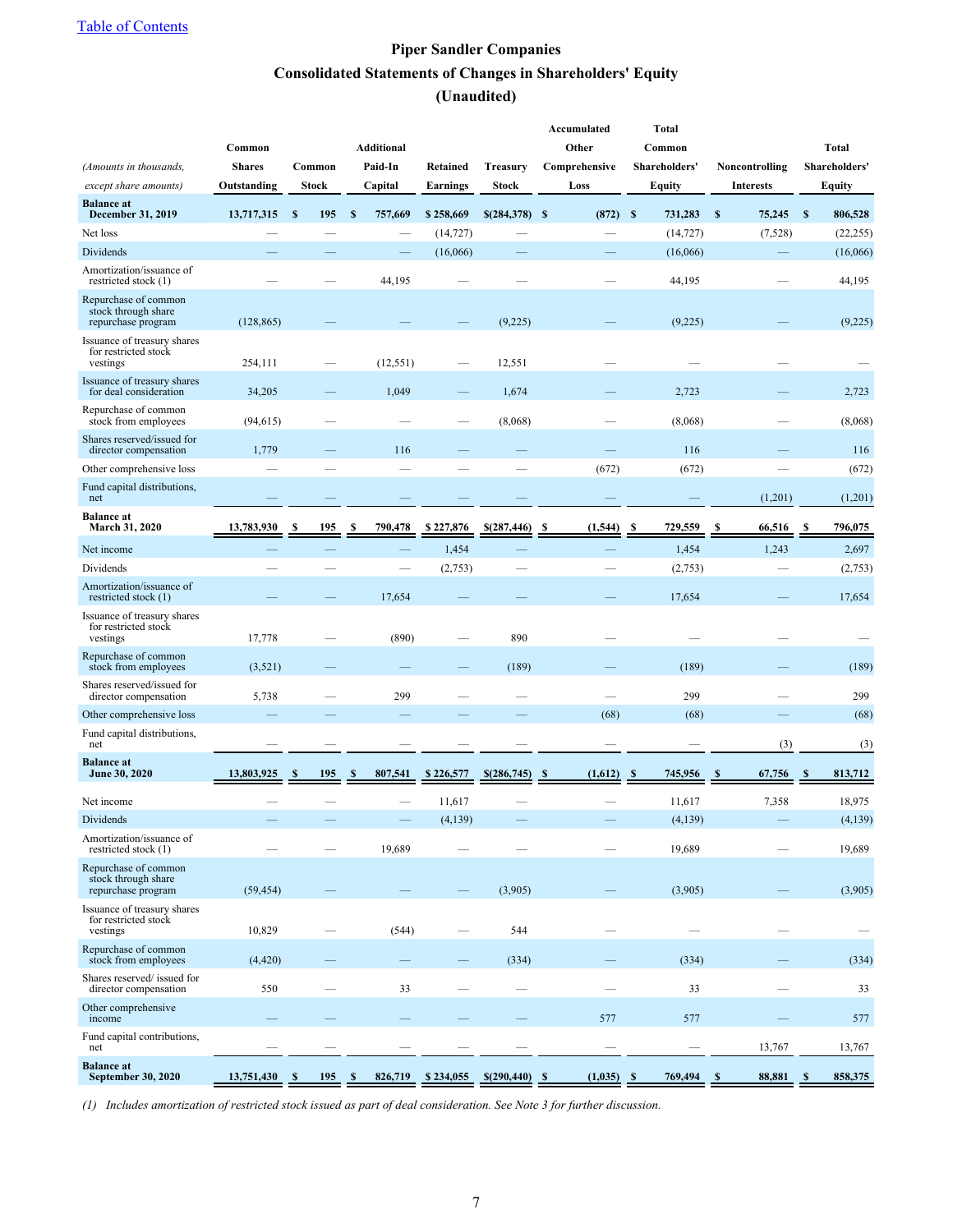### **Piper Sandler Companies Consolidated Statements of Changes in Shareholders' Equity (Unaudited)**

|                                                                   | Common        |               |        |              | Additional |                 |                 |      | Accumulated<br>Other |               | Total<br>Common |                  |                  |              | Total         |
|-------------------------------------------------------------------|---------------|---------------|--------|--------------|------------|-----------------|-----------------|------|----------------------|---------------|-----------------|------------------|------------------|--------------|---------------|
| (Amounts in thousands,                                            | <b>Shares</b> |               | Common |              | Paid-In    | Retained        | <b>Treasury</b> |      | Comprehensive        | Shareholders' |                 |                  | Noncontrolling   |              | Shareholders' |
| except share amounts)                                             | Outstanding   |               | Stock  |              | Capital    | <b>Earnings</b> | Stock           |      | Loss                 |               | <b>Equity</b>   |                  | <b>Interests</b> |              | Equity        |
| <b>Balance</b> at<br>December 31, 2018                            | 12,995,397    | \$            | 195    | $\mathbf{s}$ | 796,363    | \$182,552       | \$(300, 268)    | - \$ | (1,398)              | - \$          | 677,444         | $\mathbf{s}$     | 52,972           | $\mathbf{s}$ | 730,416       |
| Net income/(loss)                                                 |               |               |        |              |            | 19,422          |                 |      |                      |               | 19,422          |                  | (616)            |              | 18,806        |
| Dividends                                                         |               |               |        |              |            | (19, 947)       |                 |      |                      |               | (19, 947)       |                  |                  |              | (19, 947)     |
| Amortization/issuance of<br>restricted stock                      |               |               |        |              | 23,826     |                 |                 |      |                      |               | 23,826          |                  |                  |              | 23,826        |
| Repurchase of common<br>stock through share<br>repurchase program | (501)         |               |        |              |            |                 | (32)            |      |                      |               | (32)            |                  |                  |              | (32)          |
| Issuance of treasury shares<br>for restricted stock<br>vestings   | 1,035,360     |               |        |              | (48,092)   |                 | 48,092          |      |                      |               |                 |                  |                  |              |               |
| Repurchase of common<br>stock from employees                      | (563, 284)    |               |        |              |            |                 | (39,695)        |      |                      |               | (39,695)        |                  |                  |              | (39,695)      |
| Shares reserved/issued for<br>director compensation               | 1,263         |               |        |              | 87         |                 |                 |      |                      |               | 87              |                  |                  |              | 87            |
| Other comprehensive<br>income                                     |               |               |        |              |            |                 |                 |      | 215                  |               | 215             |                  |                  |              | 215           |
| Fund capital distributions,<br>net                                |               |               |        |              |            |                 |                 |      |                      |               |                 |                  | (5)              |              | (5)           |
| <b>Balance at</b><br><b>March 31, 2019</b>                        | 13,468,235    | <sup>\$</sup> | 195    | S            | 772,184    | \$182,027       | \$(291,903)     | - \$ | (1,183)              | - \$          | 661,320         | $\boldsymbol{s}$ | 52,351           | -S           | 713,671       |
| Net income                                                        |               |               |        |              |            | 10,389          |                 |      |                      |               | 10,389          |                  | 8,550            |              | 18,939        |
| Dividends                                                         |               |               |        |              |            | (5,234)         |                 |      |                      |               | (5,234)         |                  |                  |              | (5,234)       |
| Amortization/issuance of<br>restricted stock                      |               |               |        |              | 1,448      |                 |                 |      |                      |               | 1,448           |                  |                  |              | 1,448         |
| Issuance of treasury shares<br>for restricted stock<br>vestings   | 365,908       |               |        |              | (17,703)   |                 | 17,703          |      |                      |               |                 |                  |                  |              |               |
| Repurchase of common<br>stock from employees                      | (133, 127)    |               |        |              |            |                 | (10, 499)       |      |                      |               | (10, 499)       |                  |                  |              | (10, 499)     |
| Shares reserved/issued for<br>director compensation               | 4,299         |               |        |              | 334        |                 |                 |      |                      |               | 334             |                  |                  |              | 334           |
| Other comprehensive loss                                          |               |               |        |              |            |                 |                 |      | (101)                |               | (101)           |                  |                  |              | (101)         |
| Fund capital contributions,<br>net                                |               |               |        |              |            |                 |                 |      |                      |               |                 |                  | 7,227            |              | 7,227         |
| <b>Balance</b> at<br>June 30, 2019                                | 13,705,315    | S             | 195    | S            | 756,263    | \$187,182       | \$(284,699)     | S    | (1, 284)             | -S            | 657,657         | -S               | 68,128           | -S           | 725,785       |
| Net income/(loss)                                                 |               |               |        |              |            | 43,242          |                 |      |                      |               | 43,242          |                  | (2, 847)         |              | 40,395        |
| Dividends                                                         |               |               |        |              |            | (5,221)         |                 |      |                      |               | (5,221)         |                  |                  |              | (5,221)       |
| Amortization/issuance of<br>restricted stock                      |               |               |        |              | 1,208      |                 |                 |      |                      |               | 1,208           |                  |                  |              | 1,208         |
| Issuance of treasury shares<br>for restricted stock<br>vestings   | 4,871         |               |        |              | (238)      |                 | 238             |      |                      |               |                 |                  |                  |              |               |
| Repurchase of common<br>stock from employees                      | (1,654)       |               |        |              |            |                 | (117)           |      |                      |               | (117)           |                  |                  |              | (117)         |
| Shares reserved/ issued for<br>director compensation              | 1,976         |               |        |              | 151        |                 |                 |      |                      |               | 151             |                  |                  |              | 151           |
| Other comprehensive loss                                          |               |               |        |              |            |                 |                 |      | (179)                |               | (179)           |                  |                  |              | (179)         |
| Fund capital contributions,<br>net                                |               |               |        |              |            |                 |                 |      |                      |               |                 |                  | 82               |              | 82            |
| <b>Balance at</b><br>September 30, 2019                           | 13,710,508    | -S            | 195    | $\mathbf{s}$ | 757,384    | \$225,203       | $$(284,578)$ \$ |      | $(1,463)$ \$         |               | 696,741         | $^{\circ}$       | 65,363           | - \$         | 762,104       |

*See Notes to the Consolidated Financial Statements*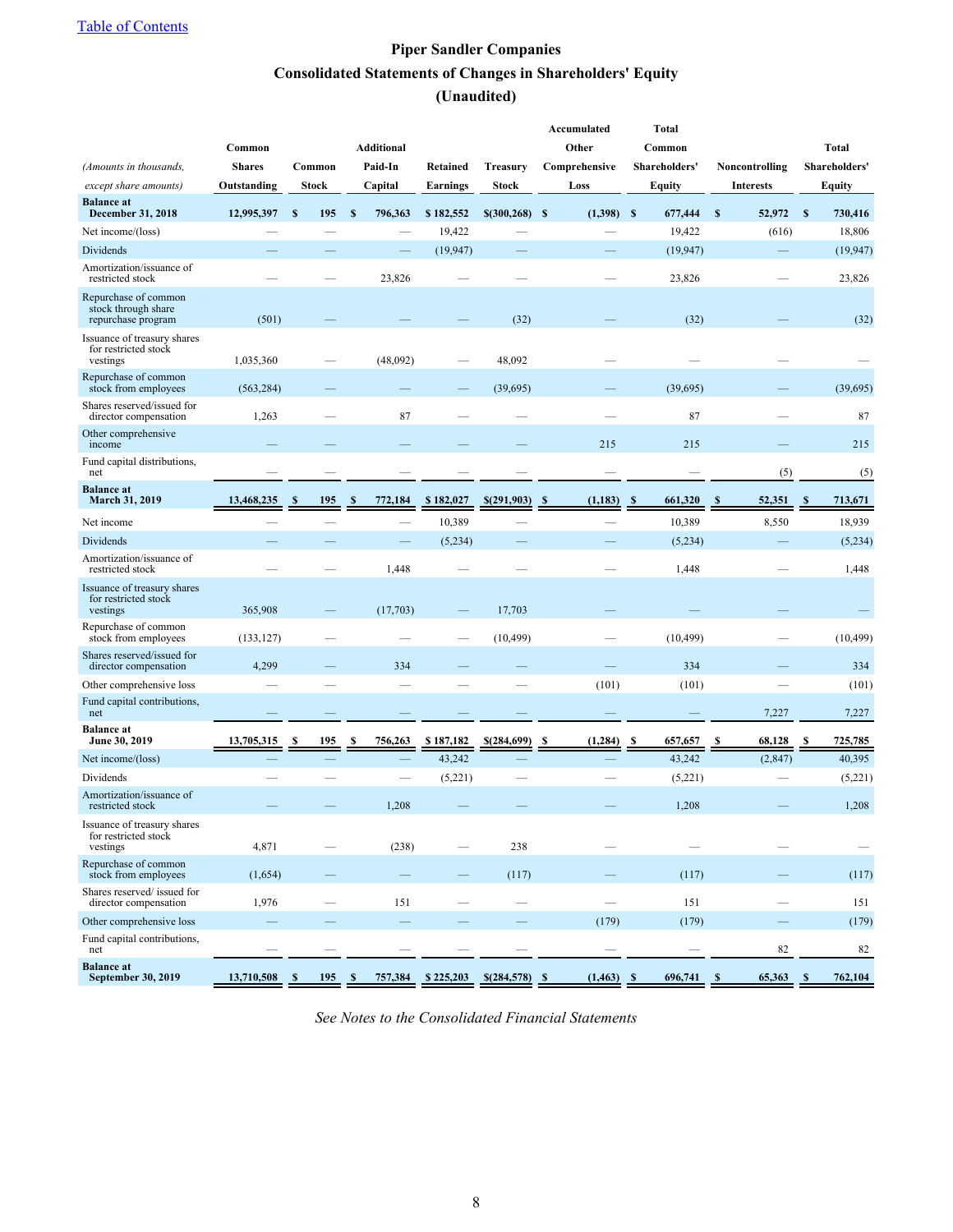### **Piper Sandler Companies Consolidated Statements of Cash Flows (Unaudited)**

<span id="page-8-0"></span>

|                                                                                          | <b>Nine Months Ended</b> |            |                           |            |  |
|------------------------------------------------------------------------------------------|--------------------------|------------|---------------------------|------------|--|
|                                                                                          | September 30,            |            |                           |            |  |
| (Amounts in thousands)                                                                   |                          | 2020       |                           | 2019       |  |
| <b>Operating Activities:</b>                                                             |                          |            |                           |            |  |
| Net income/(loss)                                                                        | \$                       | $(583)$ \$ |                           | 78,140     |  |
| Adjustments to reconcile net income/(loss) to net cash provided by operating activities: |                          |            |                           |            |  |
| Depreciation and amortization of fixed assets                                            |                          | 8,047      |                           | 7,011      |  |
| Deferred income taxes                                                                    |                          | (19, 182)  |                           | 17,997     |  |
| Gain on sale of Advisory Research, Inc. ("ARI"), net of tax                              |                          |            |                           | (33,026)   |  |
| Stock-based compensation                                                                 |                          | 80,292     |                           | 18,964     |  |
| Amortization of intangible assets                                                        |                          | 33,122     |                           | 8,200      |  |
| Amortization of forgivable loans                                                         |                          | 2,554      |                           | 3,322      |  |
| Decrease/(increase) in operating assets:                                                 |                          |            |                           |            |  |
| Receivables from brokers, dealers and clearing organizations                             |                          | 323,871    |                           | 61,567     |  |
| Net financial instruments and other inventory positions owned                            |                          | 156,591    |                           | (6,480)    |  |
| Investments                                                                              |                          | (12, 422)  |                           | (3,662)    |  |
| Other assets                                                                             |                          | (25, 334)  |                           | (38, 715)  |  |
| Increase/(decrease) in operating liabilities:                                            |                          |            |                           |            |  |
| Payables to brokers, dealers and clearing organizations                                  |                          | 5,494      |                           | (3,800)    |  |
| Accrued compensation                                                                     |                          | (14, 399)  |                           | (121, 148) |  |
| Other liabilities and accrued expenses                                                   |                          | (5,246)    |                           | 16,830     |  |
| Decrease in assets held for sale                                                         |                          |            |                           | 20,901     |  |
| Decrease in liabilities held for sale                                                    |                          |            |                           | (7,915)    |  |
| Net cash provided by operating activities                                                |                          | 532,805    |                           | 18,186     |  |
| <b>Investing Activities:</b>                                                             |                          |            |                           |            |  |
| Business acquisitions, net of cash acquired                                              |                          | (393, 522) |                           | (18,617)   |  |
| Proceeds from sale of ARI                                                                |                          |            |                           | 52,881     |  |
| Purchases of fixed assets, net                                                           |                          | (10, 158)  |                           | (4,990)    |  |
| Net cash provided by/(used in) investing activities                                      |                          | (403, 680) |                           | 29,274     |  |
| <b>Financing Activities:</b>                                                             |                          |            |                           |            |  |
| Increase in short-term financing                                                         |                          | 24,988     |                           | 9          |  |
| Payment of cash dividend                                                                 |                          | (22,958)   |                           | (30, 402)  |  |
| Increase in noncontrolling interests                                                     |                          | 12,563     |                           | 7,304      |  |
| Repurchase of common stock                                                               |                          | (21, 721)  |                           | (50, 343)  |  |
| Net cash used in financing activities                                                    |                          | (7, 128)   |                           | (73, 432)  |  |
|                                                                                          |                          |            |                           |            |  |
| Currency adjustment:<br>Effect of exchange rate changes on cash                          |                          | (189)      |                           | (387)      |  |
| Net increase/(decrease) in cash and cash equivalents                                     |                          | 121,808    |                           | (26, 359)  |  |
| Cash and cash equivalents at beginning of period                                         |                          | 250,018    |                           | 50,364     |  |
| Cash and cash equivalents at end of period                                               | $\overline{\mathbf{r}}$  | 371,826    | $\boldsymbol{\mathsf{S}}$ | 24,005     |  |
| Supplemental disclosure of cash flow information:                                        |                          |            |                           |            |  |
| Cash paid during the period for:                                                         |                          |            |                           |            |  |
| Interest                                                                                 | \$                       | 11,115     | \$                        | 8,046      |  |
| Income taxes                                                                             | \$                       | 14,589     | $\boldsymbol{\mathsf{S}}$ | 8,463      |  |

*See Notes to the Consolidated Financial Statements*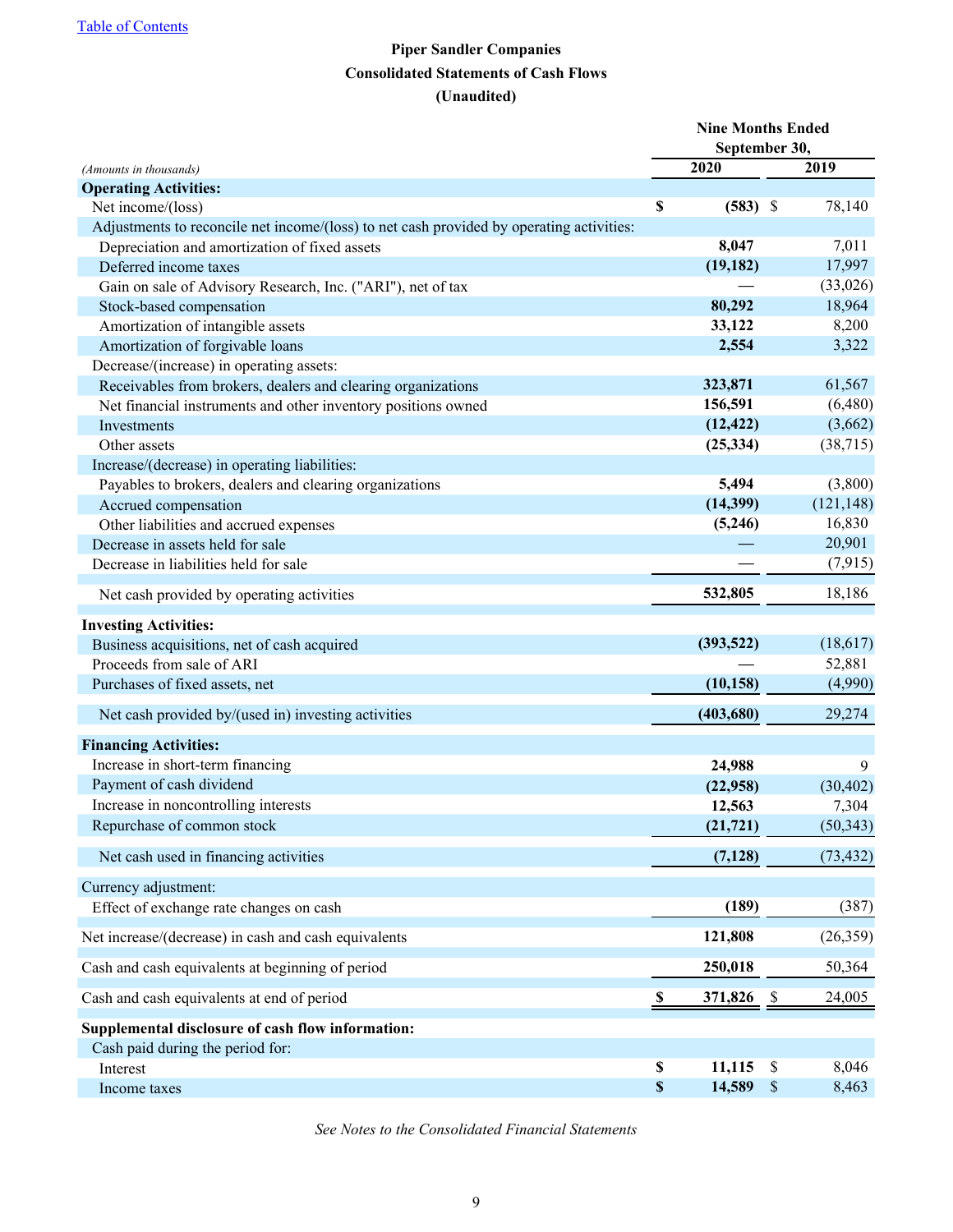### **Index**

<span id="page-9-0"></span>

| Note 1  | <b>Organization and Basis of Presentation</b>                                                                                                    | $\underline{11}$ |
|---------|--------------------------------------------------------------------------------------------------------------------------------------------------|------------------|
| Note 2  | <b>Accounting Policies and Pronouncements</b>                                                                                                    | <u>12</u>        |
| Note 3  | <b>Acquisitions</b>                                                                                                                              | 12               |
| Note 4  | <b>Discontinued Operations</b>                                                                                                                   | <u>16</u>        |
| Note 5  | Financial Instruments and Other Inventory Positions Owned and Financial Instruments<br>and Other Inventory Positions Sold, but Not Yet Purchased | 17               |
| Note 6  | <b>Fair Value of Financial Instruments</b>                                                                                                       | <u>19</u>        |
| Note 7  | <b>Variable Interest Entities</b>                                                                                                                | 26               |
| Note 8  | Receivables from and Payables to Brokers, Dealers and Clearing Organizations                                                                     | 27               |
| Note 9  | <b>Investments</b>                                                                                                                               | 27               |
| Note 10 | <b>Other Assets</b>                                                                                                                              | 28               |
| Note 11 | <b>Goodwill and Intangible Assets</b>                                                                                                            | 28               |
| Note 12 | <b>Short-Term Financing</b>                                                                                                                      | 29               |
| Note 13 | <b>Long-Term Financing</b>                                                                                                                       | 29               |
| Note 14 | <b>Legal Contingencies</b>                                                                                                                       | 29               |
| Note 15 | Leases                                                                                                                                           | 30               |
| Note 16 | <b>Restructuring and Integration Costs</b>                                                                                                       | 31               |
| Note 17 | <b>Shareholders' Equity</b>                                                                                                                      | 31               |
| Note 18 | <b>Compensation Plans</b>                                                                                                                        | 32               |
| Note 19 | <b>Earnings Per Share</b>                                                                                                                        | 37               |
| Note 20 | <b>Revenues and Business Information</b>                                                                                                         | 39               |
| Note 21 | <b>Net Capital Requirements and Other Regulatory Matters</b>                                                                                     | $\underline{40}$ |
| Note 22 | <b>Income Taxes</b>                                                                                                                              | 40               |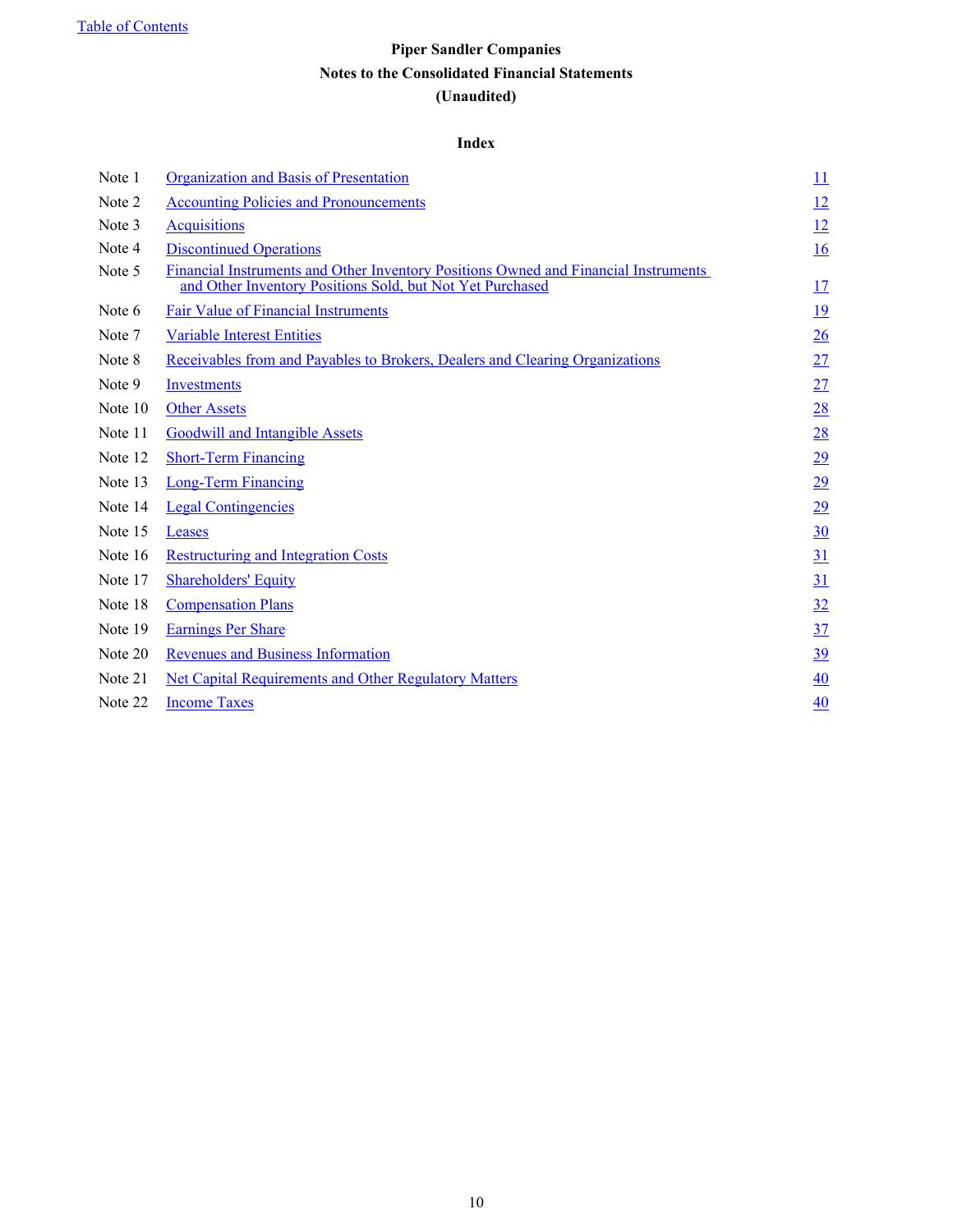<span id="page-10-0"></span>**Note 1** *Organization and Basis of Presentation*

#### **Organization**

Piper Sandler Companies is the parent company of Piper Sandler & Co. ("Piper Sandler"), a securities broker dealer and investment banking firm; Piper Sandler Ltd., a firm providing securities brokerage and mergers and acquisitions services in Europe; Piper Sandler Finance LLC, which facilitates corporate debt underwriting in conjunction with affiliated credit vehicles; Piper Sandler Investment Group Inc. and PSC Capital Management LLC, entities providing alternative asset management services; Piper Sandler Financial Products Inc. and Piper Sandler Financial Products II Inc., entities that facilitate derivative transactions; and other immaterial subsidiaries.

Piper Sandler Companies and its subsidiaries (collectively, the "Company") operate in one reporting segment providing investment banking services and institutional sales, trading and research services. Investment banking services include financial advisory services, management of and participation in underwritings, and municipal financing activities. Revenues are generated through the receipt of advisory and financing fees. Institutional sales, trading and research services focus on the trading of equity and fixed income products with institutions, government and non-profit entities. Revenues are generated through commissions and sales credits earned on equity and fixed income institutional sales activities, net interest revenues on trading securities held in inventory, and profits and losses from trading these securities. Also, the Company generates revenue through strategic trading and investing activities, which focus on investments in municipal bonds and merchant banking activities involving equity investments in late stage private companies. The Company has created alternative asset management funds in merchant banking and energy in order to invest firm capital and to manage capital from outside investors. The Company receives management and performance fees for managing these funds.

#### **Basis of Presentation**

The accompanying consolidated financial statements have been prepared in accordance with U.S. generally accepted accounting principles ("U.S. GAAP") for interim financial information and the rules and regulations of the Securities and Exchange Commission ("SEC"). Pursuant to this guidance, certain information and disclosures have been omitted that are included within the complete annual financial statements. Except as disclosed herein, there have been no material changes in the information reported in the financial statements and related disclosures in the Company's Annual Report on Form 10-K for the year ended December 31, 2019.

The consolidated financial statements include the accounts of Piper Sandler Companies, its wholly owned subsidiaries, and all other entities in which the Company has a controlling financial interest. Noncontrolling interests represent equity interests in consolidated entities that are not attributable, either directly or indirectly, to Piper Sandler Companies. Noncontrolling interests include the minority equity holders' proportionate share of the equity in the Company's alternative asset management funds. All material intercompany balances have been eliminated.

Management is required to make estimates and assumptions that affect the reported amounts of assets and liabilities at the date of the financial statements and the reported amounts of revenues and expenses during the reporting period. Although these estimates and assumptions are based on the best information available, actual results could differ from those estimates.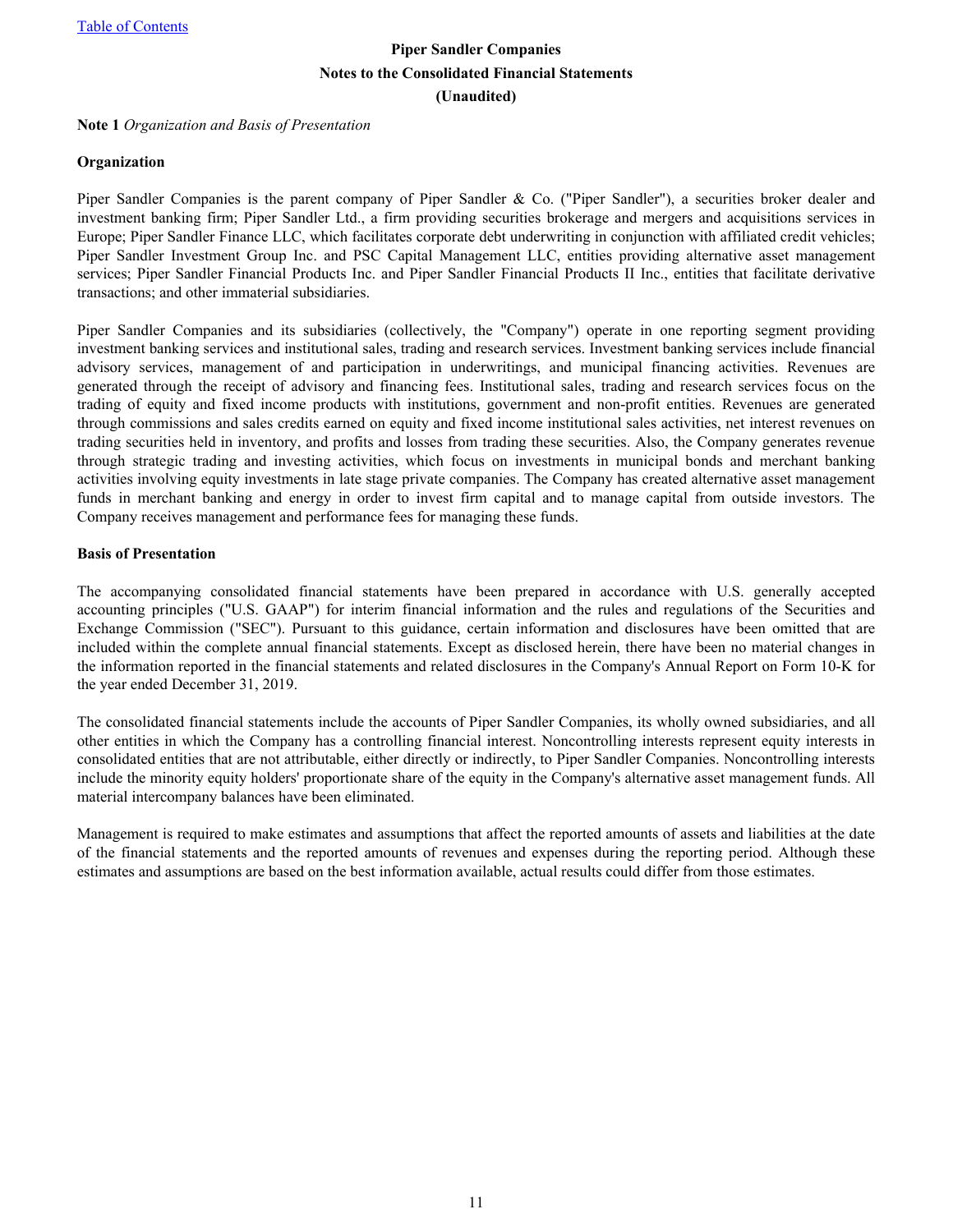<span id="page-11-0"></span>**Note 2** *Accounting Policies and Pronouncements*

#### **Summary of Significant Accounting Policies**

Refer to the Company's Annual Report on Form 10-K for the year ended December 31, 2019 for a full description of the Company's significant accounting policies.

#### **Adoption of New Accounting Standards**

#### *Financial Instruments* – *Credit Losses*

In June 2016, the Financial Accounting Standards Board ("FASB") issued Accounting Standards Update ("ASU") No. 2016-13, "Financial Instruments – Credit Losses (Topic 326): Measurement of Credit Losses on Financial Instruments" ("ASU 2016-13"). The new guidance requires an entity to measure all expected credit losses for financial assets held at the reporting date based on historical experience, current conditions, and reasonable and supportable forecasts as opposed to delaying recognition until the loss was probable of occurring. ASU 2016-13 became effective for the Company as of January 1, 2020. There was no material impact to the Company's consolidated financial statements upon adoption of ASU 2016-13.

#### **Note 3** *Acquisitions*

The following acquisitions were accounted for pursuant to FASB Accounting Standards Codification Topic 805, "Business Combinations." Accordingly, the purchase price of each acquisition was allocated to the acquired assets and liabilities assumed based on their estimated fair values as of the respective acquisition dates. The excess of the purchase price over the net assets acquired was allocated between goodwill and intangible assets.

#### **The Valence Group ("Valence")**

On April 3, 2020, the Company completed the acquisition of Valence, an investment bank offering mergers and acquisitions advisory services to companies and financial sponsors with a focus on the chemicals, materials and related sectors. The transaction was completed pursuant to the share purchase agreement dated February 20, 2020, as amended. The acquisition adds a new industry sector and expands the Company's presence in Europe.

The net assets acquired by the Company are described below. As part of the purchase price, the Company entered into unsecured promissory notes with the former owners totaling \$20.0 million (the "Valence Notes"), as discussed in Note 13. The Company also granted 647,268 restricted shares valued at \$31.2 million as equity consideration on the acquisition date. The fair value of the restricted stock was determined using the market price of the Company's common stock on the date of acquisition. In addition, the Company entered into acquisition-related compensation arrangements with certain employees of \$5.5 million in restricted stock for retention purposes. Both the equity consideration and retention-related restricted shares are subject to graded vesting, beginning on the third anniversary of the acquisition date, so long as the applicable employee remains continuously employed by the Company for such period. Compensation expense will be amortized on a straight-line basis over the requisite service period of five years.

Additional cash may be earned by certain employees if a revenue threshold is exceeded during the three-year post-acquisition period to the extent they are employed by the Company at the time of payment. Amounts estimated to be payable, if any, will be recorded as compensation expense on the consolidated statements of operations over the requisite performance period. If earned, the amount will be paid by July 3, 2023.

The Company recorded \$33.3 million of goodwill on the consolidated statements of financial condition, none of which is expected to be deductible for income tax purposes. The final goodwill recorded on the Company's consolidated statements of financial condition may differ from that reflected herein as a result of measurement period adjustments. In management's opinion, the goodwill represents the reputation and operating expertise of Valence. Identifiable intangible assets purchased by the Company consisted of customer relationships with an acquisition-date fair value of \$14.8 million.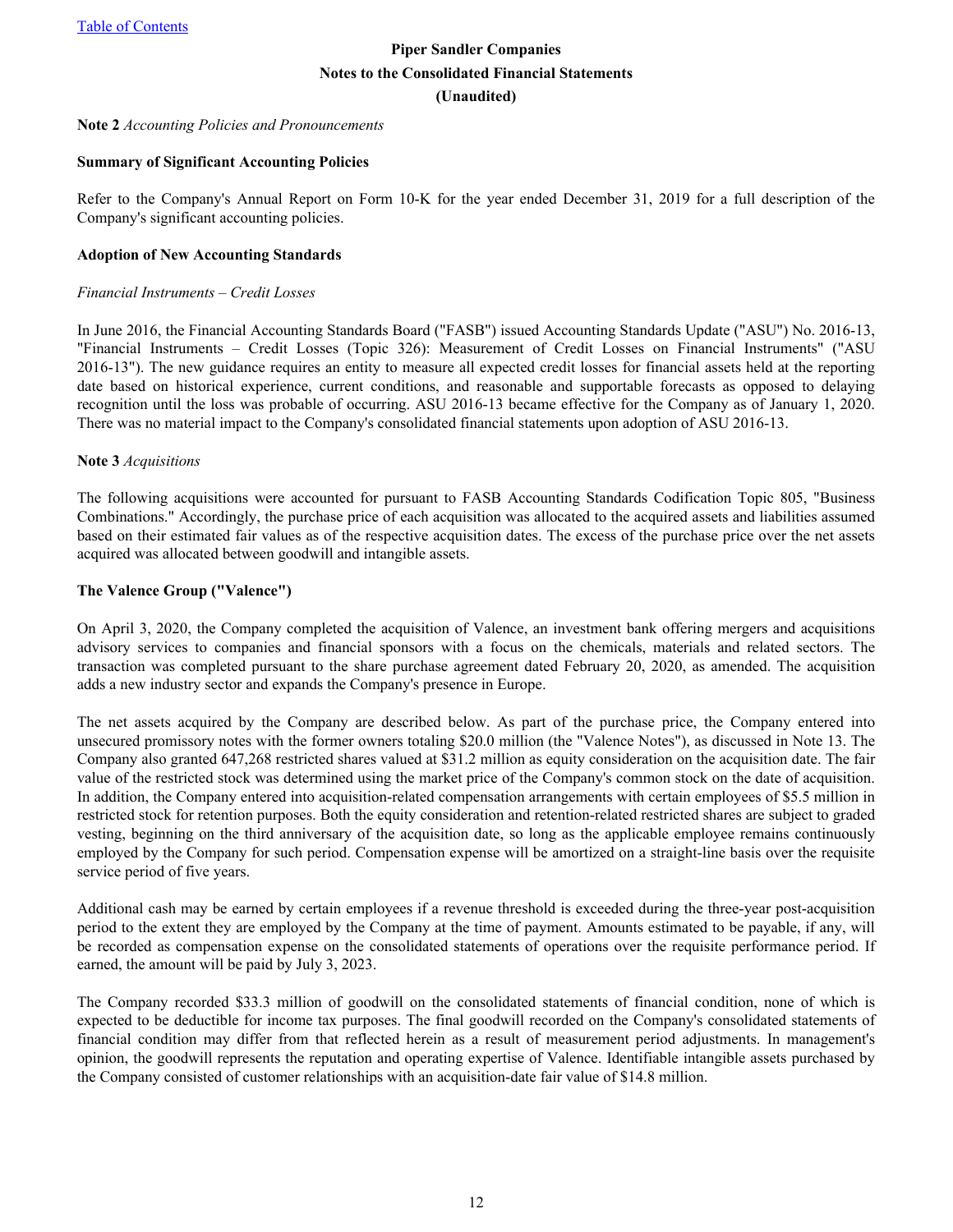### **(Unaudited)**

Transaction costs of \$0.1 million and \$2.1 million were incurred for the three and nine months ended September 30, 2020, respectively, and are included in restructuring and integration costs on the consolidated statements of operations.

The following table summarizes the estimated fair values of assets acquired and liabilities assumed at the date of the acquisition:

| (Amounts in thousands)                 |              |
|----------------------------------------|--------------|
| <b>Assets</b>                          |              |
| Cash and cash equivalents              | \$<br>8,181  |
| Fixed assets                           | 256          |
| Goodwill                               | 33,300       |
| Intangible assets                      | 14,800       |
| Right-of-use lease asset               | 3,279        |
| Other assets                           | 4,190        |
| Total assets acquired                  | 64,006       |
|                                        |              |
| <b>Liabilities</b>                     |              |
| Accrued lease liability                | 3,279        |
| Other liabilities and accrued expenses | 10,393       |
| Total liabilities assumed              | 13,672       |
|                                        |              |
| Net assets acquired                    | \$<br>50,334 |

### **SOP Holdings, LLC**

On January 3, 2020, the Company completed the acquisition of SOP Holdings, LLC and its subsidiaries, including Sandler O'Neill & Partners, L.P. (collectively, "Sandler O'Neill"), a full-service investment banking firm and broker dealer focused on the financial services industry. The transaction was completed pursuant to the Agreement and Plans of Merger dated July 9, 2019. The purchase price was \$485.0 million, for which the Company was entitled to receive \$100.0 million of tangible book value, subject to a final adjustment as of the closing date. The acquisition of Sandler O'Neill is accretive to the Company's advisory services revenues, diversifies and enhances scale in corporate financings, adds a differentiated fixed income business, and increases scale in the equity brokerage business.

The net assets acquired by the Company are described below. As part of the purchase price, the Company granted 1,568,670 restricted shares valued at \$124.9 million as equity consideration on the acquisition date. These restricted shares are generally subject to ratable vesting over three years and employees must fulfill service requirements in exchange for the rights to the restricted shares. Compensation expense will be amortized on a straight-line basis over the requisite service period of three years. The fair value of the restricted stock was determined using the market price of the Company's common stock on the date of acquisition.

The Company also entered into acquisition-related compensation arrangements with certain employees of \$113.9 million which consisted of restricted stock (\$96.9 million) and restricted cash (\$17.0 million) for retention purposes. The retention-related awards are also subject to vesting restrictions and employees must remain continuously employed by the Company for the respective vesting period. Compensation expense related to these arrangements will be amortized on a straight-line basis over the requisite service period of 18 months, three years or five years (a weighted average service period of 3.7 years).

The Company recorded \$94.4 million of goodwill on the consolidated statements of financial condition, of which \$93.4 million is expected to be deductible for income tax purposes. The final goodwill recorded on the Company's consolidated statements of financial condition may differ from that reflected herein as a result of measurement period adjustments. In management's opinion, the goodwill represents the reputation and operating expertise of Sandler O'Neill. Identifiable intangible assets purchased by the Company consisted of customer relationships and the Sandler trade name with acquisition-date fair values of \$72.4 million and \$85.4 million, respectively.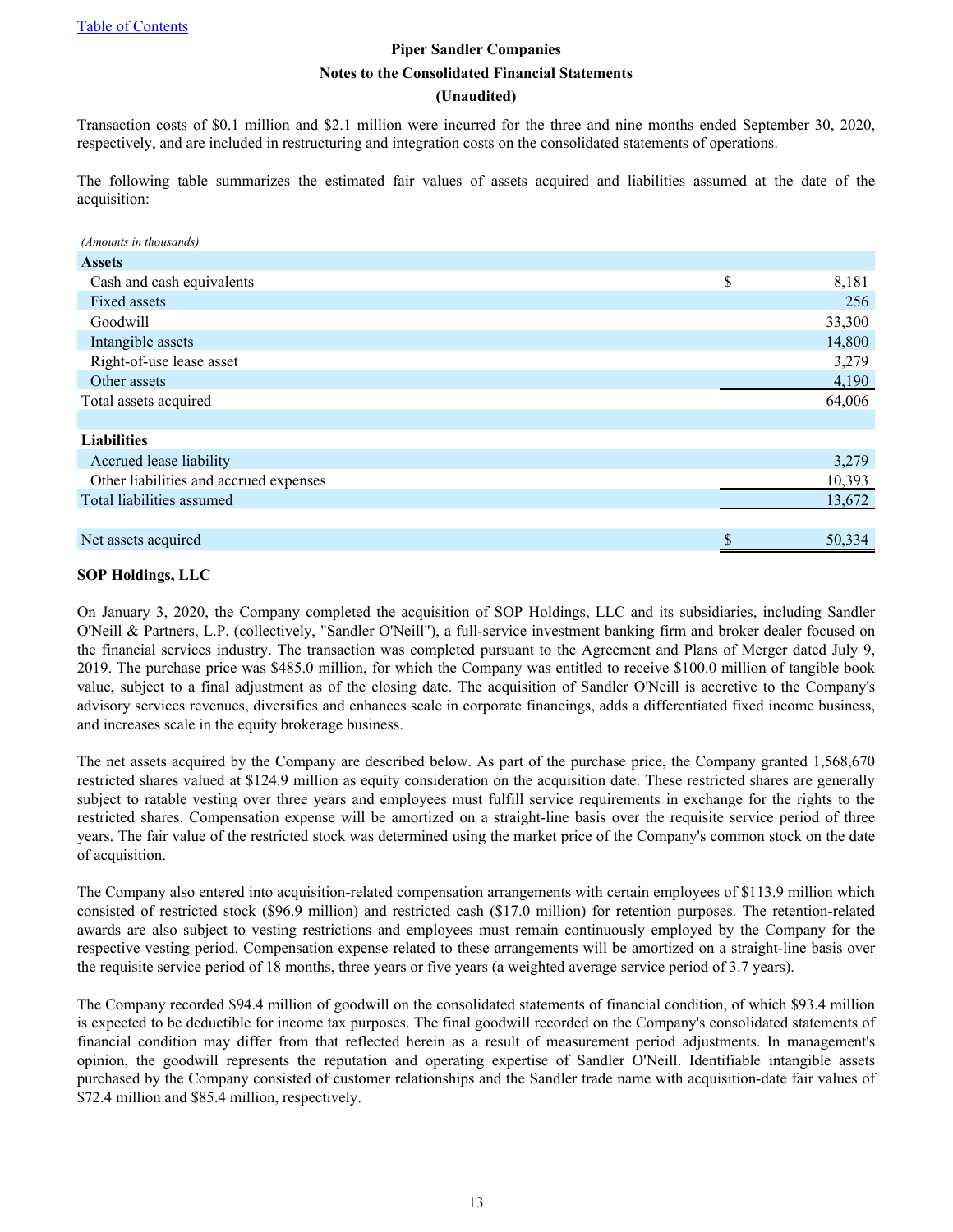### **(Unaudited)**

Transaction costs of \$1.1 million were incurred for the nine months ended September 30, 2020, and are included in restructuring and integration costs on the consolidated statements of operations.

The following table summarizes the estimated fair values of assets acquired and liabilities assumed at the date of the acquisition, including measurement period adjustments:

| (Amounts in thousands)                                       |              |
|--------------------------------------------------------------|--------------|
| <b>Assets</b>                                                |              |
| Cash and cash equivalents                                    | \$<br>27,420 |
| Receivables from brokers, dealers and clearing organizations | 192,675      |
| Fixed assets                                                 | 6,789        |
| Goodwill                                                     | 94,360       |
| Intangible assets                                            | 157,800      |
| Investments                                                  | 685          |
| Right-of-use lease asset                                     | 39,607       |
| Other assets                                                 | 9,628        |
| Total assets acquired                                        | 528,964      |
|                                                              |              |
| <b>Liabilities</b>                                           |              |
| Accrued compensation                                         | 71,398       |
| Accrued lease liability                                      | 39,613       |
| Other liabilities and accrued expenses                       | 16,441       |
| Due to Sandler O'Neill (1)                                   | 40,673       |
| Total liabilities assumed                                    | 168,125      |
|                                                              |              |
| Net assets acquired                                          | 360,839      |

*(1) Represents the amount of excess tangible book value received by the Company on the date of acquisition.*

### **Weeden & Co. L.P. ("Weeden & Co.")**

On August 2, 2019, the Company completed the acquisition of Weeden & Co., a broker dealer specializing in equity security sales and trading. The economic value of the acquisition was approximately \$42.0 million and was completed pursuant to a securities purchase agreement dated February 24, 2019, as amended. The transaction added enhanced trade execution capabilities and scale to the Company's equities institutional sales and trading business.

The net assets acquired by the Company are described below. As part of the purchase price, the Company granted \$10.1 million in restricted cash as consideration on the acquisition date. The Company also entered into acquisition-related compensation arrangements with certain employees of \$7.3 million in restricted stock for retention purposes. Both the restricted cash and restricted stock are subject to graded vesting, beginning on the third anniversary of the acquisition date, so long as the applicable employee remains continuously employed by the Company for such period. Compensation expense will be amortized on a straight-line basis over the requisite service period of four years.

Additional cash of up to \$31.5 million may be earned if a net revenue target is achieved during the period from January 1, 2020 to June 30, 2021 ("Weeden Earnout"). Weeden & Co.'s equity owners, a portion of whom are now employees of the Company, are eligible to receive the additional payment. Employees must fulfill service requirements in exchange for the rights to the additional payment. Amounts estimated to be payable to employees will be recorded as compensation expense on the consolidated statements of operations over the requisite performance period. The Company recorded a liability as of the acquisition date for the fair value related to non-employee equity owners, and is required to adjust this liability through the statement of operations for any changes after the acquisition date. If earned, the Weeden Earnout will be paid by September 30, 2021. As of September 30, 2020, the Company expects the maximum Weeden Earnout will be earned and has accrued a total of \$22.9 million related to this additional cash payment. The Company recorded \$2.2 million and \$22.0 million in non-interest expenses related to the Weeden Earnout for the three and nine months ended September 30, 2020, respectively.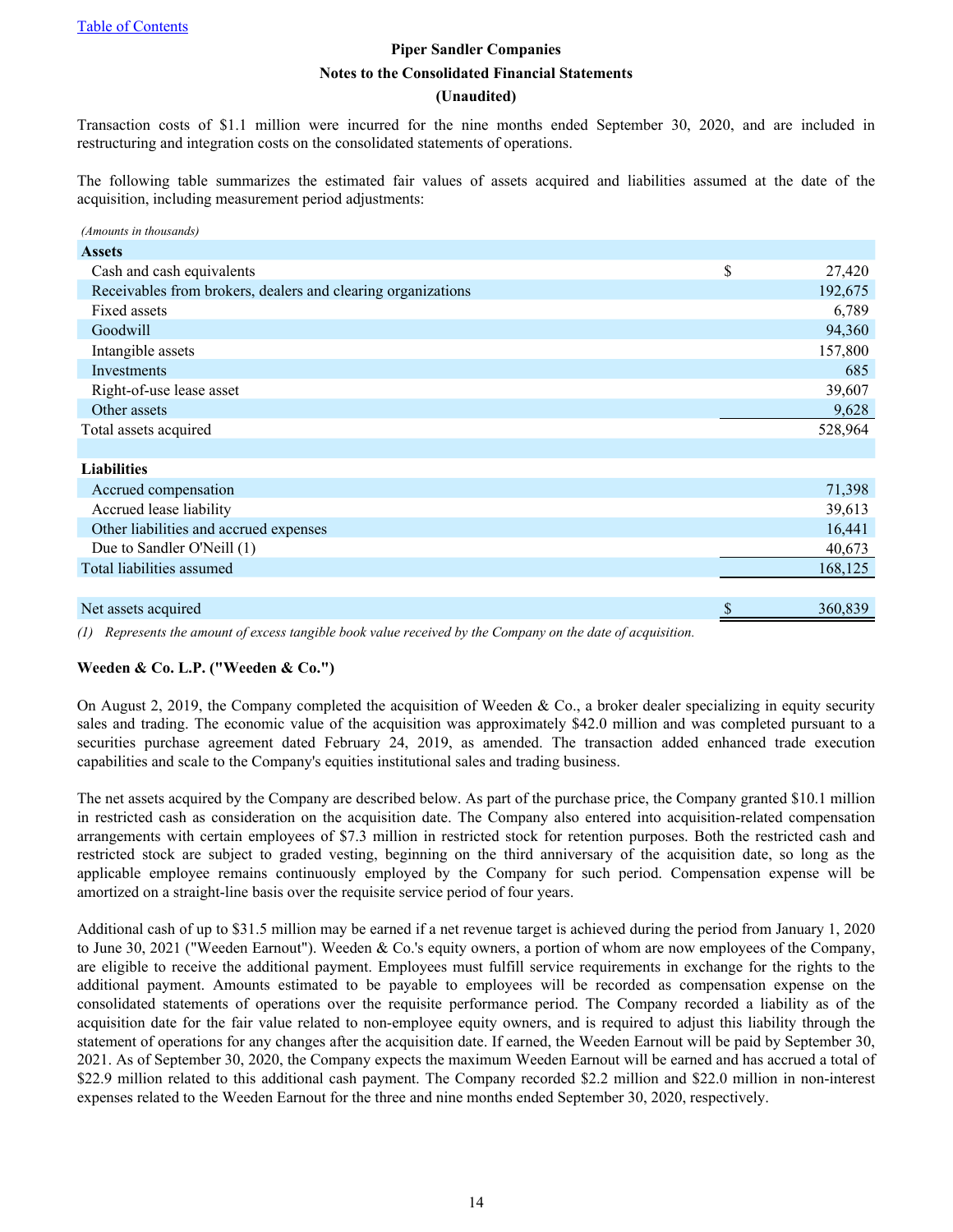*(Amounts in thousands)*

### **Piper Sandler Companies Notes to the Consolidated Financial Statements**

### **(Unaudited)**

The Company recorded \$5.8 million of goodwill on the consolidated statements of financial condition, all of which is expected to be deductible for income tax purposes. In management's opinion, the goodwill represents the reputation and operating expertise of Weeden & Co. Identifiable intangible assets purchased by the Company consisted of customer relationships and internally developed software with acquisition-date fair values of \$12.0 million and \$4.7 million, respectively.

The following table summarizes the estimated fair values of assets acquired and liabilities assumed at the date of the acquisition, including measurement period adjustments:

| \$<br>4,351 |
|-------------|
| 1,623       |
| 289         |
| 5,794       |
| 16,700      |
| 6,811       |
| 7,675       |
| 43,243      |
|             |
|             |
| 2,156       |
| 6,811       |
| 10,251      |
| 19,218      |
|             |
| 24,025      |
|             |

### **Pro Forma Financial Information**

The results of operations of Valence, Sandler O'Neill and Weeden & Co. have been included in the Company's consolidated financial statements prospectively beginning on the respective acquisition dates. The acquisitions have been fully integrated with the Company's existing operations. Accordingly, post-acquisition revenues and net income are not discernible. The following unaudited pro forma financial data is presented on a combined basis and includes Valence, Sandler O'Neill and Weeden & Co. Based on the respective acquisition dates, the unaudited pro forma financial data assumes that both the Valence and Sandler O'Neill acquisitions had occurred on January 1, 2019, the beginning of the comparable prior period presented, and that the Weeden & Co. acquisition had occurred on January 1, 2018, the beginning of the prior annual period in which the acquisition occurred. Pro forma results have been prepared by adjusting the Company's historical results to include the results of operations of Valence, Sandler O'Neill and Weeden & Co. adjusted for the following significant changes: interest expense was adjusted to reflect the debt incurred by the Company to fund portions of the Sandler O'Neill and Valence purchase price; amortization expense was adjusted to account for the acquisition-date fair value of intangible assets; compensation and benefits expenses were adjusted to reflect the restricted cash or restricted stock issued as part of the respective purchase price, the restricted stock issued for retention purposes, and the cost that would have been incurred had Sandler O'Neill partners and Valence employees been included in the Company's employee compensation arrangements; and the income tax effect of applying the Company's statutory tax rates to the results of operations of Valence, Sandler O'Neill and Weeden & Co. The Company's consolidated unaudited pro forma information presented does not necessarily reflect the results of operations that would have resulted had the acquisitions been completed at the beginning of the applicable periods presented, does not contemplate client account overlap and anticipated operational efficiencies of the combined entities, nor does it indicate the results of operations in future periods.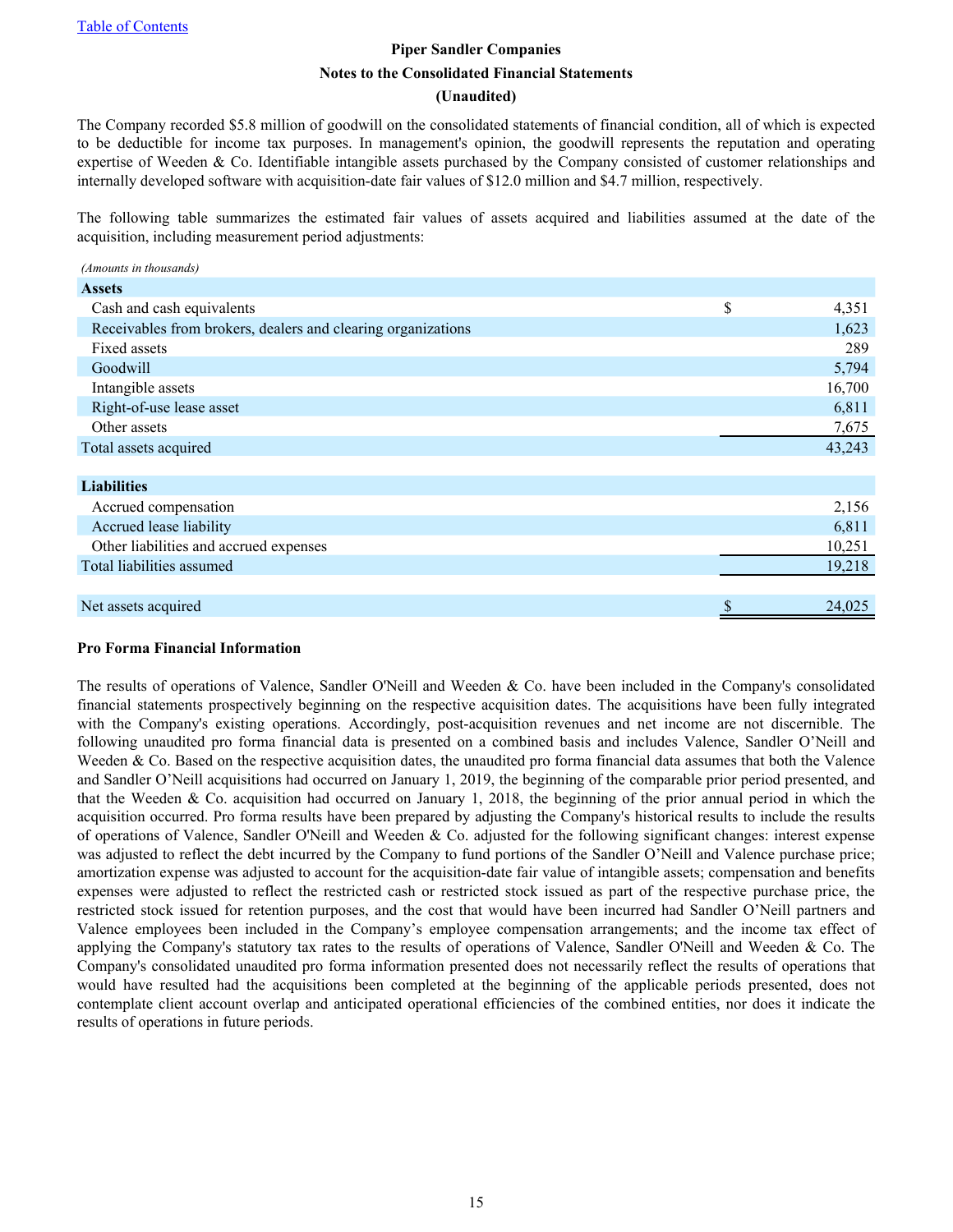<span id="page-15-0"></span>

|                                                                                       | <b>Nine Months Ended</b><br>September 30, | <b>Three Months Ended</b><br>September 30, |         |
|---------------------------------------------------------------------------------------|-------------------------------------------|--------------------------------------------|---------|
| (Amounts in thousands)                                                                | 2020                                      | 2019                                       | 2019    |
| Net revenues                                                                          | 846,653                                   | $865,263$ \$                               | 285,849 |
| Net income/(loss) from continuing operations<br>applicable to Piper Sandler Companies | (3,349)                                   | 9,267                                      | (1,761) |

### **Note 4** *Discontinued Operations*

In the third quarter of 2019, the Company completed the sale of its traditional asset management business, which was conducted through its wholly-owned subsidiary Advisory Research, Inc. ("ARI"). On September 20, 2019, the Company completed the sale of the master limited partnerships and energy infrastructure strategies business to Tortoise Capital Advisors. Additionally, on September 27, 2019, the Company completed the sale of its remaining equity strategies business to its former management team. The transactions generated cash proceeds of \$53.9 million.

ARI's results have been presented as discontinued operations for all prior periods presented. The components of discontinued operations were as follows:

|                                                             | <b>Three Months Ended</b> | <b>Nine Months Ended</b>  |
|-------------------------------------------------------------|---------------------------|---------------------------|
| (Amounts in thousands)                                      | <b>September 30, 2019</b> | <b>September 30, 2019</b> |
| Net revenues                                                | \$<br>7,939               | $\mathcal{S}$<br>26,546   |
|                                                             |                           |                           |
| Operating expenses                                          | 7,068                     | 22,589                    |
| Intangible asset amortization (1)                           |                           | 5,465                     |
| Restructuring costs                                         | 9,572                     | 10,268                    |
| Total non-interest expenses                                 | 16,640                    | 38,322                    |
|                                                             |                           |                           |
| Loss from discontinued operations before income tax benefit | (8,701)                   | (11, 776)                 |
|                                                             |                           |                           |
| Income tax benefit                                          | (1,752)                   | (2,522)                   |
|                                                             |                           |                           |
| Loss from discontinued operations before gain on sales      | (6,949)                   | (9,254)                   |
|                                                             |                           |                           |
| Gain on sales, net of tax                                   | 33,026                    | 33,026                    |
|                                                             |                           |                           |
| Income from discontinued operations, net of tax             | S<br>26,077               | S<br>23,772               |

*(1) Includes \$2.9 million of intangible asset impairment related to the ARI trade name for the nine months ended September 30, 2019.*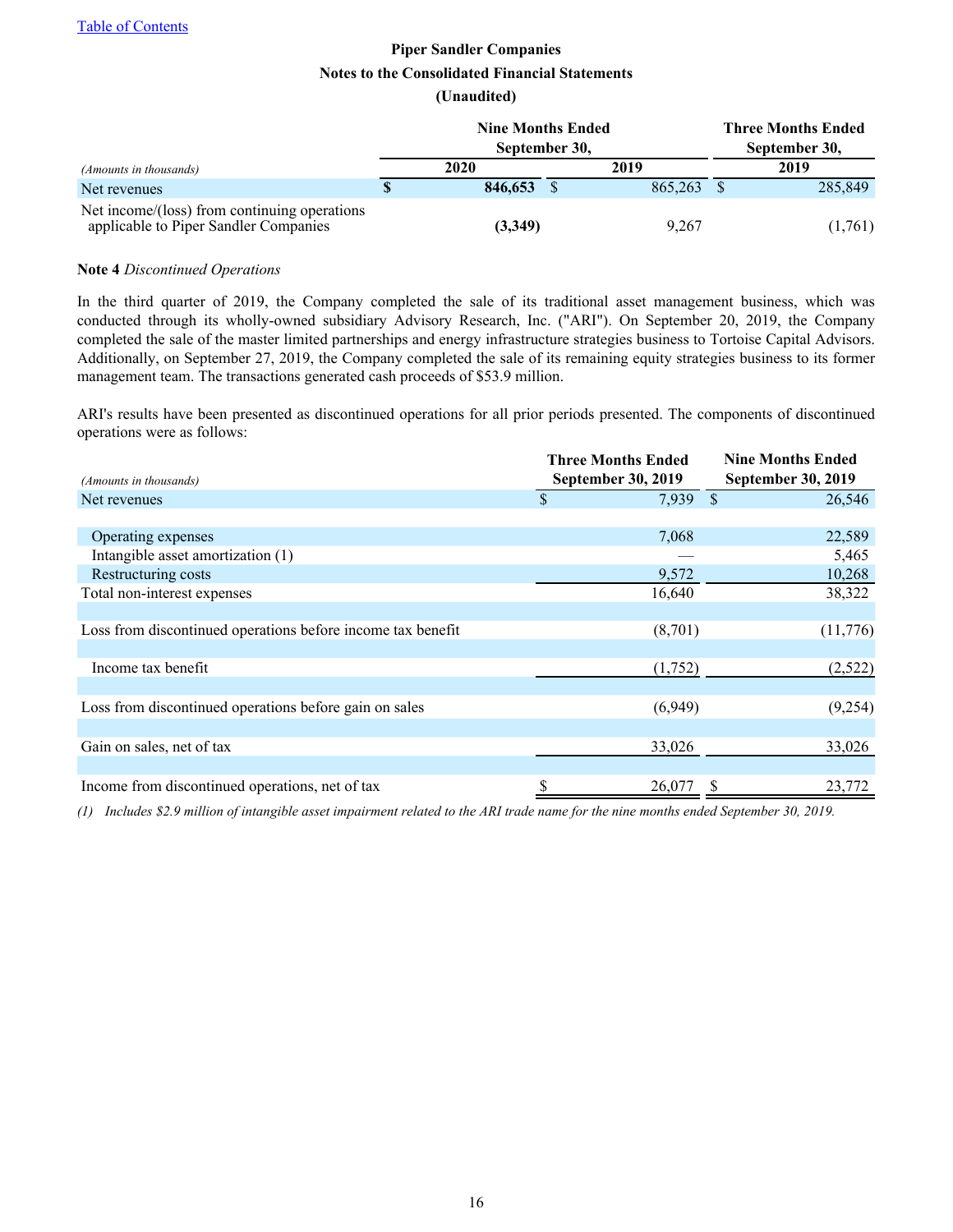### **(Unaudited)**

<span id="page-16-0"></span>**Note 5** *Financial Instruments and Other Inventory Positions Owned and Financial Instruments and Other Inventory Positions Sold, but Not Yet Purchased*

| (Amounts in thousands)                                                                |              | September 30,<br>2020 | December 31,<br>2019 |
|---------------------------------------------------------------------------------------|--------------|-----------------------|----------------------|
| Financial instruments and other inventory positions owned:                            |              |                       |                      |
| Corporate securities:                                                                 |              |                       |                      |
| Equity securities                                                                     | $\mathbf{s}$ | 5,275                 | \$<br>3,046          |
| Convertible securities                                                                |              | 144,181               | 146,406              |
| Fixed income securities                                                               |              | 19,689                | 28,176               |
| Municipal securities:                                                                 |              |                       |                      |
| Taxable securities                                                                    |              | 14,222                | 22,570               |
| Tax-exempt securities                                                                 |              | 80,311                | 222,192              |
| Short-term securities                                                                 |              | 103,815               | 67,901               |
| Mortgage-backed securities                                                            |              | 13                    | 13                   |
| U.S. government agency securities                                                     |              | 55,860                | 51,773               |
| U.S. government securities                                                            |              | 568                   | 77,303               |
| Derivative contracts                                                                  |              | 26,002                | 20,382               |
| Total financial instruments and other inventory positions owned                       | \$           | 449,936               | \$<br>639,762        |
|                                                                                       |              |                       |                      |
| Financial instruments and other inventory positions sold, but not yet purchased:      |              |                       |                      |
| Corporate securities:                                                                 |              |                       |                      |
| Equity securities                                                                     | \$           | 76,308                | \$<br>94,036         |
| Fixed income securities                                                               |              | 17,988                | 10,311               |
| U.S. government agency securities                                                     |              | 1,344                 | 9,935                |
| U.S. government securities                                                            |              | 50,410                | 67,090               |
| Derivative contracts                                                                  |              | 6,140                 | 4,053                |
| Total financial instruments and other inventory positions sold, but not yet purchased | \$           | 152,190               | \$<br>185,425        |

At September 30, 2020 and December 31, 2019, financial instruments and other inventory positions owned in the amount of \$191.5 million and \$205.7 million, respectively, had been pledged as collateral for short-term financings.

Financial instruments and other inventory positions sold, but not yet purchased represent obligations of the Company to deliver the specified security at the contracted price, thereby creating a liability to purchase the security in the market at prevailing prices. The Company is obligated to acquire the securities sold short at prevailing market prices, which may exceed the amount reflected on the consolidated statements of financial condition. The Company economically hedges changes in the market value of its financial instruments and other inventory positions owned using inventory positions sold, but not yet purchased, interest rate derivatives, and U.S. treasury bond futures and options.

### **Derivative Contract Financial Instruments**

The Company uses interest rate swaps, interest rate locks, U.S. treasury bond futures and options, and equity option contracts as a means to manage risk in certain inventory positions. The Company also enters into interest rate swaps to facilitate customer transactions. The following describes the Company's derivatives by the type of transaction or security the instruments are economically hedging.

*Customer matched-book derivatives:* The Company enters into interest rate derivative contracts in a principal capacity as a dealer to satisfy the financial needs of its customers. The Company simultaneously enters into an interest rate derivative contract with a third party for the same notional amount to hedge the interest rate and credit risk of the initial client interest rate derivative contract. In certain limited instances, the Company has only hedged interest rate risk with a third party, and retains uncollateralized credit risk as described below. The instruments use interest rates based upon the London Interbank Offered Rate ("LIBOR") index, the Municipal Market Data ("MMD") index or the Securities Industry and Financial Markets Association ("SIFMA") index.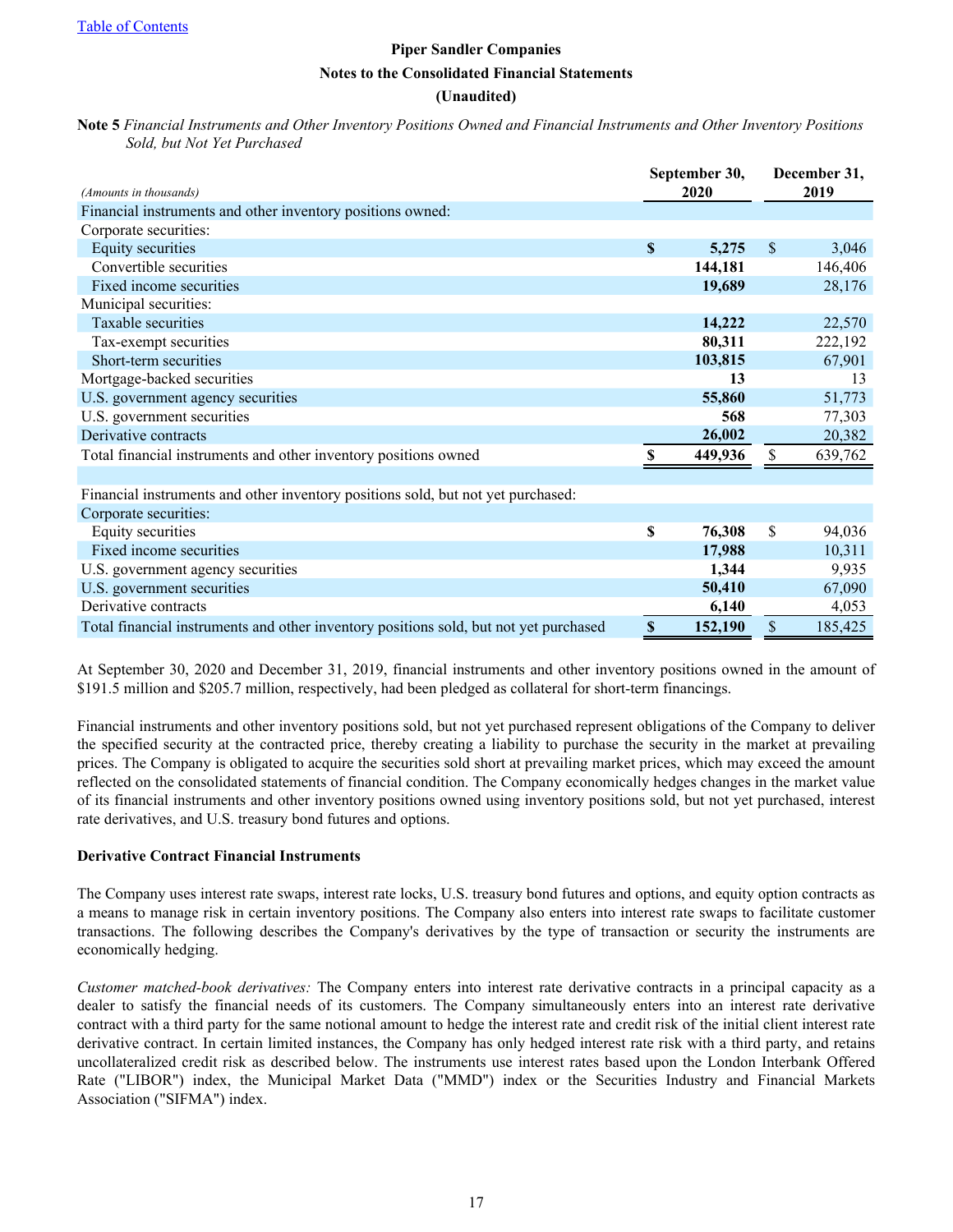#### **(Unaudited)**

*Trading securities derivatives:* The Company enters into interest rate derivative contracts and uses U.S. treasury bond futures and options to hedge interest rate and market value risks associated with its fixed income securities. These instruments use interest rates based upon the MMD index, LIBOR or the SIFMA index. The Company also enters into equity option contracts to hedge market value risk associated with its convertible securities.

Derivatives are reported on a net basis by counterparty (i.e., the net payable or receivable for derivative assets and liabilities for a given counterparty) when a legal right of offset exists and on a net basis by cross product when applicable provisions are stated in master netting agreements. Cash collateral received or paid is netted on a counterparty basis, provided a legal right of offset exists. The total absolute notional contract amount, representing the absolute value of the sum of gross long and short derivative contracts, provides an indication of the volume of the Company's derivative activity and does not represent gains and losses. The following table presents the gross fair market value and the total absolute notional contract amount of the Company's outstanding derivative instruments, prior to counterparty netting, by asset or liability position:

|                            |   |                   | <b>September 30, 2020</b> |        | December 31, 2019 |  |                   |                   |         |  |                 |
|----------------------------|---|-------------------|---------------------------|--------|-------------------|--|-------------------|-------------------|---------|--|-----------------|
| (Amounts in thousands)     |   | <b>Derivative</b> | <b>Derivative</b>         |        | <b>Notional</b>   |  | <b>Derivative</b> | <b>Derivative</b> |         |  | <b>Notional</b> |
| <b>Derivative Category</b> |   | Assets (1)        | Liabilities (2)           | Amount |                   |  | Assets (1)        | Liabilities (2)   |         |  | Amount          |
| Interest rate              |   |                   |                           |        |                   |  |                   |                   |         |  |                 |
| Customer matched-book      | S | 252,306           | 242,048                   |        | 1,972,971         |  | 209.119           |                   | 198,315 |  | 2,197,340       |
| Trading securities         |   | 374               | 4.274                     |        | 111,525           |  | 8                 |                   | 1,852   |  | 110,875         |
| Equity options             |   |                   |                           |        |                   |  |                   |                   |         |  |                 |
| Trading securities         |   |                   | 292                       |        | 12,880            |  |                   |                   |         |  |                 |
|                            |   | 252,680           | 246,614                   |        | 2,097,376         |  | 209,127           |                   | 200,167 |  | 2,308,215       |

*(1) Derivative assets are included within financial instruments and other inventory positions owned on the consolidated statements of financial condition.*

*(2) Derivative liabilities are included within financial instruments and other inventory positions sold, but not yet purchased on the consolidated statements of financial condition.*

The Company's derivative contracts do not qualify for hedge accounting, therefore, unrealized gains and losses are recorded on the consolidated statements of operations. The gains and losses on the related economically hedged inventory positions are not disclosed below as they are not in qualifying hedging relationships. The following table presents the Company's unrealized gains/(losses) on derivative instruments:

| (Amounts in thousands)             | <b>Three Months Ended</b><br>September 30, |       | <b>Nine Months Ended</b><br>September 30, |          |  |       |  |  |  |
|------------------------------------|--------------------------------------------|-------|-------------------------------------------|----------|--|-------|--|--|--|
| <b>Derivative Category</b>         | <b>Operations Category</b>                 | 2020  | 2019                                      | 2020     |  | 2019  |  |  |  |
| Interest rate derivative contract  | Investment banking                         | (232) | (203)                                     | (1,164)  |  | (634) |  |  |  |
| Interest rate derivative contract  | Institutional brokerage                    | 154   | (5)                                       | (1, 439) |  | (450) |  |  |  |
| Equity option derivative contracts | Institutional brokerage                    | 228   |                                           | 228      |  |       |  |  |  |
|                                    |                                            | 150   | (208)                                     | (2,375)  |  | 0.084 |  |  |  |

Credit risk associated with the Company's derivatives is the risk that a derivative counterparty will not perform in accordance with the terms of the applicable derivative contract. Credit exposure associated with the Company's derivatives is driven by uncollateralized market movements in the fair value of the contracts with counterparties and is monitored regularly by the Company's financial risk committee. The Company considers counterparty credit risk in determining derivative contract fair value. The majority of the Company's derivative contracts are substantially collateralized by its counterparties, who are major financial institutions. The Company has a limited number of counterparties who are not required to post collateral. Based on market movements, the uncollateralized amounts representing the fair value of a derivative contract can become material, exposing the Company to the credit risk of these counterparties. As of September 30, 2020, the Company had \$26.1 million of uncollateralized credit exposure with these counterparties (notional contract amount of \$163.1 million), including \$22.0 million of uncollateralized credit exposure with one counterparty.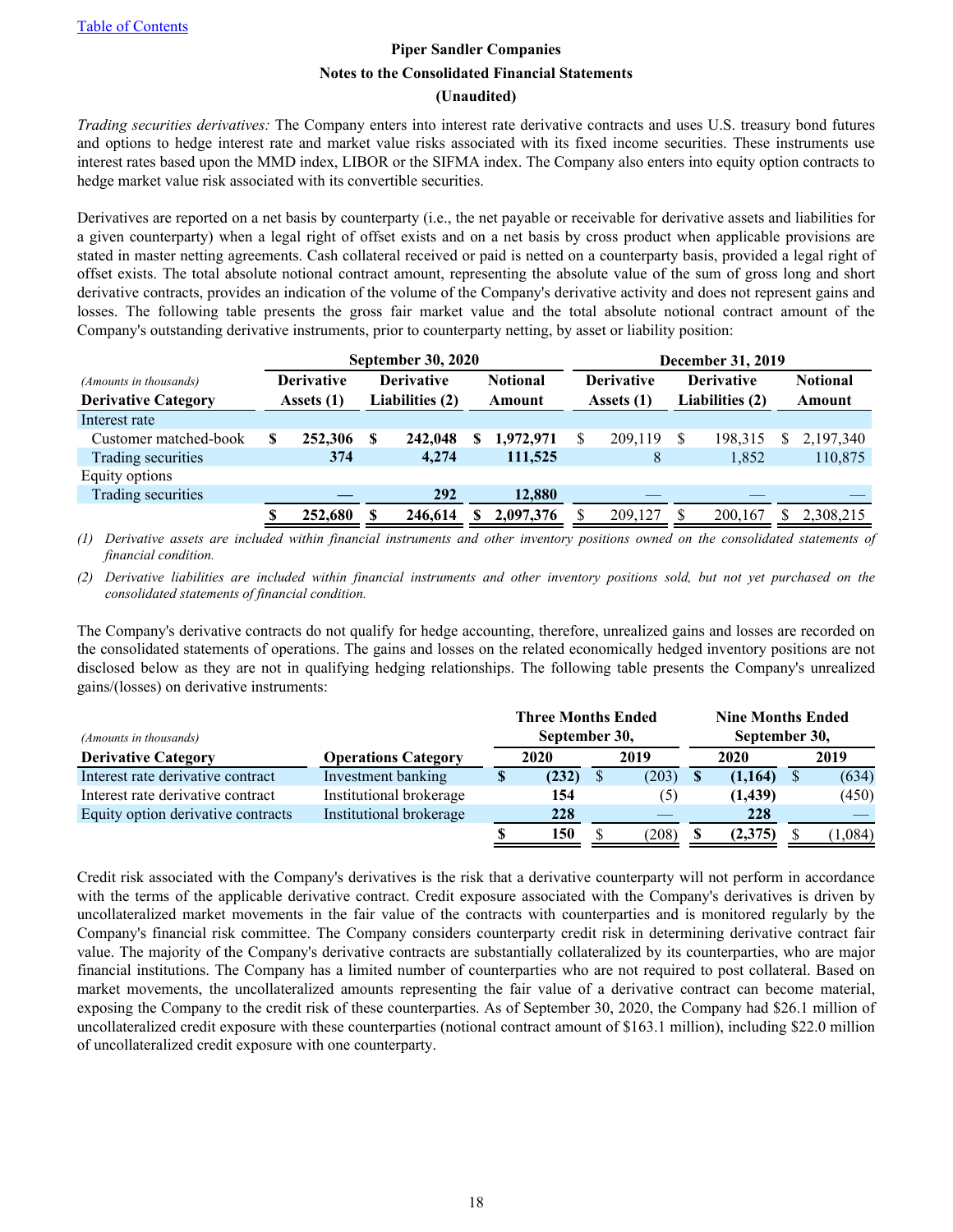### <span id="page-18-0"></span>**Note 6** *Fair Value of Financial Instruments*

Based on the nature of the Company's business and its role as a "dealer" in the securities industry or as a manager of alternative asset management funds, the fair values of its financial instruments are determined internally. The Company's processes are designed to ensure that the fair values used for financial reporting are based on observable inputs wherever possible. In the event that observable inputs are not available, unobservable inputs are developed based on an evaluation of all relevant empirical market data, including prices evidenced by market transactions, interest rates, credit spreads, volatilities and correlations and other security-specific information. Valuation adjustments related to illiquidity or counterparty credit risk are also considered. In estimating fair value, the Company may utilize information provided by third party pricing vendors to corroborate internally-developed fair value estimates.

The Company employs specific control processes to determine the reasonableness of the fair value of its financial instruments. The Company's processes are designed to ensure that the internally-estimated fair values are accurately recorded and that the data inputs and the valuation techniques used are appropriate, consistently applied, and that the assumptions are reasonable and consistent with the objective of determining fair value. Individuals outside of the trading departments perform independent pricing verification reviews as of each reporting date. The Company has established parameters which set forth when the fair value of securities are independently verified. The selection parameters are generally based upon the type of security, the level of estimation risk of a security, the materiality of the security to the Company's consolidated financial statements, changes in fair value from period to period, and other specific facts and circumstances of the Company's securities portfolio. In evaluating the initial internally-estimated fair values made by the Company's traders, the nature and complexity of securities involved (e.g., term, coupon, collateral, and other key drivers of value), level of market activity for securities, and availability of market data are considered. The independent price verification procedures include, but are not limited to, analysis of trade data (both internal and external where available), corroboration to the valuation of positions with similar characteristics, risks and components, or comparison to an alternative pricing source, such as a discounted cash flow model. The Company's valuation committee, comprised of members of senior management and risk management, provides oversight and overall responsibility for the internal control processes and procedures related to fair value measurements.

The following is a description of the valuation techniques used to measure fair value.

#### **Cash Equivalents**

Cash equivalents include highly liquid investments with original maturities of 90 days or less. Actively traded money market funds are measured at their net asset value and classified as Level I.

#### **Financial Instruments and Other Inventory Positions Owned**

The Company records financial instruments and other inventory positions owned and financial instruments and other inventory positions sold, but not yet purchased at fair value on the consolidated statements of financial condition with unrealized gains and losses reflected on the consolidated statements of operations.

*Equity securities –* Exchange traded equity securities are valued based on quoted prices from the exchange for identical assets or liabilities as of the period-end date. To the extent these securities are actively traded and valuation adjustments are not applied, they are categorized as Level I. Non-exchange traded equity securities (principally hybrid preferred securities) are measured primarily using broker quotations, prices observed for recently executed market transactions and internally-developed fair value estimates based on observable inputs and are categorized within Level II of the fair value hierarchy.

*Convertible securities –* Convertible securities are valued based on observable trades, when available, and therefore are generally categorized as Level II.

*Corporate fixed income securities –* Fixed income securities include corporate bonds which are valued based on recently executed market transactions of comparable size, internally-developed fair value estimates based on observable inputs, or broker quotations. Accordingly, these corporate bonds are categorized as Level II.

*Taxable municipal securities –* Taxable municipal securities are valued using recently executed observable trades or market price quotations and therefore are generally categorized as Level II.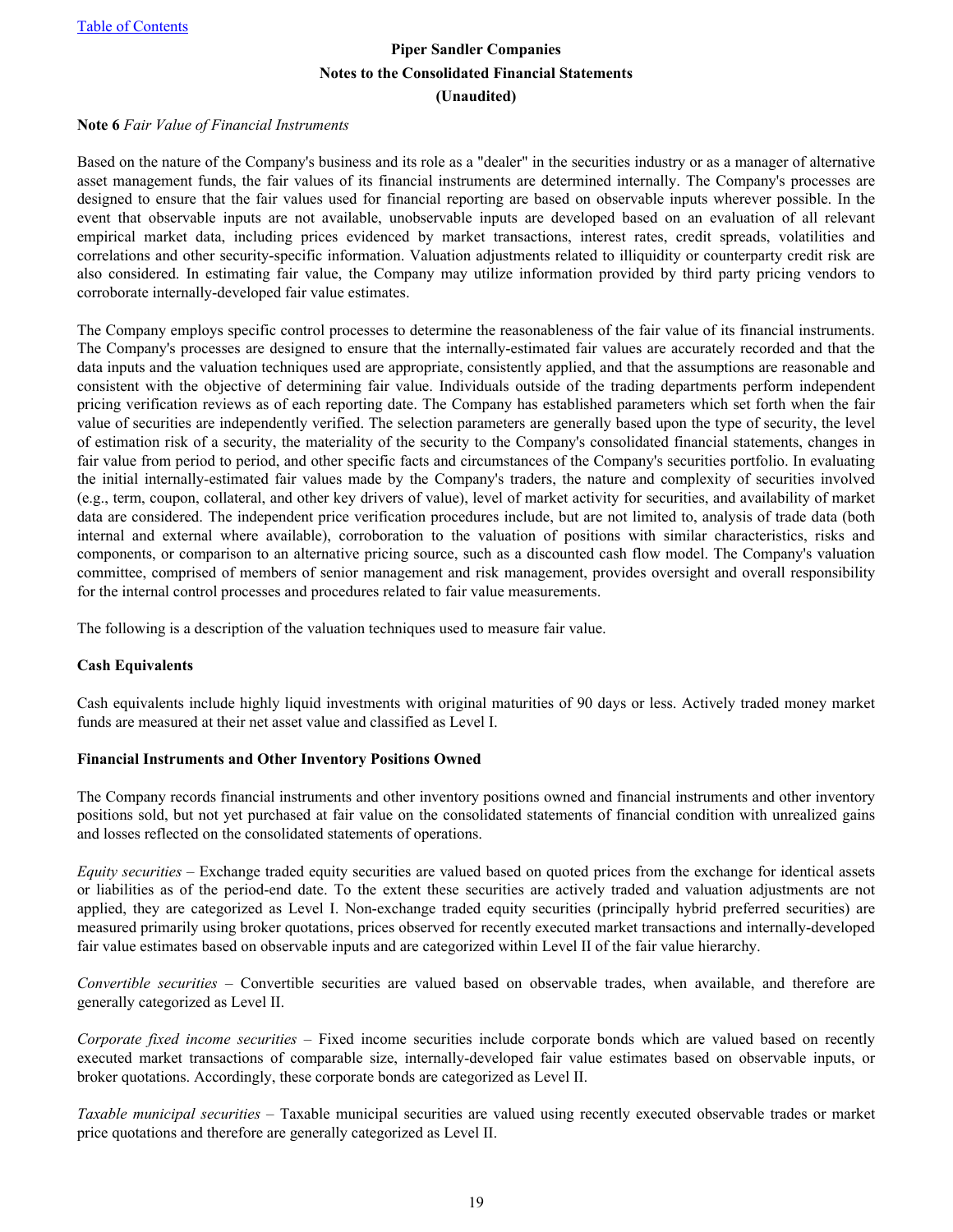*Tax-exempt municipal securities –* Tax-exempt municipal securities are valued using recently executed observable trades or market price quotations and therefore are generally categorized as Level II.

*Short-term municipal securities –* Short-term municipal securities include variable rate demand notes and other short-term municipal securities. Variable rate demand notes and other short-term municipal securities are valued using recently executed observable trades or market price quotations and therefore are generally categorized as Level II.

*Mortgage-backed securities –* Mortgage-backed securities collateralized by residential mortgages are valued using cash flow models that utilize unobservable inputs including credit default rates, prepayment rates, loss severity and valuation yields. As judgment is used to determine the range of these inputs, these mortgage-backed securities are categorized as Level III.

*U.S. government agency securities –* U.S. government agency securities include agency debt bonds and mortgage bonds. Agency debt bonds are valued by using either direct price quotes or price quotes for comparable bond securities and are categorized as Level II. Mortgage bonds include bonds secured by mortgages, mortgage pass-through securities, agency collateralized mortgage-obligation ("CMO") securities and agency interest-only securities. Mortgage pass-through securities, CMO securities and interest-only securities are valued using recently executed observable trades or other observable inputs, such as prepayment speeds and therefore are generally categorized as Level II. Mortgage bonds are valued using observable market inputs, such as market yields on spreads over U.S. treasury securities, or models based upon prepayment expectations. These securities are categorized as Level II.

*U.S. government securities –* U.S. government securities include highly liquid U.S. treasury securities which are generally valued using quoted market prices and therefore categorized as Level I. The Company does not transact in securities of countries other than the U.S. government.

*Derivative contracts –* Derivative contracts include interest rate swaps, interest rate locks, U.S. treasury bond futures and options, and equity option contracts. These instruments derive their value from underlying assets, reference rates, indices or a combination of these factors. The Company's equity option derivative contracts are valued based on quoted prices from the exchange for identical assets or liabilities as of the period-end date. To the extent these contracts are actively traded and valuation adjustments are not applied, they are categorized as Level I. The majority of the Company's interest rate derivative contracts, including both interest rate swaps and interest rate locks, are valued using market standard pricing models based on the net present value of estimated future cash flows. The valuation models used do not involve material subjectivity as the methodologies do not entail significant judgment and the pricing inputs are market observable, including contractual terms, yield curves and measures of volatility. These instruments are classified as Level II within the fair value hierarchy. Certain interest rate locks transact in less active markets and were valued using valuation models that included the previously mentioned observable inputs and certain unobservable inputs that required significant judgment, such as the premium over the MMD curve. These instruments are classified as Level III.

### **Investments**

The Company's investments valued at fair value include equity investments in private companies and partnerships. Investments in private companies are valued based on an assessment of each underlying security, considering rounds of financing, third party transactions and market-based information, including comparable company transactions, trading multiples (e.g., multiples of revenue and earnings before interest, taxes, depreciation and amortization ("EBITDA")) and changes in market outlook, among other factors. These securities are generally categorized as Level III.

*Fair Value Option –* The fair value option permits the irrevocable fair value option election on an instrument-by-instrument basis at initial recognition of an asset or liability or upon an event that gives rise to a new basis of accounting for that instrument. The fair value option was elected for certain merchant banking and other investments at inception to reflect economic events in earnings on a timely basis. Merchant banking and other equity investments of \$1.8 million and \$2.1 million, included within investments on the consolidated statements of financial condition, were accounted for at fair value and were classified as Level III assets at September 30, 2020 and December 31, 2019, respectively. The realized and unrealized net impact from fair value changes included in earnings as a result of electing to apply the fair value option to certain financial assets were gains of \$0.2 million and losses of \$0.5 million for the nine months ended September 30, 2020 and 2019, respectively.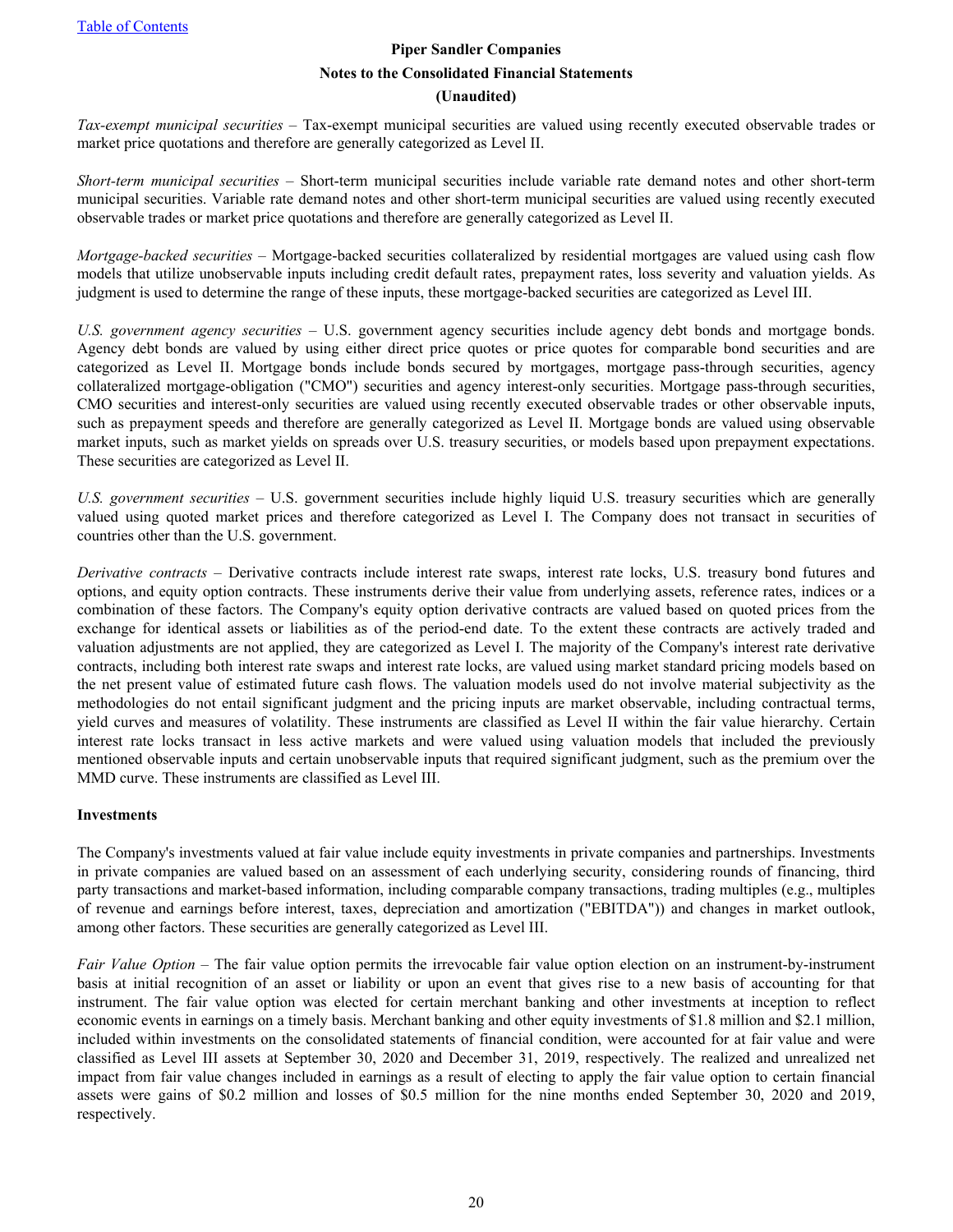#### **(Unaudited)**

The following table summarizes quantitative information about the significant unobservable inputs used in the fair value measurement of the Company's Level III financial instruments as of September 30, 2020:

|                                                                                        | <b>Valuation</b>     |                                                             |                 | Weighted             |
|----------------------------------------------------------------------------------------|----------------------|-------------------------------------------------------------|-----------------|----------------------|
|                                                                                        | <b>Technique</b>     | Unobservable Input                                          | Range           | Average (1)          |
| <b>Assets</b>                                                                          |                      |                                                             |                 |                      |
| Financial instruments and other<br>inventory positions owned:                          |                      |                                                             |                 |                      |
| Derivative contracts:                                                                  |                      |                                                             |                 |                      |
| Interest rate locks                                                                    | Discounted cash flow | Premium over the MMD curve<br>in basis points ("bps") $(2)$ | $0 - 9$ bps     | $7.5$ bps            |
| Investments at fair value:                                                             |                      |                                                             |                 |                      |
| Equity securities in private<br>companies                                              | Market approach      | Revenue multiple (2)                                        | $3 - 5$ times   | 4.1 times            |
|                                                                                        |                      | EBITDA multiple (2)                                         | $11 - 20$ times | $16.1 \text{ times}$ |
|                                                                                        |                      |                                                             |                 |                      |
| <b>Liabilities</b>                                                                     |                      |                                                             |                 |                      |
| Financial instruments and other<br>inventory positions sold, but<br>not yet purchased: |                      |                                                             |                 |                      |
| Derivative contracts:                                                                  |                      |                                                             |                 |                      |
| Interest rate locks                                                                    | Discounted cash flow | Premium over the MMD curve<br>in bps $(3)$                  | $0 - 17$ bps    | $6.5$ bps            |
| Uncertainty of fair value measurements:                                                |                      |                                                             |                 |                      |

*(1) Unobservable inputs were weighted by the relative fair value of the financial instruments.*

*(2) Significant increase/(decrease) in the unobservable input in isolation would have resulted in a significantly higher/(lower) fair value measurement.*

*(3) Significant increase/(decrease) in the unobservable input in isolation would have resulted in a significantly lower/(higher) fair value measurement.*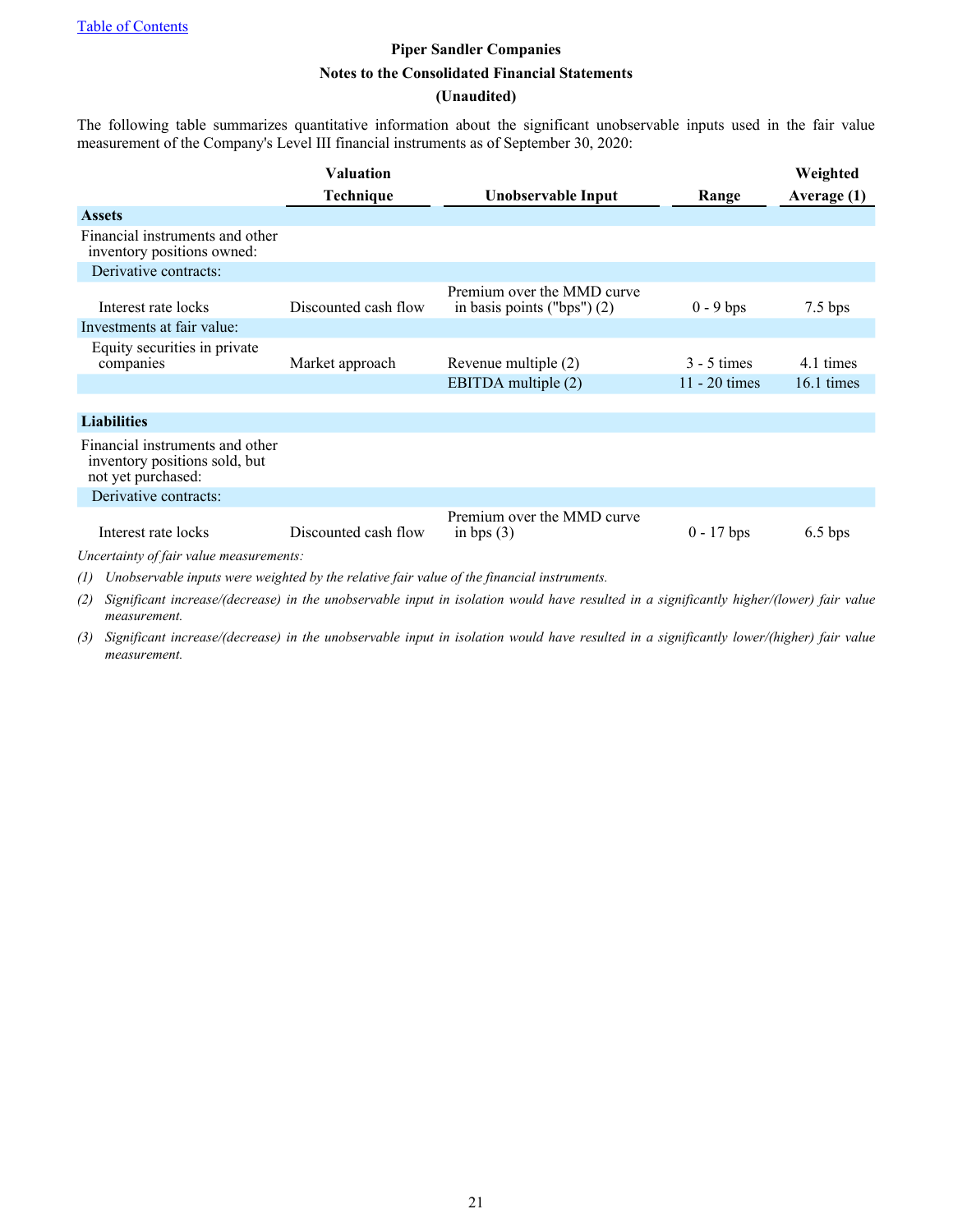**(Unaudited)**

The following table summarizes the valuation of the Company's financial instruments by pricing observability levels defined in FASB Accounting Standards Codification Topic 820, "Fair Value Measurement" ("ASC 820") as of September 30, 2020:

|                                                                                             |                           |                |                 |         |                           |                  |     |               | Counterparty<br>and Cash<br><b>Collateral</b> |               |              |
|---------------------------------------------------------------------------------------------|---------------------------|----------------|-----------------|---------|---------------------------|------------------|-----|---------------|-----------------------------------------------|---------------|--------------|
| (Amounts in thousands)                                                                      |                           | <b>Level I</b> | <b>Level II</b> |         |                           | <b>Level III</b> |     |               | Netting $(1)$                                 |               | <b>Total</b> |
| <b>Assets</b>                                                                               |                           |                |                 |         |                           |                  |     |               |                                               |               |              |
| Financial instruments and other<br>inventory positions owned:                               |                           |                |                 |         |                           |                  |     |               |                                               |               |              |
| Corporate securities:                                                                       |                           |                |                 |         |                           |                  |     |               |                                               |               |              |
| Equity securities                                                                           | $\mathsf{\$}$             | 1,061          | \$              | 4,214   | \$                        |                  |     | \$            |                                               | \$            | 5,275        |
| Convertible securities                                                                      |                           |                |                 | 144,181 |                           |                  |     |               |                                               |               | 144,181      |
| Fixed income securities                                                                     |                           |                |                 | 19,689  |                           |                  |     |               |                                               |               | 19,689       |
| Municipal securities:                                                                       |                           |                |                 |         |                           |                  |     |               |                                               |               |              |
| Taxable securities                                                                          |                           |                |                 | 14,222  |                           |                  |     |               |                                               |               | 14,222       |
| Tax-exempt securities                                                                       |                           |                |                 | 80,311  |                           |                  |     |               |                                               |               | 80,311       |
| Short-term securities                                                                       |                           |                |                 | 103,815 |                           |                  |     |               |                                               |               | 103,815      |
| Mortgage-backed securities                                                                  |                           |                |                 |         |                           | 13               |     |               |                                               |               | 13           |
| U.S. government agency securities                                                           |                           |                |                 | 55,860  |                           |                  |     |               |                                               |               | 55,860       |
| U.S. government securities                                                                  |                           | 568            |                 |         |                           |                  |     |               |                                               |               | 568          |
| Derivative contracts                                                                        |                           |                |                 | 252,306 |                           | 374              |     |               | (226, 678)                                    |               | 26,002       |
| Total financial instruments and other<br>inventory positions owned                          |                           | 1,629          |                 | 674,598 |                           | 387              |     |               | (226, 678)                                    |               | 449,936      |
| Cash equivalents                                                                            |                           | 340,466        |                 |         |                           |                  |     |               |                                               |               | 340,466      |
| Investments at fair value                                                                   |                           | 15,922         |                 |         |                           | 146,272          | (2) |               |                                               |               | 162,194      |
| Total assets                                                                                | $\boldsymbol{\mathsf{S}}$ | 358,017        | \$              | 674,598 | $\boldsymbol{\mathsf{S}}$ | 146,659          |     | $\mathcal{S}$ | (226, 678)                                    | $\mathcal{S}$ | 952,596      |
|                                                                                             |                           |                |                 |         |                           |                  |     |               |                                               |               |              |
| <b>Liabilities</b>                                                                          |                           |                |                 |         |                           |                  |     |               |                                               |               |              |
| Financial instruments and other<br>inventory positions sold, but not yet<br>purchased:      |                           |                |                 |         |                           |                  |     |               |                                               |               |              |
| Corporate securities:                                                                       |                           |                |                 |         |                           |                  |     |               |                                               |               |              |
| Equity securities                                                                           | $\mathsf{\$}$             | 75,816         | \$              | 492     | \$                        |                  |     | \$            |                                               | \$            | 76,308       |
| Fixed income securities                                                                     |                           |                |                 | 17,988  |                           |                  |     |               |                                               |               | 17,988       |
| U.S. government agency securities                                                           |                           |                |                 | 1,344   |                           |                  |     |               |                                               |               | 1,344        |
| U.S. government securities                                                                  |                           | 50,410         |                 |         |                           |                  |     |               |                                               |               | 50,410       |
| Derivative contracts                                                                        |                           | 292            |                 | 242,953 |                           | 3,369            |     |               | (240, 474)                                    |               | 6,140        |
| Total financial instruments and other<br>inventory positions sold, but not yet<br>purchased | \$                        | 126,518        | <sup>\$</sup>   | 262,777 | S                         | 3,369            |     | \$            | (240, 474)                                    | \$            | 152,190      |

*(1) Represents cash collateral and the impact of netting on a counterparty basis. The Company had no securities posted as collateral to its counterparties.*

*(2) Includes noncontrolling interests of \$88.9 million primarily attributable to unrelated third party ownership in consolidated merchant banking funds.*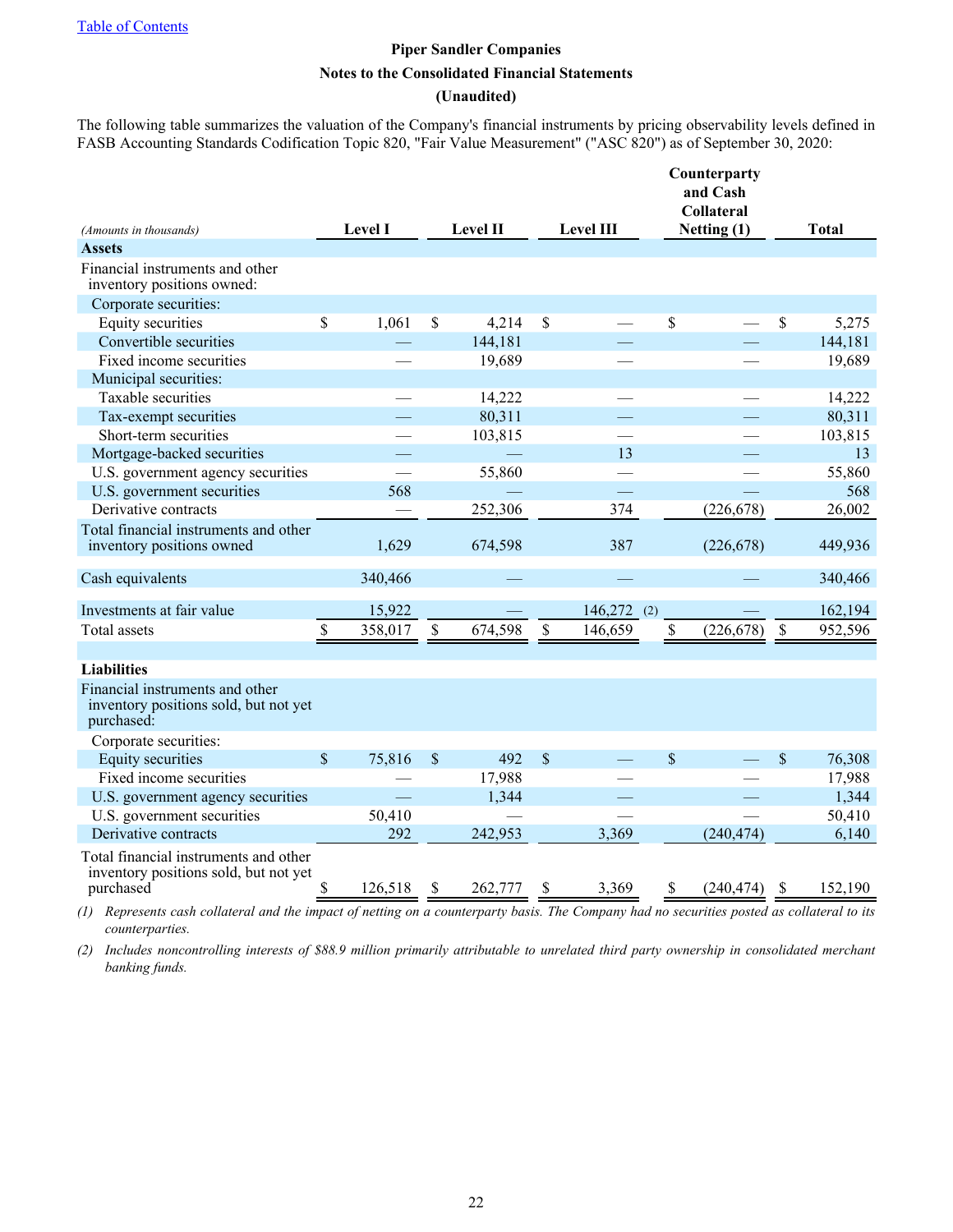[Table of Contents](#page-1-0)

### **Piper Sandler Companies Notes to the Consolidated Financial Statements (Unaudited)**

The following table summarizes the valuation of the Company's financial instruments by pricing observability levels defined in ASC 820 as of December 31, 2019:

| (Amounts in thousands)                                                                      |               | <b>Level I</b> |               | <b>Level II</b> |      | <b>Level III</b> | Counterparty<br>and Cash<br><b>Collateral</b><br>Netting (1) |                           | <b>Total</b> |
|---------------------------------------------------------------------------------------------|---------------|----------------|---------------|-----------------|------|------------------|--------------------------------------------------------------|---------------------------|--------------|
| <b>Assets</b>                                                                               |               |                |               |                 |      |                  |                                                              |                           |              |
| Financial instruments and other<br>inventory positions owned:                               |               |                |               |                 |      |                  |                                                              |                           |              |
| Corporate securities:                                                                       |               |                |               |                 |      |                  |                                                              |                           |              |
| Equity securities                                                                           | \$            | 469            | $\mathsf{\$}$ | 2,577           | \$   |                  | \$                                                           | \$                        | 3,046        |
| Convertible securities                                                                      |               |                |               | 146,406         |      |                  |                                                              |                           | 146,406      |
| Fixed income securities                                                                     |               |                |               | 28,176          |      |                  |                                                              |                           | 28,176       |
| Municipal securities:                                                                       |               |                |               |                 |      |                  |                                                              |                           |              |
| Taxable securities                                                                          |               |                |               | 22,570          |      |                  |                                                              |                           | 22,570       |
| Tax-exempt securities                                                                       |               |                |               | 222,192         |      |                  |                                                              |                           | 222,192      |
| Short-term securities                                                                       |               |                |               | 67,901          |      |                  |                                                              |                           | 67,901       |
| Mortgage-backed securities                                                                  |               |                |               |                 |      | 13               |                                                              |                           | 13           |
| U.S. government agency securities                                                           |               |                |               | 51,773          |      |                  |                                                              |                           | 51,773       |
| U.S. government securities                                                                  |               | 77,303         |               |                 |      |                  |                                                              |                           | 77,303       |
| Derivative contracts                                                                        |               |                |               | 209,119         |      | $\,8\,$          | (188, 745)                                                   |                           | 20,382       |
| Total financial instruments and other<br>inventory positions owned                          |               | 77,772         |               | 750,714         |      | 21               | (188, 745)                                                   |                           | 639,762      |
| Cash equivalents                                                                            |               | 226,744        |               |                 |      |                  |                                                              |                           | 226,744      |
| Investments at fair value                                                                   |               | 17,658         |               |                 |      | 132,329 (2)      |                                                              |                           | 149,987      |
| Total assets                                                                                | $\mathbb{S}$  | 322,174        | $\mathbb{S}$  | 750,714         | $\$$ | 132,350          | \$<br>(188, 745)                                             | $\boldsymbol{\mathsf{S}}$ | 1,016,493    |
| <b>Liabilities</b>                                                                          |               |                |               |                 |      |                  |                                                              |                           |              |
| Financial instruments and other<br>inventory positions sold, but not yet<br>purchased:      |               |                |               |                 |      |                  |                                                              |                           |              |
| Corporate securities:                                                                       |               |                |               |                 |      |                  |                                                              |                           |              |
| Equity securities                                                                           | $\mathsf{\$}$ | 88,794         | $\$$          | 5,242           | \$   |                  | \$                                                           | \$                        | 94,036       |
| Fixed income securities                                                                     |               |                |               | 10,311          |      |                  |                                                              |                           | 10,311       |
| U.S. government agency securities                                                           |               |                |               | 9,935           |      |                  |                                                              |                           | 9,935        |
| U.S. government securities                                                                  |               | 67,090         |               |                 |      |                  |                                                              |                           | 67,090       |
| Derivative contracts                                                                        |               |                |               | 198,604         |      | 1,563            | (196, 114)                                                   |                           | 4,053        |
| Total financial instruments and other<br>inventory positions sold, but not yet<br>purchased | \$            | 155,884        | \$            | 224,092         | \$   | 1,563            | \$<br>(196, 114)                                             | \$                        | 185,425      |

*(1) Represents cash collateral and the impact of netting on a counterparty basis. The Company had no securities posted as collateral to its counterparties.*

*(2) Includes noncontrolling interests of \$75.2 million primarily attributable to unrelated third party ownership in consolidated merchant banking funds.*

The Company's Level III assets were \$146.7 million and \$132.4 million, or 15.4 percent and 13.0 percent of financial instruments measured at fair value at September 30, 2020 and December 31, 2019, respectively. There were no significant transfers between levels for the nine months ended September 30, 2020.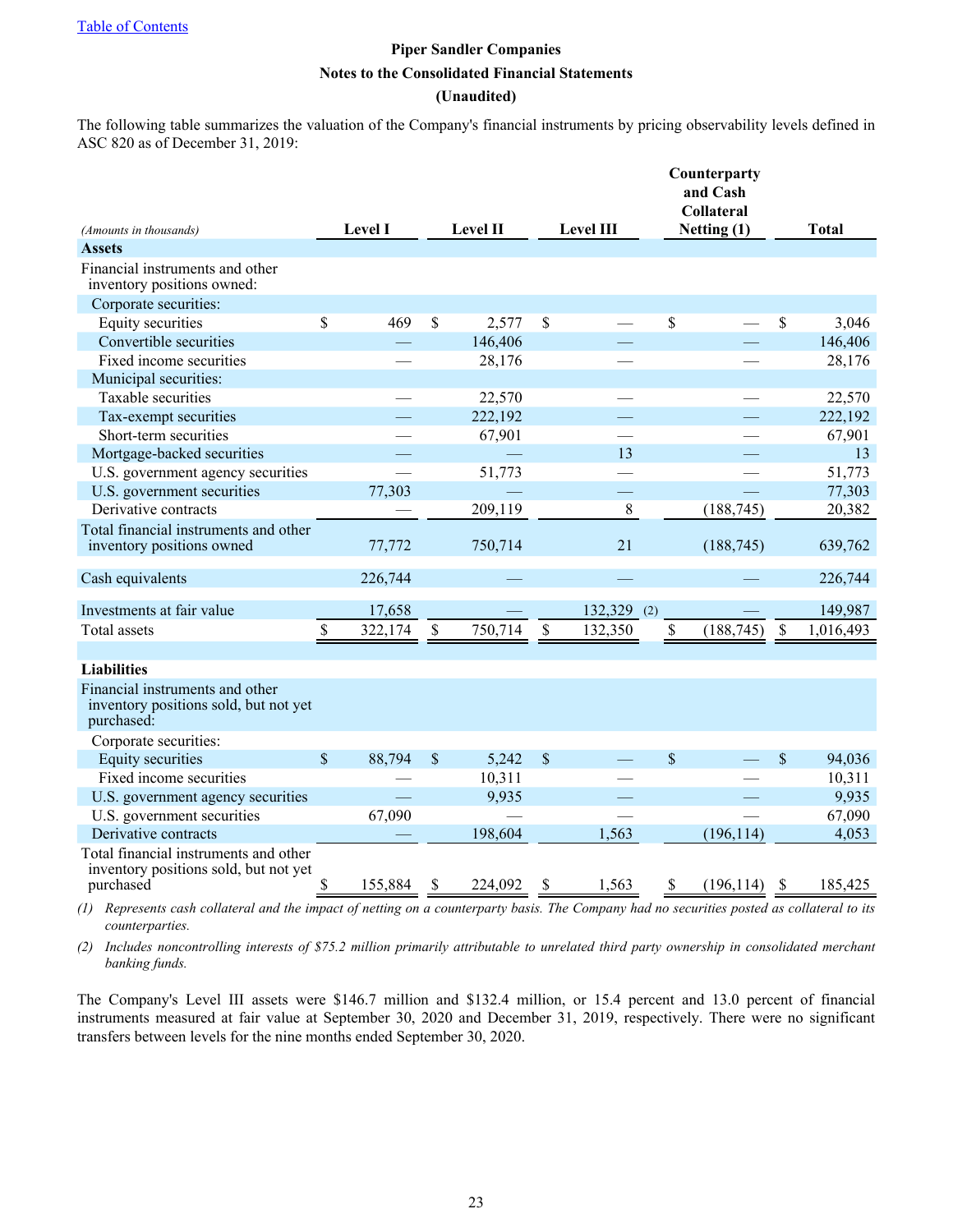[Table of Contents](#page-1-0)

### **Piper Sandler Companies Notes to the Consolidated Financial Statements (Unaudited)**

The following tables summarize the changes in fair value associated with Level III financial instruments held at the beginning or end of the periods presented:

| (Amounts in thousands)                                                                      |              | <b>Balance</b> at<br><b>June 30,</b><br>2020 |              | Purchases |               | Sales      |              | Transfers<br>out |             | Realized<br>gains/<br>(losses) |               | Unrealized<br>gains/<br>(losses) |                           | <b>Balance</b> at<br>September 30,<br>2020 |                  | Unrealized gains/<br>(losses) for assets/<br>liabilities held at<br>September 30,<br>2020 |
|---------------------------------------------------------------------------------------------|--------------|----------------------------------------------|--------------|-----------|---------------|------------|--------------|------------------|-------------|--------------------------------|---------------|----------------------------------|---------------------------|--------------------------------------------|------------------|-------------------------------------------------------------------------------------------|
| <b>Assets</b>                                                                               |              |                                              |              |           |               |            |              |                  |             |                                |               |                                  |                           |                                            |                  |                                                                                           |
| Financial instruments and other inventory<br>positions owned:                               |              |                                              |              |           |               |            |              |                  |             |                                |               |                                  |                           |                                            |                  |                                                                                           |
| Mortgage-backed securities                                                                  | \$           | 13                                           | \$           |           | $\mathbb{S}$  |            | $\mathbb{S}$ |                  | $\mathbf S$ |                                | $\mathbf S$   |                                  | $\boldsymbol{\mathsf{s}}$ | 13                                         | \$               |                                                                                           |
| Derivative contracts                                                                        |              | 64                                           |              | 107       |               | (310)      |              |                  |             | 203                            |               | 310                              |                           | 374                                        |                  | 374                                                                                       |
| Total financial instruments and other<br>inventory positions owned                          |              | 77                                           |              | 107       |               | (310)      |              |                  |             | 203                            |               | 310                              |                           | 387                                        |                  | 374                                                                                       |
| Investments at fair value                                                                   |              | 120,615                                      |              | 15,850    |               | (1,013)    |              |                  |             | 1,013                          |               | 9,807                            |                           | 146,272                                    |                  | 9,807                                                                                     |
| Total assets                                                                                | S            | 120.692                                      |              | \$15.957  | \$            | (1,323)    | \$           |                  | $\mathbb S$ | 1,216                          | \$            | 10.117                           | $\mathbf S$               | 146,659                                    | \$               | 10,181                                                                                    |
|                                                                                             |              |                                              |              |           |               |            |              |                  |             |                                |               |                                  |                           |                                            |                  |                                                                                           |
| <b>Liabilities</b>                                                                          |              |                                              |              |           |               |            |              |                  |             |                                |               |                                  |                           |                                            |                  |                                                                                           |
| Financial instruments and other inventory<br>positions sold, but not yet purchased:         |              |                                              |              |           |               |            |              |                  |             |                                |               |                                  |                           |                                            |                  |                                                                                           |
| Derivative contracts                                                                        | \$           | 3,212                                        | \$           | (880)     | \$            |            | \$           |                  | \$          | 880                            | <sup>\$</sup> | 157                              | \$                        | 3,369                                      | \$               | 679                                                                                       |
| Total financial instruments and other<br>inventory positions sold, but not yet<br>purchased | $\mathbf{s}$ | 3,212                                        | \$           | (880)     | <sup>\$</sup> |            |              |                  | S           | 880                            | -S            | 157                              | \$                        | 3,369                                      | $\boldsymbol{s}$ | 679                                                                                       |
| (Amounts in thousands)                                                                      |              | <b>Balance</b> at<br><b>June 30,</b><br>2019 |              | Purchases |               | Sales      |              | Transfers<br>out |             | Realized<br>gains/<br>(losses) |               | Unrealized<br>gains/<br>(losses) |                           | <b>Balance</b> at<br>September 30,<br>2019 |                  | Unrealized gains/<br>(losses) for assets/<br>liabilities held at<br>September 30,<br>2019 |
| <b>Assets</b>                                                                               |              |                                              |              |           |               |            |              |                  |             |                                |               |                                  |                           |                                            |                  |                                                                                           |
| Financial instruments and other inventory<br>positions owned:                               |              |                                              |              |           |               |            |              |                  |             |                                |               |                                  |                           |                                            |                  |                                                                                           |
| Mortgage-backed securities                                                                  | $\mathbf S$  | 13                                           | \$           |           | <sup>\$</sup> |            | \$           |                  | \$          |                                | $\mathcal{S}$ |                                  | \$                        | 13                                         | \$               |                                                                                           |
| Derivative contracts                                                                        |              |                                              |              |           |               |            |              |                  |             |                                |               | 482                              |                           | 482                                        |                  | 482                                                                                       |
| Total financial instruments and other<br>inventory positions owned                          |              | 13                                           |              |           |               |            |              |                  |             |                                |               | 482                              |                           | 495                                        |                  | 482                                                                                       |
| Investments at fair value                                                                   |              | 132,556                                      |              | 15,623    |               | (12, 772)  |              |                  |             | 2,901                          |               | (6, 486)                         |                           | 131,822                                    |                  | (3,585)                                                                                   |
| Total assets                                                                                | \$           | 132,569                                      |              | \$15,623  |               | \$(12,772) | \$           |                  | \$          | 2,901                          | \$            | (6,004)                          | -S                        | 132,317                                    | \$               | (3,103)                                                                                   |
|                                                                                             |              |                                              |              |           |               |            |              |                  |             |                                |               |                                  |                           |                                            |                  |                                                                                           |
| <b>Liabilities</b>                                                                          |              |                                              |              |           |               |            |              |                  |             |                                |               |                                  |                           |                                            |                  |                                                                                           |
| Financial instruments and other inventory<br>positions sold, but not yet purchased:         |              |                                              |              |           |               |            |              |                  |             |                                |               |                                  |                           |                                            |                  |                                                                                           |
| Derivative contracts                                                                        | \$           | 4,418                                        | \$           | (3,576)   | -S            |            | \$           |                  | \$          | 3,576                          | <sup>\$</sup> | 487                              | \$                        | 4,905                                      | \$               | 1,860                                                                                     |
| Total financial instruments and other<br>inventory positions sold, but not yet<br>purchased | \$           | 4,418                                        | $\mathbb{S}$ | (3,576)   | S             |            | \$           |                  | \$          | 3,576                          | \$            | 487                              | \$                        | 4,905                                      | \$               | 1,860                                                                                     |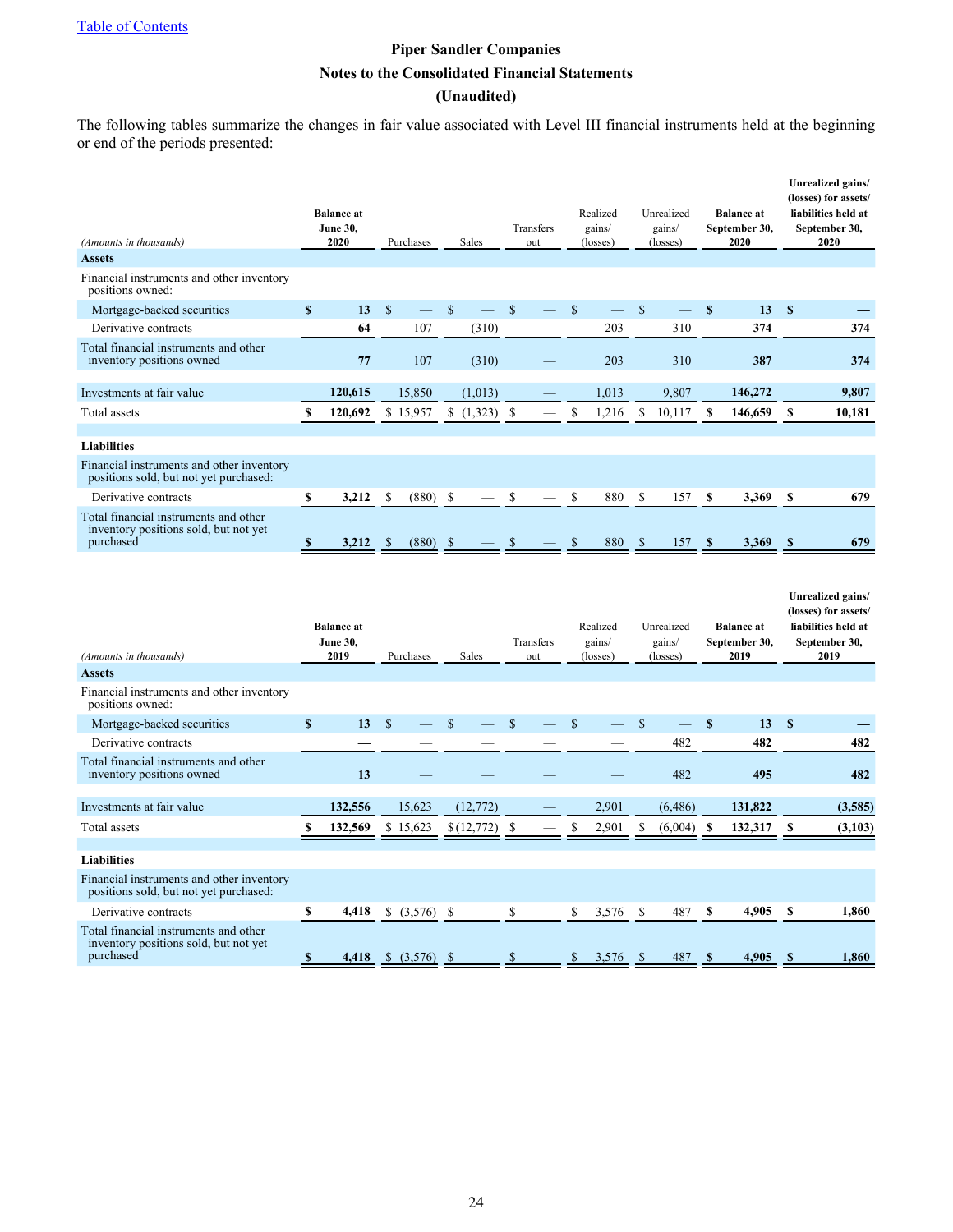| (Amounts in thousands)                                                                      |                  | <b>Balance</b> at<br>December 31,<br>2019 | Purchases    | Sales                   |               | Transfers<br>out |             | Realized<br>gains/<br>(losses) |               | Unrealized<br>gains/<br>(losses) |    | <b>Balance</b> at<br>September 30,<br>2020 | Unrealized gains/<br>(losses) for assets/<br>liabilities held at<br>September 30,<br>2020 |         |
|---------------------------------------------------------------------------------------------|------------------|-------------------------------------------|--------------|-------------------------|---------------|------------------|-------------|--------------------------------|---------------|----------------------------------|----|--------------------------------------------|-------------------------------------------------------------------------------------------|---------|
| <b>Assets</b>                                                                               |                  |                                           |              |                         |               |                  |             |                                |               |                                  |    |                                            |                                                                                           |         |
| Financial instruments and other inventory<br>positions owned:                               |                  |                                           |              |                         |               |                  |             |                                |               |                                  |    |                                            |                                                                                           |         |
| Mortgage-backed securities                                                                  | $\boldsymbol{s}$ | 13                                        | \$           | $\mathsf{\$}$           | <sup>\$</sup> |                  | \$          |                                | $\mathcal{S}$ |                                  | \$ | 13                                         | \$                                                                                        |         |
| Derivative contracts                                                                        |                  | 8                                         | 857          | (370)                   |               |                  |             | (487)                          |               | 366                              |    | 374                                        |                                                                                           | 374     |
| Total financial instruments and other<br>inventory positions owned                          |                  | 21                                        | 857          | (370)                   |               |                  |             | (487)                          |               | 366                              |    | 387                                        |                                                                                           | 374     |
| Investments at fair value                                                                   |                  | 132,329                                   | 16,133       | (1, 178)                |               | (130)            |             | (4, 490)                       |               | 3,608                            |    | 146,272                                    |                                                                                           | (1,893) |
| Total assets                                                                                | S                | 132,350                                   | \$16,990     | \$<br>(1, 548)          | <sup>\$</sup> | (130)            | $\mathbf S$ | (4,977)                        | S             | 3,974                            | \$ | 146,659                                    | \$                                                                                        | (1,519) |
|                                                                                             |                  |                                           |              |                         |               |                  |             |                                |               |                                  |    |                                            |                                                                                           |         |
| <b>Liabilities</b>                                                                          |                  |                                           |              |                         |               |                  |             |                                |               |                                  |    |                                            |                                                                                           |         |
| Financial instruments and other inventory<br>positions sold, but not yet purchased:         |                  |                                           |              |                         |               |                  |             |                                |               |                                  |    |                                            |                                                                                           |         |
| Derivative contracts                                                                        | \$               | 1,563                                     | \$(13,627)   | $\mathcal{S}$<br>371    | \$            |                  | \$          | 13,256                         | \$            | 1,806                            | S  | 3,369                                      | \$                                                                                        | 3,358   |
| Total financial instruments and other<br>inventory positions sold, but not yet<br>purchased | S,               | 1,563                                     | \$(13,627)   | 371<br>-S               | -S            |                  | \$          | 13,256                         | S             | 1,806                            | \$ | 3,369                                      | \$                                                                                        | 3,358   |
|                                                                                             |                  |                                           |              |                         |               |                  |             |                                |               |                                  |    |                                            |                                                                                           |         |
| (Amounts in thousands)                                                                      |                  | <b>Balance</b> at<br>December 31,<br>2018 | Purchases    | Sales                   |               | Transfers<br>out |             | Realized<br>gains/<br>(losses) |               | Unrealized<br>gains/<br>(losses) |    | <b>Balance</b> at<br>September 30,<br>2019 | Unrealized gains/<br>(losses) for assets/<br>liabilities held at<br>September 30,<br>2019 |         |
| <b>Assets</b>                                                                               |                  |                                           |              |                         |               |                  |             |                                |               |                                  |    |                                            |                                                                                           |         |
| Financial instruments and other inventory<br>positions owned:                               |                  |                                           |              |                         |               |                  |             |                                |               |                                  |    |                                            |                                                                                           |         |
| Mortgage-backed securities                                                                  | $\mathbf{s}$     | 15                                        | \$           | $\mathbf S$<br>$(6)$ \$ |               |                  | $\mathbf S$ | $(23)$ \$                      |               | 27                               | \$ | 13                                         | $\mathbf{s}$                                                                              |         |
| Derivative contracts                                                                        |                  | 229                                       |              | (336)                   |               |                  |             | 336                            |               | 253                              |    | 482                                        |                                                                                           | 482     |
| Total financial instruments and other<br>inventory positions owned                          |                  | 244                                       |              | (342)                   |               |                  |             | 313                            |               | 280                              |    | 495                                        |                                                                                           | 482     |
| Investments at fair value                                                                   |                  | 107,792                                   | 23,623       | (12, 772)               |               | (783)            |             | 2,901                          |               | 11,061                           |    | 131,822                                    |                                                                                           | 13,473  |
| Total assets                                                                                | \$               | 108,036                                   | S.<br>23,623 | \$(13,114)              | -S            | (783)            | S           | 3,214                          | S             | 11,341                           | S  | 132,317                                    | \$                                                                                        | 13,955  |
|                                                                                             |                  |                                           |              |                         |               |                  |             |                                |               |                                  |    |                                            |                                                                                           |         |
| <b>Liabilities</b>                                                                          |                  |                                           |              |                         |               |                  |             |                                |               |                                  |    |                                            |                                                                                           |         |
| Financial instruments and other inventory<br>positions sold, but not yet purchased:         |                  |                                           |              |                         |               |                  |             |                                |               |                                  |    |                                            |                                                                                           |         |
| Derivative contracts                                                                        | S                | 4,202                                     | \$(12,398)   | \$                      | \$            |                  | \$          | 12.398                         | S             | 703                              | S  | 4,905                                      | S                                                                                         | 4.905   |
| Total financial instruments and other<br>inventory positions sold, but not yet<br>purchased | $\mathbf{s}$     | 4,202                                     | \$(12,398)   | -S                      | \$            |                  |             | \$12,398                       |               | 703                              | S  | 4.905                                      | S                                                                                         | 4,905   |

Realized and unrealized gains/(losses) related to financial instruments, with the exception of customer matched-book derivatives, are reported in institutional brokerage on the consolidated statements of operations. Realized and unrealized gains/ (losses) related to customer matched-book derivatives are reported in investment banking. Realized and unrealized gains/ (losses) related to investments are reported in investment banking revenues or investment income on the consolidated statements of operations.

The carrying values of the Company's cash, receivables and payables either from or to brokers, dealers and clearing organizations and short- and long-term financings approximate fair value due to either their liquid or short-term nature.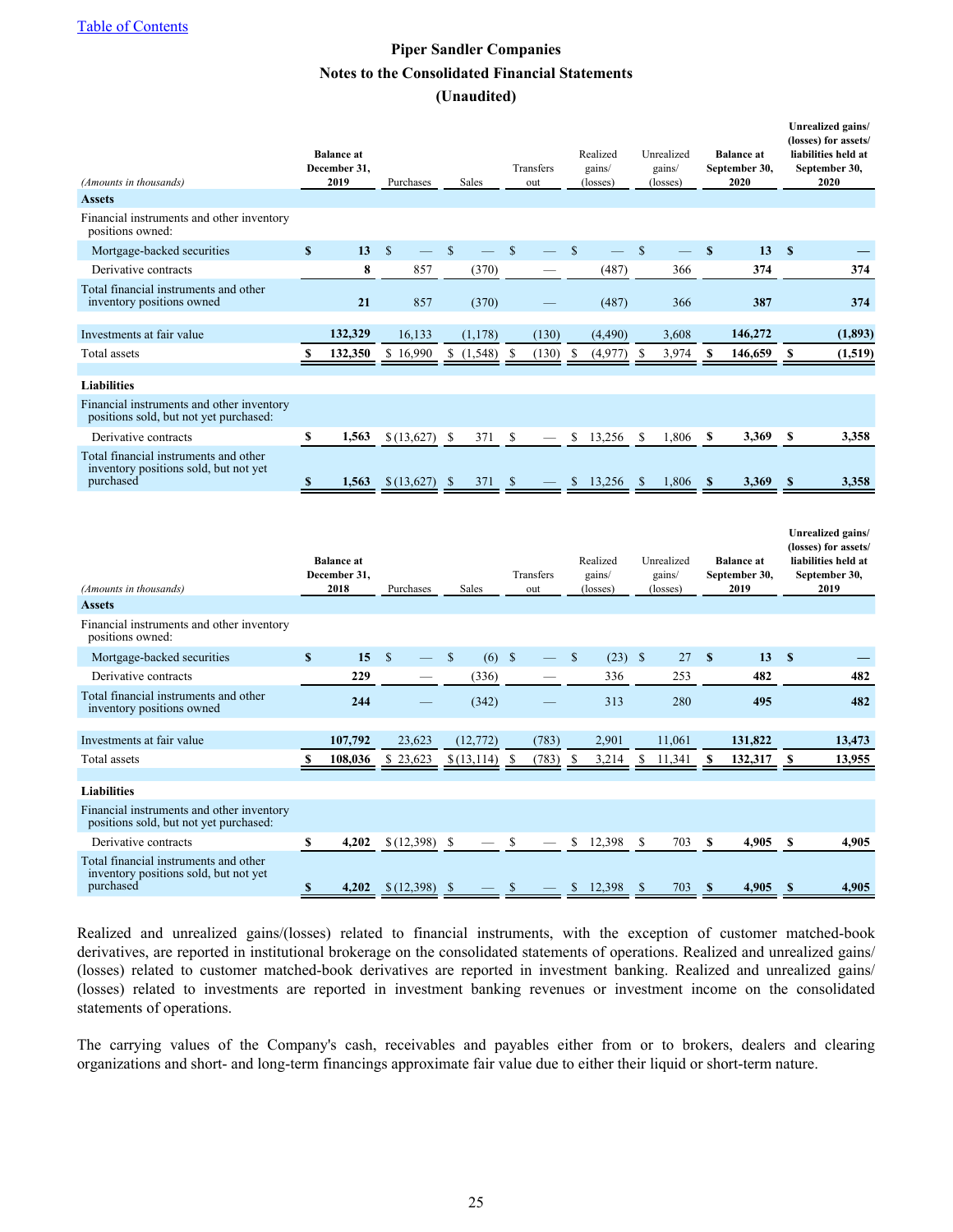### <span id="page-25-0"></span>**Note 7** *Variable Interest Entities ("VIEs")*

The Company has investments in and/or acts as the managing partner of various partnerships and limited liability companies. These entities were established for the purpose of investing in securities of public or private companies, or municipal debt obligations, and were initially financed through the capital commitments or seed investments of the members.

VIEs are entities in which equity investors lack the characteristics of a controlling financial interest or do not have sufficient equity at risk for the entity to finance its activities. The determination as to whether an entity is a VIE is based on the structure and nature of each entity. The Company also considers other characteristics such as the power through voting rights or similar rights to direct the activities of an entity that most significantly impact the entity's economic performance and how the entity is financed.

The Company is required to consolidate all VIEs for which it is considered to be the primary beneficiary. The determination as to whether the Company is considered to be the primary beneficiary is based on whether the Company has both the power to direct the activities of the VIE that most significantly impact the entity's economic performance and the obligation to absorb losses or the right to receive benefits of the VIE that could potentially be significant to the VIE.

### **Consolidated VIEs**

The Company's consolidated VIEs at September 30, 2020 included certain alternative asset management funds in which the Company has an investment and, as the managing partner, is deemed to have both the power to direct the most significant activities of the funds and the right to receive benefits (or the obligation to absorb losses) that could potentially be significant to these funds.

The following table presents information about the carrying value of the assets and liabilities of the VIEs which are consolidated by the Company and included on the consolidated statements of financial condition at September 30, 2020. The assets can only be used to settle the liabilities of the respective VIE, and the creditors of the VIEs do not have recourse to the general credit of the Company. One of these VIEs has \$25.0 million of bank line financing available with an interest rate based on prime plus an applicable margin. The assets and liabilities are presented prior to consolidation, and thus a portion of these assets and liabilities are eliminated in consolidation.

|                                        | <b>Alternative Asset</b> |
|----------------------------------------|--------------------------|
| (Amounts in thousands)                 | <b>Management Funds</b>  |
| <b>Assets</b>                          |                          |
| Investments                            | 144,154<br>S             |
| Other assets                           | 1,734                    |
| Total assets                           | 145,888                  |
|                                        |                          |
| <b>Liabilities</b>                     |                          |
| Other liabilities and accrued expenses | 2,367                    |
| Total liabilities                      | 2,367                    |
|                                        |                          |

The Company has investments in a grantor trust which was established as part of a nonqualified deferred compensation plan. The Company is the primary beneficiary of the grantor trust. Accordingly, the assets and liabilities of the grantor trust are consolidated by the Company on the consolidated statements of financial condition. See Note 18 for additional information on the nonqualified deferred compensation plan.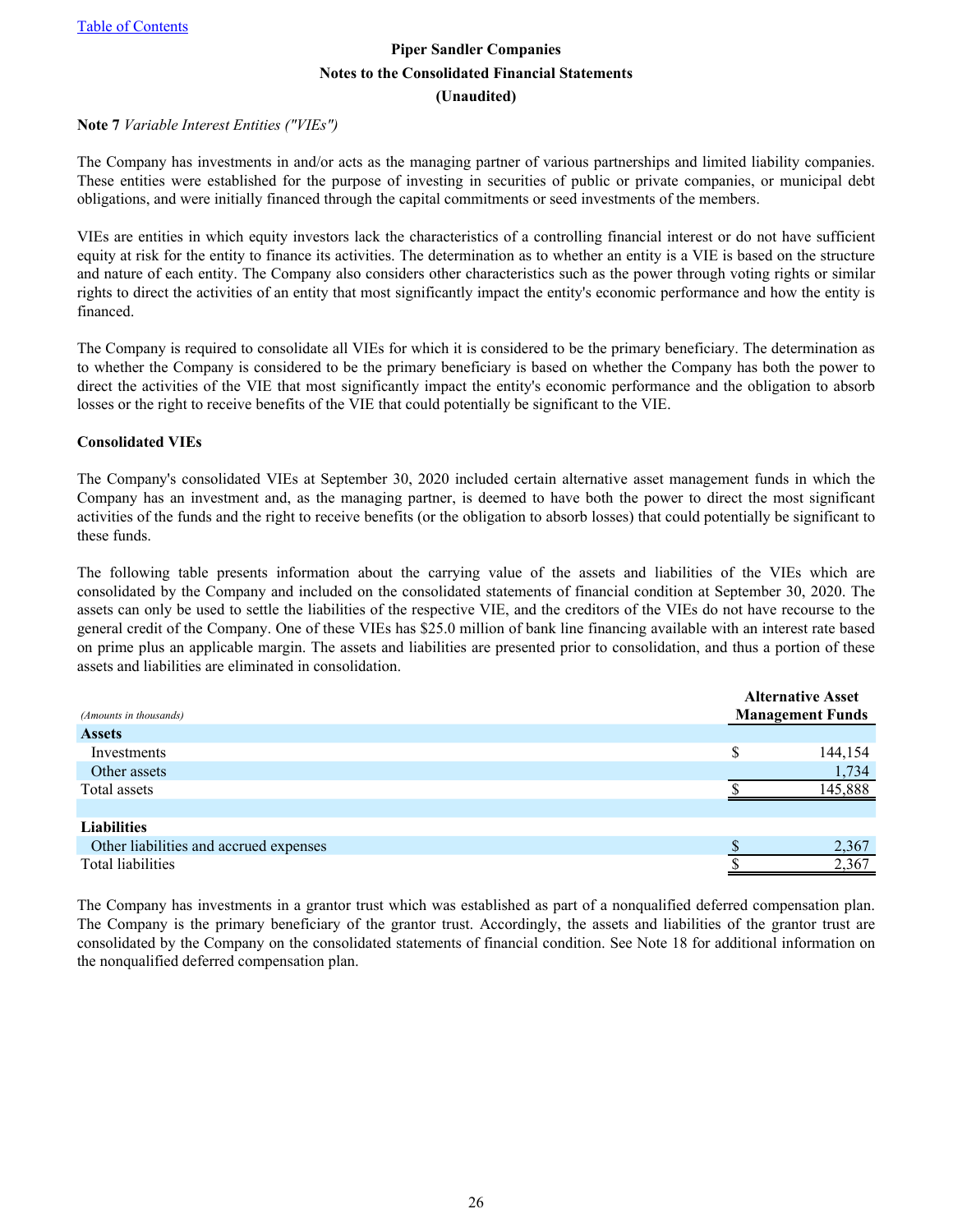### <span id="page-26-0"></span>**Nonconsolidated VIEs**

The Company determined it is not the primary beneficiary of certain VIEs and accordingly does not consolidate them. These VIEs had net assets approximating \$1.5 billion and \$0.3 billion at September 30, 2020 and December 31, 2019, respectively. The Company's exposure to loss from these VIEs is \$7.4 million, which is the carrying value of its capital contributions recorded in investments on the consolidated statements of financial condition at September 30, 2020. The Company had no liabilities related to these VIEs at September 30, 2020 and December 31, 2019. Furthermore, the Company has not provided financial or other support to these VIEs that it was not previously contractually required to provide as of September 30, 2020.

### **Note 8** *Receivables from and Payables to Brokers, Dealers and Clearing Organizations*

| (Amounts in thousands)                                             |   | September 30,<br>2020 | December 31,<br>2019 |                      |  |
|--------------------------------------------------------------------|---|-----------------------|----------------------|----------------------|--|
| Receivable from clearing organizations                             | S | 101.599               | <sup>S</sup>         | 260,436              |  |
| Receivable from brokers and dealers                                |   | 47,135                |                      | 19,161               |  |
| Other                                                              |   | 3,178                 |                      | 3,511                |  |
| Total receivables from brokers, dealers and clearing organizations |   | 151,912               |                      | 283,108              |  |
| <i>(Amounts in thousands)</i>                                      |   | September 30,<br>2020 |                      | December 31,<br>2019 |  |

| <i>(Amounts in thousands)</i>                                 | 2020   | 2019 |
|---------------------------------------------------------------|--------|------|
| Payable to brokers and dealers                                | 13.008 |      |
| Total payables to brokers, dealers and clearing organizations | 3.008  |      |

Under the Company's fully disclosed clearing agreement, the majority of its securities inventories and all of its customer activities are held by or cleared through Pershing LLC ("Pershing"). The Company has also established an arrangement to obtain financing from Pershing related to the majority of its trading activities. Financing under this arrangement is secured primarily by securities, and collateral limitations could reduce the amount of funding available under this arrangement. The funding is at the discretion of Pershing and could be denied. The Company's clearing arrangement activities are recorded net from trading activity. The Company's fully disclosed clearing agreement includes a covenant requiring Piper Sandler to maintain excess net capital of \$120 million.

### **Note 9** *Investments*

The Company's investments include investments in private companies and partnerships.

| <i>(Amounts in thousands)</i>                                 | September 30,<br>2020 |           | December 31,<br>2019 |
|---------------------------------------------------------------|-----------------------|-----------|----------------------|
| Investments at fair value                                     | S                     | 162,194   | 149,987              |
| Investments at cost                                           |                       | 1,611     | 1,084                |
| Investments accounted for under the equity method             |                       | 7,443     | 7,070                |
| Total investments                                             |                       | 171,248   | 158,141              |
|                                                               |                       |           |                      |
| Less investments attributable to noncontrolling interests (1) |                       | (88, 881) | (75, 245)            |
|                                                               |                       | 82,367    | 82,896               |

*(1) Noncontrolling interests are primarily attributable to unrelated third party ownership in consolidated merchant banking funds.*

At September 30, 2020, investments carried on a cost basis had an estimated fair market value of \$1.6 million. Because valuation estimates were based upon management's judgment, investments carried at cost would be categorized as Level III assets in the fair value hierarchy, if they were carried at fair value.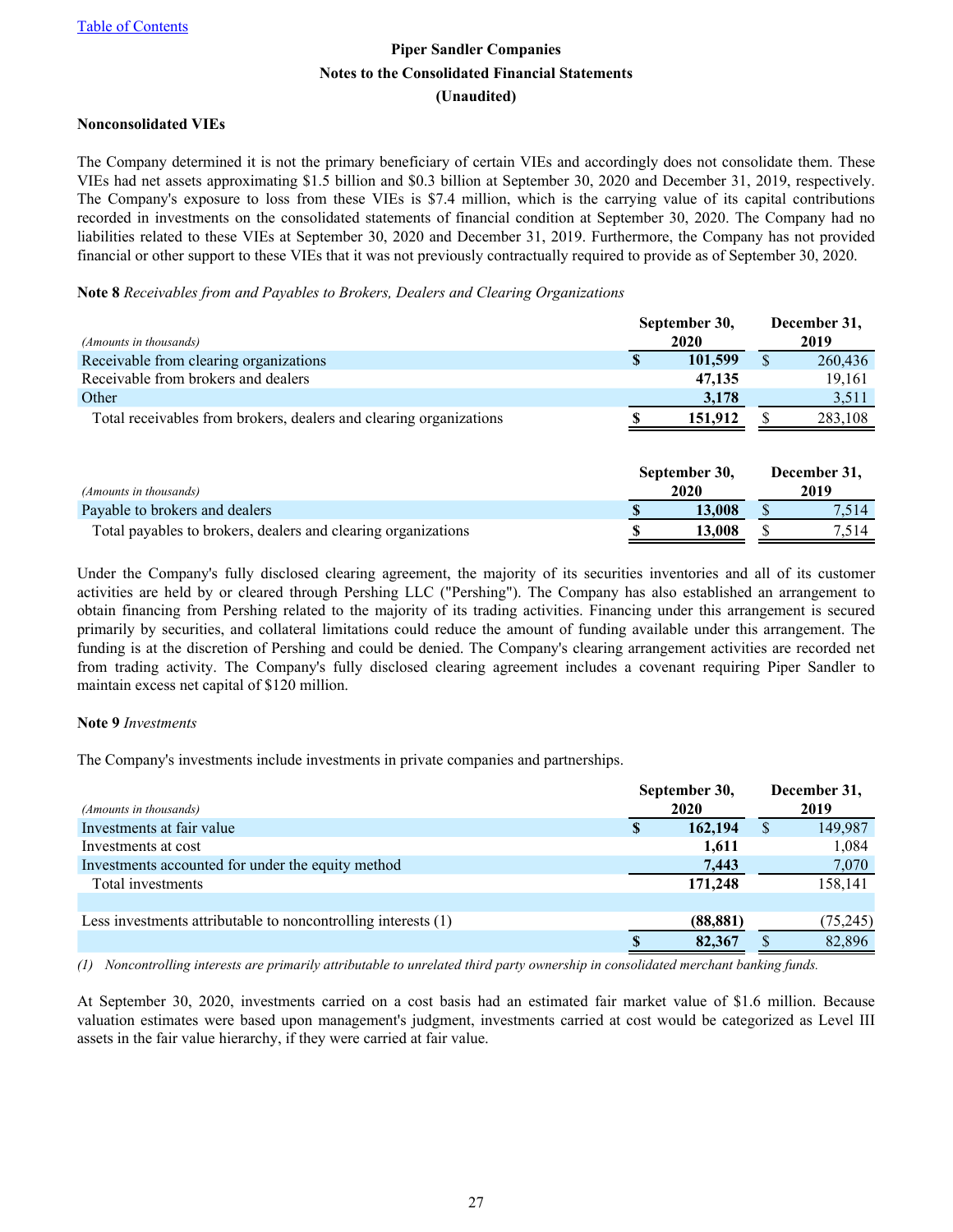#### **(Unaudited)**

<span id="page-27-0"></span>Investments accounted for under the equity method include general and limited partnership interests. The carrying value of these investments is based on the investment vehicle's net asset value. The net assets of investment partnerships consist of investments in both marketable and non-marketable securities. The underlying investments held by such partnerships are valued based on the estimated fair value determined by management in the Company's capacity as general partner or investor and, in the case of investments in unaffiliated investment partnerships, are based on financial statements prepared by the unaffiliated general partners.

#### **Note 10** *Other Assets*

*(Amounts in thousands)*

| (Amounts in thousands)       | September 30,<br>2020 |        |  | December 31,<br>2019 |  |  |
|------------------------------|-----------------------|--------|--|----------------------|--|--|
| Fee receivables              | S                     | 56,853 |  | 18,574               |  |  |
| Accrued interest receivables |                       | 1,411  |  | 2,977                |  |  |
| Forgivable loans, net        |                       | 3,967  |  | 5,227                |  |  |
| Prepaid expenses             |                       | 13,118 |  | 10,687               |  |  |
| Income tax receivables       |                       | 1,516  |  | 2,658                |  |  |
| Other                        |                       | 16,775 |  | 15,317               |  |  |
| Total other assets           |                       | 93,640 |  | 55,440               |  |  |

#### **Note 11** *Goodwill and Intangible Assets*

| (Amounts in thousands)               |   |           |
|--------------------------------------|---|-----------|
| <b>Goodwill</b>                      |   |           |
| <b>Balance at December 31, 2019</b>  | S | 87,649    |
| Goodwill acquired                    |   | 127,660   |
| <b>Balance at September 30, 2020</b> |   | 215,309   |
|                                      |   |           |
| Intangible assets                    |   |           |
| <b>Balance at December 31, 2019</b>  | S | 16,686    |
| Intangible assets acquired           |   | 172,600   |
| Amortization of intangible assets    |   | (33, 122) |
| <b>Balance at September 30, 2020</b> |   | 156,164   |

The addition of goodwill and intangible assets during the nine months ended September 30, 2020 related to the acquisitions of Valence and Sandler O'Neill, as discussed in Note 3. Management identified \$14.8 million of customer relationship intangible assets related to the acquisition of Valence which will be amortized over a weighted average life of 1.4 years. Management identified \$157.8 million of intangible assets related to the acquisition of Sandler O'Neill, consisting of customer relationships of \$72.4 million and the Sandler trade name of \$85.4 million. The customer relationships will be amortized over a weighted average life of 2.4 years. The Sandler trade name is an indefinite-lived intangible asset and will not be subject to amortization.

The following table summarizes the future aggregate amortization expense of the Company's intangible assets with determinable lives:

| (Amounts in thousands) |   |        |
|------------------------|---|--------|
| Remainder of 2020      | D | 11,606 |
| 2021                   |   | 24,780 |
| 2022                   |   | 9,344  |
| 2023                   |   | 7,442  |
| 2024                   |   | 6,292  |
| Thereafter             |   | 11,300 |
| Total                  |   | 70,764 |
|                        |   |        |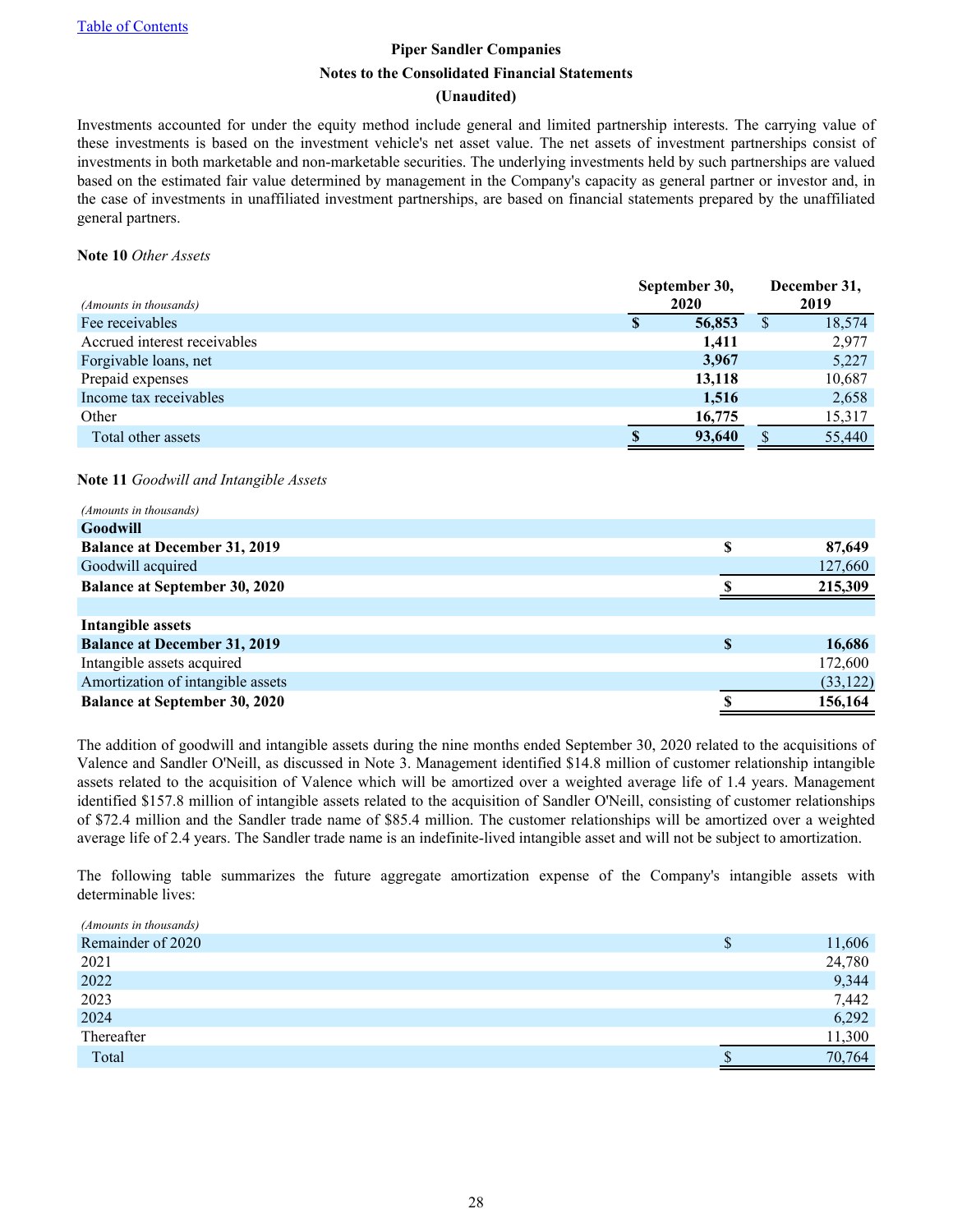### <span id="page-28-0"></span>**Note 12** *Short-Term Financing*

|                            |    | <b>Outstanding Balance</b> |              | <b>Weighted Average Interest Rate</b> |              |  |  |  |  |
|----------------------------|----|----------------------------|--------------|---------------------------------------|--------------|--|--|--|--|
|                            |    | September 30,              | December 31, | September 30,                         | December 31, |  |  |  |  |
| (Dollars in thousands)     |    | 2020                       | 2019         | 2020                                  | 2019         |  |  |  |  |
| Commercial paper           | S. | 49,966                     | 49.978       | $1.17\%$                              | 2.69%        |  |  |  |  |
| Revolving credit facility  |    | 25,000                     |              | $2.16\%$                              | $-$ %        |  |  |  |  |
| Total short-term financing |    | 74,966                     | 49.978       |                                       |              |  |  |  |  |

The Company issues secured commercial paper to fund a portion of its securities inventory. The commercial paper notes ("CP Notes") can be issued with maturities of 27 days to 270 days from the date of issuance. The CP Notes are currently issued under the CP Series II A program, and are secured by different inventory classes. As of September 30, 2020, the weighted average maturity of outstanding CP Notes was 21 days. The CP Notes are interest bearing or sold at a discount to par with an interest rate based on LIBOR plus an applicable margin. CP Series II A includes a covenant that requires the Company's U.S. broker dealer subsidiary to maintain excess net capital of \$100 million. The Company retired the CP Series A program on January 2, 2020.

The Company has an unsecured \$50 million revolving credit facility with U.S. Bank N.A. The credit agreement will terminate on December 20, 2022, unless otherwise terminated, and is subject to a one-year extension exercisable at the option of the Company. This credit facility includes customary events of default and covenants that, among other things, requires the Company's U.S. broker dealer subsidiary to maintain a minimum regulatory net capital of \$120 million, limits the Company's leverage ratio, requires maintenance of a minimum ratio of operating cash flow to fixed charges, and imposes certain limitations on the Company's ability to make acquisitions and make payments on its capital stock.

The Company's committed short-term bank line financing at September 30, 2020 consisted of a one-year \$125 million committed revolving credit facility with U.S. Bank N.A., which has been renewed annually in the fourth quarter of each year since 2008. Advances under this facility are secured by certain marketable securities. The facility includes a covenant that requires the Company's U.S. broker dealer subsidiary to maintain a minimum regulatory net capital of \$120 million, and the unpaid principal amount of all advances under this facility will be due on December 11, 2020. The Company pays a nonrefundable commitment fee on the unused portion of the facility on a quarterly basis. At September 30, 2020, the Company had no advances against this line of credit.

### **Note 13** *Long-Term Financing*

On October 15, 2019, the Company entered into a note purchase agreement with certain entities advised by Pacific Investment Management Company ("PIMCO"), under which the Company issued unsecured fixed rate senior notes ("Notes") in the amount of \$175 million. The Notes consist of two classes, Class A Notes and Class B Notes, with principal amounts of \$50 million and \$125 million, respectively. The Class A Notes bear interest at an annual fixed rate of 4.74 percent and mature on October 15, 2021. The Class B Notes bear interest at an annual fixed rate of 5.20 percent and mature on October 15, 2023. Interest on the Notes is payable semi-annually. The unpaid principal amounts are due in full on the respective maturity dates and may not be prepaid by the Company.

On April 3, 2020, the Company entered into unsecured promissory notes as part of the acquisition of Valence totaling \$20.0 million. The Valence Notes bear interest at an annual fixed rate of 5.0 percent and mature on October 15, 2021. Interest is payable quarterly in arrears.

### **Note 14** *Legal Contingencies*

The Company has been named as a defendant in various legal actions, including complaints and litigation and arbitration claims, arising from its business activities. Such actions include claims related to securities brokerage and investment banking activities, and certain class actions that primarily allege violations of securities laws and seek unspecified damages, which could be substantial. Also, the Company is involved from time to time in investigations and proceedings by governmental agencies and self-regulatory organizations ("SROs") which could result in adverse judgments, settlements, penalties, fines or other relief.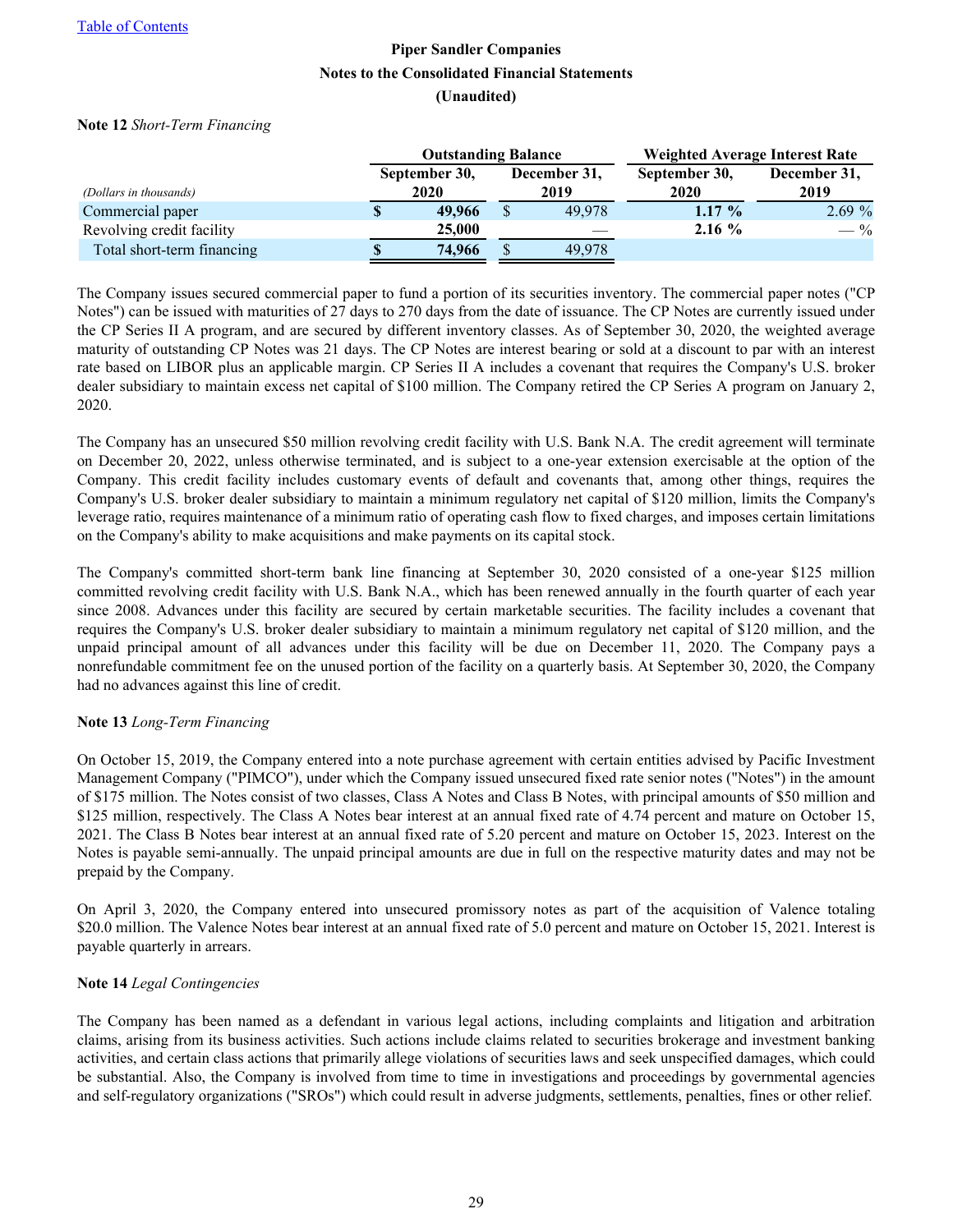#### **(Unaudited)**

<span id="page-29-0"></span>The Company has established reserves for potential losses that are probable and reasonably estimable that may result from pending and potential legal actions, investigations and regulatory proceedings. Reasonably possible losses in excess of amounts accrued at September 30, 2020 are not material. In many cases, however, it is inherently difficult to determine whether any loss is probable or even possible or to estimate the amount or range of any potential loss, particularly where proceedings may be in relatively early stages or where plaintiffs are seeking substantial or indeterminate damages. Matters frequently need to be more developed before a loss or range of loss can reasonably be estimated.

Given uncertainties regarding the timing, scope, volume and outcome of pending and potential legal actions, investigations and regulatory proceedings and other factors, the amounts of reserves and ranges of reasonably possible losses are difficult to determine and of necessity subject to future revision. Subject to the foregoing, management of the Company believes, based on currently available information, after consultation with outside legal counsel and taking into account its established reserves, that pending legal actions, investigations and regulatory proceedings will be resolved with no material adverse effect on the consolidated statements of financial condition, results of operations or cash flows of the Company. However, if during any period a potential adverse contingency should become probable or resolved for an amount in excess of the established reserves, the results of operations and cash flows in that period and the financial condition as of the end of that period could be materially adversely affected. In addition, there can be no assurance that material losses will not be incurred from claims that have not yet been brought to the Company's attention or are not yet determined to be reasonably possible.

#### **Note 15** *Leases*

The Company leases office space throughout the United States and in a limited number of foreign countries where the Company's international operations reside. Aggregate minimum lease commitments on an undiscounted basis for the Company's operating leases (including short-term leases) as of September 30, 2020 were as follows:

| (Amounts in thousands) |             |
|------------------------|-------------|
| Remainder of 2020      | \$<br>6,640 |
| 2021                   | 23,292      |
| 2022                   | 21,662      |
| 2023                   | 17,688      |
| 2024                   | 15,789      |
| Thereafter             | 35,422      |
| Total                  | 120,493     |

The following table summarizes the Company's operating lease costs and sublease income from continuing operations:

| (Amounts in millions)                              | <b>Three Months Ended</b><br>September 30, |  | <b>Nine Months Ended</b><br>September 30, |  |      |  |      |
|----------------------------------------------------|--------------------------------------------|--|-------------------------------------------|--|------|--|------|
|                                                    | 2020                                       |  | 2019                                      |  | 2020 |  | 2019 |
| Operating lease costs                              | 5.9                                        |  | 3.2                                       |  | 16.2 |  | 8.9  |
| Operating lease costs related to short-term leases | 0.2                                        |  | 0.2                                       |  | 0.7  |  | 0.5  |
| Sublease income                                    | 0.5                                        |  | 0.4                                       |  | 1.4  |  |      |

At September 30, 2020, the weighted average remaining lease term for operating leases was 5.8 years and the weighted average discount rate was 4.0 percent.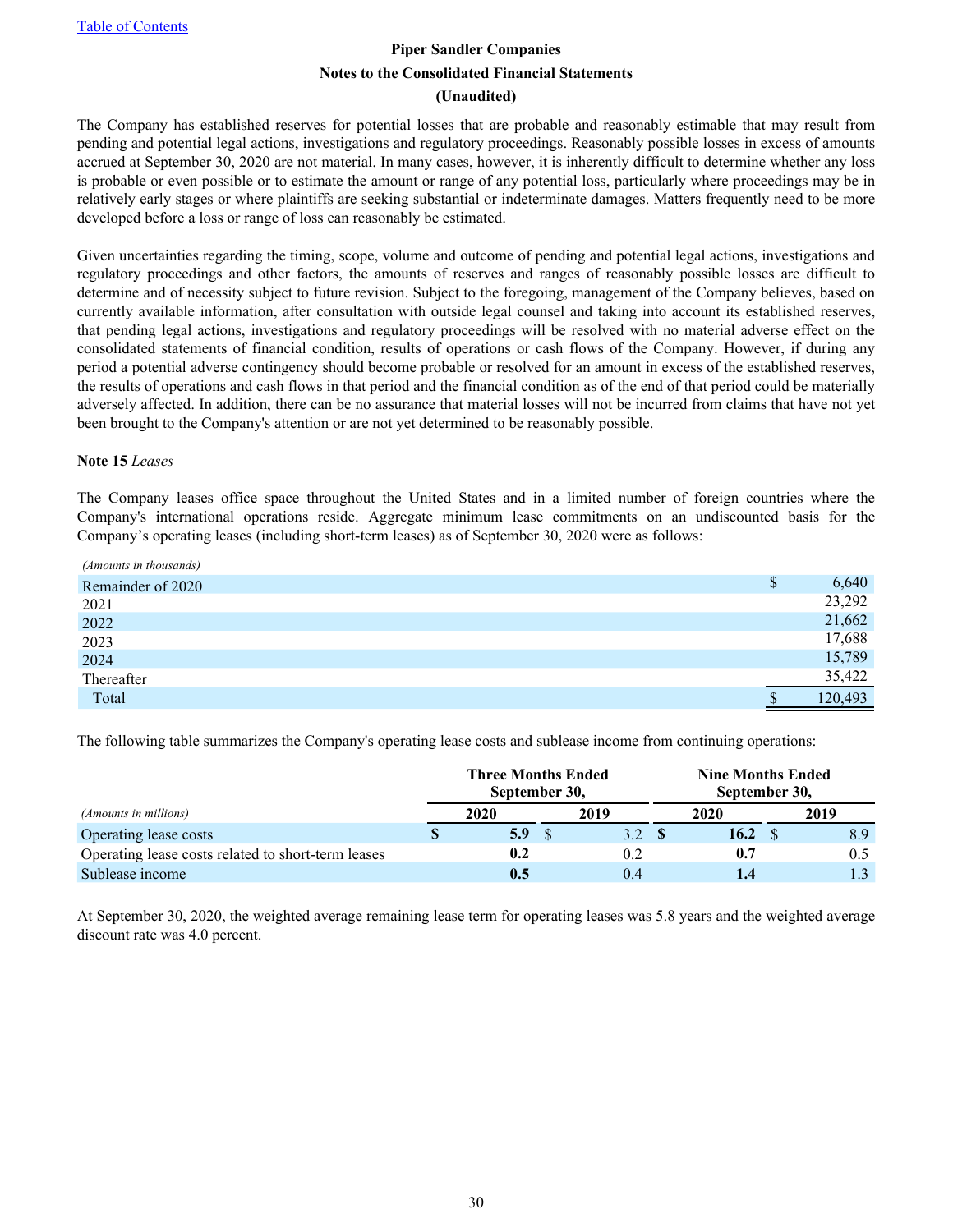### <span id="page-30-0"></span>**Note 16** *Restructuring and Integration Costs*

The Company incurred restructuring and integration costs from continuing operations for the three and nine months ended September 30, 2020, primarily in conjunction with its acquisition of Sandler O'Neill, which closed on January 3, 2020, and its acquisition of Valence, which closed on April 3, 2020. The Company incurred restructuring and integration costs from continuing operations for the three and nine months ended September 30, 2019, primarily in conjunction with its acquisition of Weeden & Co., which closed on August 2, 2019, and the pending acquisition of Sandler O'Neill.

|                                           | <b>Three Months Ended</b><br>September 30, |       |      |       |    | <b>Nine Months Ended</b><br>September 30, |          |        |  |
|-------------------------------------------|--------------------------------------------|-------|------|-------|----|-------------------------------------------|----------|--------|--|
| (Amounts in thousands)                    |                                            | 2020  |      | 2019  |    | 2020                                      |          | 2019   |  |
| Severance, benefits and outplacement      |                                            | 6     | - \$ | 1,829 | -8 | 2,927                                     | <b>S</b> | 2,938  |  |
| Contract termination                      |                                            | (123) |      |       |    | (590)                                     |          | 2,798  |  |
| Vacated leased office space               |                                            | 1,820 |      | 1,726 |    | 1,908                                     |          | 1,726  |  |
| Total restructuring costs                 |                                            | 1.703 |      | 3,555 |    | 4,245                                     |          | 7,462  |  |
|                                           |                                            |       |      |       |    |                                           |          |        |  |
| Integration costs                         |                                            | (111) |      | 2,588 |    | 2.973                                     |          | 5,076  |  |
|                                           |                                            |       |      |       |    |                                           |          |        |  |
| Total restructuring and integration costs |                                            | 1,592 |      | 6,143 |    | 7,218                                     |          | 12,538 |  |

### **Note 17** *Shareholders' Equity*

### **Share Repurchases**

Effective January 1, 2020, the Company's board of directors authorized the repurchase of up to \$150.0 million in common shares through December 31, 2021. During the nine months ended September 30, 2020, the Company repurchased 188,319 shares at an average price of \$69.72 per share for an aggregate purchase price of \$13.1 million related to this authorization. At September 30, 2020, the Company had \$136.9 million remaining under this authorization.

Effective September 30, 2017, the Company's board of directors authorized the repurchase of up to \$150.0 million in common shares, which expired on September 30, 2019. During the nine months ended September 30, 2019, the Company repurchased 501 shares at an average price of \$64.80 per share related to this authorization.

The Company also purchases shares of common stock from restricted stock award recipients upon the award vesting or as recipients sell shares to meet their employment tax obligations. The Company purchased 102,556 shares and 698,065 shares, or \$8.6 million and \$50.3 million of the Company's common stock for these purposes during the nine months ended September 30, 2020 and 2019, respectively.

### **Issuance of Shares**

The Company issues common shares out of treasury stock as a result of employee restricted share vesting and exercise transactions as discussed in Note 18. During the nine months ended September 30, 2020 and 2019, the Company issued 282,718 shares and 1,406,139 shares, respectively, related to these obligations. During the nine months ended September 30, 2020, the Company also issued 34,205 common shares out of treasury stock for Sandler O'Neill deal consideration, as discussed in Note 3.

### **Dividends**

The Company's current dividend policy includes both a quarterly and an annual special cash dividend. The annual special cash dividend is payable in the first quarter of each year, with the intention of returning a metric based on the Company's net income from the previous fiscal year.

During the nine months ended September 30, 2020, the Company declared and paid quarterly cash dividends on its common stock, aggregating \$0.875 per share, and an annual special cash dividend on its common stock of \$0.75 per share, totaling \$23.0 million.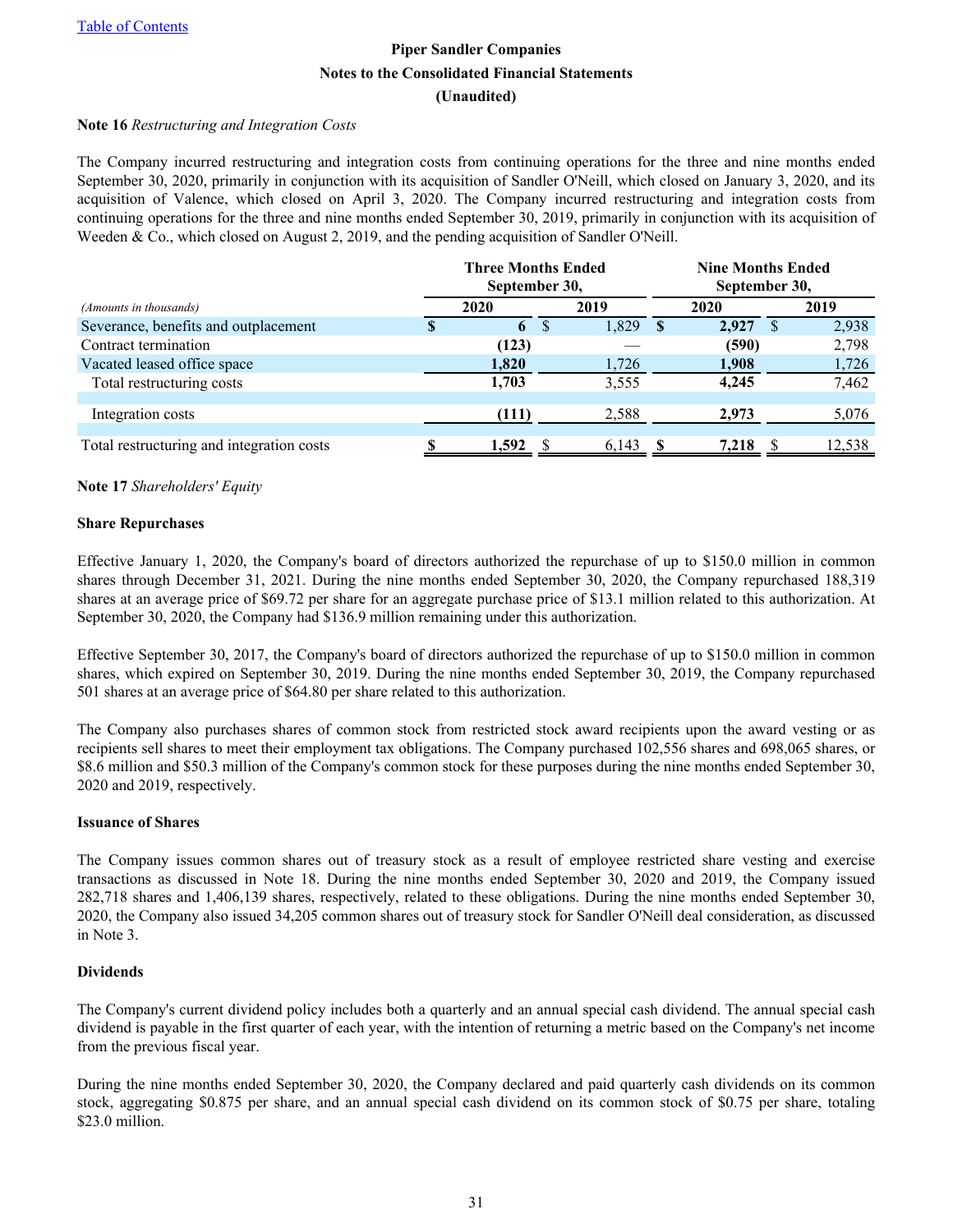<span id="page-31-0"></span>On October 30, 2020, the board of directors declared a quarterly cash dividend of \$0.375 per share to be paid on December 11, 2020, to shareholders of record as of the close of business on November 24, 2020.

### **Noncontrolling Interests**

The consolidated financial statements include the accounts of Piper Sandler Companies, its wholly owned subsidiaries and other entities in which the Company has a controlling financial interest. Noncontrolling interests represent equity interests in consolidated entities that are not attributable, either directly or indirectly, to Piper Sandler Companies. Noncontrolling interests primarily represent the minority equity holders' proportionate share of the equity in the Company's merchant banking funds.

Ownership interests in entities held by parties other than the Company's common shareholders are presented as noncontrolling interests within shareholders' equity, separate from the Company's own equity. Revenues, expenses and net income or loss are reported on the consolidated statements of operations on a consolidated basis, which includes amounts attributable to both the Company's common shareholders and noncontrolling interests. Net income or loss is then allocated between the Company and noncontrolling interests based upon their relative ownership interests. Net income applicable to noncontrolling interests is deducted from consolidated net income to determine net income applicable to the Company. There was no other comprehensive income or loss attributed to noncontrolling interests for the nine months ended September 30, 2020 and 2019.

#### **Note 18** *Compensation Plans*

#### **Stock-Based Compensation Plans**

The Company has three outstanding stock-based compensation plans: the Amended and Restated 2003 Annual and Long-Term Incentive Plan (the "Incentive Plan"), the 2019 Employment Inducement Award Plan (the "2019 Inducement Plan") and the 2020 Employment Inducement Award Plan (the "2020 Inducement Plan"). The Company's equity awards are recognized on the consolidated statements of operations at grant date fair value over the service period of the award, less forfeitures.

The following table provides a summary of the Company's outstanding equity awards (in shares or units) as of September 30, 2020:

| <b>Incentive Plan</b>                          |           |
|------------------------------------------------|-----------|
| <b>Restricted Stock</b>                        |           |
| Annual grants                                  | 456,649   |
| Sign-on grants                                 | 108,284   |
|                                                | 564,933   |
| 2019 Inducement Plan                           |           |
| <b>Restricted Stock</b>                        | 97,752    |
|                                                |           |
| <b>2020 Inducement Plan</b>                    |           |
| <b>Restricted Stock</b>                        | 1,317,750 |
|                                                |           |
| Total restricted stock related to compensation | 1,980,435 |
|                                                |           |
| <b>Deal Consideration (1)</b>                  | 2,181,733 |
|                                                |           |
| <b>Total restricted stock outstanding</b>      | 4,162,168 |
|                                                |           |
| <b>Incentive Plan</b>                          |           |
| <b>Restricted Stock Units</b>                  |           |
| Leadership grants                              | 146,048   |
|                                                |           |
| <b>Incentive Plan</b>                          |           |
| <b>Stock Options</b>                           | 81,667    |

*(1) The Company issued restricted stock with service conditions as part of deal consideration for the acquisitions of Valence and Sandler O'Neill. See Note 3 for further discussion.*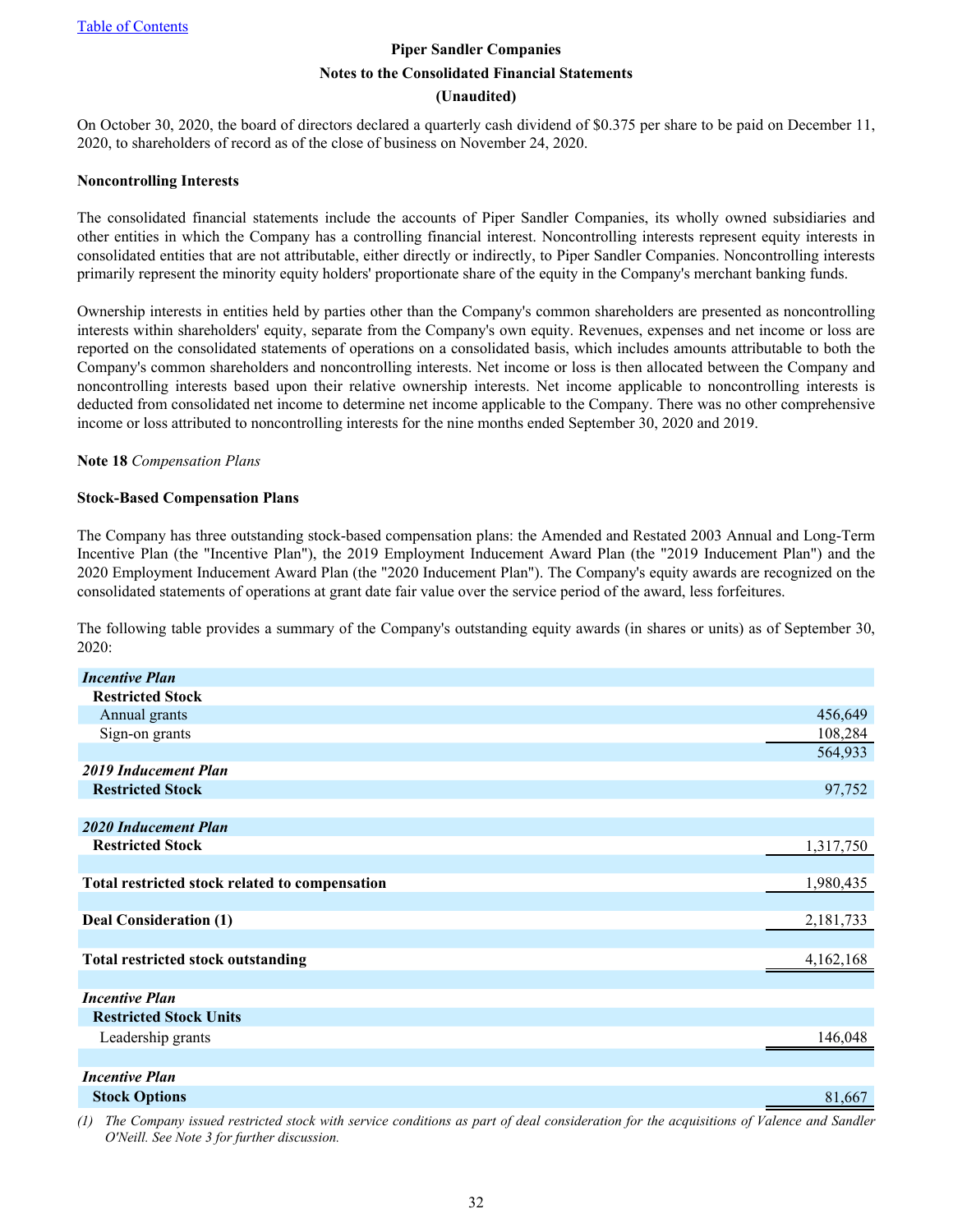### *Incentive Plan*

The Incentive Plan permits the grant of equity awards, including restricted stock, restricted stock units and non-qualified stock options, to the Company's employees and directors for up to 9.4 million shares of common stock (1.7 million shares remained available for future issuance under the Incentive Plan as of September 30, 2020). The Company believes that such awards help align the interests of employees and directors with those of shareholders and serve as an employee retention tool. The Incentive Plan provides for accelerated vesting of awards if there is a severance event, a change in control of the Company (as defined in the Incentive Plan), in the event of a participant's death, and at the discretion of the compensation committee of the Company's board of directors.

#### *Restricted Stock Awards*

Restricted stock grants are valued at the market price of the Company's common stock on the date of grant and are amortized over the requisite service period. The Company grants shares of restricted stock to employees as part of year-end compensation ("Annual Grants") and upon initial hiring or as a retention award ("Sign-on Grants").

The Company's Annual Grants are made each year in February. Annual Grants vest ratably over three years in equal installments. The Annual Grants provide for continued vesting after termination of employment, so long as the employee does not violate certain post-termination restrictions set forth in the award agreement or any agreements entered into upon termination. The Company determined the service inception date precedes the grant date for the Annual Grants, and that the post-termination restrictions do not meet the criteria for an in-substance service condition, as defined by FASB Accounting Standards Codification Topic 718, "Compensation — Stock Compensation." Accordingly, restricted stock granted as part of the Annual Grants is expensed in the one-year period in which those awards are deemed to be earned, which is generally the calendar year preceding the February grant date. For example, the Company recognized compensation expense during fiscal year 2019 for its February 2020 Annual Grant. If an equity award related to the Annual Grants is forfeited as a result of violating the post-termination restrictions, the lower of the fair value of the award at grant date or the fair value of the award at the date of forfeiture is recorded within the consolidated statements of operations as a reversal of compensation expense.

Sign-on Grants are used as a recruiting tool for new employees and are issued to current employees as a retention tool. These awards have both cliff and ratable vesting terms, and the employees must fulfill service requirements in exchange for rights to the awards. Compensation expense is amortized on a straight-line basis from the grant date over the requisite service period, generally three to five years. Employees forfeit unvested shares upon termination of employment and a reversal of compensation expense is recorded.

Annually, the Company grants stock to its non-employee directors. The stock-based compensation paid to non-employee directors is fully expensed on the grant date and included within outside services expense on the consolidated statements of operations.

### *Restricted Stock Units*

The Company grants restricted stock units to its leadership team ("Leadership Grants").

### Leadership Grants Subsequent to 2016

Restricted stock units granted in each of the years subsequent to 2016 will vest and convert to shares of common stock at the end of each 36-month performance period only if the Company satisfies predetermined performance and/or market conditions over the performance period. Under the terms of these awards, the number of units that will actually vest and convert to shares will be based on the extent to which the Company achieves specified targets during each performance period. The maximum payout leverage under these grants is 150 percent.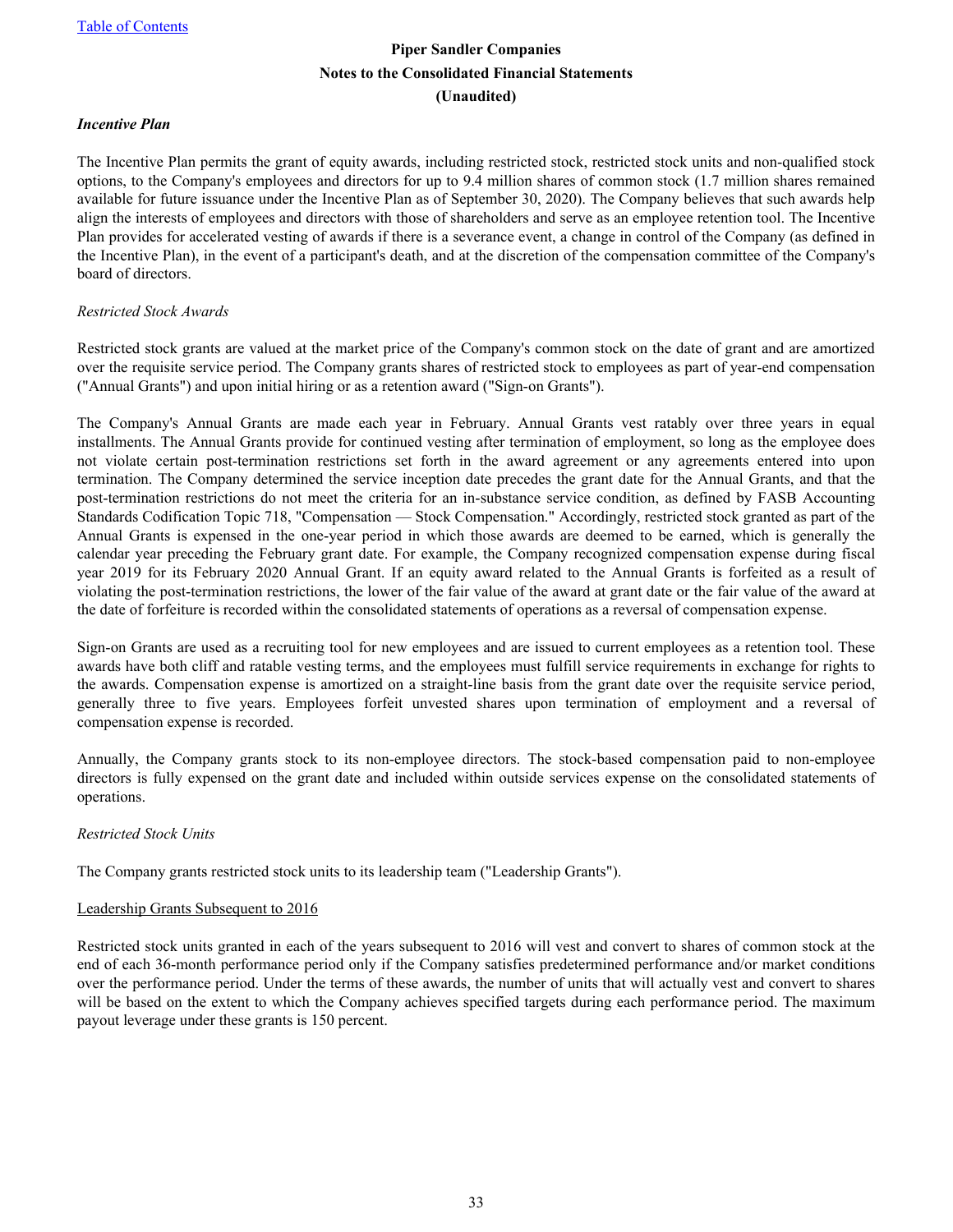### **(Unaudited)**

Up to 75 percent of the award can be earned based on the Company achieving certain average adjusted return on equity targets, as defined in the terms of the award agreements. The fair value of this portion of the award was based on the closing price of the Company's common stock on the grant date. If the Company determines that it is probable that the performance condition will be achieved, compensation expense is amortized on a straight-line basis over the 36-month performance period. The probability that the performance condition will be achieved is reevaluated each reporting period with changes in estimated outcomes accounted for using a cumulative effect adjustment to compensation expense. Compensation expense will be recognized only if the performance condition is met. Employees forfeit unvested restricted stock units upon termination of employment with a corresponding reversal of compensation expense. As of September 30, 2020, the Company has determined that the probability of achieving the performance condition for each award is as follows:

|                   | <b>Probability of Achieving</b> |
|-------------------|---------------------------------|
| <b>Grant Year</b> | <b>Performance Condition</b>    |
| 2020              | 45%                             |
| 2019              | 57%                             |
| 2018              | 50%                             |

Up to 75 percent of the award can be earned based on the Company's total shareholder return relative to members of a predetermined peer group. The market condition must be met for the awards to vest and compensation cost will be recognized regardless if the market condition is satisfied. Compensation expense is amortized on a straight-line basis over the 36-month requisite service period. Employees forfeit unvested restricted stock units upon termination of employment with a corresponding reversal of compensation expense. For this portion of the awards, the fair value on the grant date was determined using a Monte Carlo simulation with the following assumptions:

|                   | <b>Risk-free</b>     | <b>Expected Stock</b>   |
|-------------------|----------------------|-------------------------|
| <b>Grant Year</b> | <b>Interest Rate</b> | <b>Price Volatility</b> |
| 2020              | $1.40\%$             | 27.3%                   |
| 2019              | $2.50\%$             | 31.9%                   |
| 2018              | 2.40%                | 34.8%                   |
| 2017              | $1.62\%$             | 35.9%                   |

Because the market condition portion of the awards vesting depend on the Company's total shareholder return relative to a peer group, the valuation modeled the performance of the peer group as well as the correlation between the Company and the peer group. The expected stock price volatility assumptions were determined using historical volatility, as correlation coefficients can only be developed through historical volatility. The risk-free interest rates were determined based on three-year U.S. Treasury bond yields.

The compensation committee of the Company's board of directors included defined retirement provisions in its Leadership Grants, beginning with the February 2018 grant. Certain grantees meeting defined age and service requirements will be fully vested in the awards as long as performance and post-termination obligations are met throughout the performance period. These retirement-eligible grants are expensed in the period in which those awards are deemed to be earned, which is the calendar year preceding the February grant date.

### 2016 Leadership Grant

Restricted stock units granted in 2016 contain market condition criteria and convert to shares of common stock at the end of the 36-month performance period only if the Company's stock performance satisfies predetermined market conditions over the performance period. Under the terms of the award, the number of units that vested and converted to shares was based on the Company's stock performance achieving specified targets during the performance period. All units vested in full. Compensation expense was recognized over the 36-month performance period which ended in May 2019.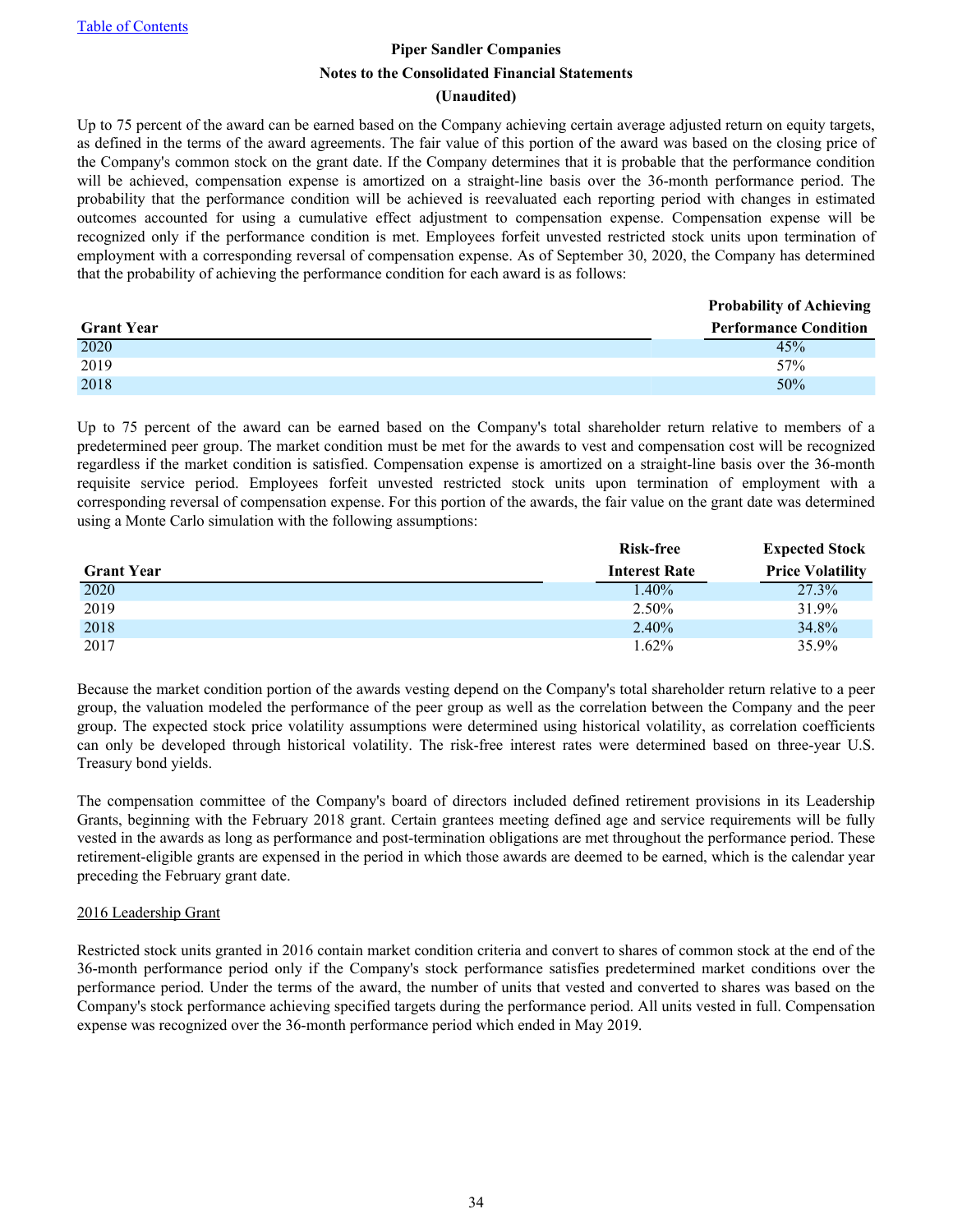#### **(Unaudited)**

Up to 50 percent of the award was earned based on the Company's total shareholder return relative to members of a predetermined peer group and up to 50 percent of the award was earned based on the Company's total shareholder return. The fair value of the award on the grant date was determined using a Monte Carlo simulation with the following assumptions pursuant to the methodology above:

|                   | <b>Risk-free</b>     | <b>Expected Stock</b>   |
|-------------------|----------------------|-------------------------|
| <b>Grant Year</b> | <b>Interest Rate</b> | <b>Price Volatility</b> |
| 2016              | 0.98%                | 34.9%                   |

#### *Stock Options*

On February 15, 2018, the Company granted options to certain executive officers. These options are expensed on a straight-line basis over the required service period of five years, based on the estimated fair value of the award on the date of grant. The exercise price per share is equal to the closing price on the date of grant plus 10 percent. These options are subject to graded vesting, beginning on the third anniversary of the grant date, so long as the employee remains continuously employed by the Company. The maximum term of these stock options is ten years.

The fair value of this stock option award was estimated on the date of grant using the Black-Scholes option-pricing model with the following assumptions:

| Risk-free interest rate                   | $2.82\%$   |
|-------------------------------------------|------------|
| Dividend yield                            | $3.22 \%$  |
| Expected stock price volatility           | $37.20 \%$ |
| Expected life of options (in years)       | 70         |
| Fair value of options granted (per share) | 24 49      |

The risk-free interest rate assumption was based on the U.S. Treasury bond yield with a maturity equal to the expected life of the options. The dividend yield assumption was based on the assumed dividend payout over the expected life of the options. The expected stock price volatility assumption was determined using historical volatility, as correlation coefficients can only be developed through historical volatility.

### *Inducement Plans*

Inducement plan awards are amortized as compensation expense on a straight-line basis over each respective vesting period. Employees forfeit unvested shares upon termination of employment and a reversal of compensation expense is recorded.

The Company established the 2016 Employment Inducement Award Plan (the "2016 Inducement Plan") in conjunction with the acquisition of Simmons & Company International ("Simmons"). The Company granted \$11.6 million (286,776 shares) in restricted stock under the 2016 Inducement Plan on May 16, 2016. All outstanding shares cliff vested on May 16, 2019 and the 2016 Inducement Plan was terminated in July 2019.

The Company established the 2019 Inducement Plan in conjunction with its acquisition of Weeden & Co. On August 2, 2019, the Company granted \$7.3 million (97,752 shares) in restricted stock. These restricted shares are subject to graded vesting, generally beginning on the third anniversary of the grant date through August 2, 2023.

The Company established the 2020 Inducement Plan in conjunction with its acquisition of Sandler O'Neill. On January 3, 2020, the Company granted \$96.9 million (1,217,423 shares) in restricted stock. These restricted shares have both cliff and graded vesting terms with vesting periods of 18 months, three years or five years (with a weighted average service period of 3.7 years). On April 3, 2020, the Company granted \$5.5 million (114,000 shares) in restricted stock under the 2020 Inducement Plan in conjunction with its acquisition of Valence. These restricted shares are subject to graded vesting, generally beginning on the third anniversary of the grant date through April 3, 2025.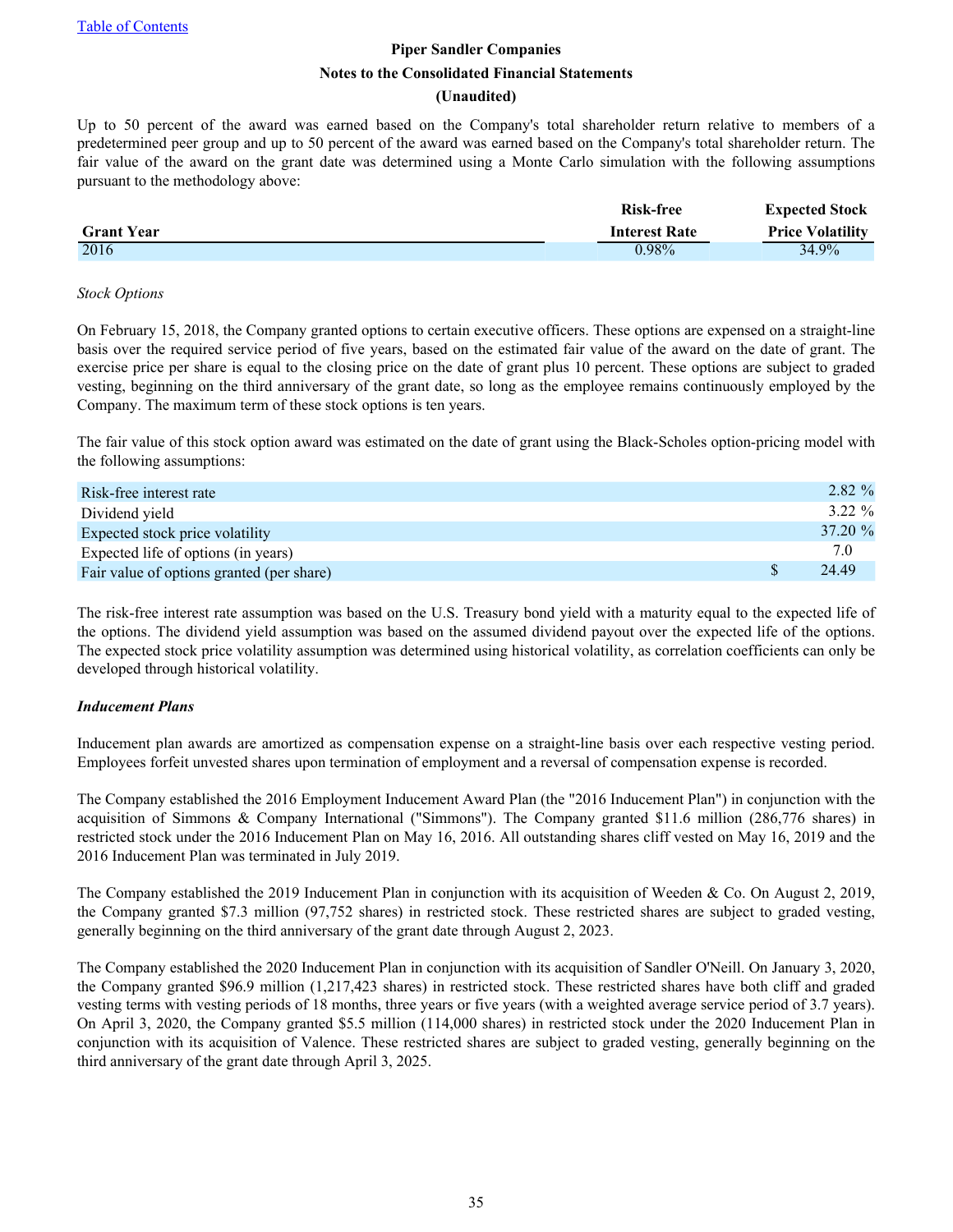#### [Table of Contents](#page-1-0)

### **Piper Sandler Companies Notes to the Consolidated Financial Statements (Unaudited)**

### *Stock-Based Compensation Activity*

The following table summarizes the Company's stock-based compensation activity within continuing operations:

|                                                         | <b>Three Months Ended</b> |      | <b>Nine Months Ended</b> |               |  |      |  |      |
|---------------------------------------------------------|---------------------------|------|--------------------------|---------------|--|------|--|------|
|                                                         | September 30,             |      |                          | September 30, |  |      |  |      |
| (Amounts in millions)                                   |                           | 2020 |                          | 2019          |  | 2020 |  | 2019 |
| Stock-based compensation expense                        |                           | 29.9 |                          | 7.9           |  | 79.5 |  | 17.9 |
| <b>Forfeitures</b>                                      |                           | 0.9  |                          | 0.3           |  | 2.1  |  |      |
| Tax benefit related to stock-based compensation expense |                           | 3.9  |                          | .6            |  | 10.3 |  |      |

The following table summarizes the changes in the Company's unvested restricted stock:

|                           | <b>Unvested</b>         | <b>Weighted Average</b> |                   |
|---------------------------|-------------------------|-------------------------|-------------------|
|                           | <b>Restricted Stock</b> |                         | <b>Grant Date</b> |
|                           | (in Shares)             |                         | <b>Fair Value</b> |
| <b>December 31, 2019</b>  | 694,225                 |                         | 78.52             |
| Granted                   | 3,786,732               |                         | 73.59             |
| Vested                    | (257, 563)              |                         | 80.65             |
| Canceled                  | (61,226)                |                         | 78.10             |
| <b>September 30, 2020</b> | 4,162,168               |                         | 73.91             |

The following table summarizes the changes in the Company's unvested restricted stock units:

|                           | <b>Unvested</b><br><b>Restricted</b><br><b>Stock Units</b> |   | <b>Weighted Average</b><br><b>Grant Date</b><br><b>Fair Value</b> |  |  |
|---------------------------|------------------------------------------------------------|---|-------------------------------------------------------------------|--|--|
| <b>December 31, 2019</b>  | 114,315                                                    | S | 85.09                                                             |  |  |
| Granted                   | 56,066                                                     |   | 86.01                                                             |  |  |
| Vested                    | (18, 255)                                                  |   | 84.10                                                             |  |  |
| Canceled                  | (6,078)                                                    |   | 84.10                                                             |  |  |
| <b>September 30, 2020</b> | 146,048                                                    | S | 85.60                                                             |  |  |

As of September 30, 2020, there was \$212.4 million of total unrecognized compensation cost related to restricted stock and restricted stock units expected to be recognized over a weighted average period of 3.1 years.

The following table summarizes the changes in the Company's outstanding stock options:

|                           | <b>Options</b><br>Outstanding | Weighted<br>Average<br><b>Exercise Price</b> |       | <b>Weighted Average</b><br>Remaining<br><b>Contractual Term</b><br>(in Years) |   | Aggregate<br><b>Intrinsic Value</b> |
|---------------------------|-------------------------------|----------------------------------------------|-------|-------------------------------------------------------------------------------|---|-------------------------------------|
| <b>December 31, 2019</b>  | 81,667                        | $\mathbf S$                                  | 99.00 | 8.1                                                                           | S |                                     |
| Granted                   |                               |                                              |       |                                                                               |   |                                     |
| Exercised                 |                               |                                              |       |                                                                               |   |                                     |
| Canceled                  |                               |                                              |       |                                                                               |   |                                     |
| Expired                   |                               |                                              |       |                                                                               |   |                                     |
| <b>September 30, 2020</b> | 81,667                        | S                                            | 99.00 | 7.4                                                                           | S |                                     |

As of September 30, 2020, there was \$0.9 million of unrecognized compensation cost related to stock options expected to be recognized over a weighted average period of 2.4 years. There were no exercisable options as of September 30, 2020.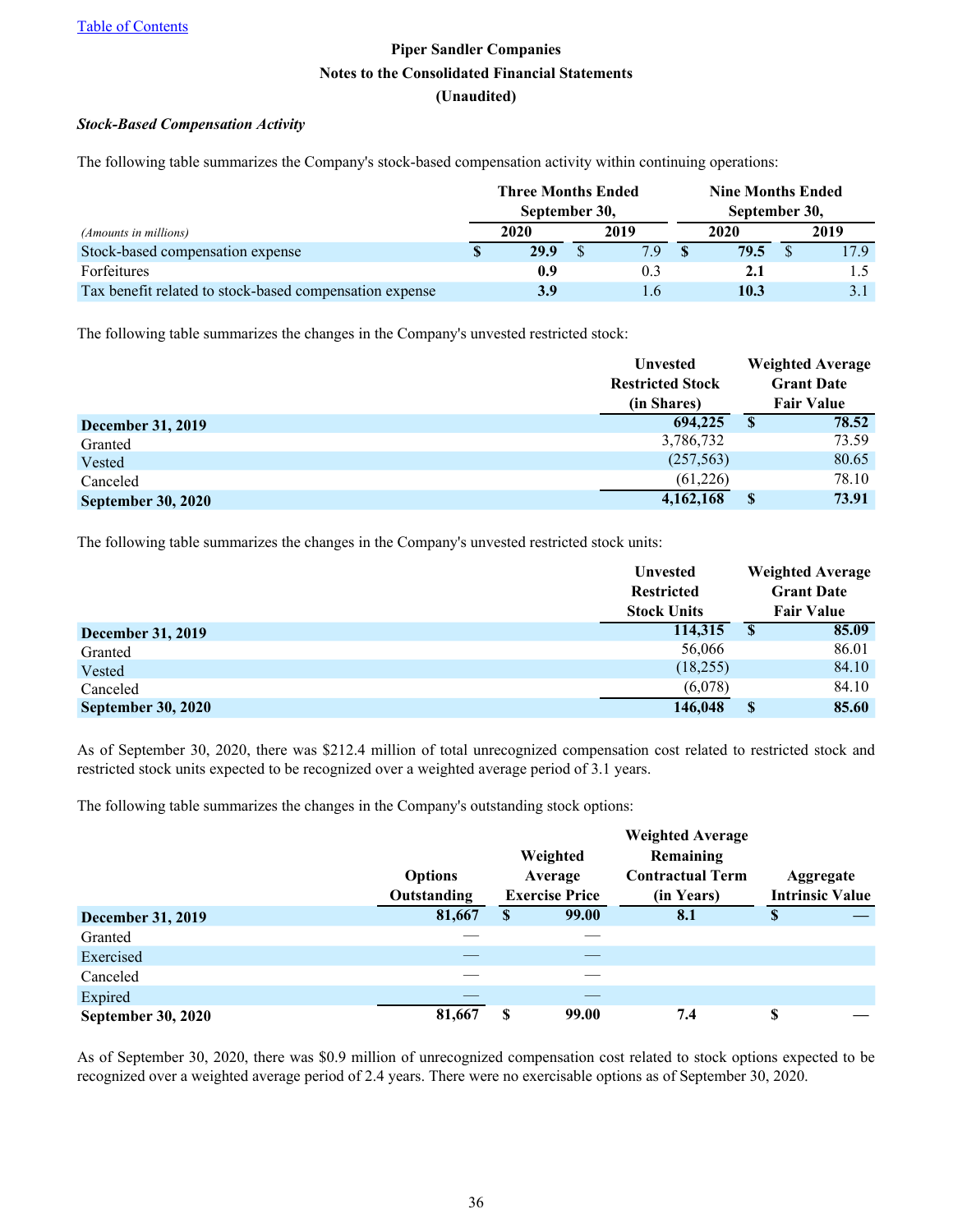## **Deferred Compensation Plans**

The Company maintains various deferred compensation arrangements for employees.

The Mutual Fund Restricted Share Investment Plan is a fully funded deferred compensation plan which allows eligible employees to receive a portion of their incentive compensation in restricted mutual fund shares ("MFRS Awards") of investment funds. MFRS Awards are awarded to qualifying employees in February of each year, and represent a portion of their compensation for performance in the preceding year similar to the Company's Annual Grants. MFRS Awards vest ratably over three years in equal installments and provide for continued vesting after termination of employment so long as the employee does not violate certain post-termination restrictions set forth in the award agreement or any agreement entered into upon termination. Forfeitures are recorded as a reduction of compensation and benefits expense within the consolidated statements of operations. MFRS Awards are owned by employee recipients (subject to aforementioned vesting restrictions) and as such are not included on the consolidated statements of financial condition.

The nonqualified deferred compensation plan is an unfunded plan which allows certain highly compensated employees, at their election, to defer a portion of their compensation. In 2017, this plan was closed to future deferral elections by participants for performance periods beginning after December 31, 2017. The amounts deferred under this plan are held in a grantor trust. The Company invests, as a principal, in investments to economically hedge its obligation under the nonqualified deferred compensation plan. Investments in the grantor trust, consisting of mutual funds, totaled \$15.7 million and \$16.7 million as of September 30, 2020 and December 31, 2019, respectively, and are included in investments on the consolidated statements of financial condition. A corresponding deferred compensation liability is included in accrued compensation on the consolidated statements of financial condition. The compensation deferred by the employees was expensed in the period earned. Changes in the fair value of the investments made by the Company are reported in investment income and changes in the corresponding deferred compensation liability are reflected as compensation and benefits expense on the consolidated statements of operations.

The Company entered into acquisition-related compensation arrangements with certain employees for retention and incentive purposes in conjunction with its acquisition of Simmons. Additional cash compensation was available to certain employees subject to exceeding an investment banking revenue threshold during the three-year Simmons post-acquisition period, which ended on February 26, 2019. The Company accrued \$40.1 million related to this performance award plan, which was paid in August 2019. Amounts payable related to this performance award plan were recorded as compensation expense from continuing operations on the consolidated statements of operations over the requisite performance period of three years. The Company recorded \$0.4 million as compensation expense from continuing operations for the nine months ended September 30, 2019.

#### **Note 19** *Earnings Per Share ("EPS")*

Basic earnings per common share is computed by dividing net income/(loss) applicable to Piper Sandler Companies' common shareholders by the weighted average number of common shares outstanding for the period. For periods prior to 2020, the Company calculated EPS using the two class method. Net income/(loss) applicable to Piper Sandler Companies' common shareholders represented net income/(loss) applicable to Piper Sandler Companies reduced by the allocation of earnings to participating securities. No allocation of undistributed earnings was made for periods in which a loss was incurred, or for periods in which cash dividends exceeded net income resulting in an undistributed loss. Distributed earnings (e.g., dividends) were allocated to participating securities. Prior to the February 2019 Annual Grant (the "2019 Annual Grant"), all of the Company's restricted shares were deemed to be participating securities as they were eligible to share in the profits (e.g., receive dividends) of the Company. The Company's restricted stock units, as well as restricted stock grants issued in 2019 and subsequent periods, are not participating securities as they are not eligible to receive dividends, or the dividends are forfeitable until vested. Diluted earnings/(loss) per common share is calculated by adjusting the weighted average outstanding shares to assume conversion of all potentially dilutive stock options, restricted stock units and non-participating restricted shares.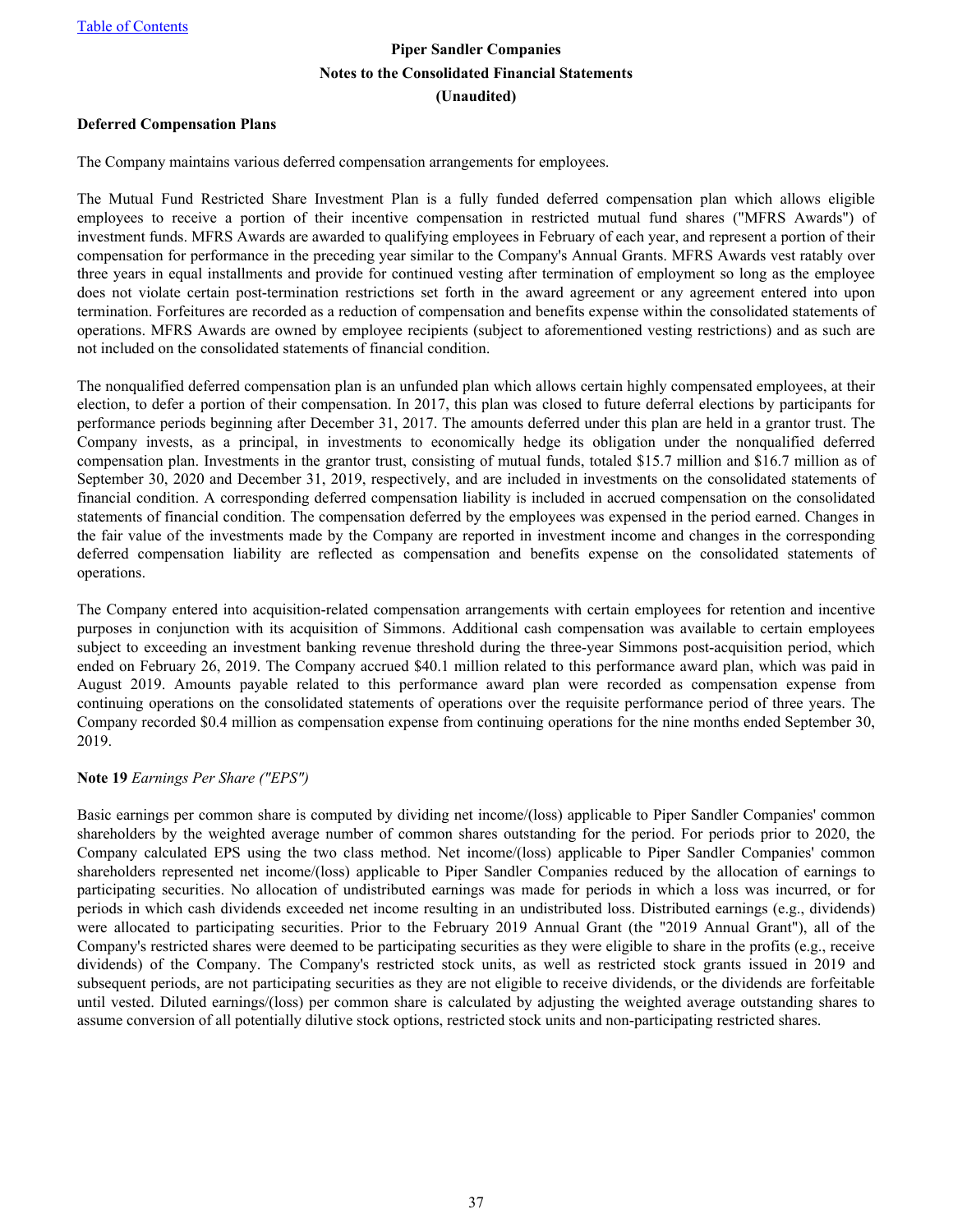The computation of EPS is as follows:

|                                                                                       | <b>Three Months Ended</b><br>September 30, |                      |                    |                        |                           | <b>Nine Months Ended</b><br>September 30, |                           |               |  |  |
|---------------------------------------------------------------------------------------|--------------------------------------------|----------------------|--------------------|------------------------|---------------------------|-------------------------------------------|---------------------------|---------------|--|--|
| (Amounts in thousands, except per share data)                                         |                                            | 2020                 |                    | 2019                   |                           | 2020                                      |                           | 2019          |  |  |
| Net income/(loss) from continuing operations<br>applicable to Piper Sandler Companies | $\mathbf S$                                | $11,617$ \$          |                    | 17,165                 | $\mathbf{\$}$             | (1,656)                                   | \$                        | 49,281        |  |  |
| Net income from discontinued operations                                               |                                            |                      |                    | 26,077                 |                           |                                           |                           | 23,772        |  |  |
| Net income/(loss) applicable to Piper Sandler<br>Companies                            |                                            | 11,617               |                    | 43,242                 |                           | (1,656)                                   |                           | 73,053        |  |  |
| Earnings allocated to participating securities                                        |                                            |                      |                    | $(800)$ (1)            |                           |                                           |                           | $(3,524)$ (1) |  |  |
| Net income/(loss) applicable to Piper Sandler<br>Companies' common shareholders       | $\mathbf{\$}$                              | $11,617$ \$          |                    | $42,442$ (2) <b>\$</b> |                           | (1,656)                                   | $\boldsymbol{\mathsf{S}}$ | $69,529$ (2)  |  |  |
|                                                                                       |                                            |                      |                    |                        |                           |                                           |                           |               |  |  |
| Shares for basic and diluted calculations:                                            |                                            |                      |                    |                        |                           |                                           |                           |               |  |  |
| Average shares used in basic computation                                              |                                            | 13,778               |                    | 13,708                 |                           | 13,789                                    |                           | 13,502        |  |  |
| Restricted stock units                                                                |                                            | 153                  |                    | 131                    |                           | <b>119</b>                                |                           | 175           |  |  |
| Non-participating restricted shares                                                   |                                            | 923                  |                    | 246                    |                           | 672                                       |                           | 205           |  |  |
| Average shares used in diluted computation                                            |                                            | 14,853               |                    | 14,085                 |                           | 14,580<br>(3)                             |                           | 13,882        |  |  |
| Earnings/(loss) per basic common share:                                               |                                            |                      |                    |                        |                           |                                           |                           |               |  |  |
| Income/(loss) from continuing operations                                              | \$                                         | 0.84                 | \$                 | 1.23                   | \$                        | (0.12)                                    | \$                        | 3.46          |  |  |
| Income from discontinued operations                                                   |                                            |                      |                    | 1.87                   |                           |                                           |                           | 1.69          |  |  |
| Earnings/(loss) per basic common share                                                | \$                                         | $0.84 \overline{\$}$ |                    | 3.09                   | $\overline{\mathbf{s}}$   | (0.12)                                    | $\overline{\mathcal{S}}$  | 5.15          |  |  |
| Earnings/(loss) per diluted common share:                                             |                                            |                      |                    |                        |                           |                                           |                           |               |  |  |
| Income/(loss) from continuing operations                                              | $\boldsymbol{\mathsf{S}}$                  | 0.78                 | $\sqrt{S}$         | 1.20                   | $\boldsymbol{\mathsf{S}}$ | (0.12)                                    | $\$$                      | 3.37          |  |  |
| Income from discontinued operations                                                   |                                            |                      |                    | 1.82                   |                           |                                           |                           | 1.64          |  |  |
| Earnings/(loss) per diluted common share                                              | $\mathbf S$                                | 0.78                 | $\mathbf{\hat{s}}$ | 3.01                   | $\mathbf S$               | $(0.12)$ (3) \$                           |                           | 5.01          |  |  |

*(1) Represents the allocation of distributed and undistributed earnings to participating securities. No allocation of undistributed earnings is made for periods in which a loss is incurred, or for periods in which cash dividends exceed net income resulting in an undistributed loss. Distributed earnings (e.g., dividends) are allocated to participating securities. Participating securities include the Company's unvested restricted shares issued prior to the 2019 Annual Grant. The weighted average participating shares outstanding were 272,170 and 598,894 for the three and nine months ended September 30, 2019, respectively.*

*(2) Net income/(loss) applicable to Piper Sandler Companies' common shareholders for diluted and basic EPS may differ under the twoclass method as a result of adding the effect of the assumed exercise of stock options, restricted stock units and non-participating restricted shares to dilutive shares outstanding, which alters the ratio used to allocate earnings to Piper Sandler Companies' common shareholders and participating securities for purposes of calculating diluted and basic EPS.*

*(3) Earnings per diluted common share is calculated using the basic weighted average number of common shares outstanding for periods in which a loss is incurred.*

The average shares used in the diluted computation excluded anti-dilutive stock options and non-participating restricted shares of 0.8 million and 0.3 million for the three months ended September 30, 2020 and 2019, respectively, and 2.2 million and 0.1 million for the nine months ended September 30, 2020 and 2019, respectively.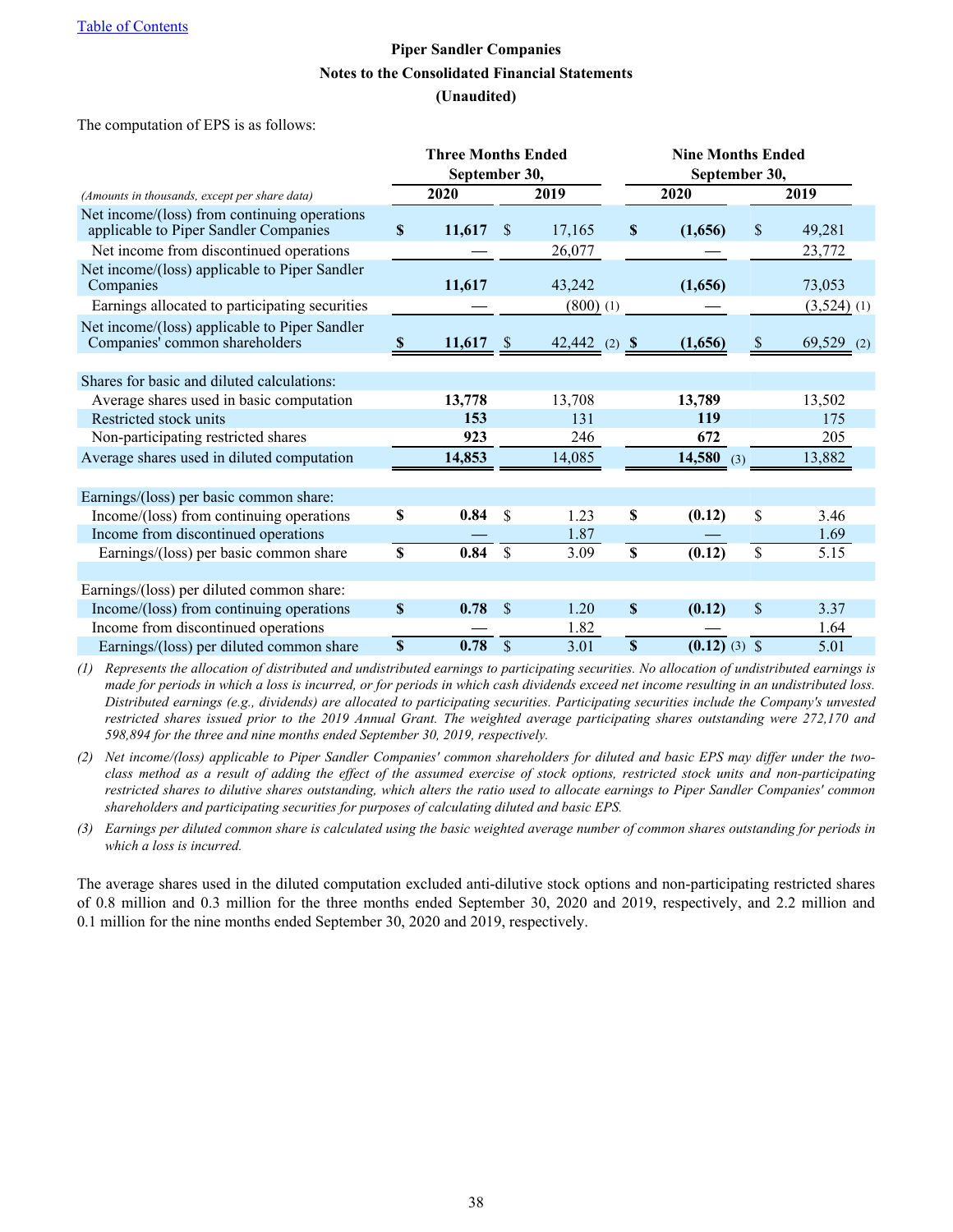#### **Note 20** *Revenues and Business Information*

The Company's activities as an investment bank and institutional securities firm constitute a single business segment. The substantial majority of the Company's net revenues and long-lived assets are located in the U.S.

Reportable financial results from continuing operations are as follows:

|                               | <b>Three Months Ended</b><br>September 30, |               |                          | <b>Nine Months Ended</b><br>September 30, |  |  |
|-------------------------------|--------------------------------------------|---------------|--------------------------|-------------------------------------------|--|--|
| (Amounts in thousands)        | 2020                                       | 2019          | 2020                     | 2019                                      |  |  |
| Investment banking            |                                            |               |                          |                                           |  |  |
| Advisory services             | \$<br>77,250                               | \$<br>106,769 | \$274,045                | 296,886<br>\$                             |  |  |
| Corporate financing           | 99,528                                     | 22,580        | 208,152                  | 61,814                                    |  |  |
| Municipal financing           | 26,457                                     | 21,843        | 79,863                   | 52,292                                    |  |  |
| Total investment banking      | 203,235                                    | 151,192       | 562,060                  | 410,992                                   |  |  |
| Institutional brokerage       |                                            |               |                          |                                           |  |  |
| Equity brokerage              | 33,439                                     | 24,147        | 121,936                  | 55,521                                    |  |  |
| Fixed income services         | 53,325                                     | 22,667        | 143,310                  | 58,462                                    |  |  |
| Total institutional brokerage | 86,764                                     | 46,814        | 265,246                  | 113,983                                   |  |  |
|                               |                                            |               |                          |                                           |  |  |
| Interest income               | 2,095                                      | 6,481         | 11,225                   | 20,911                                    |  |  |
| Investment income/(loss)      | 15,080                                     | (1, 575)      | 4,987                    | 17,622                                    |  |  |
|                               |                                            |               |                          |                                           |  |  |
| Total revenues                | 307,174                                    | 202,912       | 843,518                  | 563,508                                   |  |  |
| Interest expense              | 3,455                                      | 2,177         | 11,193                   | 7,813                                     |  |  |
|                               |                                            |               |                          |                                           |  |  |
| Net revenues                  | 303,719                                    | 200,735       | 832,325                  | 555,695                                   |  |  |
| Non-interest expenses (1)     | 279,070                                    | 179,700       | 834,308                  | 490,598                                   |  |  |
| Pre-tax income/(loss)         | 24,649<br>S                                | \$<br>21,035  | (1,983)<br><sup>\$</sup> | \$<br>65,097                              |  |  |
|                               |                                            |               |                          |                                           |  |  |
| Pre-tax margin                | 8.1%                                       | 10.5 %        | $(0.2)\%$                | 11.7 %                                    |  |  |

*(1) Non-interest expenses include intangible asset amortization of \$11.6 million and \$1.2 million for the three months ended September 30, 2020 and 2019, respectively, and \$33.1 million and \$2.7 million for the nine months ended September 30, 2020 and 2019, respectively.*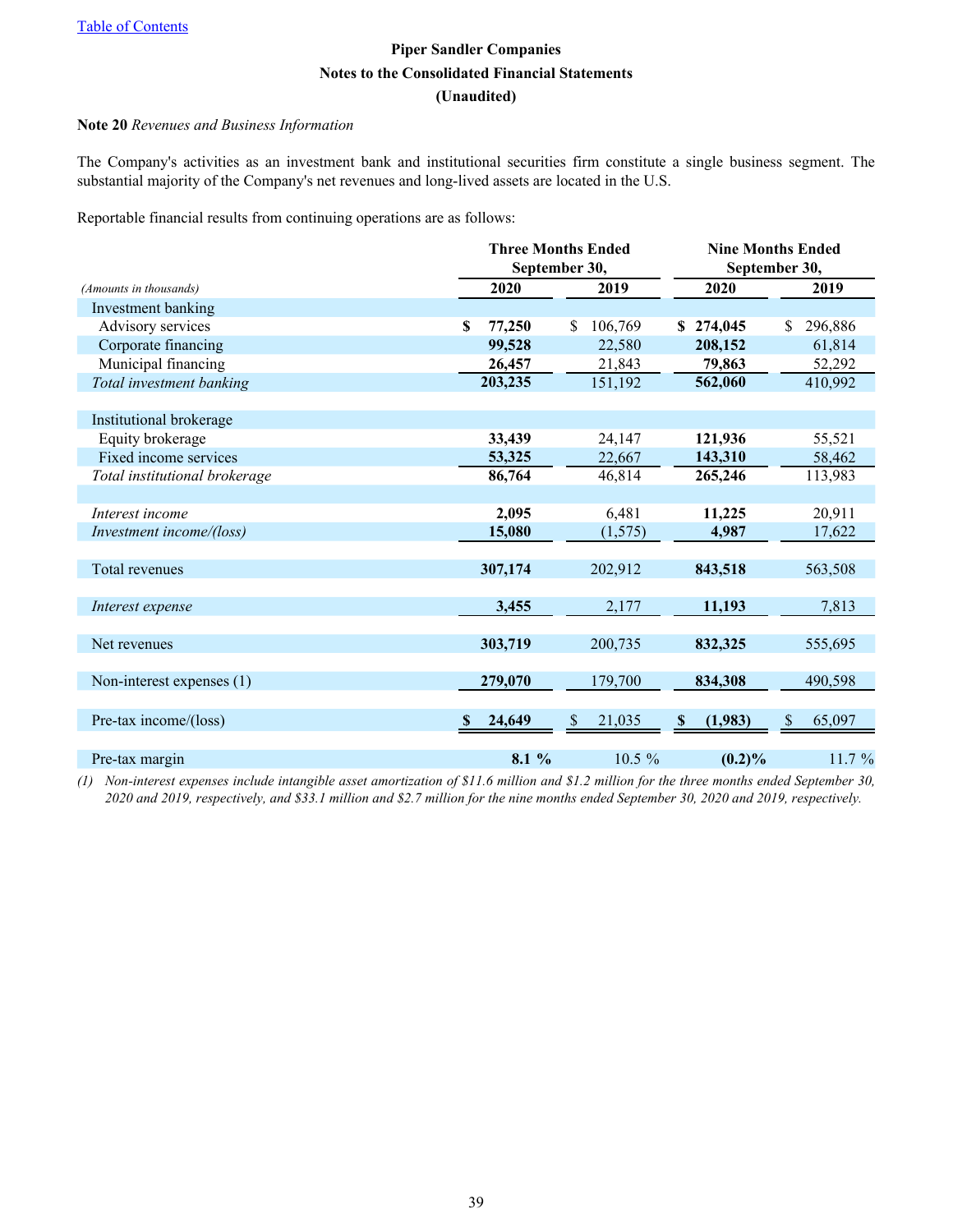#### **Note 21** *Net Capital Requirements and Other Regulatory Matters*

Piper Sandler is registered as a securities broker dealer with the SEC and is a member of various SROs and securities exchanges. The Financial Industry Regulatory Authority, Inc. ("FINRA") serves as Piper Sandler's primary SRO. Piper Sandler is subject to the uniform net capital rule of the SEC and the net capital rule of FINRA. Piper Sandler has elected to use the alternative method permitted by the SEC rule which requires that it maintain minimum net capital of \$1.0 million. Advances to affiliates, repayment of subordinated debt, dividend payments and other equity withdrawals by Piper Sandler are subject to certain approvals, notifications and other provisions of SEC and FINRA rules.

At September 30, 2020, net capital calculated under the SEC rule was \$174.7 million, and exceeded the minimum net capital required under the SEC rule by \$173.7 million.

The Company's committed short-term credit facility, revolving credit facility and its Notes with PIMCO include covenants requiring Piper Sandler to maintain minimum net capital of \$120 million. CP Notes issued under CP Series II A include a covenant that requires Piper Sandler to maintain excess net capital of \$100 million. The Company's fully disclosed clearing agreement with Pershing also includes a covenant requiring Piper Sandler to maintain excess net capital of \$120 million.

Piper Sandler Ltd., a broker dealer subsidiary registered in the United Kingdom, is subject to the capital requirements of the Prudential Regulation Authority and the Financial Conduct Authority. As of September 30, 2020, Piper Sandler Ltd. was in compliance with the capital requirements of the Prudential Regulation Authority and the Financial Conduct Authority.

Piper Sandler Hong Kong Limited is licensed by the Hong Kong Securities and Futures Commission, which is subject to the liquid capital requirements of the Securities and Futures (Financial Resources) Rule promulgated under the Securities and Futures Ordinance. At September 30, 2020, Piper Sandler Hong Kong Limited was in compliance with the liquid capital requirements of the Hong Kong Securities and Futures Commission.

#### **Note 22** *Income Taxes*

The Company recorded an income tax benefit from continuing operations of \$1.4 million and income tax expense from continuing operations of \$10.7 million for the nine months ended September 30, 2020 and 2019, respectively. Income tax expense/(benefit) from continuing operations included a tax benefit of \$0.2 million and \$5.1 million for the nine months ended September 30, 2020 and 2019, respectively, related to stock-based compensation awards vesting at values greater than the grant price.

The Coronavirus Aid, Relief, and Economic Security Act (the "CARES Act"), which was enacted by the U.S. federal government on March 27, 2020 in response to the COVID-19 pandemic, contains tax provisions allowing a five-year carry back of any net operating losses incurred during federal tax years 2018, 2019 and 2020, to periods when the corporate federal tax rate was 35 percent. FASB Accounting Standards Codification Topic 740, "Income Taxes," requires companies to recognize the effect of tax law changes in the period of enactment. For the nine months ended September 30, 2020, the Company recorded \$3.6 million of income tax benefits related to the tax provisions in the CARES Act.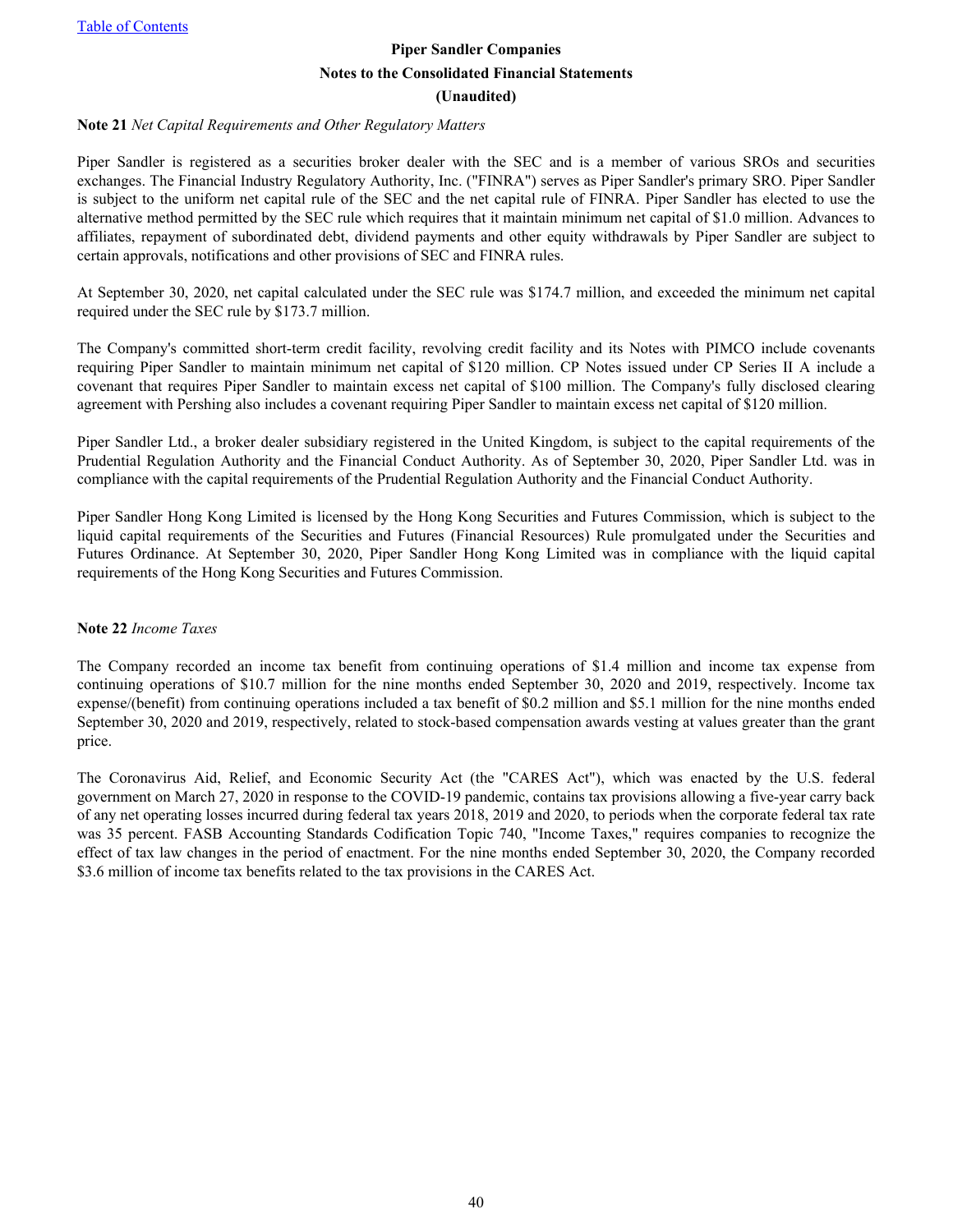## **ITEM 2.** *MANAGEMENT'S DISCUSSION AND ANALYSIS OF FINANCIAL CONDITION AND RESULTS OF OPERATIONS.*

The following information should be read in conjunction with the accompanying unaudited consolidated financial statements and related notes and exhibits included elsewhere in this Quarterly Report on Form 10-Q. Certain statements in this Quarterly Report on Form 10-Q may be considered forward-looking. Statements that are not historical or current facts, including statements about beliefs and expectations, are forward-looking statements. These forward-looking statements include, among other things, statements other than historical information or statements of current conditions and may relate to our future plans and objectives and results, and also may include our belief regarding the effect of various legal proceedings, as set forth under "Legal Proceedings" in Part I, Item 3 of our Annual Report on Form 10-K for the year ended December 31, 2019 and in our subsequent reports filed with the Securities and Exchange Commission ("SEC"). Forward-looking statements involve inherent risks and uncertainties, and important factors could cause actual results to differ materially from those anticipated, including those factors discussed below under "External Factors Impacting Our Business" as well as the factors identified under "Risk Factors" in Part I, Item 1A of our Annual Report on Form 10-K for the year ended December 31, 2019, as updated in our subsequent reports filed with the SEC and under "Risk Factors" in Part II, Item 1A of this Quarterly Report on Form 10-Q. Forward-looking statements speak only as of the date they are made, and we undertake no obligation to update them in light of new information or future events.

#### **Explanation of Non-GAAP Financial Measures**

We have included financial measures that are not prepared in accordance with U.S. generally accepted accounting principles ("GAAP"). These non-GAAP financial measures include adjustments to exclude (1) revenues and expenses related to noncontrolling interests, (2) interest expense on long-term financing from net revenues, (3) amortization of intangible assets related to acquisitions, (4) compensation and non-compensation expenses from acquisition-related agreements, (5) acquisitionrelated restructuring and integration costs and (6) discontinued operations. The adjusted weighted average diluted shares outstanding used in the calculation of non-GAAP earnings per diluted common share contains an adjustment to include the common shares for unvested restricted stock awards with service conditions granted pursuant to the acquisitions of SOP Holdings, LLC and its subsidiaries, including Sandler O'Neill & Partners, L.P. (collectively, "Sandler O'Neill"), and The Valence Group ("Valence"). These adjustments affect the following financial measures: net revenues, compensation expenses, non-compensation expenses, income tax expense/(benefit), net income/(loss) applicable to Piper Sandler Companies, earnings/ (loss) per diluted common share, non-interest expenses, pre-tax income/(loss) and pre-tax margin. Management believes that presenting these results and measures on an adjusted basis in conjunction with the corresponding U.S. GAAP measures provides the most meaningful basis for comparison of our operating results across periods, and enhances the overall understanding of our current financial performance by excluding certain items that may not be indicative of our core operating results. The non-GAAP financial measures should be considered in addition to, not as a substitute for, measures of financial performance prepared in accordance with U.S. GAAP.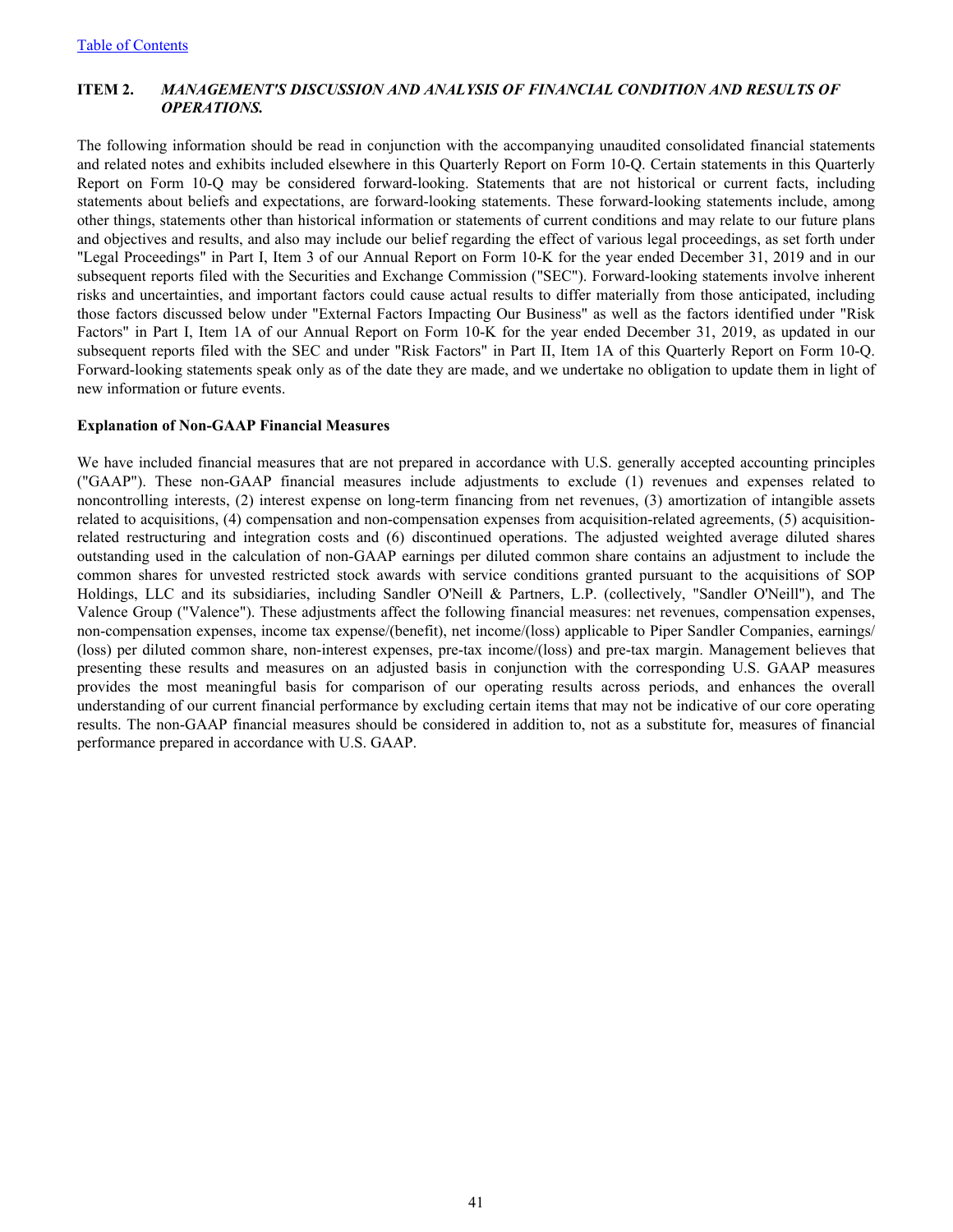## **Executive Overview**

Our continuing operations principally consist of providing investment banking and institutional brokerage services to corporations, private equity groups, public entities, non-profit entities and institutional investors in the United States and Europe. We operate through one reportable business segment. Refer to our Annual Report on Form 10-K for the year ended December 31, 2019 for a full description of our business, including our business strategy.

During 2019 and 2020, we have taken important steps in the execution of our business strategy. These steps include the following:

- On April 3, 2020, we completed the acquisition of Valence, an investment bank offering mergers and acquisitions advisory services to companies and financial sponsors with a focus on the chemicals, materials and related sectors. The transaction adds a new industry sector and expands our presence in Europe.
- On January 3, 2020, we completed the acquisition of Sandler O'Neill, a full-service investment banking firm and broker dealer focused on the financial services industry. The acquisition of Sandler O'Neill is accretive to our advisory services revenues, diversifies and enhances scale in corporate financings, adds a differentiated fixed income services business, and increases scale in our equity brokerage business.
- On August 2, 2019, we completed the acquisition of Weeden & Co. L.P. ("Weeden & Co."). Weeden & Co. is a broker dealer focused on providing institutional clients with global trading solutions, specializing in best execution through the use of high-touch, low-touch and program trading capabilities. The transaction added enhanced trade execution capabilities and scale to our equity brokerage business.

*Discontinued Operations –* Discontinued operations includes the operating results of Advisory Research, Inc. ("ARI"), our traditional asset management subsidiary which we sold in the third quarter of 2019. See Note 4 to our unaudited consolidated financial statements included in Part I, Item 1 of this Quarterly Report on Form 10-Q for further discussion of our discontinued operations.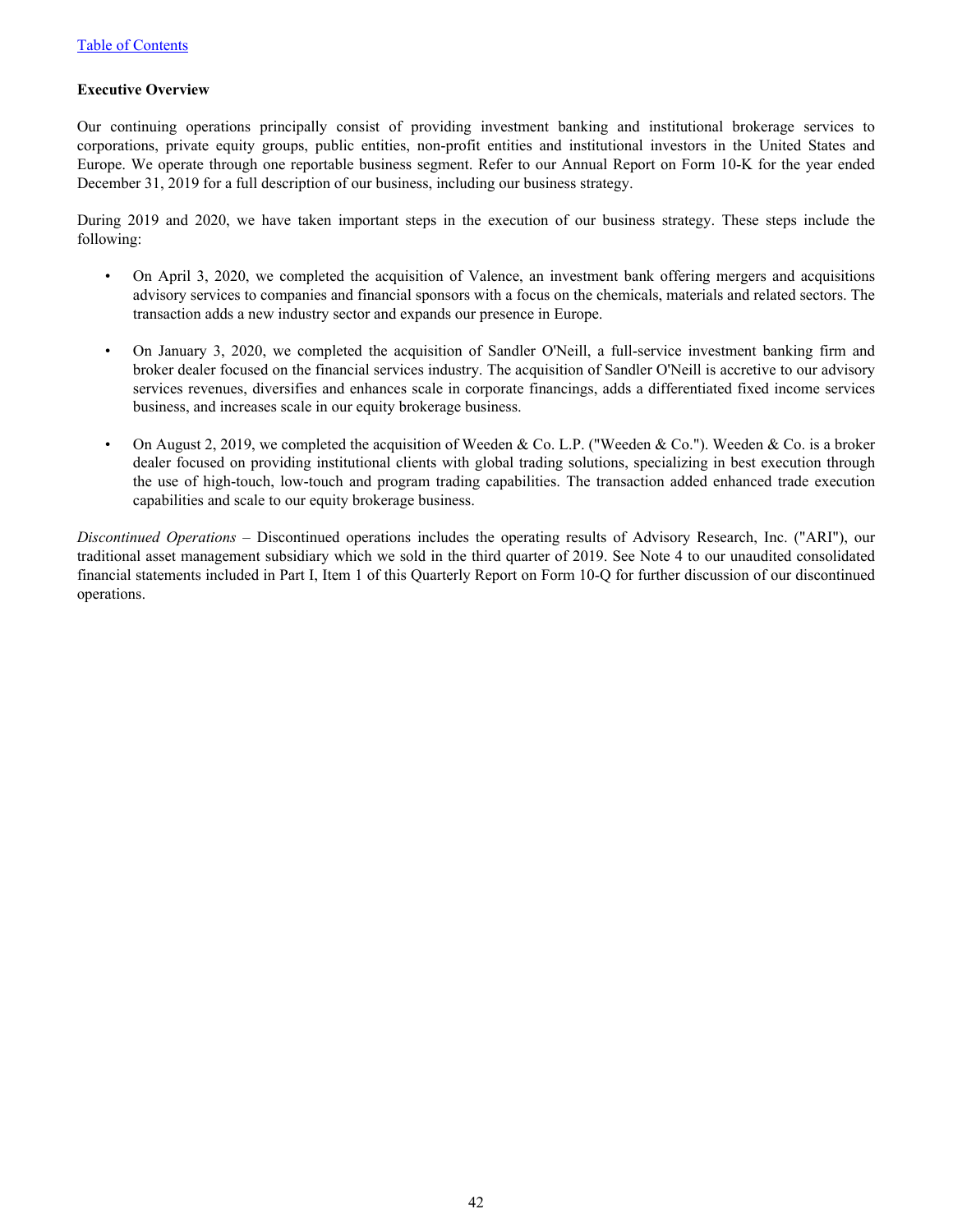# *Financial Highlights*

|                                                                                 | <b>Three Months Ended</b> |            |               |           |          | <b>Nine Months Ended</b> |                   |    |           |        |
|---------------------------------------------------------------------------------|---------------------------|------------|---------------|-----------|----------|--------------------------|-------------------|----|-----------|--------|
|                                                                                 |                           | Sept. 30,  |               | Sept. 30, | 2020     |                          | Sept. 30,         |    | Sept. 30, | 2020   |
| (Amounts in thousands, except per share data)                                   |                           | 2020       |               | 2019      | v2019    |                          | 2020              |    | 2019      | v2019  |
| <b>U.S. GAAP</b>                                                                |                           |            |               |           |          |                          |                   |    |           |        |
| Net revenues                                                                    |                           | \$ 303,719 |               | \$200,735 |          |                          | 51.3 % \$ 832,325 |    | \$555,695 | 49.8 % |
| Compensation and benefits                                                       |                           | 209,660    |               | 126,868   | 65.3     |                          | 611,344           |    | 346,471   | 76.4   |
| Non-compensation expenses                                                       |                           | 69,410     |               | 52,832    | 31.4     |                          | 222,964           |    | 144,127   | 54.7   |
| Income/(loss) from continuing operations before<br>income tax expense/(benefit) |                           | 24,649     |               | 21,035    | 17.2     |                          | (1,983)           |    | 65,097    | N/M    |
| Net income/(loss) applicable to Piper Sandler<br>Companies                      |                           | 11,617     |               | 43,242    | (73.1)   |                          | (1,656)           |    | 73,053    | N/M    |
| Earnings/(loss) per diluted common share                                        | \$                        | 0.78       | \$            | 3.01      | (74.1)   | \$                       | (0.12)            | \$ | 5.01      | N/M    |
|                                                                                 |                           |            |               |           |          |                          |                   |    |           |        |
| Ratios and margin                                                               |                           |            |               |           |          |                          |                   |    |           |        |
| Compensation ratio                                                              |                           | 69.0 %     |               | 63.2 %    |          |                          | 73.5 %            |    | 62.3 %    |        |
| Non-compensation ratio                                                          |                           | 22.9 %     |               | 26.3 %    |          |                          | 26.8 %            |    | 25.9 %    |        |
| Pre-tax margin                                                                  |                           | 8.1 %      |               | $10.5 \%$ |          |                          | $(0.2)\%$         |    | 11.7%     |        |
|                                                                                 |                           |            |               |           |          |                          |                   |    |           |        |
| Non-GAA $P^{(1)}$                                                               |                           |            |               |           |          |                          |                   |    |           |        |
| Adjusted net revenues                                                           |                           | \$297,799  |               | \$202,513 | 47.1 $%$ | $\mathbf S$              | 835,388           | \$ | 547,421   | 52.6 % |
| Adjusted compensation and benefits                                              |                           | 181,736    |               | 125,798   | 44.5     |                          | 526,201           |    | 341,765   | 54.0   |
| Adjusted non-compensation expenses                                              |                           | 55,176     |               | 44,391    | 24.3     |                          | 167,520           |    | 125,553   | 33.4   |
| Adjusted operating income                                                       |                           | 60,887     |               | 32,324    | 88.4     |                          | 141,667           |    | 80,103    | 76.9   |
| Adjusted net income applicable to Piper Sandler<br>Companies                    |                           | 42,678     |               | 23,524    | 81.4     |                          | 102,594           |    | 64,693    | 58.6   |
| Adjusted earnings per diluted common share                                      | $\mathbb{S}$              | 2.38       | $\mathsf{\$}$ | 1.64      | 45.1     | $\mathbf{s}$             | 5.73              | \$ | 4.47      | 28.2   |
|                                                                                 |                           |            |               |           |          |                          |                   |    |           |        |
| Adjusted ratios and margin                                                      |                           |            |               |           |          |                          |                   |    |           |        |
| Adjusted compensation ratio                                                     |                           | 61.0 %     |               | 62.1 %    |          |                          | 63.0 %            |    | 62.4 %    |        |
| Adjusted non-compensation ratio                                                 |                           | 18.5 %     |               | 21.9 %    |          |                          | 20.1 %            |    | 22.9 %    |        |
| Adjusted operating margin                                                       |                           | 20.4 %     |               | 16.0 $%$  |          |                          | 17.0 %            |    | 14.6 %    |        |
| $\mathbf{v} \cdot \mathbf{v}$                                                   |                           |            |               |           |          |                          |                   |    |           |        |

*N/M – Not meaningful*

See the "Results of Operations" section for additional information.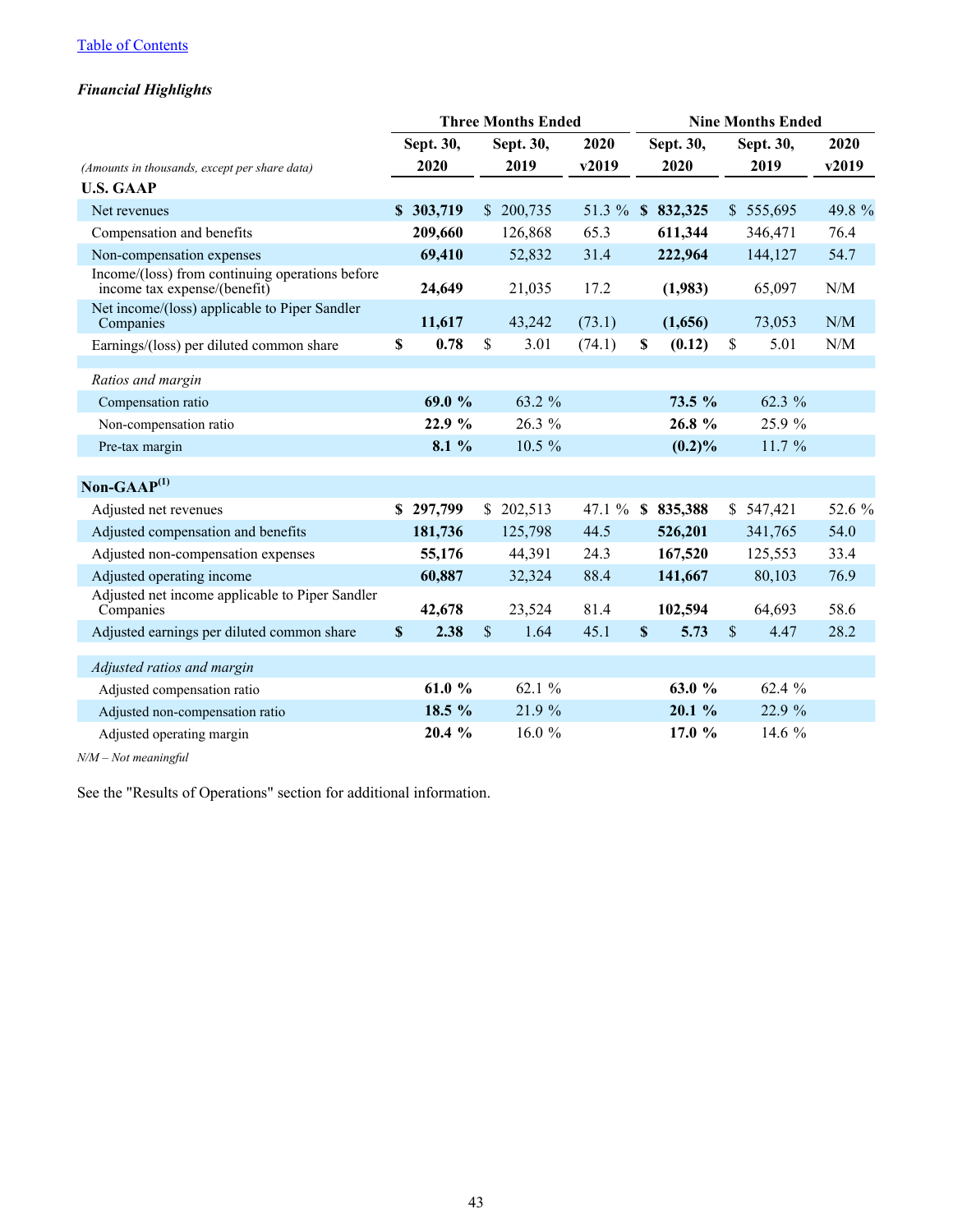# [Table of Contents](#page-1-0)

## *(1) Reconciliation of U.S. GAAP to adjusted non-GAAP financial information*

|                                                                                                                      | <b>Three Months Ended</b> |                |                     |          | <b>Nine Months Ended</b> |           |                                                       |                      |  |
|----------------------------------------------------------------------------------------------------------------------|---------------------------|----------------|---------------------|----------|--------------------------|-----------|-------------------------------------------------------|----------------------|--|
|                                                                                                                      |                           | September 30,  |                     |          |                          |           | September 30,                                         |                      |  |
| (Amounts in thousands, except per share data)                                                                        |                           | 2020           |                     | 2019     |                          | 2020      |                                                       | 2019                 |  |
| Net revenues:                                                                                                        |                           |                |                     |          |                          |           |                                                       |                      |  |
| Net revenues - U.S. GAAP basis                                                                                       | \$                        | 303,719        | \$                  | 200,735  | S                        | 832,325   | S                                                     | 555,695              |  |
| Adjustments:                                                                                                         |                           |                |                     |          |                          |           |                                                       |                      |  |
| Revenue related to noncontrolling interests                                                                          |                           | (8, 393)       |                     | 1,778    |                          | (4,092)   |                                                       | (8, 274)             |  |
| Interest expense on long-term financing                                                                              |                           | 2,473          |                     |          |                          | 7,155     |                                                       |                      |  |
| Adjusted net revenues                                                                                                | S                         | 297,799        | \$                  | 202,513  | S                        | 835,388   | S                                                     | 547,421              |  |
|                                                                                                                      |                           |                |                     |          |                          |           |                                                       |                      |  |
| <b>Compensation and benefits:</b>                                                                                    |                           |                |                     |          |                          |           |                                                       |                      |  |
| Compensation and benefits - U.S. GAAP basis                                                                          | \$                        | 209,660        | $\mathcal{S}_{0}$   | 126,868  | $\boldsymbol{s}$         | 611,344   | $\mathcal{S}$                                         | 346,471              |  |
| Adjustments:                                                                                                         |                           |                |                     |          |                          |           |                                                       |                      |  |
| Compensation from acquisition-related agreements                                                                     |                           | (27, 924)      |                     | (1,070)  |                          | (85, 143) |                                                       | (4,706)              |  |
| Adjusted compensation and benefits                                                                                   | S                         | 181,736        | \$                  | 125,798  | \$                       | 526,201   | \$                                                    | 341,765              |  |
|                                                                                                                      |                           |                |                     |          |                          |           |                                                       |                      |  |
| Non-compensation expenses:                                                                                           |                           |                |                     |          |                          |           |                                                       |                      |  |
| Non-compensation expenses $- U.S. G AAP$ basis                                                                       | \$                        | 69,410         | $\mathcal{S}$       | 52,832   | $\boldsymbol{s}$         | 222,964   | \$                                                    | 144,127              |  |
| Adjustments:                                                                                                         |                           |                |                     |          |                          |           |                                                       |                      |  |
| Non-compensation expenses related to noncontrolling interests                                                        |                           | (1,035)        |                     | (1,069)  |                          | (3,019)   |                                                       | (3,187)              |  |
| Acquisition-related restructuring and integration costs                                                              |                           | (1, 592)       |                     | (6, 143) |                          | (7,218)   |                                                       | (12, 538)            |  |
| Amortization of intangible assets related to acquisitions                                                            |                           | (11,607)       |                     | (1, 229) |                          | (33, 122) |                                                       | (2, 735)             |  |
| Non-compensation expenses from acquisition-related agreements                                                        |                           |                |                     |          |                          | (12,085)  |                                                       | (114)                |  |
| Adjusted non-compensation expenses                                                                                   | S                         | 55,176         | $\mathcal S$        | 44,391   | \$                       | 167,520   | $\mathcal{S}$                                         | 125,553              |  |
|                                                                                                                      |                           |                |                     |          |                          |           |                                                       |                      |  |
| Income/(loss) from continuing operations before income tax expense/(benefit):                                        |                           |                |                     |          |                          |           |                                                       |                      |  |
| Income/(loss) from continuing operations before income tax expense/(benefit) – U.S.<br>GAAP basis                    | \$                        | 24,649         | \$                  | 21,035   | \$                       | (1, 983)  | \$                                                    | 65,097               |  |
| Adjustments:                                                                                                         |                           |                |                     |          |                          |           |                                                       |                      |  |
| Revenue related to noncontrolling interests                                                                          |                           | (8, 393)       |                     | 1,778    |                          | (4,092)   |                                                       | (8, 274)             |  |
| Interest expense on long-term financing                                                                              |                           | 2,473          |                     |          |                          | 7,155     |                                                       |                      |  |
| Non-compensation expenses related to noncontrolling interests                                                        |                           | 1,035          |                     | 1,069    |                          | 3,019     |                                                       | 3,187                |  |
| Compensation from acquisition-related agreements                                                                     |                           | 27,924         |                     | 1,070    |                          | 85,143    |                                                       | 4,706                |  |
| Acquisition-related restructuring and integration costs                                                              |                           | 1,592          |                     | 6,143    |                          | 7,218     |                                                       | 12,538               |  |
| Amortization of intangible assets related to acquisitions                                                            |                           | 11.607         |                     | 1,229    |                          | 33,122    |                                                       | 2,735                |  |
| Non-compensation expenses from acquisition-related agreements                                                        |                           |                |                     |          |                          | 12,085    |                                                       | 114                  |  |
| Adjusted operating income                                                                                            | $\boldsymbol{s}$          | 60,887         | $\pmb{\mathcal{S}}$ | 32,324   | $\boldsymbol{s}$         | 141,667   | $\boldsymbol{\mathcal{S}}$                            | 80,103               |  |
| Interest expense on long-term financing                                                                              |                           | (2, 473)       |                     |          |                          | (7,155)   |                                                       |                      |  |
| Adjusted income before adjusted income tax expense                                                                   | $\boldsymbol{s}$          | 58,414         | $\mathcal{S}_{0}$   | 32.324   | $\boldsymbol{s}$         | 134,512   | $\mathcal{S}_{0}$                                     | 80.103               |  |
|                                                                                                                      |                           |                |                     |          |                          |           |                                                       |                      |  |
| Net income/(loss) applicable to Piper Sandler Companies:                                                             |                           |                |                     |          |                          |           |                                                       |                      |  |
| Net income/(loss) applicable to Piper Sandler Companies - U.S. GAAP basis                                            | \$                        | 11,617         | \$                  | 43,242   | \$                       | (1,656)   | \$                                                    | 73,053               |  |
| Adjustment to exclude net income from discontinued operations                                                        |                           |                |                     | 26,077   |                          |           |                                                       | 23,772               |  |
| Net income/(loss) from continuing operations                                                                         | $\boldsymbol{s}$          | 11,617         | $\mathcal S$        | 17,165   | \$                       | (1,656)   | $\mathcal{S}% _{0}^{\prime}=\mathcal{S}_{0}^{\prime}$ | 49,281               |  |
| Adjustments:                                                                                                         |                           |                |                     |          |                          |           |                                                       |                      |  |
|                                                                                                                      |                           | 21,191         |                     | 811      |                          | 64,504    |                                                       | 3,799                |  |
| Compensation from acquisition-related agreements                                                                     |                           |                |                     | 4,620    |                          | 6,009     |                                                       |                      |  |
| Acquisition-related restructuring and integration costs<br>Amortization of intangible assets related to acquisitions |                           | 1,207<br>8,663 |                     |          |                          | 24,721    |                                                       | 9,429                |  |
|                                                                                                                      |                           |                |                     | 928      |                          | 9,016     |                                                       | 2,070                |  |
| Non-compensation expenses from acquisition-related agreements                                                        | S                         | 42,678         | $\mathcal S$        | 23,524   |                          | 102,594   | $\mathcal S$                                          | <i>114</i><br>64,693 |  |
| Adjusted net income applicable to Piper Sandler Companies                                                            |                           |                |                     |          | \$                       |           |                                                       |                      |  |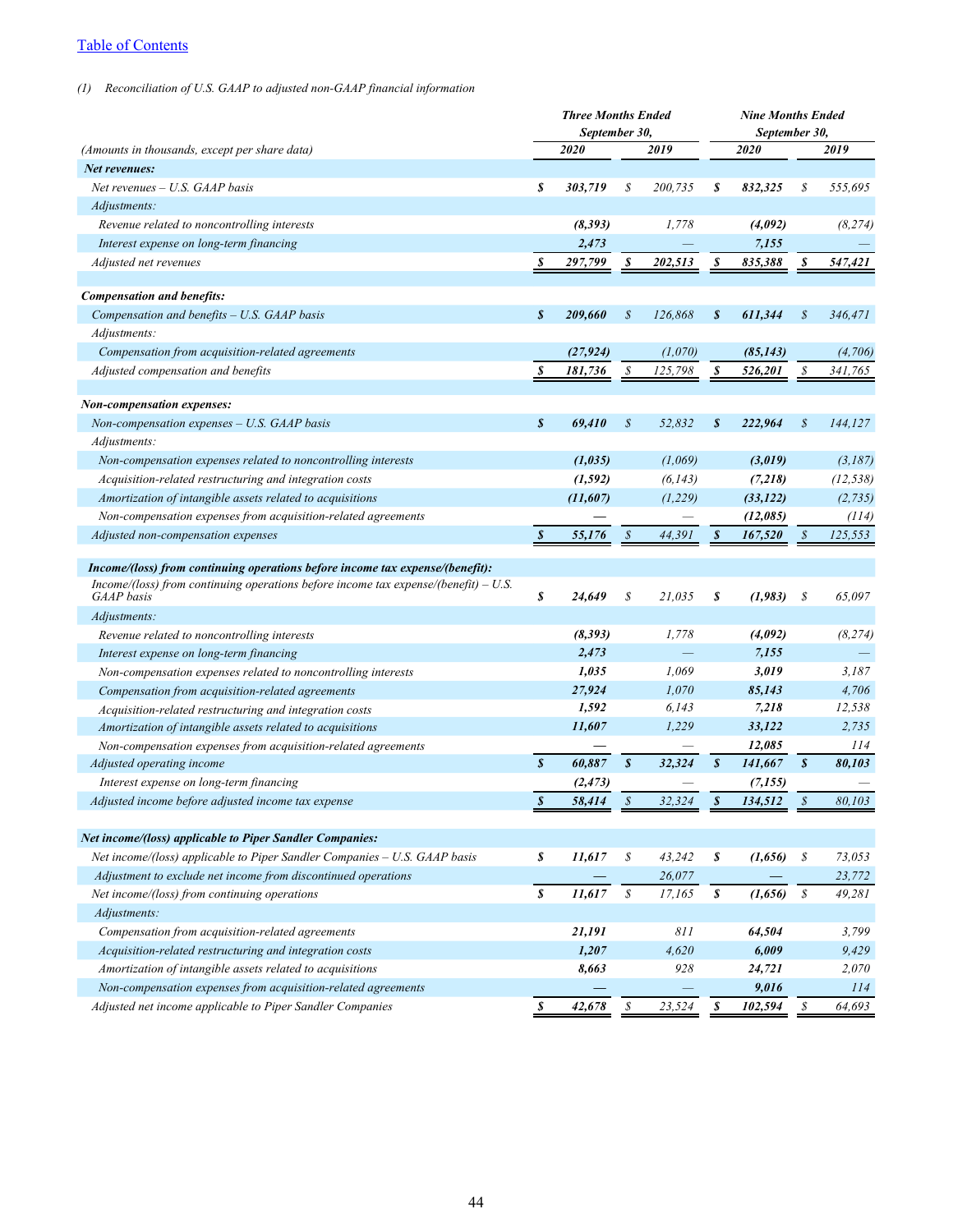#### [Table of Contents](#page-1-0)

|                                                                       |   | <b>Three Months Ended</b> |   | <b>Nine Months Ended</b> |   |        |               |        |
|-----------------------------------------------------------------------|---|---------------------------|---|--------------------------|---|--------|---------------|--------|
|                                                                       |   | September 30,             |   |                          |   |        | September 30, |        |
| (Amounts in thousands, except per share data)                         |   | 2020                      |   | 2019                     |   | 2020   |               | 2019   |
| Earnings/(loss) per diluted common share:                             |   |                           |   |                          |   |        |               |        |
| Earnings/(loss) per diluted common share $- U.S. G AAP$ basis         | S | 0.78                      | S | 3.01                     | S | (0.12) | \$            | 5.01   |
| Adjustment to exclude net income from discontinued operations         |   |                           |   | 1.82                     |   |        |               | 1.64   |
| Income/(loss) from continuing operations                              | S | 0.78                      | S | 1.20                     | S | (0.12) | S             | 3.37   |
| Adjustment for inclusion of unvested acquisition-related stock        |   | (0.49)                    |   |                          |   | (1.31) |               |        |
|                                                                       | S | 0.29                      | S | 1.20                     | S | (1.43) | $\mathcal{S}$ | 3.37   |
| Adjustments:                                                          |   |                           |   |                          |   |        |               |        |
| Compensation from acquisition-related agreements                      |   | 1.43                      |   | 0.06                     |   | 4.43   |               | 0.26   |
| Acquisition-related restructuring and integration costs               |   | 0.08                      |   | 0.32                     |   | 0.41   |               | 0.68   |
| Amortization of intangible assets related to acquisitions             |   | 0.58                      |   | 0.06                     |   | 1.70   |               | 0.14   |
| Non-compensation expenses from acquisition-related agreements         |   |                           |   |                          |   | 0.62   |               | 0.01   |
| Adjusted earnings per diluted common share                            |   | 2.38                      | S | 1.64                     |   | 5.73   | S             | 4.47   |
|                                                                       |   |                           |   |                          |   |        |               |        |
| Weighted average diluted common shares outstanding:                   |   |                           |   |                          |   |        |               |        |
| Weighted average diluted common shares outstanding $- U.S. GAP$ basis |   | 14,853                    |   | 14,085                   |   | 14,580 |               | 13,882 |
| Adjustment:                                                           |   |                           |   |                          |   |        |               |        |
| Unvested acquisition-related restricted stock with service conditions |   | 3,081                     |   |                          |   | 3,327  |               |        |
| Adjusted weighted average diluted common shares outstanding           |   | 17,934                    |   | 14,085                   |   | 17,907 |               | 13,882 |

#### *External Factors Impacting Our Business*

Performance in the financial services industry in which we operate is highly correlated to the overall strength of economic conditions and financial market activity. Overall market conditions are a product of many factors, which are beyond our control, often unpredictable and at times inherently volatile. These factors may affect the financial decisions made by investors, including their level of participation in the financial markets. In turn, these decisions may affect our business results. With respect to financial market activity, our profitability is sensitive to a variety of factors, including the demand for investment banking services as reflected by the number and size of advisory transactions, equity and debt corporate financings, and municipal financings; the relative level of volatility of the equity and fixed income markets; changes in interest rates and credit spreads (especially rapid and extreme changes); overall market liquidity; the level and shape of various yield curves; the volume and value of trading in securities; and overall equity valuations.

Factors that differentiate our business within the financial services industry also may affect our financial results. For example, our capital markets business focuses on specific industry sectors while serving principally middle-market clientele. If the business environment for our focus sectors is impacted adversely, our business and results of operations could reflect these impacts. In addition, our business, with its specific areas of focus and investment, may not track overall market trends. Given the variability of the capital markets and securities businesses, our earnings may fluctuate significantly from period to period, and results for any individual period should not be considered indicative of future results.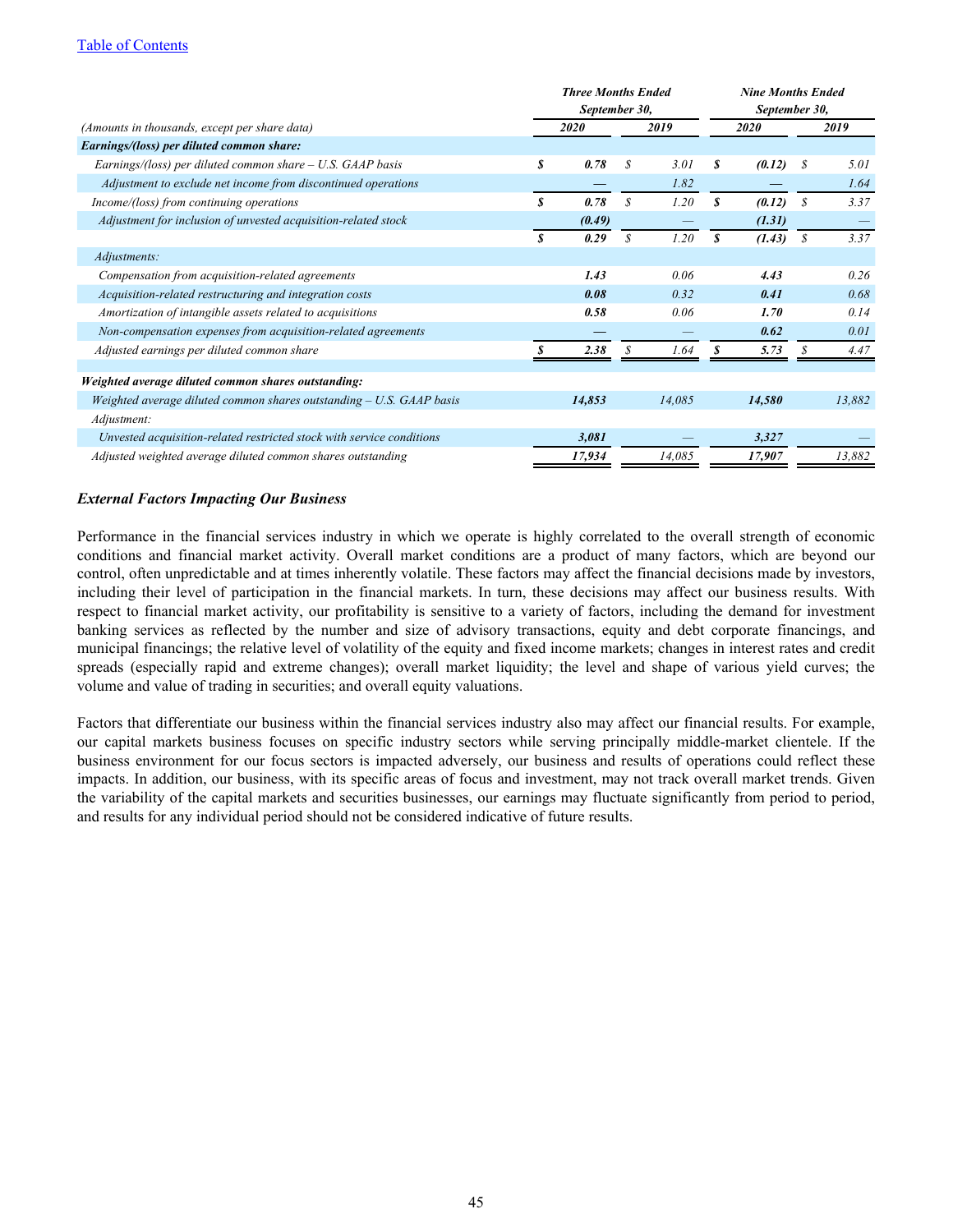## *Outlook for the Remainder of 2020*

On March 11, 2020, the World Health Organization characterized the COVID-19 outbreak as a global pandemic. The COVID-19 pandemic has affected major economic and financial markets, and businesses and governments continue to face challenges associated with the economic conditions resulting from efforts to address it. Global macroeconomic conditions have been significantly impacted by the government-mandated closure of businesses and the subsequent reopening of the economy with new protocols for social interaction, supply chain and production disruptions, job losses, reduced consumer spending and sentiment, and a myriad of other factors.

The impacts of COVID-19 continue to persist and present challenges to our business. It is uncertain how long and to what extent the COVID-19 pandemic and the associated economic repercussions will negatively impact our business.

The U.S. federal government passed legislation earlier in 2020 attempting to mitigate some of the economic hardship caused by the COVID-19 pandemic, with the potential for additional legislation and stimulus measures in the future. The U.S. Federal Reserve has taken extraordinary steps to provide liquidity in the financial markets, including cutting the short-term benchmark interest rate to zero and launching a new round of quantitative easing. After historic volatility in the first quarter of 2020, equity markets rebounded and fixed income markets stabilized, aided by the record levels of federal monetary and fiscal support. In the third quarter of 2020, the U.S. Federal Reserve announced it would keep the benchmark interest rate at its current level for an extended period of time, and maintained quantitative easing measures.

Geopolitical and macroeconomic risks, such as uncertainties surrounding trade policy, negotiations regarding Brexit and other global economic conditions, remain in the background and will continue to have an ongoing impact to the U.S. and global economy. The outcome of the 2020 U.S. presidential and congressional elections may also influence the volatility or direction of the markets in the near term.

Market conditions continued to be favorable for corporate capital raising in the third quarter of 2020 driven by strong investor demand, rising valuations for certain industries, low interest rates and stable markets. Based on our recent activity in October, we believe that our corporate financing results will remain relatively strong in the fourth quarter.

As anticipated, advisory services revenues in the third quarter of 2020 were impacted by the pause in activity experienced during the early months of the COVID-19 pandemic. However, market conditions have improved, financing markets are open with historically low interest rates for debt capital, and CEO confidence is building. We believe the outlook for advisory services activity is positive, as evidenced by the increase in the number of announced deals in the market. Our pipeline continues to build as we have re-initiated deals and started new engagements, which we believe will have a positive impact on revenues in the fourth quarter of 2020 and into 2021.

In our equity brokerage business, revenues for the third quarter of 2020 reflected a slowdown in client activity, which tracked market volumes. We expect our equity brokerage revenues to increase in the fourth quarter as market volumes increase and there is potential for increased volatility due to the U.S. elections. We believe that our revenues will continue to follow institutional trading volumes and the uncertainty of the current market conditions could lead to further spikes in volatility and volumes in future periods.

The actions taken by the U.S. Federal Reserve to inject liquidity into the financial markets and to keep interest rates low have allowed for stability in the fixed income markets during the second and third quarters of 2020. We believe that our fixed income services revenues will remain strong as clients continue to reposition and adjust to the changing environment.

Our public finance underwriting business continued to benefit from market stability, low yields and strong investor demand in the third quarter of 2020. We believe activity will continue at current levels as market conditions remain strong for new issuance and re-financing activity. Issuer capital needs, interest rate yields, rate stability and client demand will continue to impact the level of municipal finance activity going forward.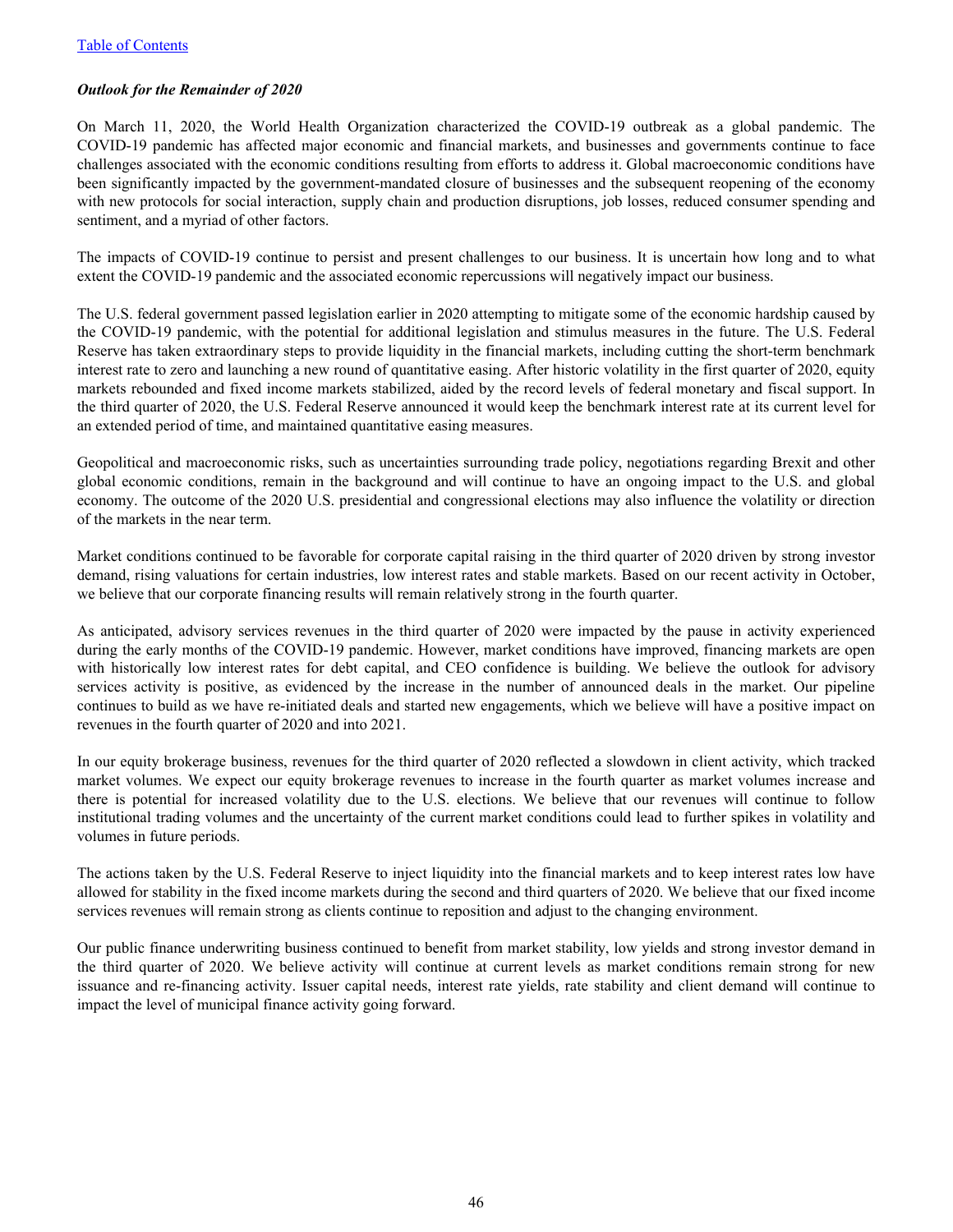## **Results of Operations**

# *Financial Summary for the three months ended September 30, 2020 and September 30, 2019*

The following table provides a summary of the results of our operations on a U.S. GAAP basis and the results of our operations as a percentage of net revenues for the periods indicated.

|                                                                   | <b>Three Months Ended</b><br>September 30,<br>2020 |               |          |                                                             |         | As a Percentage of<br>Net Revenues for the<br><b>Three Months Ended</b><br>September 30, |
|-------------------------------------------------------------------|----------------------------------------------------|---------------|----------|-------------------------------------------------------------|---------|------------------------------------------------------------------------------------------|
| (Amounts in thousands)                                            | 2020                                               |               | 2019     | v2019                                                       | 2020    | 2019                                                                                     |
| <b>Revenues:</b>                                                  |                                                    |               |          |                                                             |         |                                                                                          |
| Investment banking                                                | 203,235<br>S                                       | <sup>\$</sup> | 151,192  | 34.4 %                                                      | 66.9 %  | 75.3 %                                                                                   |
| Institutional brokerage                                           | 86,764                                             |               | 46,814   | 85.3                                                        | 28.6    | 23.3                                                                                     |
| Interest income                                                   | 2,095                                              |               | 6,481    | (67.7)                                                      | 0.7     | 3.2                                                                                      |
| Investment income/(loss)                                          | 15,080                                             |               | (1, 575) | $\ensuremath{\text{N}}\xspace/\ensuremath{\text{M}}\xspace$ | 5.0     | (0.8)                                                                                    |
| Total revenues                                                    | 307,174                                            |               | 202,912  | 51.4                                                        | 101.1   | 101.1                                                                                    |
| Interest expense                                                  | 3,455                                              |               | 2,177    | 58.7                                                        | 1.1     | 1.1                                                                                      |
| Net revenues                                                      | 303,719                                            |               | 200,735  | 51.3                                                        | 100.0   | 100.0                                                                                    |
| Non-interest expenses:                                            |                                                    |               |          |                                                             |         |                                                                                          |
| Compensation and benefits                                         | 209,660                                            |               | 126,868  | 65.3                                                        | 69.0    | 63.2                                                                                     |
| Outside services                                                  | 9,395                                              |               | 7,842    | 19.8                                                        | 3.1     | 3.9                                                                                      |
| Occupancy and equipment                                           | 13,849                                             |               | 9,594    | 44.4                                                        | 4.6     | 4.8                                                                                      |
| Communications                                                    | 11,169                                             |               | 7,885    | 41.6                                                        | 3.7     | 3.9                                                                                      |
| Marketing and business development                                | 537                                                |               | 6,528    | (91.8)                                                      | 0.2     | 3.3                                                                                      |
| Deal-related expenses                                             | 13,543                                             |               | 6,387    | 112.0                                                       | 4.5     | 3.2                                                                                      |
| Trade execution and clearance                                     | 3,666                                              |               | 3,770    | (2.8)                                                       | 1.2     | 1.9                                                                                      |
| Restructuring and integration costs                               | 1,592                                              |               | 6,143    | (74.1)                                                      | 0.5     | 3.1                                                                                      |
| Intangible asset amortization                                     | 11,607                                             |               | 1,229    | 844.4                                                       | 3.8     | 0.6                                                                                      |
| Other operating expenses                                          | 4,052                                              |               | 3,454    | 17.3                                                        | 1.3     | 1.7                                                                                      |
| Total non-interest expenses                                       | 279,070                                            |               | 179,700  | 55.3                                                        | 91.9    | 89.5                                                                                     |
| Income from continuing operations before<br>income tax expense    | 24,649                                             |               | 21,035   | 17.2                                                        | 8.1     | 10.5                                                                                     |
| Income tax expense                                                | 5,674                                              |               | 6,717    | (15.5)                                                      | 1.9     | 3.3                                                                                      |
| Income from continuing operations                                 | 18,975                                             |               | 14,318   | 32.5                                                        | 6.2     | 7.1                                                                                      |
| <b>Discontinued operations:</b>                                   |                                                    |               |          |                                                             |         |                                                                                          |
| Income from discontinued operations, net of tax                   |                                                    |               | 26,077   | $\ensuremath{\text{N}}\xspace/\ensuremath{\text{M}}\xspace$ |         | 13.0                                                                                     |
| Net income                                                        | 18,975                                             |               | 40,395   | (53.0)                                                      | 6.2     | 20.1                                                                                     |
| Net income/(loss) applicable to noncontrolling<br>interests       | 7,358                                              |               | (2, 847) | N/M                                                         | 2.4     | (1.4)                                                                                    |
| <b>Net income applicable to Piper Sandler</b><br><b>Companies</b> | <u>11,617</u><br><sup>\$</sup>                     | - \$          | 43,242   | $(73.1)\%$                                                  | $3.8\%$ | 21.5 %                                                                                   |

*N/M – Not meaningful*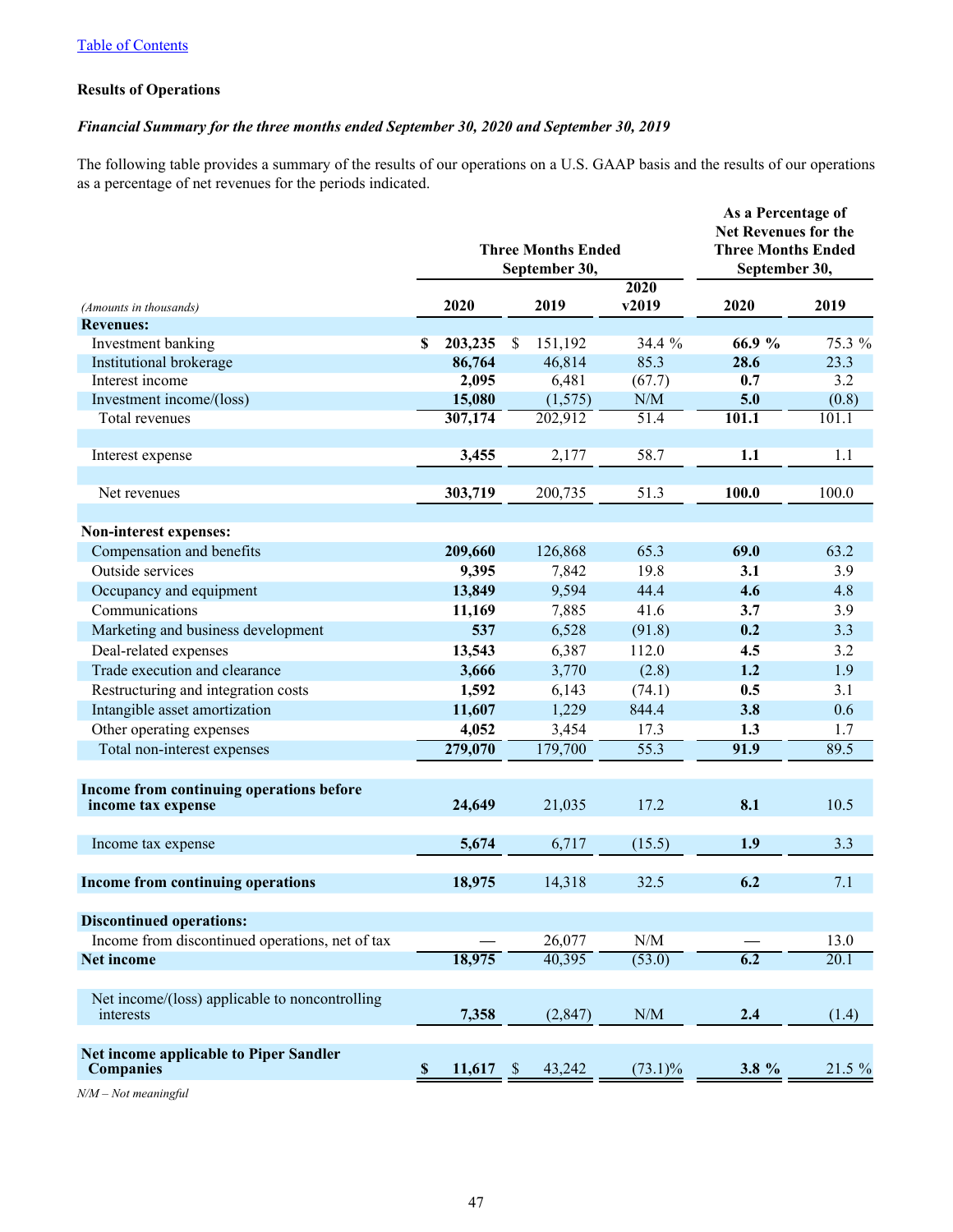For the three months ended September 30, 2020, we recorded net income from continuing operations applicable to Piper Sandler Companies of \$11.6 million. Net revenues from continuing operations for the three months ended September 30, 2020 were \$303.7 million, a 51.3 percent increase compared to \$200.7 million in the year-ago period. In the third quarter of 2020, investment banking revenues were \$203.2 million, up 34.4 percent compared with \$151.2 million in the prior-year period, driven by robust corporate financing revenues, as well as higher municipal financing revenues. These increases were partially offset by lower advisory services revenues. For the three months ended September 30, 2020, institutional brokerage revenues increased 85.3 percent to \$86.8 million, compared with \$46.8 million in the third quarter of 2019, due to the acquisition of Sandler O'Neill, as well as increased client activity. For the three months ended September 30, 2020, net interest expense was \$1.4 million, compared to net interest income of \$4.3 million in the prior-year period. Net interest expense resulted from a decline in interest income on our long inventory positions combined with incremental interest expense on our long-term financing arrangements, which consist of our fixed rate senior notes issued on October 15, 2019, and the unsecured promissory notes we entered into on April 3, 2020 to fund a portion of the Valence purchase price. In the third quarter of 2020, we recorded investment income of \$15.1 million, compared with an investment loss of \$1.6 million in the prior-year period. In the current quarter, we recorded gains on our investment and the noncontrolling interests in the merchant banking funds that we manage. Non-interest expenses from continuing operations were \$279.1 million for the three months ended September 30, 2020, up 55.3 percent compared to \$179.7 million in the prior-year period, driven by higher compensation and non-compensation expenses resulting from the acquisitions of Sandler O'Neill and Valence in the first half of 2020.

#### *Consolidated Non-Interest Expenses from Continuing Operations*

*Compensation and Benefits* – Compensation and benefits expenses, which are the largest component of our expenses, include salaries, incentive compensation, benefits, stock-based compensation, employment taxes, income associated with the forfeiture of stock-based compensation and other employee-related costs. A portion of compensation expense is comprised of variable incentive arrangements, including discretionary incentive compensation, the amount of which fluctuates in proportion to the level of business activity, increasing with higher revenues and operating profits. Other compensation costs, primarily base salaries and benefits, are more fixed in nature. The timing of incentive compensation payments, which generally occur in February, has a greater impact on our cash position and liquidity than is reflected on our consolidated statements of operations. We have granted restricted stock and restricted cash with service conditions as a component of our acquisition deal consideration, which is amortized to compensation expense over the service period.

For the three months ended September 30, 2020, compensation and benefits expenses increased 65.3 percent to \$209.7 million, compared with \$126.9 million in the corresponding period of 2019. The increase in compensation and benefits expenses was driven by higher revenues and incremental headcount from the acquisitions of Sandler O'Neill and Valence, along with higher acquisition-related compensation related to restricted consideration and retention awards associated with these acquisitions. Compensation and benefits expenses as a percentage of net revenues was 69.0 percent in the third quarter of 2020, compared with 63.2 percent in the third quarter of 2019. The compensation ratio was impacted by increased acquisition-related compensation related to our recent acquisitions.

*Outside Services –* Outside services expenses include securities processing expenses, outsourced technology functions, outside legal fees, fund expenses associated with our consolidated alternative asset management funds and other professional fees. Outside services expenses increased 19.8 percent to \$9.4 million in the third quarter of 2020, compared with \$7.8 million in the corresponding period of 2019. The increase was due to incremental expenses related to the acquisition of Sandler O'Neill and higher professional fees.

*Occupancy and Equipment –* For the three months ended September 30, 2020, occupancy and equipment expenses increased to \$13.8 million, compared with \$9.6 million for the three months ended September 30, 2019. The increase was primarily the result of incremental expenses related to our recent acquisitions.

*Communications –* Communication expenses include costs for telecommunication and data communication, primarily consisting of expenses for obtaining third party market data information. For the three months ended September 30, 2020, communication expenses increased 41.6 percent to \$11.2 million, compared with \$7.9 million for the three months ended September 30, 2019 due to higher market data services expenses resulting from incremental headcount related to our recent acquisitions.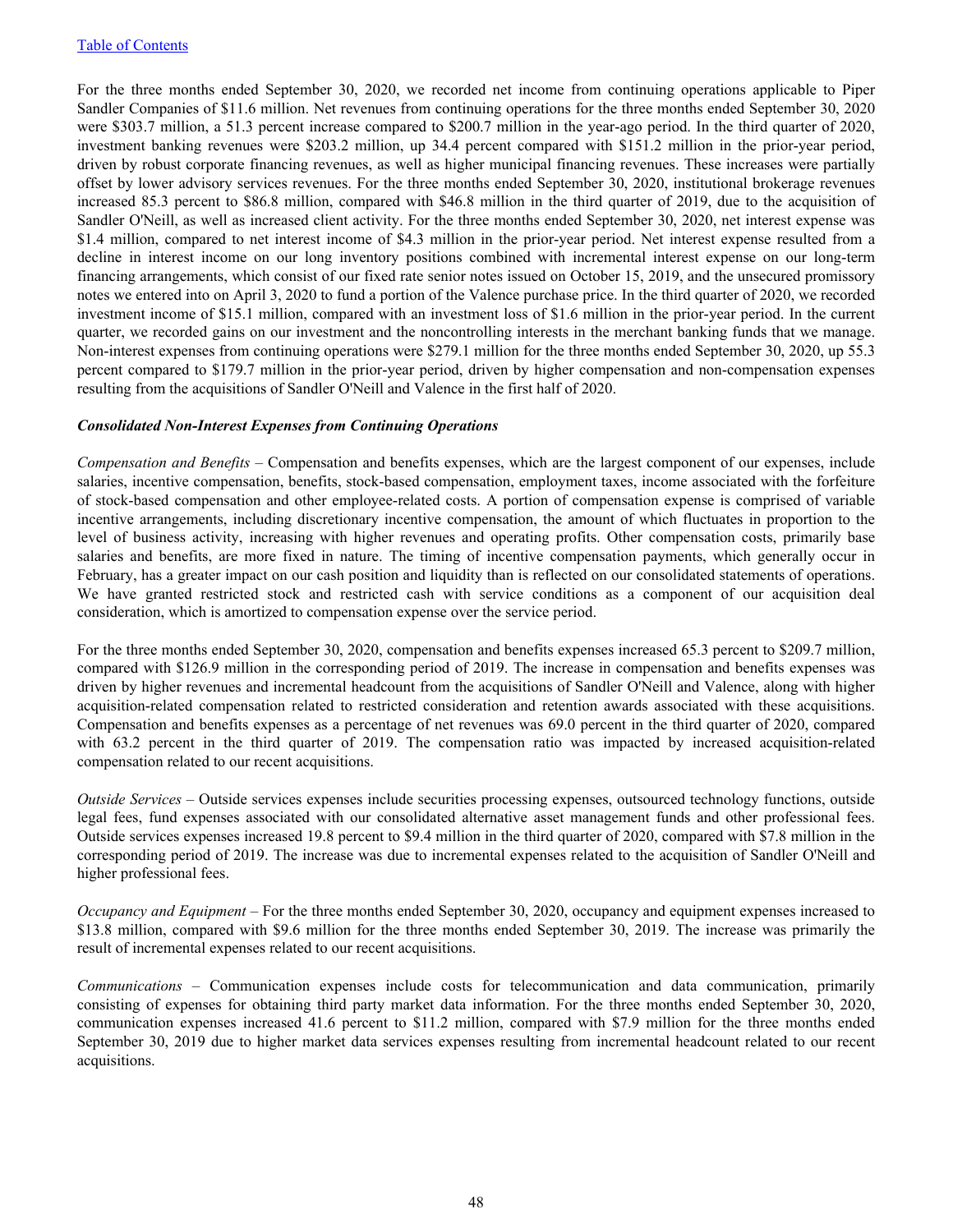*Marketing and Business Development –* Marketing and business development expenses include travel and entertainment costs, advertising and third party marketing fees. For the three months ended September 30, 2020, marketing and business development expenses decreased to \$0.5 million, compared with \$6.5 million in the corresponding period of 2019. The decrease was driven by lower travel and entertainment costs.

*Deal-Related Expenses –* Deal-related expenses include costs we incurred over the course of a completed investment banking deal, which primarily consist of legal fees, offering expenses, and travel and entertainment costs. For the three months ended September 30, 2020, deal-related expenses were \$13.5 million, compared with \$6.4 million for the three months ended September 30, 2019. The amount of deal-related expenses is principally dependent on the level of deal activity and may vary from period to period as the recognition of deal-related costs typically coincides with the closing of a transaction. We closed on a record number of equity financing transactions in the third quarter of 2020, which resulted in higher deal-related expenses.

*Trade Execution and Clearance –* For the three months ended September 30, 2020, trade execution and clearance expenses were \$3.7 million, essentially flat compared with the corresponding period of 2019.

*Restructuring and Integration Costs* – For the three months ended September 30, 2020, we incurred acquisition-related restructuring and integration costs of \$1.6 million primarily related to vacated leased office space associated with the acquisition of Sandler O'Neill. We expect to incur additional restructuring and integration costs in the fourth quarter of 2020. For the three months ended September 30, 2019, we incurred acquisition-related restructuring and integration costs of \$6.1 million related to the acquisitions of Weeden & Co. and Sandler O'Neill. The expenses consisted of \$2.6 million of transaction costs, \$1.8 million of severance benefits and \$1.7 million for vacated leased office space.

*Intangible Asset Amortization –* Intangible asset amortization includes the amortization of definite-lived intangible assets consisting of customer relationships, internally developed software and the trade name that we acquired from Simmons & Company International. For the three months ended September 30, 2020, intangible asset amortization was \$11.6 million, compared with \$1.2 million for the three months ended September 30, 2019. The increase was due to incremental intangible amortization expense related to identifiable intangible assets associated with the acquisitions of Sandler O'Neill and Valence.

*Other Operating Expenses –* Other operating expenses include insurance costs, license and registration fees, expenses related to our charitable giving program and litigation-related expenses, which consist of the amounts we reserve and/or pay out related to legal and regulatory matters. Other operating expenses were \$4.1 million in the third quarter of 2020, compared with \$3.5 million in the corresponding period in 2019. In the third quarter of 2020, we recorded foreign currency losses from our foreign cash accounts versus gains in the third quarter of 2019.

*Income Taxes –* For the three months ended September 30, 2020, our provision for income taxes was \$5.7 million. Excluding the impact of noncontrolling interests, our effective tax rate was 32.8 percent, which includes the impact of non-deductible covered employee compensation expense.

For the three months ended September 30, 2019, our provision for income taxes was \$6.7 million. Excluding the impact of noncontrolling interests, our effective tax rate was 28.1 percent.

#### *Financial Performance from Continuing Operations*

Our activities as an investment bank and institutional securities firm constitute a single business segment.

Throughout this section, we have presented results on both a U.S. GAAP and non-GAAP basis. Management believes that presenting results and measures on an adjusted, non-GAAP basis in conjunction with the corresponding U.S. GAAP measures provides a more meaningful basis for comparison of its operating results and underlying trends between periods, and enhances the overall understanding of our current financial performance by excluding certain items that may not be indicative of our core operating results. The non-GAAP results should be considered in addition to, not as a substitute for, the results prepared in accordance with U.S. GAAP.

The adjusted financial results exclude (1) revenues and expenses related to noncontrolling interests, (2) interest expense on long-term financing from net revenues, (3) amortization of intangible assets related to acquisitions, (4) compensation and noncompensation expenses from acquisition-related agreements and (5) acquisition-related restructuring and integration costs. For U.S. GAAP purposes, these items are included in each of their respective line items on the consolidated statements of operations.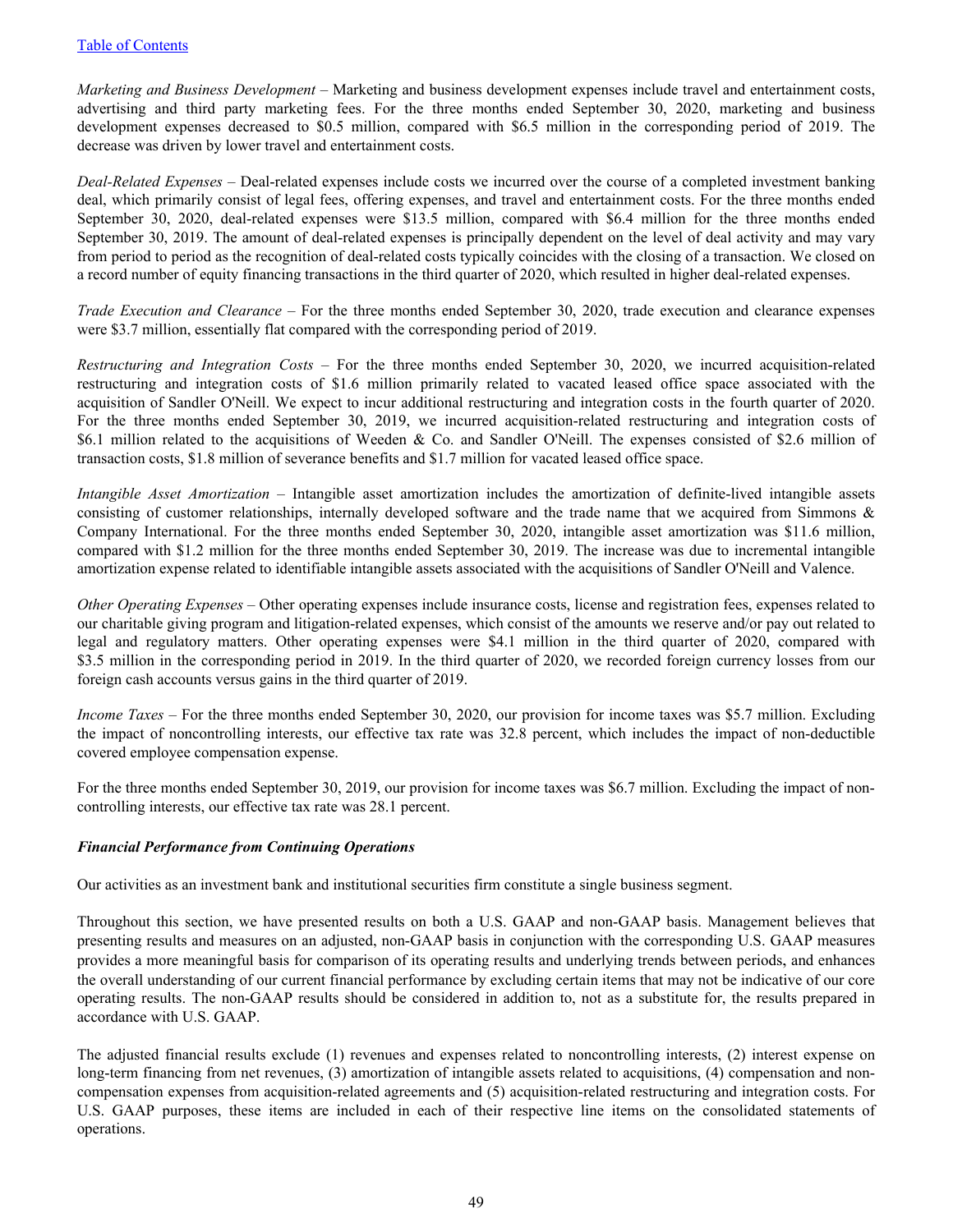#### [Table of Contents](#page-1-0)

The following table sets forth the adjusted, non-GAAP financial results and adjustments necessary to reconcile to our consolidated U.S. GAAP financial results for the periods presented:

|                                  |                 |                        |                                 |              | Three months Enged september 50, |                        |                               |                        |
|----------------------------------|-----------------|------------------------|---------------------------------|--------------|----------------------------------|------------------------|-------------------------------|------------------------|
|                                  |                 | 2020                   |                                 |              |                                  |                        |                               |                        |
|                                  |                 | <b>Adjustments</b> (1) |                                 |              |                                  | <b>Adjustments</b> (1) |                               |                        |
|                                  | <b>Total</b>    | Noncontrolling         | Other                           | U.S.         | <b>Total</b>                     | Noncontrolling         | Other                         | <b>U.S.</b>            |
| (Amounts in thousands)           | <b>Adjusted</b> | <b>Interests</b>       | <b>Adjustments</b>              | <b>GAAP</b>  | Adjusted                         | <b>Interests</b>       | <b>Adjustments</b>            | <b>GAAP</b>            |
| Investment banking               |                 |                        |                                 |              |                                  |                        |                               |                        |
| Advisory services                | \$77,250        | $\mathbf S$            | <sup>\$</sup>                   | \$<br>77,250 | \$106,769                        | \$                     | $\mathbf S$                   | \$106,769              |
| Corporate financing              | 99,528          |                        |                                 | 99,528       | 22,580                           |                        |                               | 22,580                 |
| Municipal financing              | 26,457          |                        | $\hspace{0.1mm}-\hspace{0.1mm}$ | 26,457       | 21,843                           |                        | $\overbrace{\phantom{12333}}$ | 21,843                 |
| Total investment banking         | 203,235         |                        |                                 | 203,235      | 151,192                          |                        | $\overline{\phantom{0}}$      | 151,192                |
|                                  |                 |                        |                                 |              |                                  |                        |                               |                        |
| Institutional brokerage          |                 |                        |                                 |              |                                  |                        |                               |                        |
| Equity brokerage                 | 33,439          |                        | $\overline{\phantom{m}}$        | 33,439       | 24,147                           |                        |                               | 24,147                 |
| Fixed income services            | 53,325          |                        |                                 | 53,325       | 22,667                           |                        |                               | 22,667                 |
| Total institutional<br>brokerage | 86,764          |                        | —                               | 86,764       | 46,814                           |                        |                               | 46,814                 |
| Interest income                  | 2,095           |                        | $\overline{\phantom{m}}$        | 2,095        | 6,481                            |                        |                               | 6,481                  |
| Investment income/(loss)         | 6,687           | 8,393                  | $\qquad \qquad -$               | 15,080       | 203                              | (1,778)                |                               | (1,575)                |
| <b>Total revenues</b>            | 298,781         | 8,393                  |                                 | 307,174      | 204,690                          | (1,778)                |                               | 202,912                |
| Interest expense                 | 982             |                        | 2,473                           | 3,455        | 2,177                            |                        |                               | 2,177                  |
| Net revenues                     | 297,799         | 8,393                  | (2, 473)                        | 303,719      | 202,513                          | (1,778)                |                               | 200,735                |
| Non-interest expenses            | 236,912         | 1,035                  | 41,123                          | 279,070      | 170,189                          | 1,069                  | 8,442                         | 179,700                |
| Pre-tax income                   | \$60,887        | 7,358                  | (43, 596)<br><sup>\$</sup>      | \$24,649     | 32,324                           | (2, 847)               | (8, 442)<br>-\$               | 21,035<br>$\mathbb{S}$ |
| Pre-tax margin                   | 20.4 %          |                        |                                 | 8.1 %        | 16.0%                            |                        |                               | 10.5 %                 |

**Three Months Ended September 30,**

*(1) The following is a summary of the adjustments needed to reconcile our consolidated U.S. GAAP financial results to the adjusted, non-GAAP financial results:* 

*Noncontrolling interests – The impacts of consolidating noncontrolling interests in our alternative asset management funds are not included in our adjusted financial results.* 

*Other adjustments – The following items are not included in our adjusted financial results:* 

|                                                           | <b>Three Months Ended September 30,</b> |  |       |  |  |  |
|-----------------------------------------------------------|-----------------------------------------|--|-------|--|--|--|
| (Amounts in thousands)                                    | 2020                                    |  | 2019  |  |  |  |
| Interest expense on long-term financing                   | 2.473                                   |  |       |  |  |  |
|                                                           |                                         |  |       |  |  |  |
| Compensation from acquisition-related agreements          | 27,924                                  |  | 1,070 |  |  |  |
| Acquisition-related restructuring and integration costs   | 1,592                                   |  | 6,143 |  |  |  |
| Amortization of intangible assets related to acquisitions | 11,607                                  |  | 1,229 |  |  |  |
|                                                           | 41,123                                  |  | 8,442 |  |  |  |
|                                                           |                                         |  |       |  |  |  |
| Total other adjustments                                   | 43,596                                  |  | 8,442 |  |  |  |

Net revenues on a U.S. GAAP basis were \$303.7 million for the three months ended September 30, 2020, compared with \$200.7 million in the prior-year period. For the three months ended September 30, 2020, adjusted net revenues were \$297.8 million, compared with \$202.5 million in the third quarter of 2019. The variance explanations for net revenues and adjusted net revenues are consistent on both a U.S. GAAP and non-GAAP basis unless stated otherwise.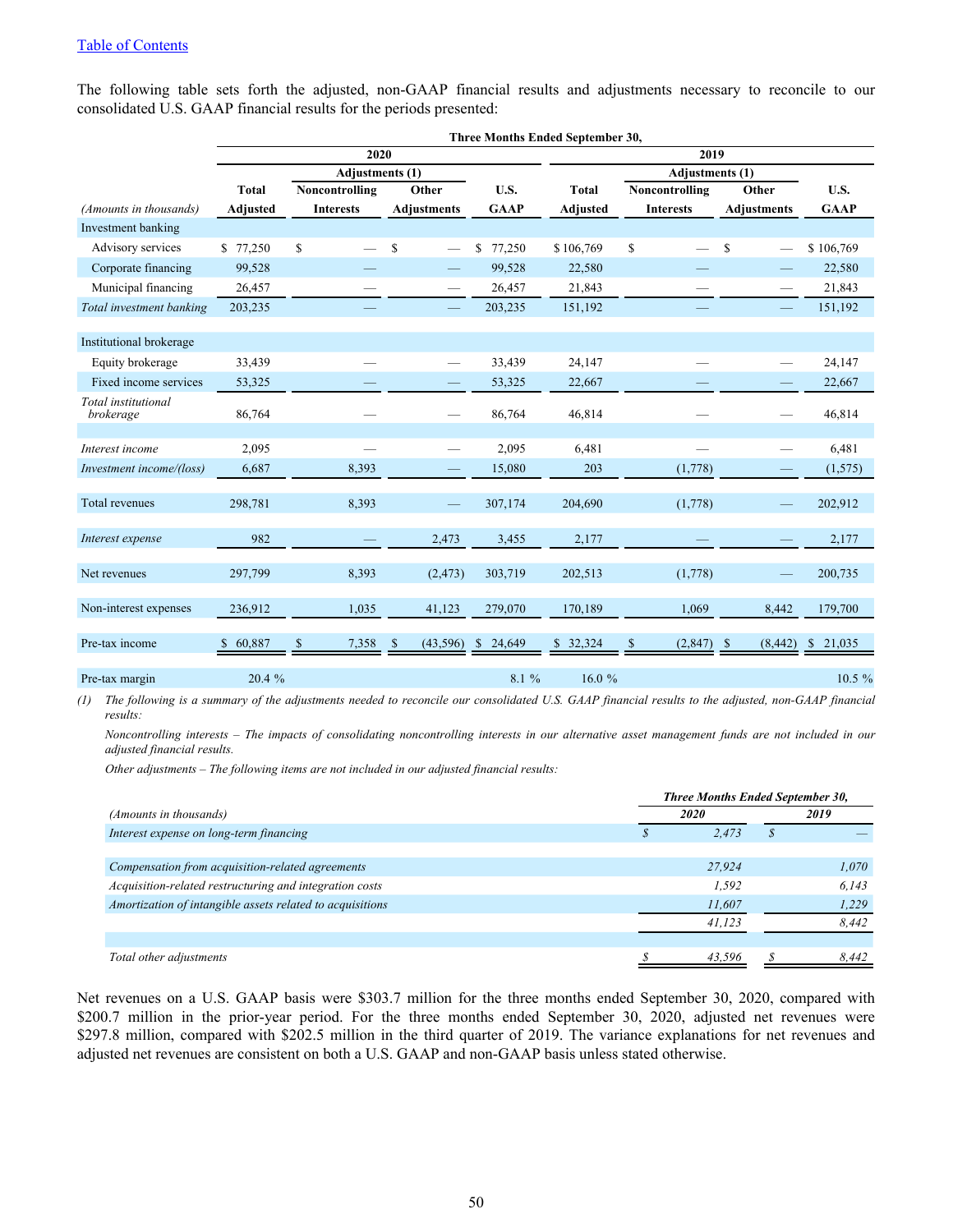Investment banking revenues comprise all of the revenues generated through advisory services activities, which includes mergers and acquisitions ("M&A"), equity and debt private placements, debt and restructuring advisory, and municipal financial advisory transactions. Collectively, equity and debt private placements and debt and restructuring advisory transactions are referred to as capital advisory transactions. Investment banking revenues also include equity and debt corporate financing activities and municipal financings.

In the third quarter of 2020, investment banking revenues increased 34.4 percent to \$203.2 million, compared with \$151.2 million in the corresponding period of the prior year. For the three months ended September 30, 2020, advisory services revenues were \$77.3 million, down 27.6 percent compared to \$106.8 million in the third quarter of 2019. Revenues for the third quarter of 2020 reflect the impact of the pause in advisory services activity during the early months of the COVID-19 pandemic. This decline was partially offset by the addition of Sandler O'Neill to our platform. We believe the outlook for advisory services activity is positive as the number of announced deals in the market has increased. We also continue to build our pipeline through re-initiated deals and new engagements, and believe this will have a positive impact on advisory services revenues in the fourth quarter of 2020 and into 2021. The uneven distribution of the number and size of deals results in revenue fluctuations from quarter to quarter. For the three months ended September 30, 2020, corporate financing revenues were a record \$99.5 million, up significantly compared with \$22.6 million for the three months ended September 30, 2019, driven by more completed and book run equity deals, as well as the addition of Sandler O'Neill to our platform, which book ran nine debt offerings for financial services companies. Market conditions became favorable for capital raising during the second quarter of 2020 driven by a sharp rebound in valuations for equities of certain industry groups combined with lower volatility and low new issue interest rates in debt markets, and these dynamics continued into the third quarter of 2020. Activity for us during the third quarter was principally in the healthcare sector, and we served as book runner on all 26 of the healthcare equity deals we participated in. Based on our recent activity in October, we believe that our corporate financing results will remain relatively strong in the fourth quarter of 2020. Municipal financing revenues for the three months ended September 30, 2020 were \$26.5 million, up 21.1 percent compared to \$21.8 million in the prior-year period, driven by issuance activity within the governmental space, which continues to benefit from low interest rates and strong investor demand in a stable market environment.

The following table provides investment banking deal information:

|                                          |            | <b>Three Months Ended</b><br>September 30, |
|------------------------------------------|------------|--------------------------------------------|
| (Dollars in billions)                    | 2020       | 2019                                       |
| <b>Advisory services</b>                 |            |                                            |
| M&A transactions                         | 31         | 31                                         |
| Capital advisory transactions            | 35         | 7                                          |
|                                          |            |                                            |
| <b>Corporate financings</b>              |            |                                            |
| Total equity transactions                | 43         | 15                                         |
| Book run equity transactions             | 29         | 9                                          |
| Total debt and preferred transactions    | 16         |                                            |
| Book run debt and preferred transactions | 9          |                                            |
|                                          |            |                                            |
| <b>Municipal negotiated issues</b>       |            |                                            |
| Aggregate par value                      | \$<br>4.5  | - \$<br>2.8                                |
| Total issues                             | <b>200</b> | 135                                        |

Institutional brokerage revenues comprise all of the revenues generated through trading activities, which consist of facilitating customer trades, executing competitive municipal underwritings and our strategic trading activities in municipal bonds. Our results may vary from quarter to quarter as a result of changes in trading margins, trading gains and losses, net interest spreads, trading volumes, the timing of payments for research services, and the timing of transactions based on market opportunities.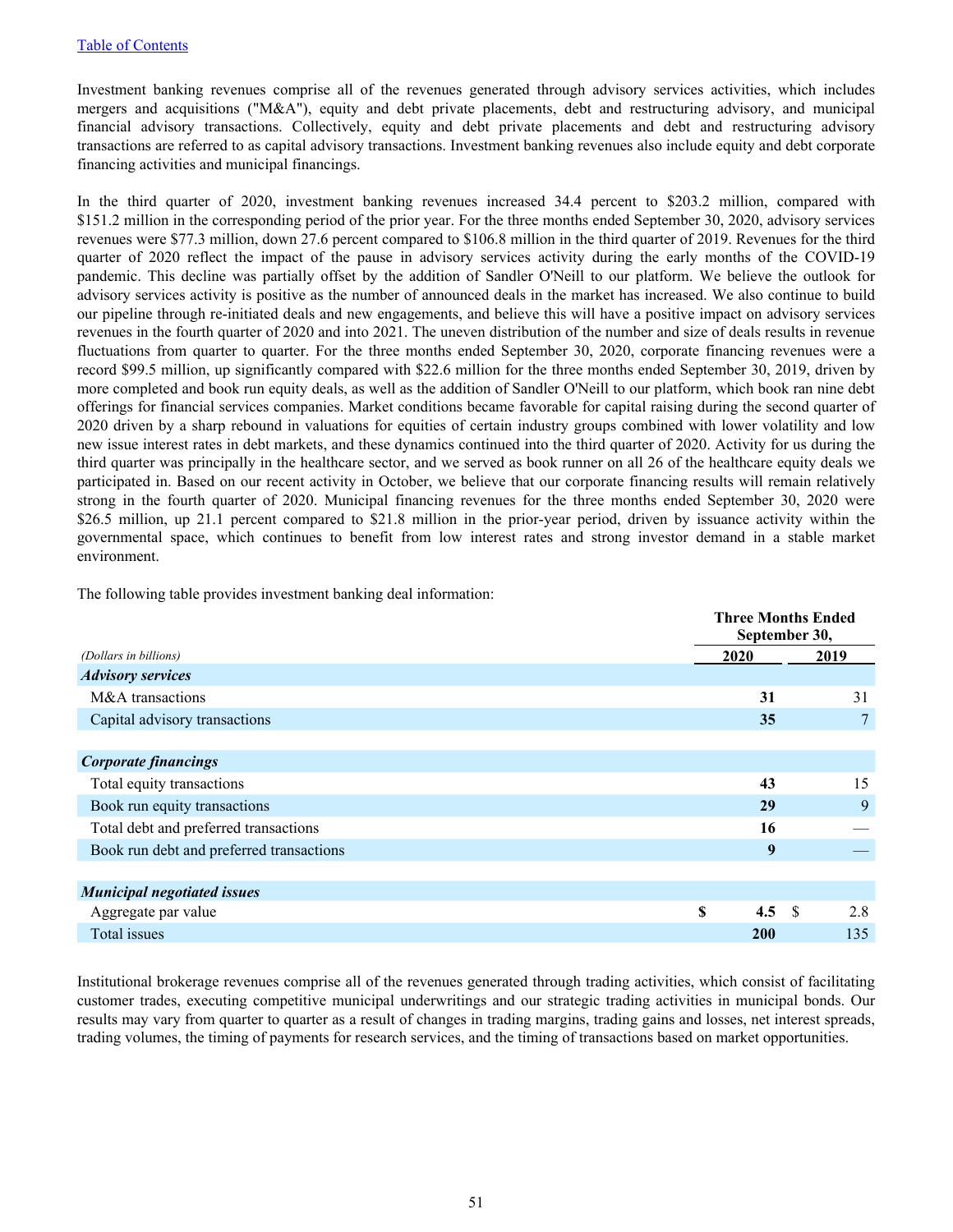For the three months ended September 30, 2020, institutional brokerage revenues increased 85.3 percent to \$86.8 million, compared with \$46.8 million in the prior-year period. Equity brokerage revenues were \$33.4 million in the third quarter of 2020, up 38.5 percent compared with \$24.1 million in the corresponding period of 2019, as market-wide volumes were elevated compared to the prior-year period. We continue to leverage our expanded client base, execution expertise and product capabilities to find liquidity for our clients. For the three months ended September 30, 2020, fixed income services revenues were \$53.3 million, up 135.3 percent compared with \$22.7 million in the prior-year period. Revenues in the third quarter of 2020 were driven by the addition of Sandler O'Neill to our platform and strong client activity as we continue to provide strategic advice on repositioning balance sheets, maximizing yields and managing risk. We expect activity to remain strong as clients continue to reposition and adjust to the changing environment.

Interest income represents amounts earned from economically hedging and holding long inventory positions. For the three months ended September 30, 2020, interest income decreased to \$2.1 million, compared with \$6.5 million for the three months ended September 30, 2019, reflecting lower long inventory balances. We have focused on only carrying inventory where clients need liquidity within our areas of expertise.

Investment income/(loss) includes realized and unrealized gains and losses on investments, including amounts attributable to noncontrolling interests, in our merchant banking and energy funds, as well as management and performance fees generated from those funds. For the three months ended September 30, 2020, we recorded investment income of \$15.1 million, compared with an investment loss of \$1.6 million in the corresponding period of 2019. In the third quarter of 2020, we recorded gains on our investment and the noncontrolling interests in the merchant banking funds that we manage compared with losses in the prior-year period. Excluding the impact of noncontrolling interests, adjusted investment income was \$6.7 million and \$0.2 million for the three months ended September 30, 2020 and 2019, respectively.

Interest expense represents amounts associated with financing, economically hedging and holding short inventory positions, including interest paid on our long-term financing arrangements, as well as commitment fees on our line of credit and revolving credit facility. For the three months ended September 30, 2020, interest expense was \$3.5 million, compared with \$2.2 million in the prior-year period. In the third quarter of 2020, we recorded incremental interest expense on our long-term financing arrangements, which consist of the \$175 million of fixed rate senior notes we issued on October 15, 2019, and \$20 million of unsecured promissory notes we entered into on April 3, 2020 to fund a portion of the Valence purchase price. The increase was partially offset by a decline in interest expense resulting from lower short inventory balances. Excluding the impact of interest expense on long-term financing, adjusted interest expense was \$1.0 million for the three months ended September 30, 2020.

Pre-tax margin for the three months ended September 30, 2020 was 8.1 percent, compared with 10.5 percent for the corresponding period of 2019. The decrease in pre-tax margin was primarily due to an increased compensation ratio resulting from higher acquisition-related compensation. Adjusted pre-tax margin for the three months ended September 30, 2020 was 20.4 percent, up compared with 16.0 percent for the corresponding period of 2019, reflecting higher revenue levels.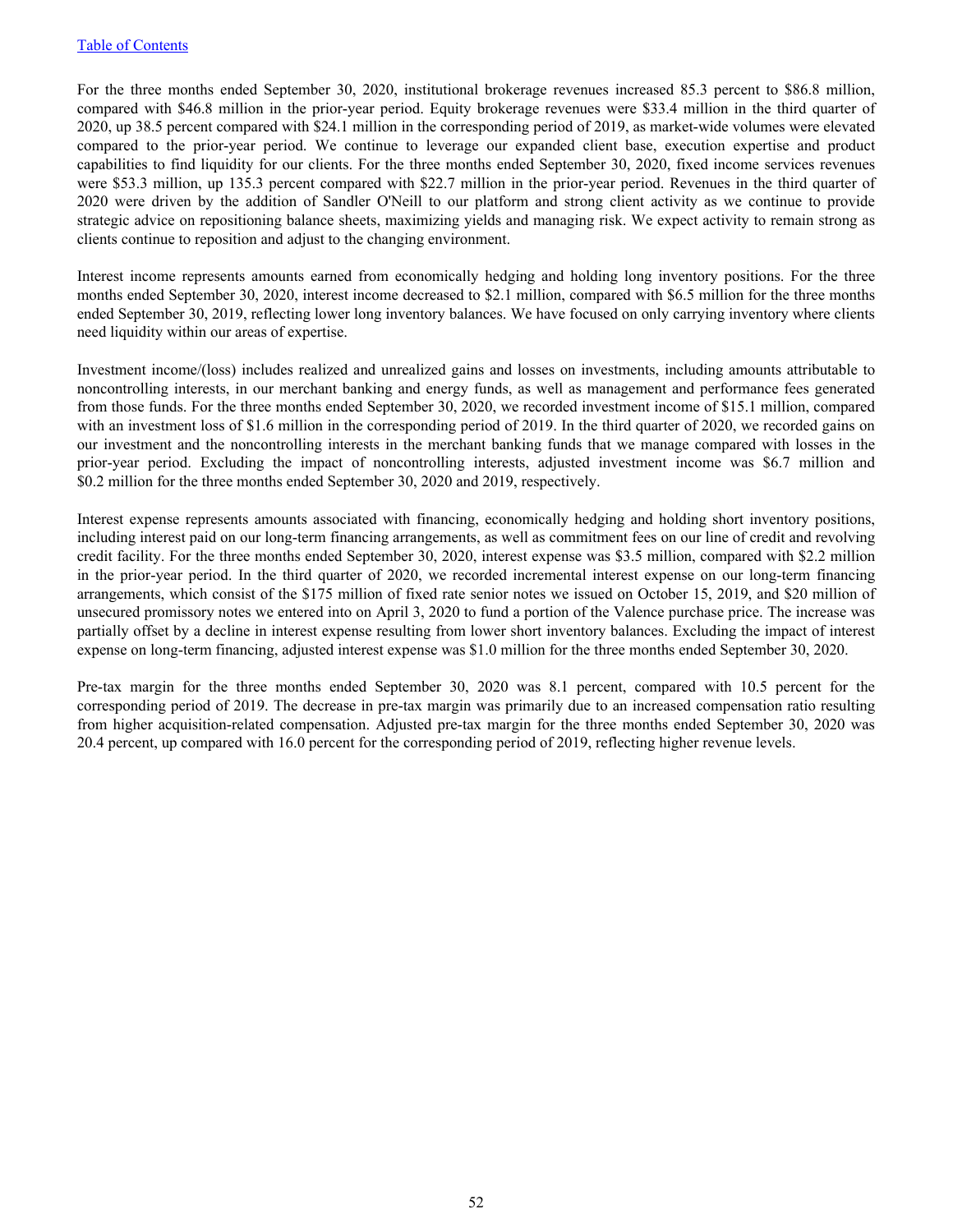## *Financial Summary for the nine months ended September 30, 2020 and September 30, 2019*

The following table provides a summary of the results of our operations on a U.S. GAAP basis and the results of our operations as a percentage of net revenues for the periods indicated.

|                                                                                 |                      |              | <b>Nine Months Ended</b><br>September 30, | As a Percentage of<br><b>Net Revenues for the</b><br><b>Nine Months Ended</b><br>September 30, |                   |           |        |
|---------------------------------------------------------------------------------|----------------------|--------------|-------------------------------------------|------------------------------------------------------------------------------------------------|-------------------|-----------|--------|
| (Amounts in thousands)                                                          | 2020                 |              | 2019                                      |                                                                                                | 2020<br>v2019     | 2020      | 2019   |
| <b>Revenues:</b>                                                                |                      |              |                                           |                                                                                                |                   |           |        |
| Investment banking                                                              | S                    | 562,060      | $\mathbb{S}$<br>410,992                   |                                                                                                | 36.8 %            | 67.5 %    | 74.0 % |
| Institutional brokerage                                                         |                      | 265,246      | 113,983                                   |                                                                                                | 132.7             | 31.9      | 20.5   |
| Interest income                                                                 |                      | 11,225       |                                           | 20,911                                                                                         | (46.3)            | 1.3       | 3.8    |
| Investment income                                                               |                      | 4,987        |                                           | 17,622                                                                                         | (71.7)            | 0.6       | 3.2    |
| Total revenues                                                                  |                      | 843,518      | 563,508                                   |                                                                                                | 49.7              | 101.3     | 101.4  |
| Interest expense                                                                |                      | 11,193       |                                           | 7,813                                                                                          | 43.3              | 1.3       | 1.4    |
| Net revenues                                                                    |                      | 832,325      | 555,695                                   |                                                                                                | 49.8              | 100.0     | 100.0  |
| Non-interest expenses:                                                          |                      |              |                                           |                                                                                                |                   |           |        |
| Compensation and benefits                                                       |                      | 611,344      | 346,471                                   |                                                                                                | 76.4              | 73.5      | 62.3   |
| Outside services                                                                |                      | 27,733       |                                           | 24,864                                                                                         | 11.5              | 3.3       | 4.5    |
| Occupancy and equipment                                                         |                      | 39,356       |                                           | 26,368                                                                                         | 49.3              | 4.7       | 4.7    |
| Communications                                                                  |                      | 33,899       |                                           | 22,599                                                                                         | 50.0              | 4.1       | 4.1    |
| Marketing and business development                                              |                      | 13,164       |                                           | 21,355                                                                                         | (38.4)            | 1.6       | 3.8    |
| Deal-related expenses                                                           |                      | 29,687       |                                           | 17,840                                                                                         | 66.4              | 3.6       | 3.2    |
| Trade execution and clearance                                                   |                      | 15,129       |                                           | 6,593                                                                                          | 129.5             | 1.8       | 1.2    |
| Restructuring and integration costs                                             |                      | 7,218        |                                           | 12,538                                                                                         | (42.4)            | 0.9       | 2.3    |
| Intangible asset amortization                                                   |                      | 33,122       |                                           | 2,735                                                                                          | N/M               | 4.0       | 0.5    |
| Other operating expenses                                                        |                      | 23,656       |                                           | 9,235                                                                                          | 156.2             | 2.8       | 1.7    |
| Total non-interest expenses                                                     |                      | 834,308      | 490,598                                   |                                                                                                | $\overline{70.1}$ | 100.2     | 88.3   |
| Income/(loss) from continuing operations before<br>income tax expense/(benefit) |                      | (1,983)      |                                           | 65,097                                                                                         | N/M               | (0.2)     | 11.7   |
| Income tax expense/(benefit)                                                    |                      | (1,400)      |                                           | 10,729                                                                                         | N/M               | (0.2)     | 1.9    |
| Income/(loss) from continuing operations                                        |                      | (583)        |                                           | 54,368                                                                                         | N/M               | (0.1)     | 9.8    |
| <b>Discontinued operations:</b>                                                 |                      |              |                                           |                                                                                                |                   |           |        |
| Income from discontinued operations, net of tax                                 |                      |              |                                           | 23,772                                                                                         | N/M               |           | 4.3    |
| Net income/(loss)                                                               |                      | (583)        |                                           | 78,140                                                                                         | N/M               | (0.1)     | 14.1   |
| Net income applicable to noncontrolling interests                               |                      | 1,073        |                                           | 5,087                                                                                          | (78.9)            | 0.1       | 0.9    |
| Net income/(loss) applicable to Piper Sandler<br><b>Companies</b>               | $\sqrt{\frac{2}{3}}$ | $(1,656)$ \$ |                                           | 73,053                                                                                         | N/M               | $(0.2)\%$ | 13.1%  |
|                                                                                 |                      |              |                                           |                                                                                                |                   |           |        |

*N/M – Not meaningful*

Except as discussed below, the description of non-interest expenses and net revenues as well as the underlying reasons for variances to prior year are substantially the same as the comparative quarterly discussion.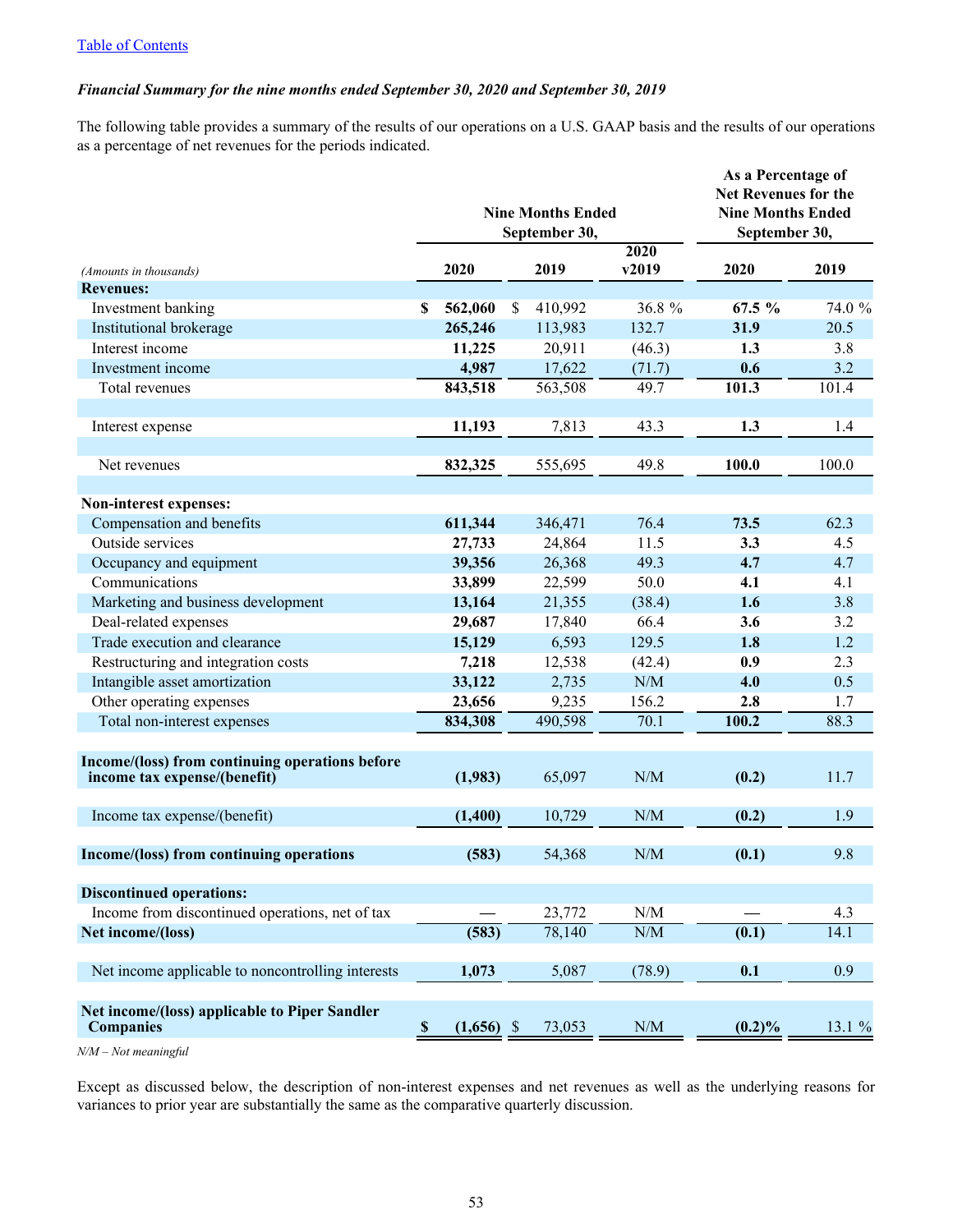For the nine months ended September 30, 2020, we recorded a net loss from continuing operations applicable to Piper Sandler Companies of \$1.7 million. Net revenues from continuing operations for the nine months ended September 30, 2020 increased 49.8 percent to \$832.3 million, compared with \$555.7 million in the year-ago period, as the acquisitions of Sandler O'Neill and Weeden & Co. have provided increased diversification and scale to our platform. In the first nine months of 2020, investment banking revenues increased 36.8 percent to \$562.1 million, compared with \$411.0 million in the prior-year period. Significantly higher corporate financing revenues, as well as increased municipal financing revenues, were partially offset by lower advisory services revenues. For the nine months ended September 30, 2020, institutional brokerage revenues increased 132.7 percent to \$265.2 million, compared with \$114.0 million in the first nine months of 2019. The increase was due to the acquisitions of Weeden & Co. and Sandler O'Neill, as well as higher volatility in the financial markets, particularly in the first quarter of 2020, which drove higher trading volumes. In the first nine months of 2020, interest income of \$11.2 million was offset by interest expense of the same amount. Net interest income was \$13.1 million in the first nine months of 2019. The decrease was driven by a decline in interest income on our long inventory positions and incremental interest expense on our long-term financing arrangements. For the nine months ended September 30, 2020, we recorded investment income of \$5.0 million, compared with \$17.6 million in the prior-year period. In the first nine months of 2020, we recorded lower gains on our investment and the noncontrolling interests in the merchant banking funds that we manage. Non-interest expenses from continuing operations were \$834.3 million for the nine months ended September 30, 2020, up 70.1 percent compared with \$490.6 million in the year-ago period, primarily due to higher compensation and non-compensation expenses resulting from our recent acquisitions.

#### *Consolidated Non-Interest Expenses from Continuing Operations*

*Compensation and Benefits –* For the nine months ended September 30, 2020, compensation and benefits expenses increased 76.4 percent to \$611.3 million, compared with \$346.5 million in the corresponding period of 2019. The increase in compensation and benefits expenses was driven by increased revenues and incremental headcount from our recent acquisitions, as well as higher acquisition-related compensation related to restricted consideration and retention awards associated with these acquisitions. We also recorded additional compensation expense for an earnout associated with the acquisition of Weeden & Co. related to our expectations of achieving a net revenue target, as our equity brokerage business is outperforming initial projections. Compensation and benefits expenses as a percentage of net revenues was 73.5 percent in the first nine months of 2020, compared with 62.3 percent in the corresponding period of 2019. The compensation ratio was impacted by increased acquisition-related compensation related to our recent acquisitions.

*Trade Execution and Clearance –* For the nine months ended September 30, 2020, trade execution and clearance expenses were \$15.1 million, compared with \$6.6 million in the corresponding period of 2019. The increase in trade execution and clearance expenses was reflective of higher trading volumes driven by the addition of Weeden  $\&$  Co. onto our platform.

*Restructuring and Integration Costs –* For the nine months ended September 30, 2020, we incurred acquisition-related restructuring and integration costs of \$7.2 million primarily related to the acquisitions of Sandler O'Neill and Valence. The expenses consisted of \$3.0 million of transaction costs, \$2.9 million of severance benefits and \$1.9 million for vacated leased office space. These expenses were partially offset by a credit of \$0.6 million related to previously accrued contract termination costs that were settled favorably. For the nine months ended September 30, 2019, we incurred acquisition-related restructuring and integration costs of \$12.5 million related to the acquisitions of Weeden & Co. and Sandler O'Neill. The expenses consisted of \$2.8 million of contract termination fees, \$5.1 million of transaction costs, \$2.9 million of severance benefits and \$1.7 million for vacated leased office space.

*Other Operating Expenses –* For the nine months ended September 30, 2020, other operating expenses were \$23.7 million, compared with \$9.2 million in the corresponding period of 2019. In the first quarter of 2020, we recorded a \$12.1 million fair value adjustment related to the earnout for former Weeden & Co. equity owners who did not transition to our platform. We recorded the full value of the projected earnout as the non-employee equity owners do not have service requirements. The increase was also due to higher expense related to our charitable giving program and increased insurance costs.

*Income Taxes* – For the nine months ended September 30, 2020, our provision for income taxes was a benefit of \$1.4 million, which included \$3.6 million of income tax benefits related to the tax provisions in the Coronavirus Aid, Relief, and Economic Security Act, offset in part by the impact of non-deductible covered employee compensation expense.

For the nine months ended September 30, 2019, our provision for income taxes was \$10.7 million. In the first nine months of 2019, we recorded a \$5.1 million tax benefit related to stock-based compensation awards vesting at values greater than the grant price. Excluding the impact of this benefit and noncontrolling interests, our effective tax rate was 26.4 percent.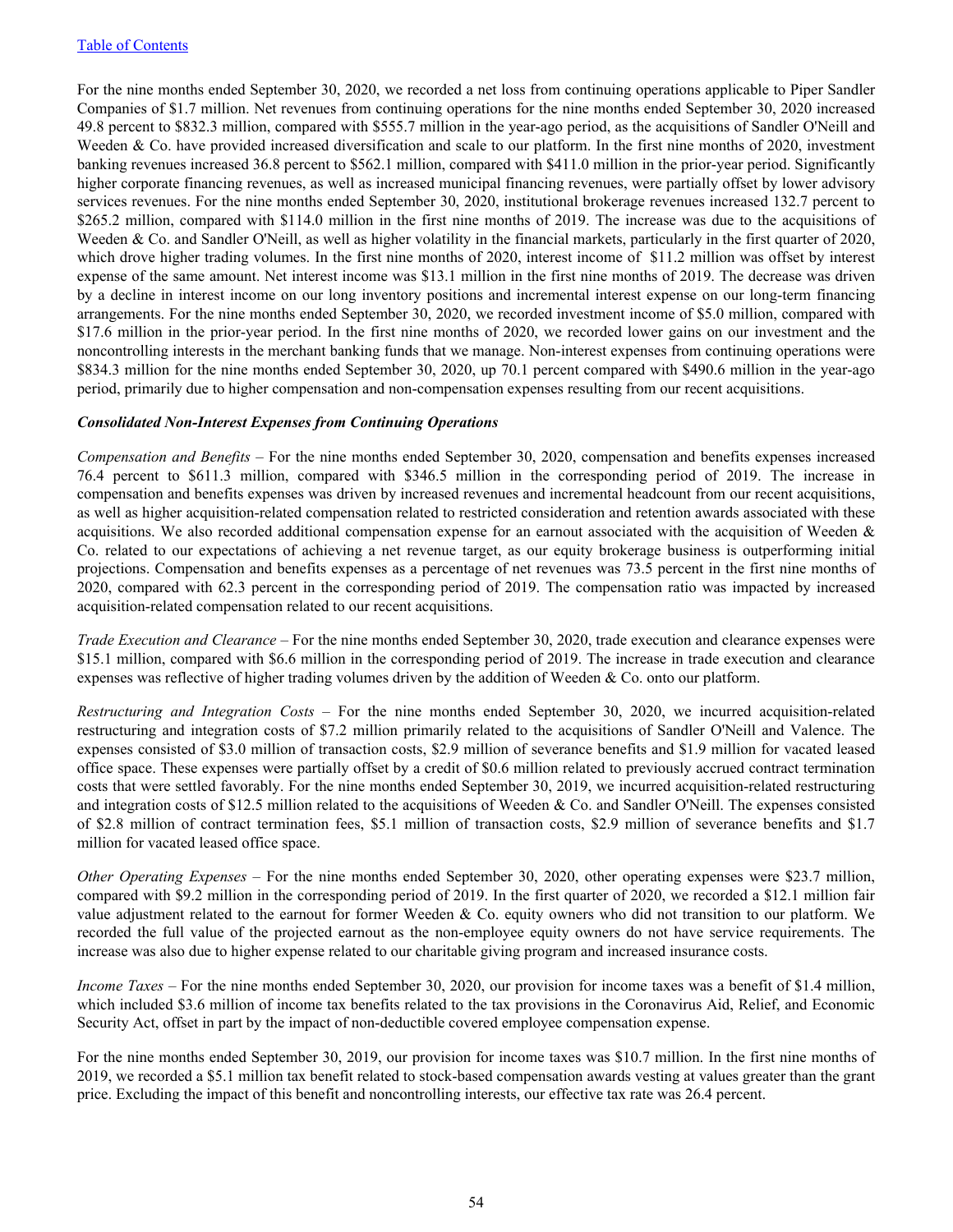#### *Financial Performance from Continuing Operations*

The following table sets forth the adjusted, non-GAAP financial results and adjustments necessary to reconcile to our consolidated U.S. GAAP financial results for the periods presented:

|                                  |                 |                            |                             |              | Nine Months Ended September 30, |                            |                           |                         |
|----------------------------------|-----------------|----------------------------|-----------------------------|--------------|---------------------------------|----------------------------|---------------------------|-------------------------|
|                                  |                 | 2020                       |                             |              |                                 | 2019                       |                           |                         |
|                                  |                 | Adjustments <sup>(1)</sup> |                             |              |                                 | Adjustments <sup>(1)</sup> |                           |                         |
|                                  | <b>Total</b>    | Noncontrolling             | Other                       | U.S.         | <b>Total</b>                    | Noncontrolling             | Other                     | U.S.                    |
| (Amounts in thousands)           | <b>Adjusted</b> | <b>Interests</b>           | <b>Adjustments</b>          | <b>GAAP</b>  | <b>Adjusted</b>                 | <b>Interests</b>           | <b>Adjustments</b>        | <b>GAAP</b>             |
| Investment banking               |                 |                            |                             |              |                                 |                            |                           |                         |
| Advisory services                | \$274,045       | $\mathbf S$                | $\mathbf S$                 | \$274,045    | \$296,886                       | \$                         | $\mathbb{S}$              | \$296,886               |
| Corporate financing              | 208,152         |                            |                             | 208,152      | 61,814                          |                            |                           | 61,814                  |
| Municipal financing              | 79,863          |                            |                             | 79,863       | 52,292                          |                            | $\overline{\phantom{0}}$  | 52,292                  |
| Total investment banking         | 562,060         |                            |                             | 562,060      | 410,992                         |                            |                           | 410,992                 |
|                                  |                 |                            |                             |              |                                 |                            |                           |                         |
| Institutional brokerage          |                 |                            |                             |              |                                 |                            |                           |                         |
| Equity brokerage                 | 121,936         |                            |                             | 121,936      | 55,521                          |                            |                           | 55,521                  |
| Fixed income services            | 143,310         |                            |                             | 143,310      | 58,462                          |                            |                           | 58,462                  |
| Total institutional<br>brokerage | 265,246         |                            |                             | 265,246      | 113,983                         |                            | -                         | 113,983                 |
| Interest income                  | 11,225          |                            |                             | 11,225       | 20,911                          |                            | -                         | 20,911                  |
| Investment income                | 895             | 4,092                      |                             | 4,987        | 9,348                           | 8,274                      | -                         | 17,622                  |
|                                  |                 |                            |                             |              |                                 |                            |                           |                         |
| Total revenues                   | 839,426         | 4,092                      |                             | 843,518      | 555,234                         | 8,274                      |                           | 563,508                 |
|                                  |                 |                            |                             |              |                                 |                            |                           |                         |
| Interest expense                 | 4,038           |                            | 7,155                       | 11,193       | 7,813                           |                            |                           | 7,813                   |
| Net revenues                     | 835,388         | 4,092                      | (7, 155)                    | 832,325      | 547,421                         | 8,274                      |                           | 555,695                 |
| Non-interest expenses            | 693,721         | 3,019                      | 137,568                     | 834,308      | 467,318                         | 3,187                      | 20,093                    | 490,598                 |
| Pre-tax income/(loss)            | \$141,667       | 1,073<br>\$                | <sup>\$</sup><br>(144, 723) | (1,983)<br>S | 80,103<br><sup>\$</sup>         | 5,087<br>\$                | (20,093)<br><sup>\$</sup> | 65,097<br><sup>\$</sup> |
| Pre-tax margin                   | 17.0 %          |                            |                             | (0.2)%       | 14.6 %                          |                            |                           | 11.7 %                  |

*(1) The following is a summary of the adjustments needed to reconcile our consolidated U.S. GAAP financial results to the adjusted, non-GAAP financial results:* 

*Noncontrolling interests – The impacts of consolidating noncontrolling interests in our alternative asset management funds are not included in our adjusted financial results.* 

*Other adjustments – The following items are not included in our adjusted financial results:* 

|                                                               |    | <b>Nine Months Ended September 30,</b> |           |        |  |  |
|---------------------------------------------------------------|----|----------------------------------------|-----------|--------|--|--|
| (Amounts in thousands)                                        |    | 2020                                   |           | 2019   |  |  |
| Interest expense on long-term financing                       | .D | 7.155                                  | $\Lambda$ |        |  |  |
|                                                               |    |                                        |           |        |  |  |
| Compensation from acquisition-related agreements              |    | 85,143                                 |           | 4,706  |  |  |
| Acquisition-related restructuring and integration costs       |    | 7.218                                  |           | 12,538 |  |  |
| Amortization of intangible assets related to acquisitions     |    | 33,122                                 |           | 2,735  |  |  |
| Non-compensation expenses from acquisition-related agreements |    | 12,085                                 |           | 114    |  |  |
|                                                               |    | 137,568                                |           | 20,093 |  |  |
|                                                               |    |                                        |           |        |  |  |
| Total other adjustments                                       |    | 144,723                                |           | 20,093 |  |  |

Net revenues on a U.S. GAAP basis were \$832.3 million for the nine months ended September 30, 2020, compared with \$555.7 million in the prior-year period. In the first nine months of 2020, adjusted net revenues were \$835.4 million, compared with \$547.4 million in the first nine months of 2019. The variance explanations for net revenues and adjusted net revenues are consistent on both a U.S. GAAP and non-GAAP basis unless stated otherwise.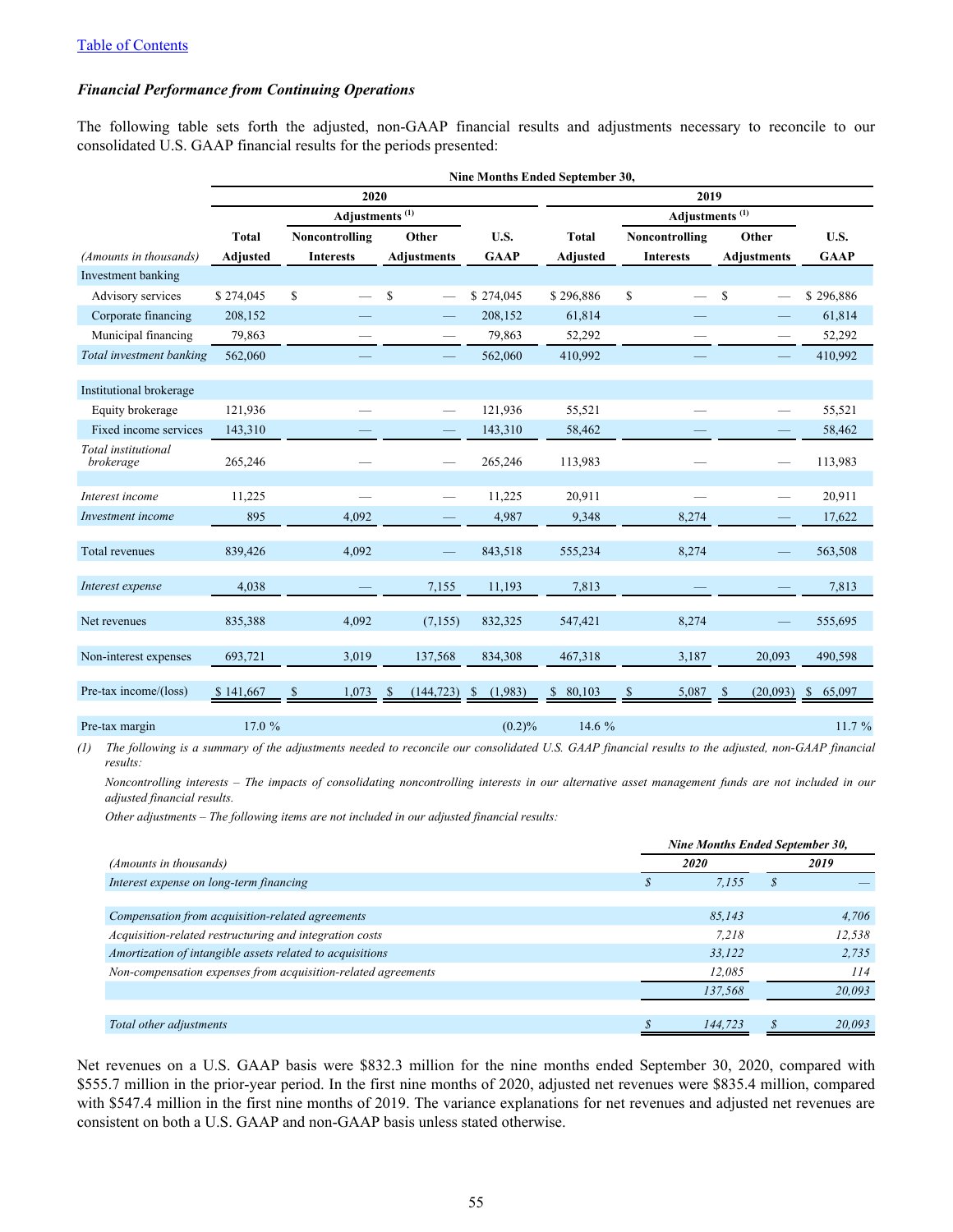In the first nine months of 2020, investment banking revenues were \$562.1 million, up 36.8 percent compared with \$411.0 million in the corresponding period of the prior year. For the nine months ended September 30, 2020, advisory services revenues were \$274.0 million, down 7.7 percent compared with \$296.9 million in the first nine months of 2019. Incremental revenues from the addition of Sandler O'Neill to our platform partially offset the decline in revenues resulting from marketwide decreases in completed and announced deals, which reflects the pause in advisory services activity earlier in 2020 as companies evaluated the changing and uncertain environment due to COVID-19. For the nine months ended September 30, 2020, corporate financing revenues were \$208.2 million, up significantly compared with \$61.8 million in the prior-year period, due to more completed and book run equity deals, and the addition of Sandler O'Neill to our platform. In the first nine months of 2020, our revenues on equity offerings in the sub-\$5 billion fee pool were up approximately 186 percent compared to approximately 100 percent for the overall market. Following a substantial halt to capital raising activity in March, market conditions became favorable for capital raising during the second quarter of 2020, which continued into the third quarter of 2020. Additionally, activity in the first quarter of 2019 was impacted by the U.S. federal government shut-down. Municipal financing revenues for the nine months ended September 30, 2020 were \$79.9 million, up 52.7 percent compared with \$52.3 million in the year-ago period. Despite a rapid decline in the level of activity in March due to significant volatility in the fixed income markets, our results in the first nine months of 2020 were driven by robust new issuance and refunding activity as interest rates remained low. In the second and third quarters of 2020, the issuance activity was focused within the governmental space. The par amount of our negotiated municipal issuances increased approximately 83 percent in the first nine months of 2020 compared to an increase of approximately 36 percent for the industry.

The following table provides investment banking deal information:

|                                          |            | <b>Nine Months Ended</b><br>September 30, |
|------------------------------------------|------------|-------------------------------------------|
| (Dollars in billions)                    | 2020       | 2019                                      |
| <b>Advisory services</b>                 |            |                                           |
| M&A transactions                         | <b>110</b> | 93                                        |
| Capital advisory transactions            | 68         | 26                                        |
|                                          |            |                                           |
| <b>Corporate financings</b>              |            |                                           |
| Total equity transactions                | 97         | 49                                        |
| Book run equity transactions             | 70         | 31                                        |
| Total debt and preferred transactions    | 45         |                                           |
| Book run debt and preferred transactions | 28         |                                           |
|                                          |            |                                           |
| <b>Municipal negotiated issues</b>       |            |                                           |
| Aggregate par value                      | \$<br>14.1 | 7.7<br>-S                                 |
| Total issues                             | 587        | 353                                       |

For the nine months ended September 30, 2020, institutional brokerage revenues increased to \$265.2 million, compared with \$114.0 million in the prior-year period. Equity brokerage revenues increased 119.6 percent to \$121.9 million in the first nine months of 2020, compared with \$55.5 million in the corresponding period of 2019, reflecting the successful integration of our platform with Weeden & Co. This combination has expanded our client base, execution expertise and product capabilities. Additionally, in the first quarter of 2020, increased volatility market-wide drove significantly higher volumes as investors repositioned in response to market uncertainty and fund outflows. Volatility and volumes remained at elevated levels in the second quarter of 2020, but declined in the third quarter of 2020 after the tumultuous first half of the year. For the nine months ended September 30, 2020, fixed income services revenues were \$143.3 million, up 145.1 percent compared with \$58.5 million in the prior-year period, due to the addition of Sandler O'Neill to our platform, as well as strong client activity for taxable and tax-exempt products in the second and third quarters of 2020. Additionally, in the first quarter of 2020, the historically volatile quarter and higher volumes in municipals drove client activity as we provided liquidity to municipal bond funds which saw significant outflows by identifying buyers who took advantage of meaningfully higher yields. This strong client activity was partially offset by trading losses in municipal securities due to the sharp and sudden market dislocation.

Interest income for the nine months ended September 30, 2020 decreased 46.3 percent to \$11.2 million, compared with \$20.9 million in the prior-year period, reflecting lower levels of long inventory positions.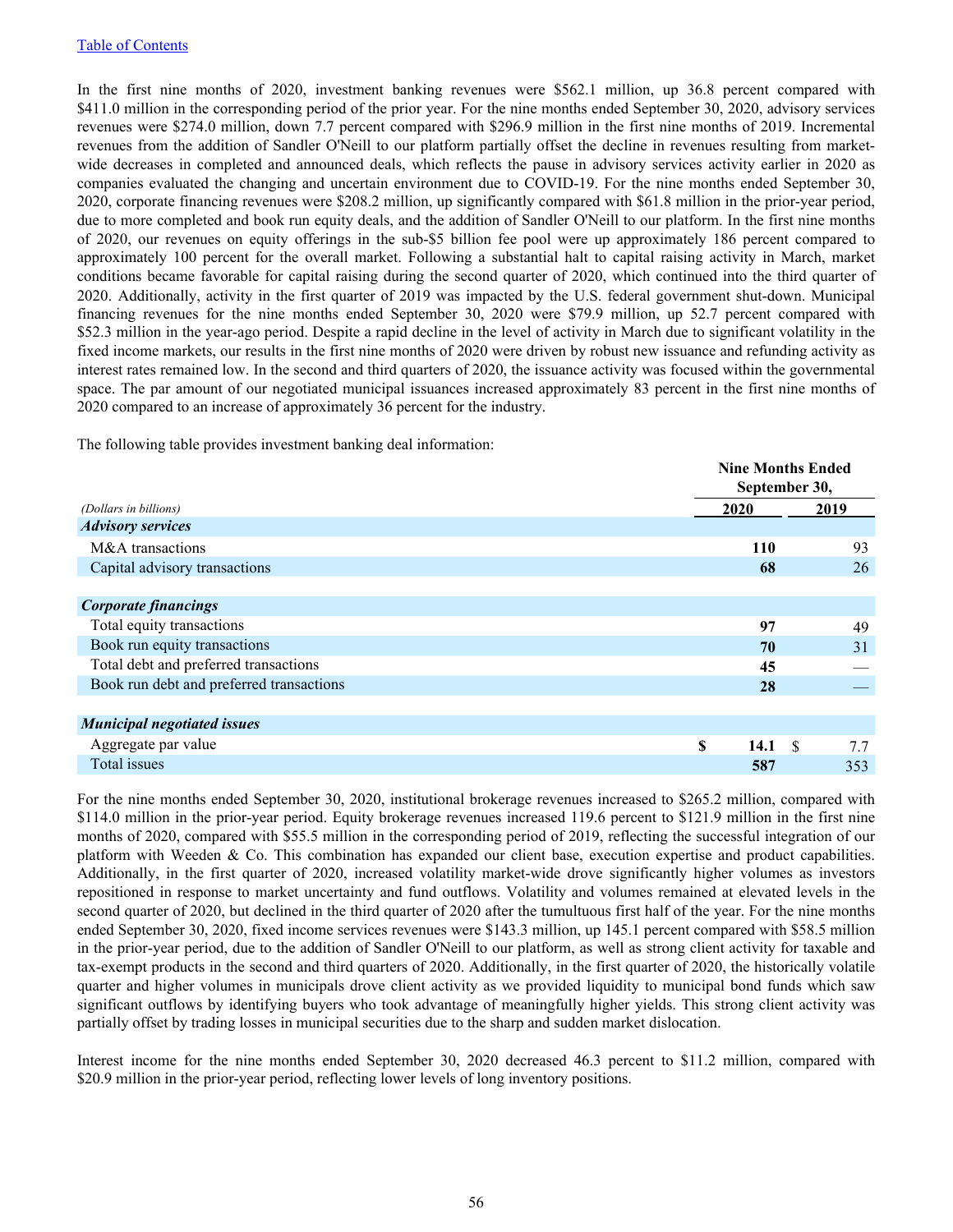For the nine months ended September 30, 2020, we recorded investment income of \$5.0 million, compared with \$17.6 million in the year-ago period. In the first nine months of 2020, we recorded lower gains on our investment and the noncontrolling interests in the merchant banking funds that we manage. Lower equity valuations and an uncertain and challenging operating environment for some of our portfolio companies drove fair value adjustments in our merchant banking portfolio in the first half of 2020. Excluding the impact of noncontrolling interests, adjusted investment income was \$0.9 million for the nine months ended September 30, 2020, compared with \$9.3 million for the nine months ended September 30, 2019.

Interest expense for the nine months ended September 30, 2020 was \$11.2 million, up compared with \$7.8 million in the prioryear period, driven by incremental interest expense from our long-term financing arrangements. Long-term financing consists of our fixed rate senior notes issued on October 15, 2019 and the unsecured promissory notes we entered into on April 3, 2020 to fund a portion of the Valence purchase price. The increase was partially offset by a decline in interest expense resulting from lower short inventory balances. Excluding the impact of interest expense on long-term financing, adjusted interest expense was \$4.0 million for the nine months ended September 30, 2020.

Pre-tax margin for the nine months ended September 30, 2020 was a negative 0.2 percent, compared with 11.7 percent for the corresponding period of 2019. The negative pre-tax margin for the nine months ended September 30, 2020 primarily resulted from higher acquisition-related compensation and non-compensation expenses, and intangible asset amortization. Adjusted pretax margin for the nine months ended September 30, 2020 was 17.0 percent, compared with 14.6 percent for the corresponding period of 2019. Adjusted pre-tax margin increased driven by the increased scale of our platform and the successful integration of the Sandler O'Neill and Weeden & Co. acquisitions.

#### **Discontinued Operations**

Discontinued operations includes our traditional asset management subsidiary, ARI, which we sold in the third quarter of 2019. For the three and nine months ended September 30, 2019, we recorded income from discontinued operations, net of tax, of \$26.1 million and \$23.8 million, respectively. See Note 4 to our unaudited consolidated financial statements included in Part I, Item 1 of this Quarterly Report on Form 10-Q for further discussion of our discontinued operations.

#### **Recent Accounting Pronouncements**

Recent accounting pronouncements are set forth in Note 2 to our unaudited consolidated financial statements included in Part I, Item 1 of this Quarterly Report on Form 10-Q, and are incorporated herein by reference.

#### **Critical Accounting Policies**

Our accounting and reporting policies comply with U.S. GAAP and conform to practices within the securities industry. The preparation of financial statements in compliance with U.S. GAAP and industry practices requires us to make estimates and assumptions that could materially affect amounts reported in our consolidated financial statements. Critical accounting policies are those policies that we believe to be the most important to the portrayal of our financial condition and results of operations and that require us to make estimates that are difficult, subjective or complex. Most accounting policies are not considered by us to be critical accounting policies. Several factors are considered in determining whether or not a policy is critical, including whether the estimates are significant to the consolidated financial statements taken as a whole, the nature of the estimates, the ability to readily validate the estimates with other information (e.g., third party or independent sources), the sensitivity of the estimates to changes in economic conditions and whether alternative accounting methods may be used under U.S. GAAP.

We believe that of our significant accounting policies, the following are our critical accounting policies:

- Valuation of Financial Instruments
- Goodwill and Intangible Assets
- Compensation Plans
- Income Taxes

See the "Critical Accounting Policies" section and Note 2 to our consolidated financial statements included in our Annual Report on Form 10-K for the year ended December 31, 2019 for further information on our critical accounting policies.

We anticipate completing our 2020 annual goodwill and intangible asset impairment testing in the fourth quarter of 2020.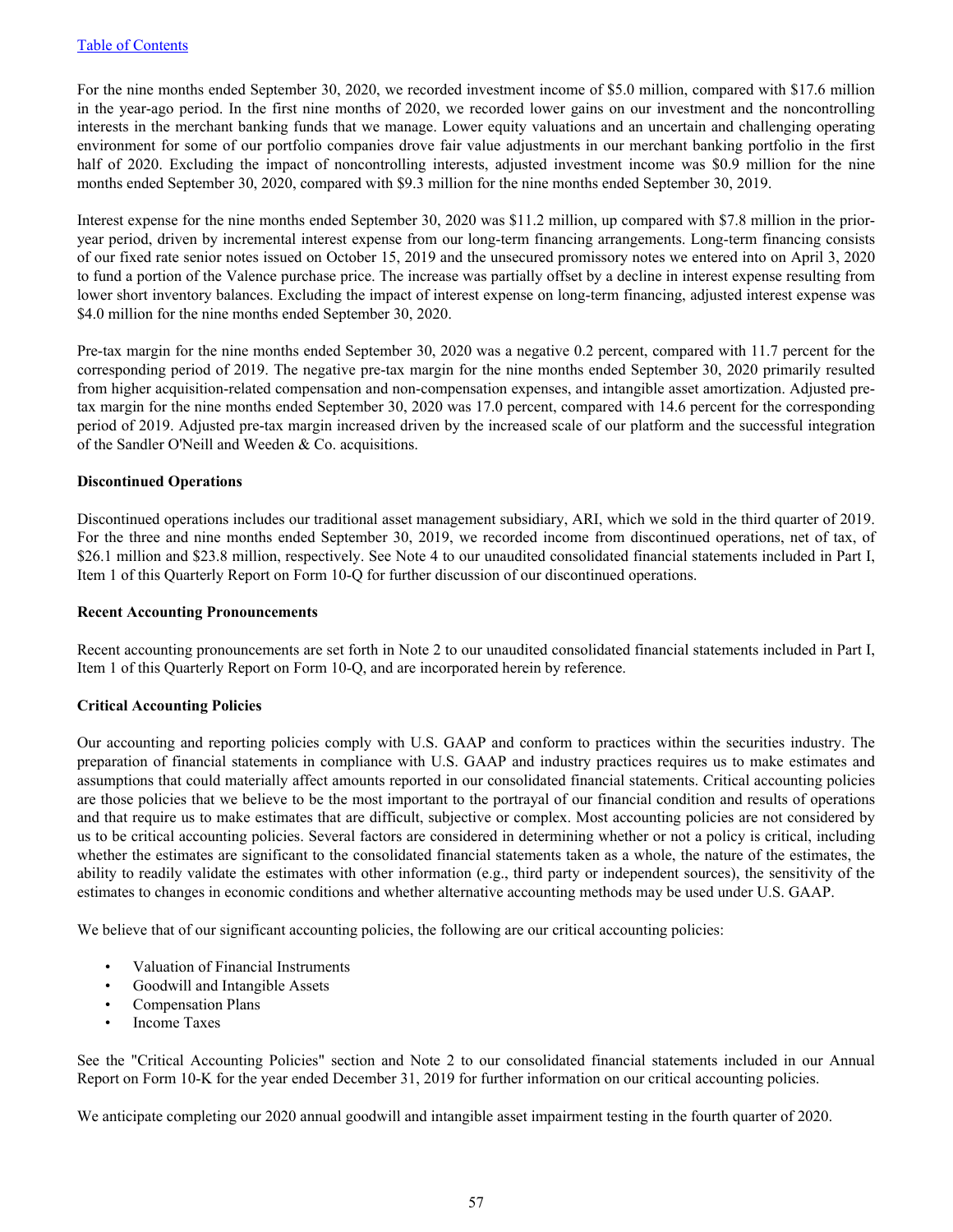## **Liquidity, Funding and Capital Resources**

Liquidity is of critical importance to us given the nature of our business. Insufficient liquidity resulting from adverse circumstances contributes to, and may be the cause of, financial institution failure. Accordingly, we regularly monitor our liquidity position and maintain a liquidity strategy designed to enable our business to continue to operate even under adverse circumstances, although there can be no assurance that our strategy will be successful under all circumstances.

The majority of our tangible assets consist of assets readily convertible into cash. Financial instruments and other inventory positions owned are stated at fair value and are generally readily marketable in most market conditions. Receivables and payables with brokers, dealers and clearing organizations usually settle within a few days. As part of our liquidity strategy, we emphasize diversification of funding sources to the extent possible while considering tenor and cost. Our assets are financed by our cash flows from operations, equity capital and our funding arrangements. The fluctuations in cash flows from financing activities are directly related to daily operating activities from our various businesses. One of our most important risk management disciplines is our ability to manage the size and composition of our balance sheet. While our asset base changes due to client activity, market fluctuations and business opportunities, the size and composition of our balance sheet reflect our overall risk tolerance, our ability to access stable funding sources and the amount of equity capital we hold.

Certain market conditions can impact the liquidity of our inventory positions, requiring us to hold larger inventory positions for longer than expected or requiring us to take other actions that may adversely impact our results.

A significant component of our employees' compensation is paid in annual discretionary incentive compensation. The timing of these incentive compensation payments, which generally are made in February, has a significant impact on our cash position and liquidity.

Our capital and liquidity positions are strong, our leverage is low, and our risk posture remains conservative. We remain prudent in allocating capital as we continue to adapt and respond to the changing market conditions.

Our dividend policy is intended to return between 30 percent and 50 percent of our adjusted net income from the previous fiscal year to shareholders. This includes the payment of a quarterly and an annual special cash dividend, payable in the first quarter of each year. Our board of directors determines the declaration and payment of dividends on an annual and quarterly basis, and is free to change our dividend policy at any time.

Given our strong performance and improved outlook, the quarterly cash dividend of \$0.375 per share declared by our board of directors on October 30, 2020 increased compared to the first and second quarters of 2020, and returned to the level prior to the COVID-19 pandemic.

Our board of directors declared the following dividends on shares of our common stock:

| <b>Declaration Date</b> |    | <b>Dividend</b><br>Per Share | <b>Record Date</b> | <b>Payment Date</b> |
|-------------------------|----|------------------------------|--------------------|---------------------|
| February 1, 2019 (1)    | ۰D | 1.010                        | February 25, 2019  | March 15, 2019      |
| February 1, 2019        | S  | 0.375                        | February 25, 2019  | March 15, 2019      |
| April 26, 2019          | \$ | 0.375                        | May 24, 2019       | June 14, 2019       |
| July 26, 2019           | S  | 0.375                        | August 23, 2019    | September 13, 2019  |
| October 30, 2019        | \$ | 0.375                        | November 22, 2019  | December 13, 2019   |
| January 31, 2020 (2)    | S  | 0.750                        | March 2, 2020      | March 13, 2020      |
| January 31, 2020        |    | 0.375                        | March 2, 2020      | March 13, 2020      |
| May 1, 2020             | S  | 0.200                        | May 29, 2020       | June 12, 2020       |
| July 31, 2020           | \$ | 0.300                        | August 28, 2020    | September 11, 2020  |
| October 30, 2020        | S  | 0.375                        | November 24, 2020  | December 11, 2020   |

*(1) Represents the annual special cash dividend based on our fiscal year 2018 results.*

*(2) Represents the annual special cash dividend based on our fiscal year 2019 results.*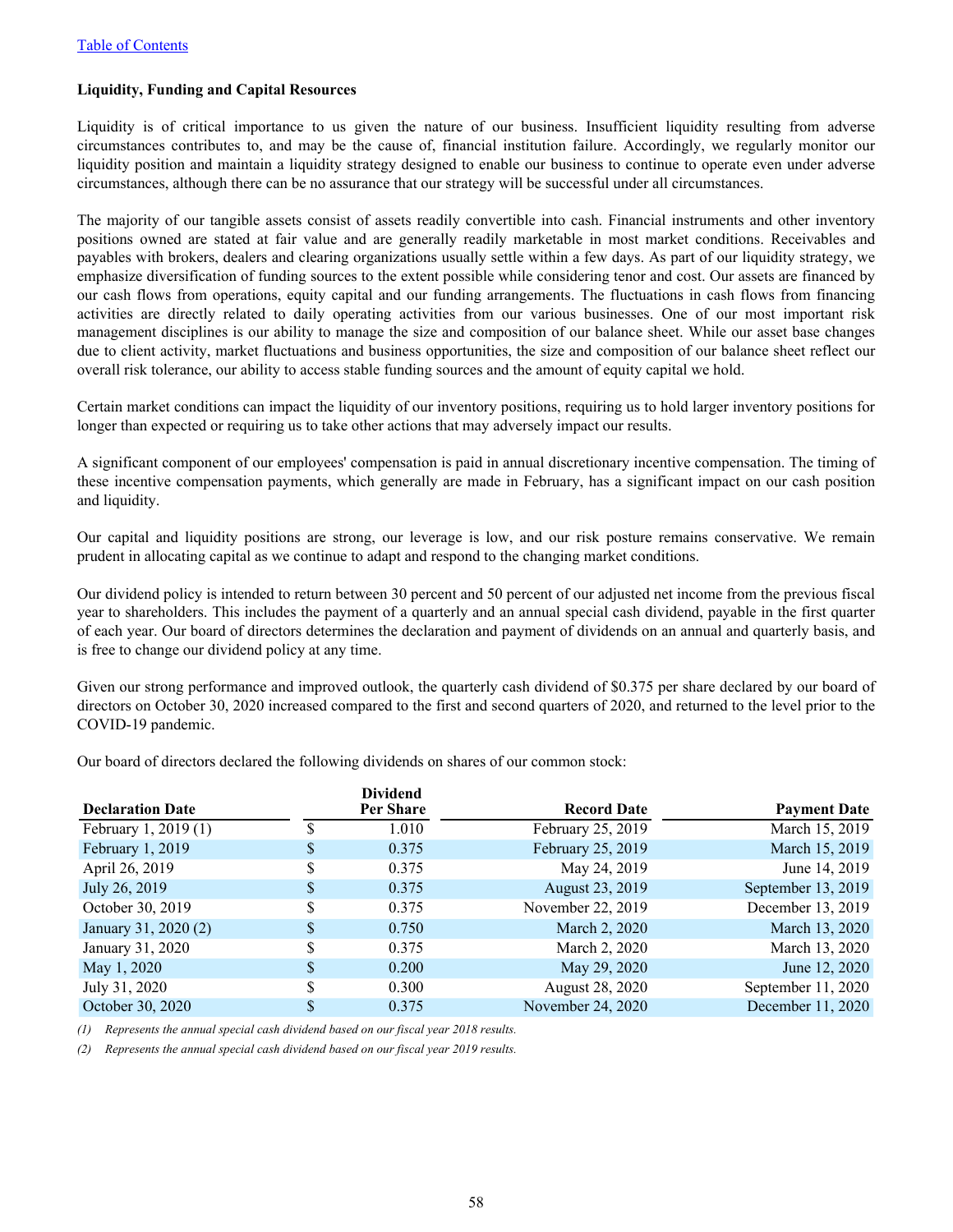Effective January 1, 2020, our board of directors authorized the repurchase of up to \$150.0 million in common shares through December 31, 2021. During the nine months ended September 30, 2020, we repurchased 188,319 shares of our common stock at an average price of \$69.72 per share for an aggregate purchase price of \$13.1 million related to this authorization. At September 30, 2020, we had \$136.9 million remaining under this authorization.

We also purchase shares of common stock from restricted stock award recipients upon the award vesting or as recipients sell shares to meet their employment tax obligations. During the first nine months of 2020, we purchased 102,556 shares or \$8.6 million of our common stock for these purposes.

#### *Leverage*

The following table presents total assets, adjusted assets, total shareholders' equity and tangible shareholders' equity with the resulting leverage ratios:

|                                              |   | September 30,<br>2020 |     | December 31,<br>2019 |
|----------------------------------------------|---|-----------------------|-----|----------------------|
| (Dollars in thousands)                       |   |                       |     |                      |
| Total assets                                 | S | 1,821,174             |     | 1,628,719            |
| Deduct: Goodwill and intangible assets       |   | (371, 473)            |     | (104, 335)           |
| Deduct: Right-of-use lease asset             |   | (84, 931)             |     | (40,030)             |
| Deduct: Assets from noncontrolling interests |   | (89, 436)             |     | (76, 516)            |
| Adjusted assets                              |   | 1,275,334             |     | 1,407,838            |
|                                              |   |                       |     |                      |
| Total shareholders' equity                   | S | 858,375               | \$. | 806,528              |
| Deduct: Goodwill and intangible assets       |   | (371, 473)            |     | (104, 335)           |
| Deduct: Noncontrolling interests             |   | (88, 881)             |     | (75, 245)            |
| Tangible common shareholders' equity         |   | 398,021               |     | 626,948              |
| Leverage ratio $(1)$                         |   | 2.1                   |     | 2.0                  |
| Adjusted leverage ratio (2)                  |   | 3.2                   |     | 2.2                  |
|                                              |   |                       |     |                      |

*(1) Leverage ratio equals total assets divided by total shareholders' equity.*

*(2) Adjusted leverage ratio equals adjusted assets divided by tangible common shareholders' equity.*

Adjusted assets and tangible common shareholders' equity are non-GAAP financial measures. Goodwill and intangible assets are subtracted from total assets and total shareholders' equity in determining adjusted assets and tangible common shareholders' equity, respectively, as we believe that goodwill and intangible assets do not constitute operating assets that can be deployed in a liquid manner. The right-of-use lease asset is also subtracted from total assets in determining adjusted assets as it is not an operating asset that can be deployed in a liquid manner. Amounts attributed to noncontrolling interests are subtracted from total assets and total shareholders' equity in determining adjusted assets and tangible common shareholders' equity, respectively, as they represent assets and equity interests in consolidated entities that are not attributable, either directly or indirectly, to Piper Sandler Companies. We view the resulting measure of adjusted leverage, also a non-GAAP financial measure, as a more relevant measure of financial risk when comparing financial services companies. Our adjusted leverage ratio increased from December 31, 2019 primarily due to the goodwill and intangible assets related to our acquisitions of Sandler O'Neill and Valence.

## *Funding and Capital Resources*

The primary goal of our funding activities is to ensure adequate funding over a wide range of market conditions. Given the mix of our business activities, funding requirements are fulfilled through a diversified range of short-term and long-term financing. We attempt to ensure that the tenor of our borrowing liabilities equals or exceeds the expected holding period of the assets being financed. Our ability to support increases in total assets is largely a function of our ability to obtain funding from external sources. Access to these external sources, as well as the cost of that financing, is dependent upon various factors, including market conditions, the general availability of credit and credit ratings. We currently do not have a credit rating, which could adversely affect our liquidity and competitive position by increasing our financing costs and limiting access to sources of liquidity that require a credit rating as a condition to providing the funds.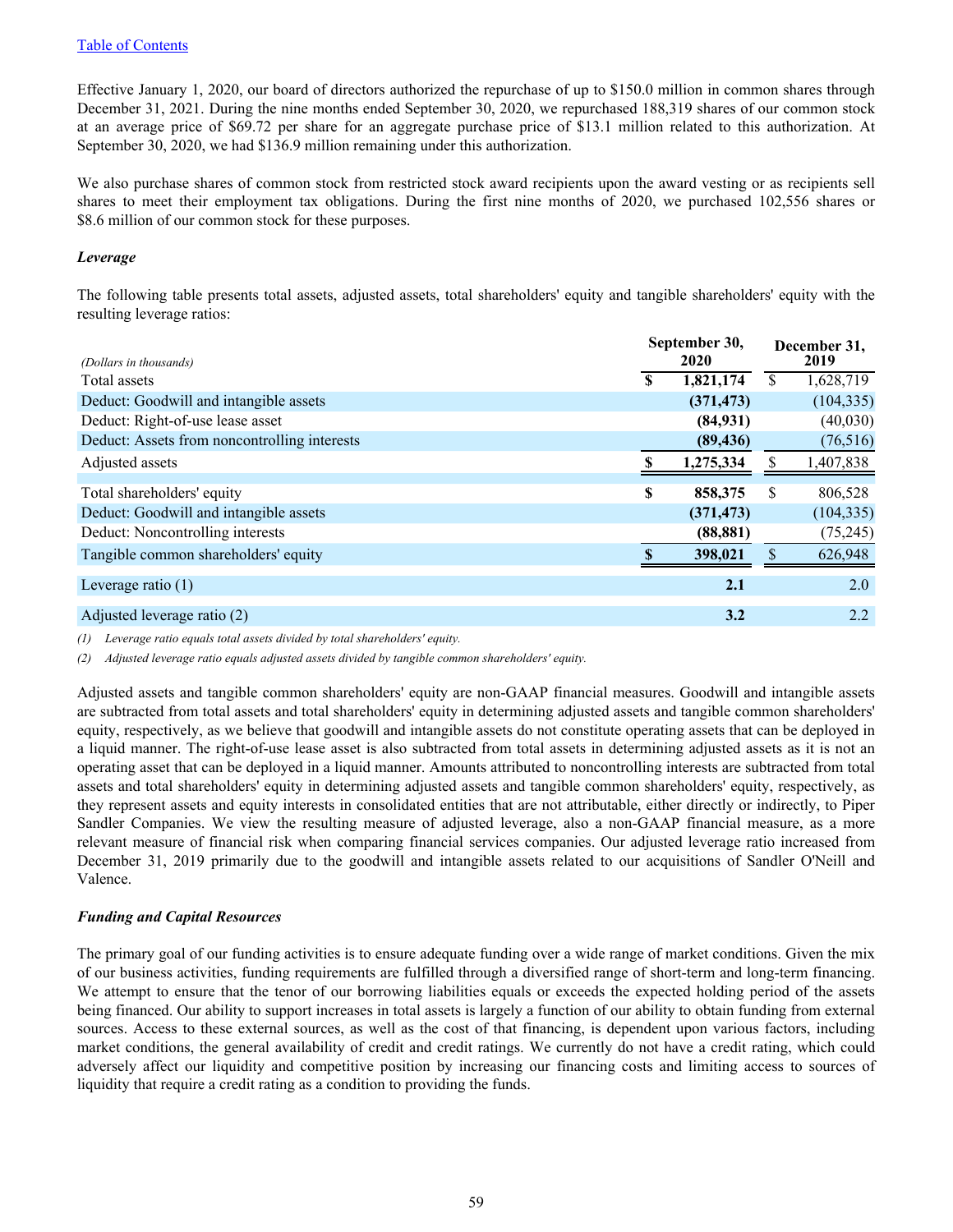Our day-to-day funding and liquidity is obtained primarily through the use of our clearing arrangement with Pershing LLC ("Pershing"), commercial paper issuance, a prime broker agreement, and a bank line of credit, and is typically collateralized by our securities inventory. These funding sources are critical to our ability to finance and hold inventory, which is a necessary part of our institutional brokerage business. The majority of our inventory is liquid and is therefore funded by short-term facilities. Certain of these short-term facilities (i.e., committed line and commercial paper) have been established to mitigate changes in the liquidity of our inventory based on changing market conditions. In the case of our committed line, it is available to us regardless of changes in market liquidity conditions through the end of its term, although there may be limitations on the type of securities available to pledge. Our commercial paper program helps mitigate changes in market liquidity conditions given it is not an overnight facility, but provides funding with a term of 27 to 270 days. Our funding sources are also dependent on the types of inventory that our counterparties are willing to accept as collateral and the number of counterparties available. Funding is generally obtained at rates based upon the federal funds rate or the London Interbank Offered Rate ("LIBOR").

Pershing Clearing Arrangement – We have established an arrangement to obtain financing from Pershing related to the majority of our trading activities. Under our fully disclosed clearing agreement, the majority of our securities inventories and all of our customer activities are held by or cleared through Pershing. Financing under this arrangement is secured primarily by securities, and collateral limitations could reduce the amount of funding available under this arrangement. Our clearing arrangement activities are recorded net from trading activity and reported within receivables from or payables to brokers, dealers and clearing organizations. The funding is at the discretion of Pershing (i.e., uncommitted) and could be denied without a notice period. Our fully disclosed clearing agreement includes a covenant requiring Piper Sandler & Co., our U.S. broker dealer subsidiary, to maintain excess net capital of \$120 million. At September 30, 2020, we had \$2.9 million of financing outstanding under this arrangement.

Commercial Paper Program – Piper Sandler & Co. issues secured commercial paper to fund a portion of its securities inventory. This commercial paper is currently issued under the CP Series II A program, and is secured by different inventory classes, which is reflected in the interest rate paid. The program can issue commercial paper with maturities of 27 to 270 days. CP Series II A includes a covenant that requires Piper Sandler & Co. to maintain excess net capital of \$100 million. We retired the CP Series A program on January 2, 2020.

The following table provides information about our CP Series II A program at September 30, 2020:

| (Dollars in millions)                          | <b>CP</b> Series II A |
|------------------------------------------------|-----------------------|
| Maximum amount that may be issued              | 200.0                 |
| Amount outstanding                             | 50.0                  |
|                                                |                       |
| Weighted average maturity, in days             |                       |
| Weighted average maturity at issuance, in days | 44                    |

We repaid all outstanding CP Series II A notes in full upon maturity in October 2020.

Prime Broker Arrangement – We have established an overnight financing arrangement with a broker dealer related to our convertible securities inventories. Financing under this arrangement is secured primarily by convertible securities and collateral limitations could reduce the amount of funding available. The funding is at the discretion of the prime broker and could be denied subject to a notice period. This arrangement is reported within receivables from or payables to brokers, dealers and clearing organizations, net of trading activity. At September 30, 2020, we had \$111.7 million of financing outstanding under this prime broker arrangement.

Committed Line – Our committed line is a one-year \$125 million revolving secured credit facility. Advances under this facility are secured by certain marketable securities. The facility includes a covenant that requires Piper Sandler  $& Co.$  to maintain a minimum regulatory net capital of \$120 million, and the unpaid principal amount of all advances under the facility will be due on December 11, 2020. This credit facility has been in place since 2008 and we anticipate being able to renew the facility for another one-year term in the fourth quarter of 2020. At September 30, 2020, we had no advances against this line of credit.

Revolving Credit Facility – Our parent company, Piper Sandler Companies, has an unsecured \$50 million revolving credit facility with U.S. Bank N.A. The credit agreement will terminate on December 20, 2022, unless otherwise terminated, and is subject to a one-year extension exercisable at our option. At September 30, 2020, we had advances of \$25 million against this credit facility. Early in the fourth quarter of 2020, we repaid the \$25 million of advances related to this credit facility.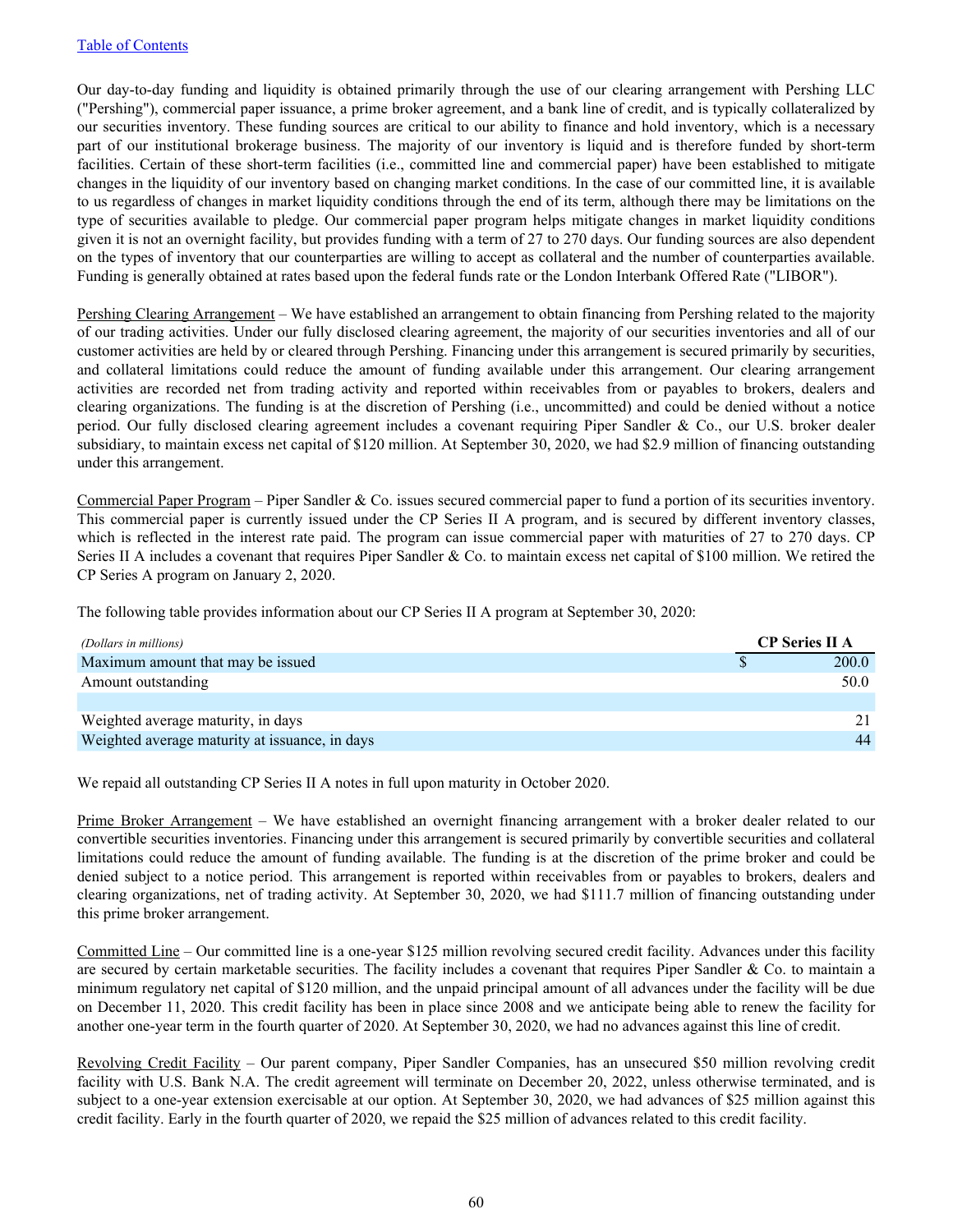#### [Table of Contents](#page-1-0)

This credit facility includes customary events of default and covenants that, among other things, requires Piper Sandler & Co. to maintain a minimum regulatory net capital of \$120 million, limits our leverage ratio, requires maintenance of a minimum ratio of operating cash flow to fixed charges, and imposes certain limitations on our ability to make acquisitions and make payments on our capital stock. At September 30, 2020, we were in compliance with all covenants.

The following table presents the average balances outstanding for our various funding sources by quarter for 2020 and 2019:

|                               | <b>Average Balance for the Three Months Ended</b> |                |  |                      |  |               |  |
|-------------------------------|---------------------------------------------------|----------------|--|----------------------|--|---------------|--|
| (Amounts in millions)         |                                                   | Sept. 30, 2020 |  | <b>June 30, 2020</b> |  | Mar. 31, 2020 |  |
| <b>Funding source:</b>        |                                                   |                |  |                      |  |               |  |
| Pershing clearing arrangement |                                                   | 3.3            |  | 17.7                 |  | 117.8         |  |
| Commercial paper              |                                                   | 50.0           |  | 50.0                 |  | 50.0          |  |
| Prime broker arrangement      |                                                   | 90.2           |  | 81.9                 |  | 72.3          |  |
| Revolving credit facility     |                                                   | 29.3           |  | 50.0                 |  | 7.1           |  |
| Total                         |                                                   | 172.8          |  | 199.6                |  | 247.2         |  |

|                               | <b>Average Balance for the Three Months Ended</b> |       |  |                |  |               |  |               |  |
|-------------------------------|---------------------------------------------------|-------|--|----------------|--|---------------|--|---------------|--|
| <i>(Amounts in millions)</i>  | Dec. 31, 2019                                     |       |  | Sept. 30, 2019 |  | June 30, 2019 |  | Mar. 31, 2019 |  |
| <b>Funding source:</b>        |                                                   |       |  |                |  |               |  |               |  |
| Pershing clearing arrangement |                                                   | 22.9  |  | 94.6           |  | 170.2         |  | 82.1          |  |
| Commercial paper              |                                                   | 50.0  |  | 50.0           |  | 50.0          |  | 50.0          |  |
| Prime broker arrangement      |                                                   | 99.7  |  | 68.0           |  | 77 1          |  | 106.4         |  |
| Total                         |                                                   | 172.6 |  | 212.6          |  | 297.3         |  | 238.5         |  |

The average funding in the third quarter of 2020 decreased to \$172.8 million, compared with \$199.6 million during the second quarter of 2020. We repaid \$25 million related to our revolving credit facility early in the third quarter of 2020. Average funding decreased compared to the corresponding period of 2019 due to lower inventory balances during the current quarter, as well as the accumulation of cash from operations. The decrease was offset by borrowings under our revolving credit facility, which we drew on to finance the upfront cash consideration of our acquisition of Valence, which closed on April 3, 2020.

The following table presents the maximum daily funding amount by quarter for 2020 and 2019:

| (Amounts in millions) | 2020  | 2019 |       |  |
|-----------------------|-------|------|-------|--|
| <b>First Quarter</b>  | 642.1 |      | 362.7 |  |
| Second Quarter        | 378.3 |      | 427.1 |  |
| Third Quarter         | 401.7 | \$   | 416.0 |  |
| Fourth Quarter        |       |      | 330.7 |  |

#### *Long-term Financing*

Senior Notes – On October 15, 2019, we entered into a note purchase agreement ("Note Purchase Agreement") under which we issued unsecured fixed rate senior notes ("Notes") in the amount of \$175 million. The initial holders of the Notes are certain entities advised by Pacific Investment Management Company ("PIMCO"). The Notes consist of two classes, Class A Notes and Class B Notes, with principal amounts of \$50 million and \$125 million, respectively. The Class A Notes bear interest at an annual fixed rate of 4.74 percent and mature on October 15, 2021. The Class B Notes bear interest at an annual fixed rate of 5.20 percent and mature on October 15, 2023. Interest on the Notes is payable semi-annually. The unpaid principal amounts are due in full on the respective maturity dates and may not be prepaid.

The Note Purchase Agreement includes customary events of default and covenants that, among other things, requires Piper Sandler  $& Co.$  to maintain a minimum regulatory net capital, limits our leverage ratio and requires maintenance of a minimum ratio of operating cash flow to fixed charges. At September 30, 2020, we were in compliance with all covenants.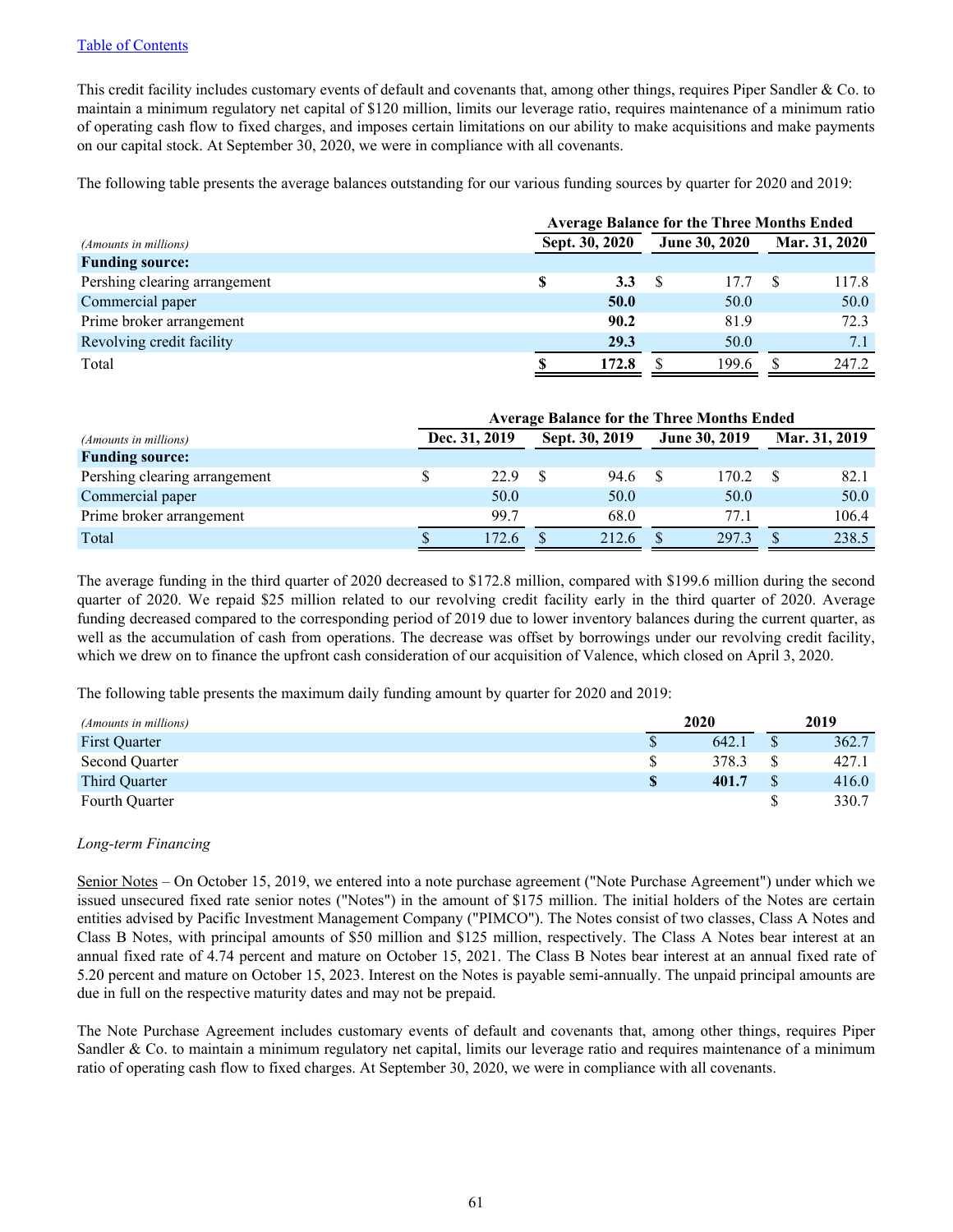Valence Notes – On April 3, 2020, we entered into unsecured promissory notes as part of the acquisition of Valence totaling \$20 million (the "Valence Notes"). The Valence Notes bear interest at an annual fixed rate of 5.0 percent and mature on October 15, 2021. Interest is payable quarterly in arrears.

#### *Contractual Obligations*

Our contractual obligations have not materially changed from those reported in Part II, Item 7 of our Annual Report on Form 10-K for the year ended December 31, 2019, except for our operating lease obligations, purchase commitments and long-term financing. In conjunction with our acquisitions of Sandler O'Neill and Valence, we acquired various leases and agreements related to new purchase commitments. Additionally, during the second quarter of 2020, we entered into the Valence Notes, which are included in long-term financing on the consolidated statements of financial condition.

| (Amounts in millions)       | <b>Remainder of</b><br>2020 | 2021<br>$-2022$ | 2023<br>$-2024$ | 2025 and<br>thereafter | Total |
|-----------------------------|-----------------------------|-----------------|-----------------|------------------------|-------|
| Operating lease obligations | 6.6                         | 45.0            | 33.5            | 35.4                   | 120.5 |
| Purchase commitments        | 6.4                         | 23.2            | 7.6             | 8.8                    | 46.0  |
| Long-term financing         |                             | 70.0            | 25.0            |                        | 195.0 |

Purchase commitments include agreements to purchase goods or services that are enforceable and legally binding and that specify all significant terms, including fixed or minimum quantities to be purchased, fixed, minimum or variable price provisions, and the approximate timing of the transaction. Purchase commitments with variable pricing provisions are included in the table based on the minimum contractual amounts. Certain purchase commitments contain termination or renewal provisions. The table reflects the minimum contractual amounts likely to be paid under these agreements assuming the contracts are not terminated.

#### *Capital Requirements*

As a registered broker dealer and member firm of the Financial Industry Regulatory Authority, Inc. ("FINRA"), Piper Sandler & Co. is subject to the uniform net capital rule of the SEC and the net capital rule of FINRA. We have elected to use the alternative method permitted by the uniform net capital rule which requires that we maintain minimum net capital of \$1.0 million. Advances to affiliates, repayment of subordinated liabilities, dividend payments and other equity withdrawals are subject to certain approvals, notifications and other provisions of the uniform net capital rules. We expect that these provisions will not impact our ability to meet current and future obligations. At September 30, 2020, our net capital under the SEC's uniform net capital rule was \$174.7 million, and exceeded the minimum net capital required under the SEC rule by \$173.7 million.

Although we operate with a level of net capital substantially greater than the minimum thresholds established by FINRA and the SEC, a substantial reduction of our capital would curtail many of our capital markets revenue producing activities.

Our committed short-term credit facility, revolving credit facility and senior notes with PIMCO include covenants requiring Piper Sandler & Co. to maintain a minimum regulatory net capital of \$120 million. Secured commercial paper issued under CP Series II A includes a covenant that requires Piper Sandler & Co. to maintain excess net capital of \$100 million. Our fully disclosed clearing agreement with Pershing also includes a covenant requiring Piper Sandler & Co. to maintain excess net capital of \$120 million.

At September 30, 2020, Piper Sandler Ltd., our broker dealer subsidiary registered in the U.K., was subject to, and was in compliance with, the capital requirements of the Prudential Regulation Authority and the Financial Conduct Authority pursuant to the Financial Services Act of 2012.

Piper Sandler Hong Kong Limited is licensed by the Hong Kong Securities and Futures Commission, which is subject to the liquid capital requirements of the Securities and Futures (Financial Resources) Rule promulgated under the Securities and Futures Ordinance. At September 30, 2020, Piper Sandler Hong Kong Limited was in compliance with the liquid capital requirements of the Hong Kong Securities and Futures Commission.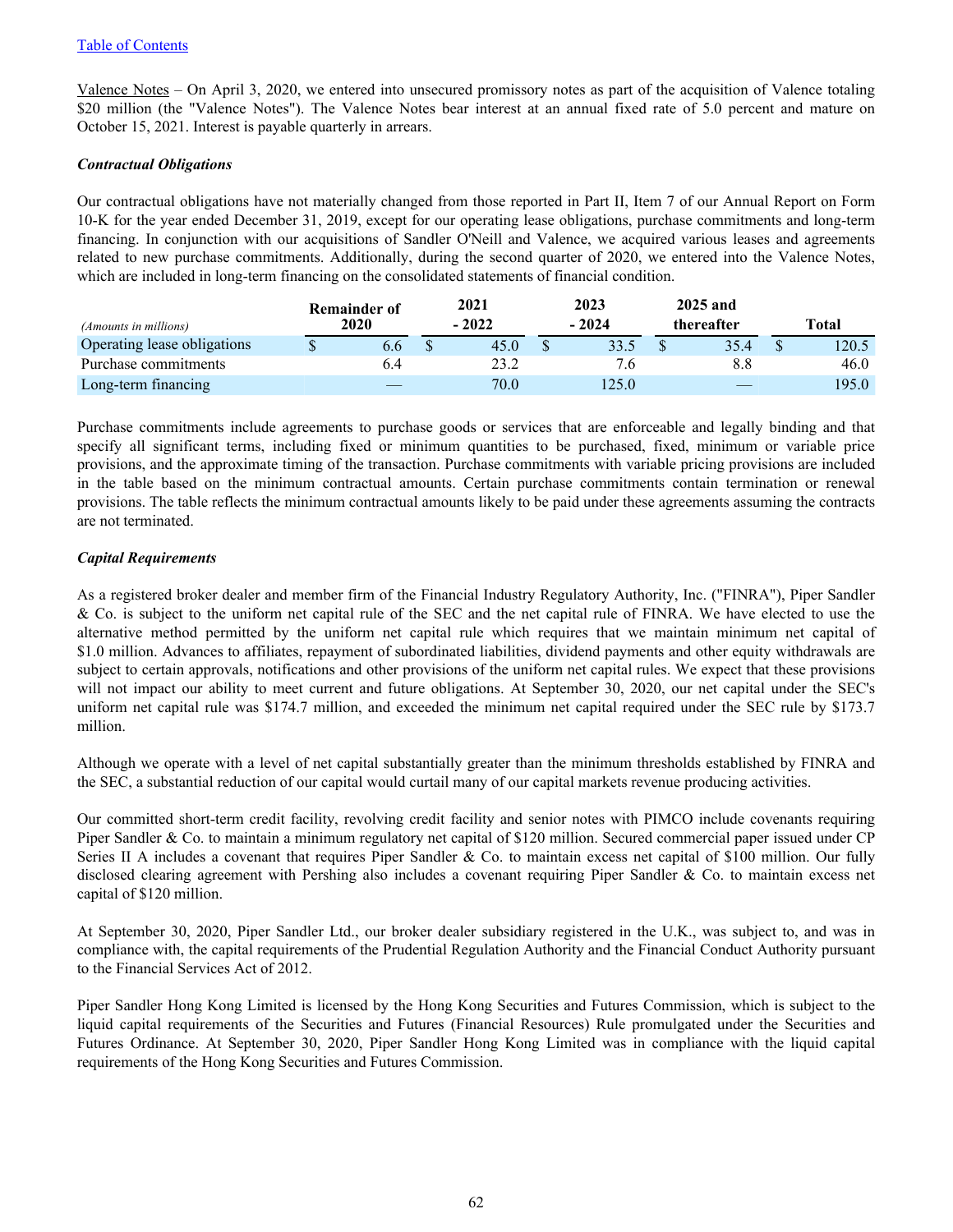#### **Off-Balance Sheet Arrangements**

In the ordinary course of business we enter into various types of off-balance sheet arrangements. The following table summarizes the notional contract value of our off-balance sheet arrangements for the periods presented:

| <b>Expiration Per Period at December 31,</b>              |   |        |  |        |  |        |              |                 |   |                 | <b>Total Contractual Amount</b> |                       |  |                      |
|-----------------------------------------------------------|---|--------|--|--------|--|--------|--------------|-----------------|---|-----------------|---------------------------------|-----------------------|--|----------------------|
|                                                           |   | 2020   |  | 2021   |  | 2022   |              | 2023<br>$-2024$ |   | 2025<br>$-2026$ | Later                           | September 30,<br>2020 |  | December 31,<br>2019 |
| (Amounts in thousands)                                    |   |        |  |        |  |        |              |                 |   |                 |                                 |                       |  |                      |
| Customer matched-book<br>derivative contracts $(1)$ $(2)$ | S | 5,840  |  | 6,930  |  | 24,150 | <sup>S</sup> | 135,860         | S | 13,220          | \$1,786,971                     | \$<br>1,972,971       |  | 2,197,340            |
| Trading securities derivative<br>contracts $(2)$          |   | 90,150 |  | 12,000 |  |        |              |                 |   |                 | 9,375                           | 111,525               |  | 110,875              |
| Equity option derivative<br>contracts $(2)$               |   | 5,372  |  | 7,508  |  |        |              |                 |   |                 |                                 | 12,880                |  |                      |
| Investment commitments (3)                                |   |        |  |        |  |        |              |                 |   |                 |                                 | 66.084                |  | 70,953               |

*(1) Consists of interest rate swaps. We have minimal market risk related to these matched-book derivative contracts; however, we do have counterparty risk*  with one major financial institution, which is mitigated by collateral deposits. In addition, we have a limited number of counterparties (contractual *amount of \$163.1 million at September 30, 2020) who are not required to post collateral. The uncollateralized amounts, representing the fair value of the*  derivative contracts, expose us to the credit risk of these counterparties. At September 30, 2020, we had \$26.1 million of credit exposure with these *counterparties, including \$22.0 million of credit exposure with one counterparty.*

*(2) We believe the fair value of these derivative contracts is a more relevant measure of the obligations because we believe the notional or contract amount overstates the expected payout. At September 30, 2020 and December 31, 2019, the net fair value of these derivative contracts approximated \$19.9 million and \$16.3 million, respectively.*

*(3) The investment commitments have no specified call dates. The timing of capital calls is based on market conditions and investment opportunities.* 

#### *Derivatives*

Derivatives' notional or contract amounts are not reflected as assets or liabilities on our consolidated statements of financial condition. Rather, the fair value of the derivative transactions are reported on the consolidated statements of financial condition as assets or liabilities in financial instruments and other inventory positions owned and financial instruments and other inventory positions sold, but not yet purchased, as applicable. For a discussion of our activities related to derivative products, see Note 5 to our unaudited consolidated financial statements included in Part I, Item 1 of this Quarterly Report on Form 10-Q.

#### *Investment Commitments*

We have investments, including those made as part of our merchant banking activities, in various limited partnerships or limited liability companies that provide financing or make investments in companies. We commit capital and/or act as the managing partner of these entities. We have committed capital of \$66.1 million to certain entities and these commitments generally have no specified call dates.

#### **Replacement of Interbank Offered Rates ("IBORs"), including LIBOR**

Central banks and regulators in a number of major jurisdictions (e.g., U.S., U.K., European Union, Switzerland and Japan) have convened working groups to find, and implement the transition to, suitable replacements for IBORs. The U.K. Financial Conduct Authority, which regulates LIBOR, has announced that it will not compel panel banks to contribute to LIBOR after 2021. We have a limited number of contractual agreements which use LIBOR. We do not expect the transition from LIBOR to a replacement rate to have a significant impact on our operations.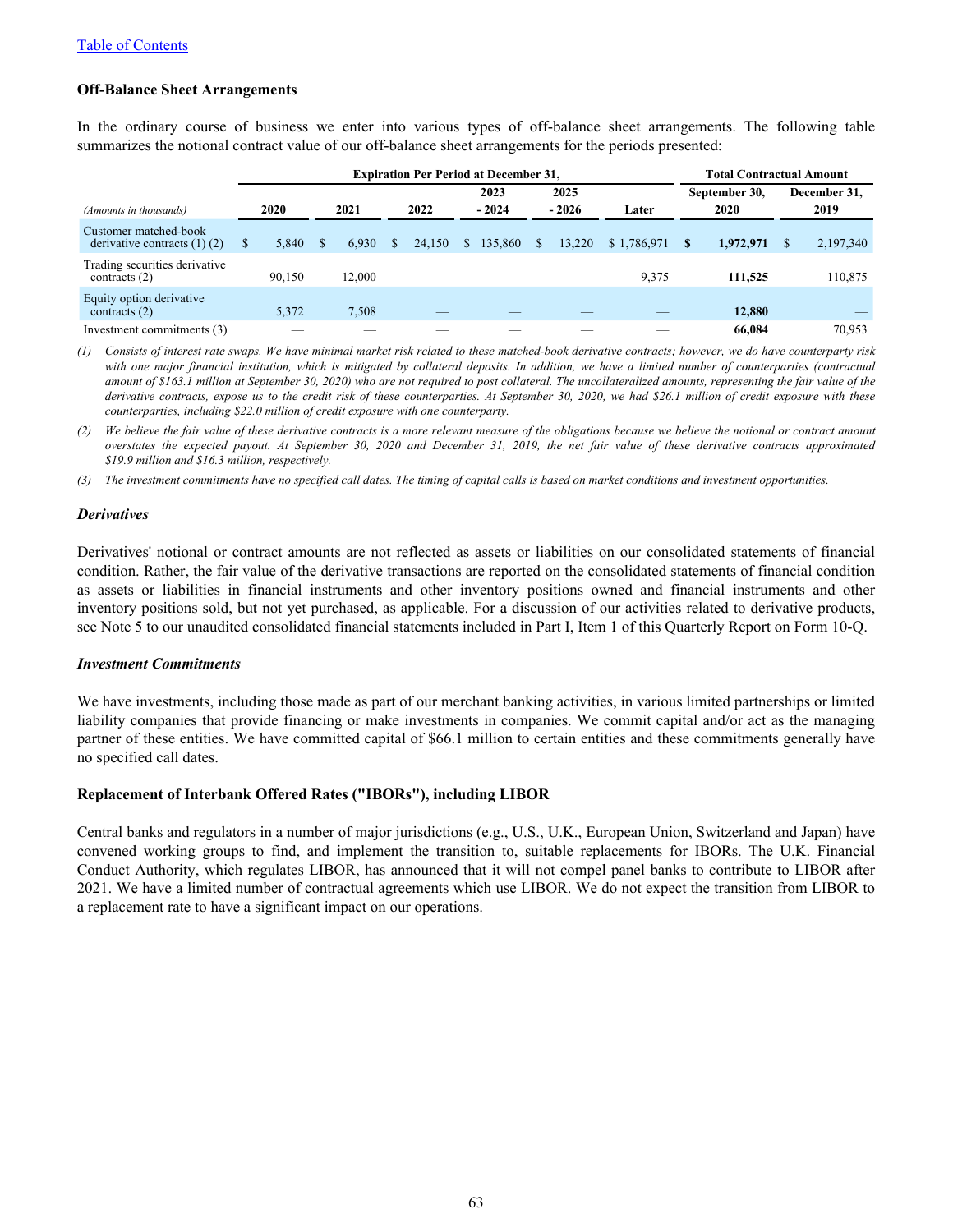#### **Risk Management**

Risk is an inherent part of our business. The principal risks we face in operating our business include: strategic risk, market risk, liquidity risk, credit risk, operational risk, human capital risk, and legal and regulatory risks. The extent to which we properly identify and effectively manage each of these risks is critical to our financial condition and profitability. We have a formal risk management process to identify, assess and monitor each risk and mitigating controls in accordance with defined policies and procedures. The risk management functions are independent of our business lines. Our management takes an active role in the risk management process, and the results are reported to senior management and the board of directors.

The audit committee of the board of directors oversees management's processes for identifying and evaluating our major risks, and the policies, procedures and practices employed by management to govern its risk assessment and risk management processes. The nominating and governance committee of the board of directors oversees the board of directors' committee structures and functions as they relate to the various committees' responsibilities with respect to oversight of our major risk exposures. With respect to these major risk exposures, the audit committee is responsible for overseeing management's monitoring and control of our major risk exposures relating to market risk, credit risk, liquidity risk, legal and regulatory risks, operational risk (including cybersecurity), and human capital risk relating to misconduct, fraud, and legal and compliance matters. Our compensation committee is responsible for overseeing management's monitoring and control of our major risk exposures relating to compensation, organizational structure, and succession. Our board of directors is responsible for overseeing management's monitoring and control of our major risk exposures related to our corporate strategy. Our Chief Executive Officer and Chief Financial Officer meet with the audit committee on a quarterly basis to discuss our market, liquidity, and legal and regulatory risks, and provide updates to the board of directors, audit committee, and compensation committee concerning the other major risk exposures on a regular basis.

We use internal committees to assist in governing risk and ensure that our business activities are properly assessed, monitored and managed. Our executive financial risk committee manages our market, liquidity and credit risks; oversees risk management practices related to these risks, including defining acceptable risk tolerances and approving risk management policies; and responds to market changes in a dynamic manner. Membership is comprised of senior leadership, including but not limited to, our Chief Executive Officer, President, Chief Financial Officer, Treasurer, Head of Market and Credit Risk, and Head of Fixed Income Trading and Risk. Other committees that help evaluate and monitor risk include underwriting, leadership team and operating committees. These committees help manage risk by ensuring that business activities are properly managed and within a defined scope of activity. Our valuation committee, comprised of members of senior management and risk management, provide oversight and overall responsibility for the internal control processes and procedures related to fair value measurements. Additionally, our operational risk committees address and monitor risk related to information systems and security, legal, regulatory and compliance matters, and third parties such as vendors and service providers.

With respect to market risk and credit risk, the cornerstone of our risk management process is daily communication among traders, trading department management and senior management concerning our inventory positions, including those associated with our strategic trading activities, and overall risk profile. Our risk management functions supplement this communication process by providing their independent perspectives on our market and credit risk profile on a daily basis. The broader objectives of our risk management functions are to understand the risk profile of each trading area, to consolidate risk monitoring company-wide, to assist in implementing effective hedging strategies, to articulate large trading or position risks to senior management, and to ensure accurate fair values of our financial instruments.

Risk management techniques, processes and strategies may not be fully effective in mitigating our risk exposure in all market environments or against all types of risk, and any risk management failures could expose us to material unanticipated losses.

#### *Strategic Risk*

Strategic risk represents the risk associated with executive management failing to develop and execute on the appropriate strategic vision which demonstrates a commitment to our culture, leverages our core competencies, appropriately responds to external factors in the marketplace, and is in the best interests of our clients, employees and shareholders.

Our leadership team is responsible for managing our strategic risks. The board of directors oversees the leadership team in setting and executing our strategic plan.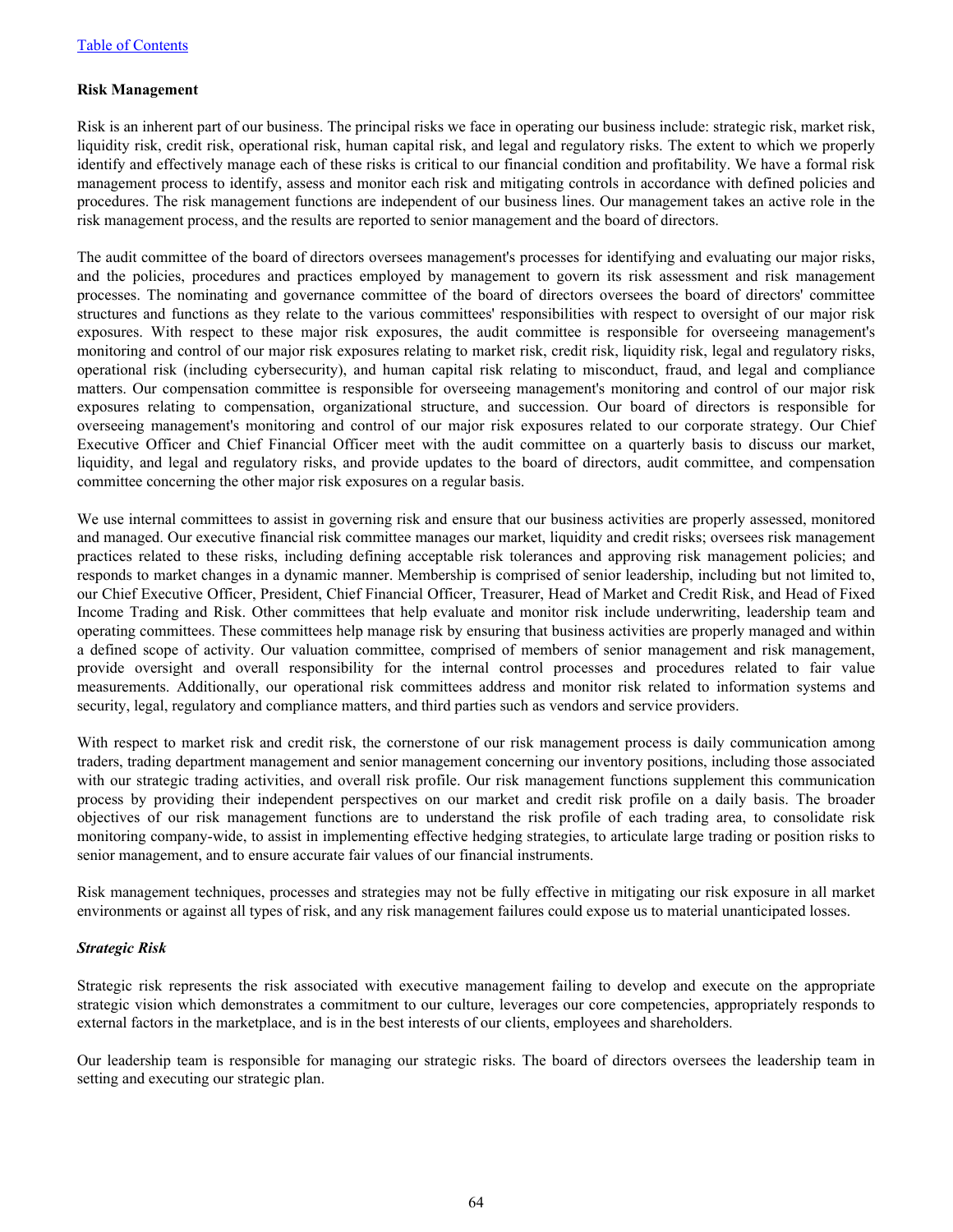#### *Market Risk*

Market risk represents the risk of losses, or financial volatility, that may result from the change in value of a financial instrument due to fluctuations in its market price. Our exposure to market risk is directly related to our role as a financial intermediary for our clients, to our market-making activities and our strategic trading activities. Market risks are inherent to both cash and derivative financial instruments. The scope of our market risk management policies and procedures includes all market-sensitive financial instruments.

Our different types of market risk include:

*Interest Rate Risk* — Interest rate risk represents the potential volatility from changes in market interest rates. We are exposed to interest rate risk arising from changes in the level and volatility of interest rates, changes in the slope of the yield curve, changes in credit spreads, and the rate of prepayments on our interest-earning assets (e.g., inventories) and our funding sources (e.g., short-term financing) which finance these assets. Interest rate risk is managed by selling short U.S. government securities, agency securities, corporate debt securities and derivative contracts. See Note 5 to our unaudited consolidated financial statements included in Part I, Item 1 of this Quarterly Report on Form 10-Q for additional information on our derivative contracts. Our interest rate hedging strategies may not work in all market environments and as a result may not be effective in mitigating interest rate risk. Also, we establish limits on the notional level of our fixed income securities inventory and manage net positions within those limits.

*Equity Price Risk* — Equity price risk represents the potential loss in value due to adverse changes in the level or volatility of equity prices. We are exposed to equity price risk through our trading activities primarily in the U.S. market. We attempt to reduce the risk of loss inherent in our market-making and in our inventory of equity securities by establishing limits on the notional level of our inventory and by managing net position levels within those limits.

*Foreign Exchange Risk* — Foreign exchange risk represents the potential volatility to earnings or capital arising from movement in foreign exchange rates. A modest portion of our business is conducted in currencies other than the U.S. dollar, and changes in foreign exchange rates relative to the U.S. dollar can therefore affect the value of non-U.S. dollar net assets, revenues and expenses. A change in the foreign currency rates could create either a foreign currency transaction gain/loss (recorded in our consolidated statements of operations) or a foreign currency translation adjustment (recorded to accumulated other comprehensive income/(loss) within the shareholders' equity section of our consolidated statements of financial condition and other comprehensive income/ (loss) within the consolidated statements of comprehensive income).

#### *Value-at-Risk ("VaR")*

We use the statistical technique known as VaR to measure, monitor and review the market risk exposures in our trading portfolios. VaR is the potential loss in value of our trading positions, excluding noncontrolling interests, due to adverse market movements over a defined time horizon with a specified confidence level. We perform a daily VaR analysis on substantially all of our trading positions, including fixed income, equities, convertible bonds, mortgage-backed securities and all associated economic hedges. These positions encompass both customer-related and strategic trading activities. A VaR model provides a common metric for assessing market risk across business lines and products. Changes in VaR between reporting periods are generally due to changes in levels of risk exposure, volatilities and/or correlations among asset classes and individual securities.

We use a Monte Carlo simulation methodology for VaR calculations. We believe this methodology provides VaR results that properly reflect the risk profile of all our instruments, including those that contain optionality, and also accurately models correlation movements among all of our asset classes. In addition, it provides improved tail results as there are no assumptions of distribution, and can provide additional insight for scenario shock analysis.

Model-based VaR derived from simulation has inherent limitations including: reliance on historical data to predict future market risk; VaR calculated using a one-day time horizon does not fully capture the market risk of positions that cannot be liquidated or offset with hedges within one day; and published VaR results reflect past trading positions while future risk depends on future positions.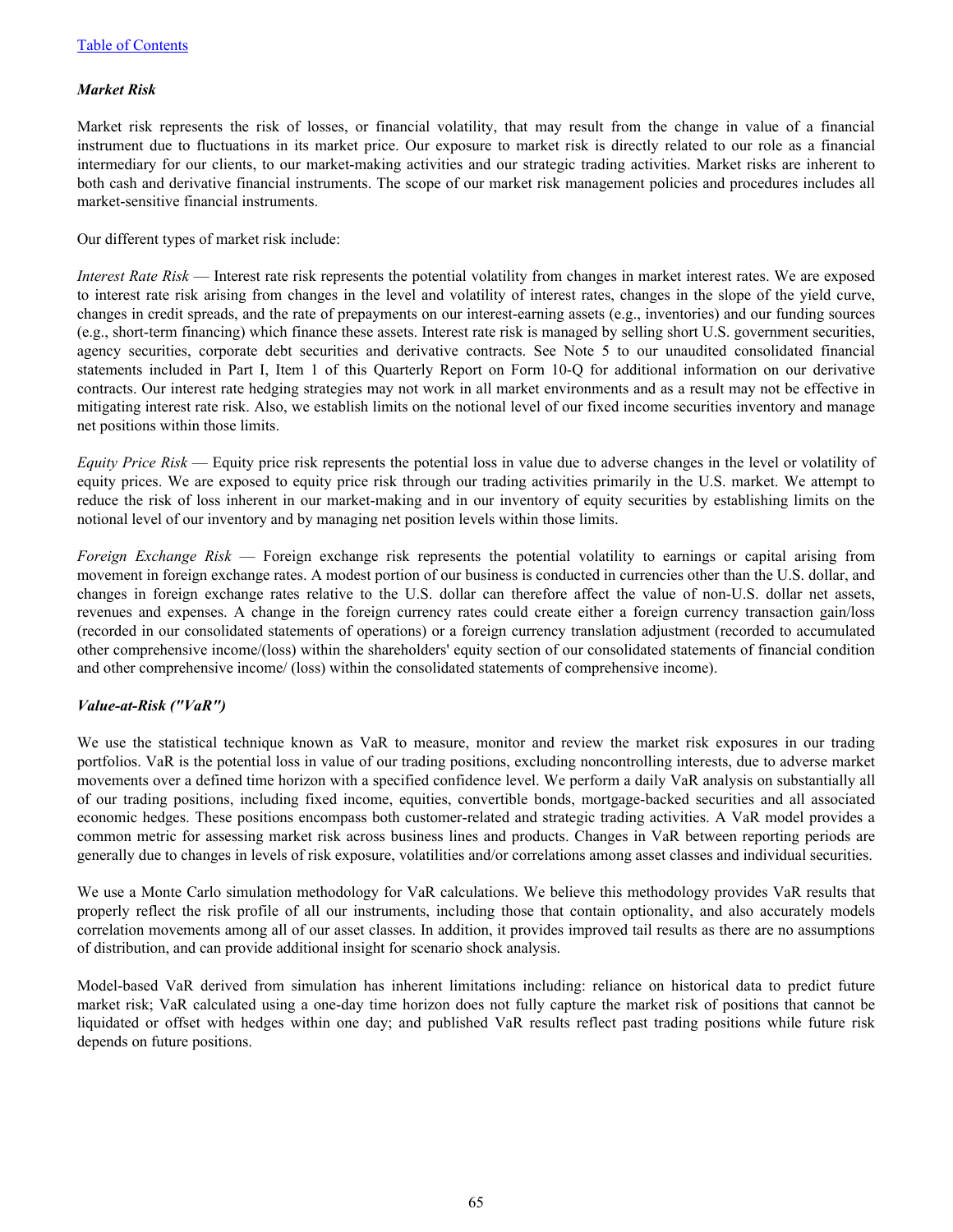The modeling of the market risk characteristics of our trading positions involves a number of assumptions and approximations. While we believe that these assumptions and approximations are reasonable, different assumptions and approximations could produce materially different VaR estimates. When comparing our VaR numbers to those of other firms, it is important to remember that different methodologies, assumptions and approximations could produce significantly different results.

The following table quantifies the model-based VaR simulated for each component of market risk for the periods presented, which are computed using the past 250 days of historical data. When calculating VaR we use a 95 percent confidence level and a one-day time horizon. This means that, over time, there is a one in 20 chance that daily trading net revenues will fall below the expected daily trading net revenues by an amount at least as large as the reported VaR. Shortfalls on a single day can exceed reported VaR by significant amounts. Shortfalls can also accumulate over a longer time horizon, such as a number of consecutive trading days. Therefore, there can be no assurance that actual losses occurring on any given day arising from changes in market conditions will not exceed the VaR amounts shown below or that such losses will not occur more than once in a 20-day trading period.

| (Amounts in thousands)     | September 30,<br>2020 | December 31,<br>2019 |
|----------------------------|-----------------------|----------------------|
| Interest Rate Risk         | 466                   | 428                  |
| <b>Equity Price Risk</b>   | 52                    |                      |
| Diversification Effect (1) | (41)                  | (37)                 |
| Total Value-at-Risk        |                       | 443                  |

*(1) Equals the difference between total VaR and the sum of the VaRs for the two risk categories. This effect arises because the two market risk categories are not perfectly correlated.*

The aggregate VaR as of September 30, 2020 was higher than the reported VaR on December 31, 2019. The increase in VaR was due to our mix of inventory compared to the end of 2019.

We view average VaR over a period of time as more representative of trends in the business than VaR at any single point in time. The table below illustrates the daily high, low and average VaR calculated for each component of market risk during the nine months ended September 30, 2020 and the year ended December 31, 2019.

| (Amounts in thousands)                       | <b>High</b> |             |    | Low | Average       |         |
|----------------------------------------------|-------------|-------------|----|-----|---------------|---------|
| For the Nine Months Ended September 30, 2020 |             |             |    |     |               |         |
| Interest Rate Risk                           | \$          | 918         | S  | 207 | \$.           | 476     |
| <b>Equity Price Risk</b>                     |             | 66          |    | 41  |               | 53      |
| Diversification Effect (1)                   |             |             |    |     |               | (41)    |
| <b>Total Value-at-Risk</b>                   | \$          | 930         | \$ | 223 | <sup>\$</sup> | 488     |
|                                              |             |             |    |     |               |         |
| (Amounts in thousands)                       |             | <b>High</b> |    | Low |               | Average |
| For the Year Ended December 31, 2019         |             |             |    |     |               |         |
| Interest Rate Risk                           | \$          | 792         | S  | 181 | \$.           | 432     |
| <b>Equity Price Risk</b>                     |             | 69          |    | 42  |               | 54      |
| Diversification Effect (1)                   |             |             |    |     |               | (41)    |

*(1) Equals the difference between total VaR and the sum of the VaRs for the two risk categories. This effect arises because the two market risk categories are not perfectly correlated. Because high and low VaR numbers for these risk categories may have occurred on different days, high and low numbers for diversification effect would not be meaningful.*

Trading losses exceeded our one-day VaR on 22 occasions during the first nine months of 2020.

In addition to VaR, we also employ additional measures to monitor and manage market risk exposure including net market position, duration exposure, option sensitivities, and inventory turnover. All metrics are aggregated by asset concentration and are used for monitoring limits and exception approvals. In times of market volatility, we also perform ad hoc stress tests and scenario analysis as market conditions dictate. Unlike our VaR, which measures potential losses within a given confidence level, stress scenarios do not have an associated implied probability. Rather, stress testing is used to estimate the potential loss from market moves outside our VaR confidence levels.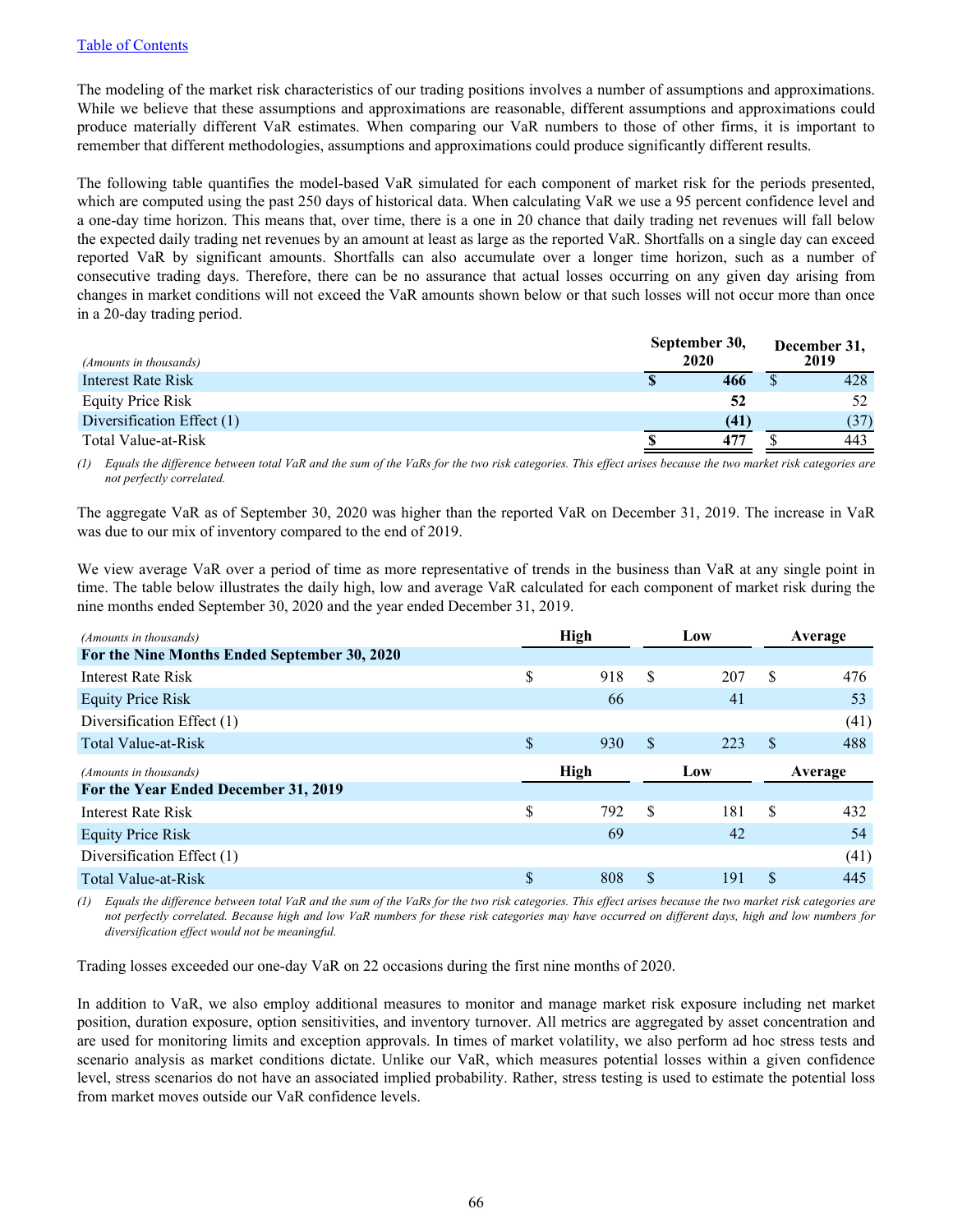## *Liquidity Risk*

Liquidity risk is the risk that we are unable to timely access necessary funding sources in order to operate our business, as well as the risk that we are unable to timely divest securities that we hold in connection with our market-making, sales and trading, and strategic trading activities. We are exposed to liquidity risk in our day-to-day funding activities, by holding potentially illiquid inventory positions and in our role as a remarketing agent for variable rate demand notes.

See the section entitled "Liquidity, Funding and Capital Resources" for information regarding our liquidity and how we manage liquidity risk.

Our inventory positions, including those associated with strategic trading activities, subject us to potential financial losses from the reduction in value of illiquid positions. Market risk can be exacerbated in times of trading illiquidity when market participants refrain from transacting in normal quantities and/or at normal bid-offer spreads. Depending on the specific security, the structure of the financial product, and/or overall market conditions, we may be forced to hold a security for substantially longer than we had planned or forced to liquidate into a challenging market if funding becomes unavailable.

#### *Credit Risk*

Credit risk refers to the potential for loss due to the default or deterioration in credit quality of a counterparty, customer, borrower or issuer of securities we hold in our trading inventory. The nature and amount of credit risk depends on the type of transaction, the structure and duration of that transaction and the parties involved. Credit risk also results from an obligor's failure to meet the terms of any contract with us or otherwise fail to perform as agreed. This may be reflected through issues such as settlement obligations or payment collections.

Our different types of credit risk include:

*Credit Spread Risk* — Credit spread risk arises from the possibility that changes in credit spreads will affect the value of financial instruments. Credit spreads represent the credit risk premiums required by market participants for a given credit quality (e.g., the additional yield that a debt instrument issued by a AA-rated entity must produce over a risk-free alternative). Changes in credit spreads result from potential changes in an issuer's credit rating or the market's perception of the issuer's credit worthiness. We are exposed to credit spread risk with the debt instruments held in our trading inventory, including those held for strategic trading activities. We enter into transactions to hedge our exposure to credit spread risk through the use of derivatives and certain other financial instruments. These hedging strategies may not work in all market environments and as a result may not be effective in mitigating credit spread risk.

*Deterioration/Default Risk* — Deterioration/default risk represents the risk due to an issuer, counterparty or borrower failing to fulfill its obligations. We are exposed to deterioration/default risk in our role as a trading counterparty to dealers and customers, as a holder of securities, and as a member of exchanges. The risk of default depends on the creditworthiness of the counterparty and/or issuer of the security. We mitigate this risk by establishing and monitoring individual and aggregate position limits for each counterparty relative to potential levels of activity, holding and marking to market collateral on certain transactions. Our risk management functions also evaluate the potential risk associated with institutional counterparties with whom we hold derivatives, TBAs and other documented institutional counterparty agreements that may give rise to credit exposure.

*Collections Risk* — Collections risk arises from ineffective management and monitoring of collecting outstanding debts and obligations, including those related to our customer trading activities and margin lending. Our client activities involve the execution, settlement and financing of various transactions. Client activities are transacted on a delivery versus payment, cash or margin basis. Our credit exposure to institutional client business is mitigated by the use of industry-standard delivery versus payment through depositories and clearing banks. Credit exposure associated with our customer margin accounts in the U.S. is monitored daily. Our risk management functions have credit risk policies establishing appropriate credit limits and collateralization thresholds for our customers utilizing margin lending.

*Concentration Risk* — Concentration risk is the risk due to concentrated exposure to a particular product; individual issuer, borrower or counterparty; financial instrument; or geographic area. We are subject to concentration risk if we hold large individual securities positions, execute large transactions with individual counterparties or groups of related counterparties, or make substantial underwriting commitments. Concentration risk can occur by industry, geographic area or type of client. Securities purchased under agreements to resell consist primarily of securities issued by the U.S. government or its agencies. The counterparties to these agreements typically are primary dealers of U.S. government securities and major financial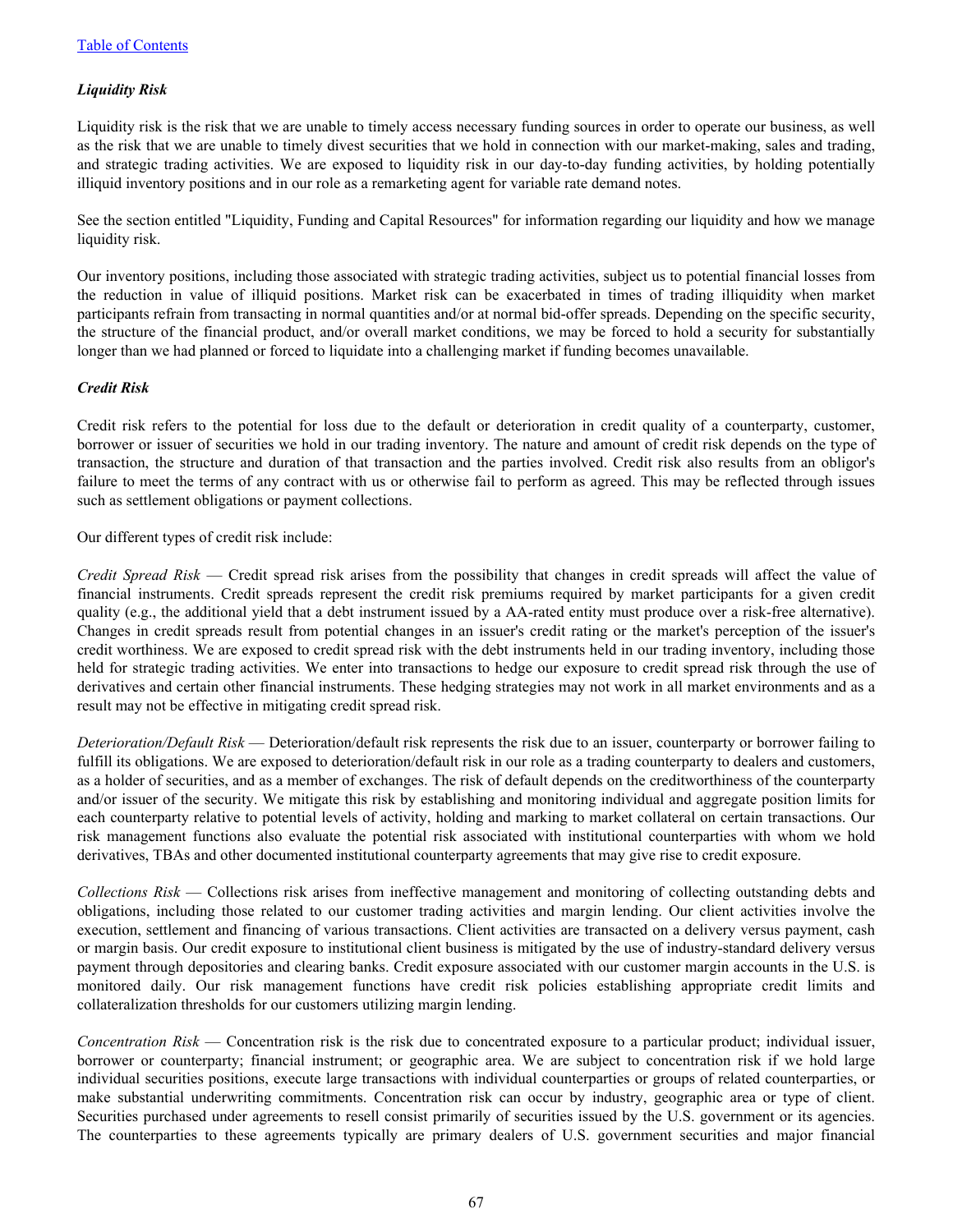institutions. Inventory and investment positions taken and commitments made, including underwritings, may result in exposure to individual issuers and businesses. Potential concentration risk is carefully monitored through review of counterparties and borrowers and is managed through the use of policies and limits established by senior management.

We have concentrated counterparty credit exposure with four non-publicly rated entities totaling \$26.1 million at September 30, 2020. This counterparty credit exposure is part of our matched-book derivative program related to our public finance underwriting business, consisting primarily of interest rate swaps. One derivative counterparty represented 84.4 percent, or \$22.0 million, of this exposure. Credit exposure associated with our derivative counterparties is driven by uncollateralized market movements in the fair value of the interest rate swap contracts and is monitored regularly by our financial risk committee. We attempt to minimize the credit (or repayment) risk in derivative instruments by entering into transactions with high-quality counterparties that are reviewed periodically by senior management.

## *Operational Risk*

Operational risk is the risk of loss, or damage to our reputation, resulting from inadequate or failed processes, people and systems or from external events. We rely on the ability of our employees and our systems, both internal and at computer centers operated by third parties, to process a large number of transactions. Our systems may fail to operate properly or become disabled as a result of events that are wholly or partially beyond our control. In the event of a breakdown or improper operation of our systems or improper action by our employees or third party vendors, we could suffer financial loss, a disruption of our businesses, regulatory sanctions and damage to our reputation. We also face the risk of operational failure or termination of our relationship with any of the exchanges, fully disclosed clearing firms, or other financial intermediaries we use to facilitate our securities transactions. Any such failure or termination could adversely affect our ability to effect transactions and manage our exposure to risk.

Our operations rely on secure processing, storage and transmission of confidential and other information in our internal and outsourced computer systems and networks. Our computer systems, software and networks may be vulnerable to unauthorized access, computer viruses or other malicious code, internal misconduct or inadvertent errors and other events that could have an information security impact. The occurrence of one or more of these events, which we have experienced, could jeopardize our or our clients' or counterparties' confidential and other information processed and stored in, and transmitted through, our computer systems and networks, or otherwise cause interruptions or malfunctions in our, our clients', our counterparties' or third parties' operations. We take protective measures and endeavor to modify them as circumstances warrant.

In order to mitigate and control operational risk, we have developed and continue to enhance policies and procedures that are designed to identify and manage operational risk at appropriate levels throughout the organization. We also have business continuity plans in place that we believe will cover critical processes on a company-wide basis, and redundancies are built into our systems as we have deemed appropriate. These control mechanisms attempt to ensure that operational policies and procedures are being followed and that our various businesses are operating within established corporate policies and limits.

We operate under a fully disclosed clearing model for all of our clearing operations. In a fully disclosed clearing model, we act as an introducing broker for client transactions and rely on Pershing, our clearing broker dealer, to facilitate clearance and settlement of our clients' securities transactions. The clearing services provided by Pershing are critical to our business operations, and similar to other services performed by third party vendors, any failure by Pershing with respect to the services we rely upon Pershing to provide could cause financial loss, significantly disrupt our business, damage our reputation, and adversely affect our ability to serve our clients and manage our exposure to risk.

#### *Human Capital Risk*

Our business is a human capital business and our success is dependent upon the skills, expertise and performance of our employees. Human capital risks represent the risks posed if we fail to attract and retain qualified individuals who are motivated to serve the best interests of our clients, thereby serving the best interests of our company. Attracting and retaining employees depends, among other things, on our company's culture, management, work environment, geographic locations and compensation. There are risks associated with the proper recruitment, development and rewards of our employees to ensure quality performance and retention.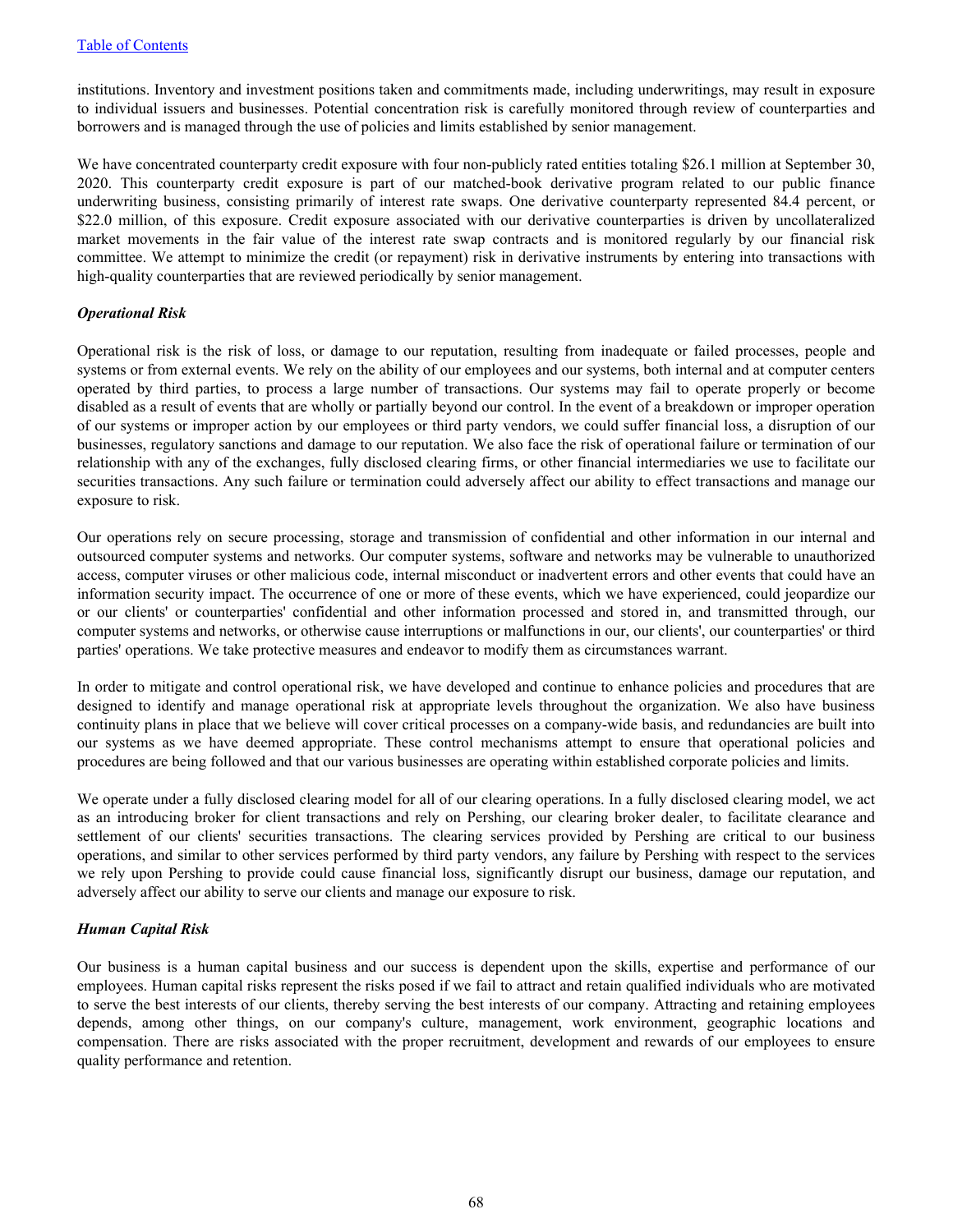## *Legal and Regulatory Risk*

Legal and regulatory risk includes the risk of non-compliance with applicable legal and regulatory requirements and loss to our reputation we may suffer as a result of failure to comply with laws, regulations, rules, related self-regulatory organization standards and codes of conduct applicable to our business activities. We are generally subject to extensive regulation in the various jurisdictions in which we conduct our business. We have established procedures that are designed to ensure compliance with applicable statutory and regulatory requirements, such as public company reporting obligations, regulatory net capital requirements, sales and trading practices, potential conflicts of interest, anti-money laundering, privacy and recordkeeping. We have also established procedures that are designed to require that our policies relating to ethics and business conduct are followed. The legal and regulatory focus on the financial services industry presents a continuing business challenge for us.

Our business also subjects us to the complex income tax laws of the jurisdictions in which we have business operations, and these tax laws may be subject to different interpretations by the taxpayer and the relevant governmental taxing authorities. We must make judgments and interpretations about the application of these inherently complex tax laws when determining the provision for income taxes.

#### **Effects of Inflation**

Because our assets are liquid and generally short-term in nature, they are not significantly affected by inflation. However, the rate of inflation affects our expenses, such as employee compensation, office space leasing costs and communications charges, which may not be readily recoverable in the price of services we offer to our clients. To the extent inflation results in rising interest rates and has adverse effects upon the securities markets, it may adversely affect our financial position and results of operations.

## **ITEM 3.** *QUANTITATIVE AND QUALITATIVE DISCLOSURES ABOUT MARKET RISK.*

The information under the caption "Risk Management" in Part I, Item 2, "Management's Discussion and Analysis of Financial Condition and Results of Operations," in this Quarterly Report on Form 10-Q is incorporated herein by reference.

#### **ITEM 4.** *CONTROLS AND PROCEDURES.*

As of the end of the period covered by this report, we conducted an evaluation, under the supervision and with the participation of our principal executive officer and principal financial officer, of our disclosure controls and procedures (as defined in Rules 13a-15(e) and 15d-15(e) under the Securities Exchange Act of 1934). Based on this evaluation, our principal executive officer and principal financial officer concluded that our disclosure controls and procedures are effective to ensure that information required to be disclosed by us in reports that we file or submit under the Securities Exchange Act of 1934 is (a) recorded, processed, summarized and reported within the time periods specified in Securities and Exchange Commission rules and forms and (b) accumulated and communicated to our management, including our principal executive officer and principal financial officer to allow timely decisions regarding disclosure.

During the third quarter of our fiscal year ending December 31, 2020, there was no change in our system of internal control over financial reporting (as defined in Rules 13a-15(f) and 15d-15(f) under the Securities Exchange Act of 1934) that has materially affected, or is reasonably likely to materially affect, our internal control over financial reporting.

#### **PART II. OTHER INFORMATION**

#### **ITEM 1.** *LEGAL PROCEEDINGS.*

The discussion of our legal proceedings contained in Part I, Item 3 "Legal Proceedings" in our Annual Report on Form 10-K for the fiscal year ended December 31, 2019 is incorporated herein by reference.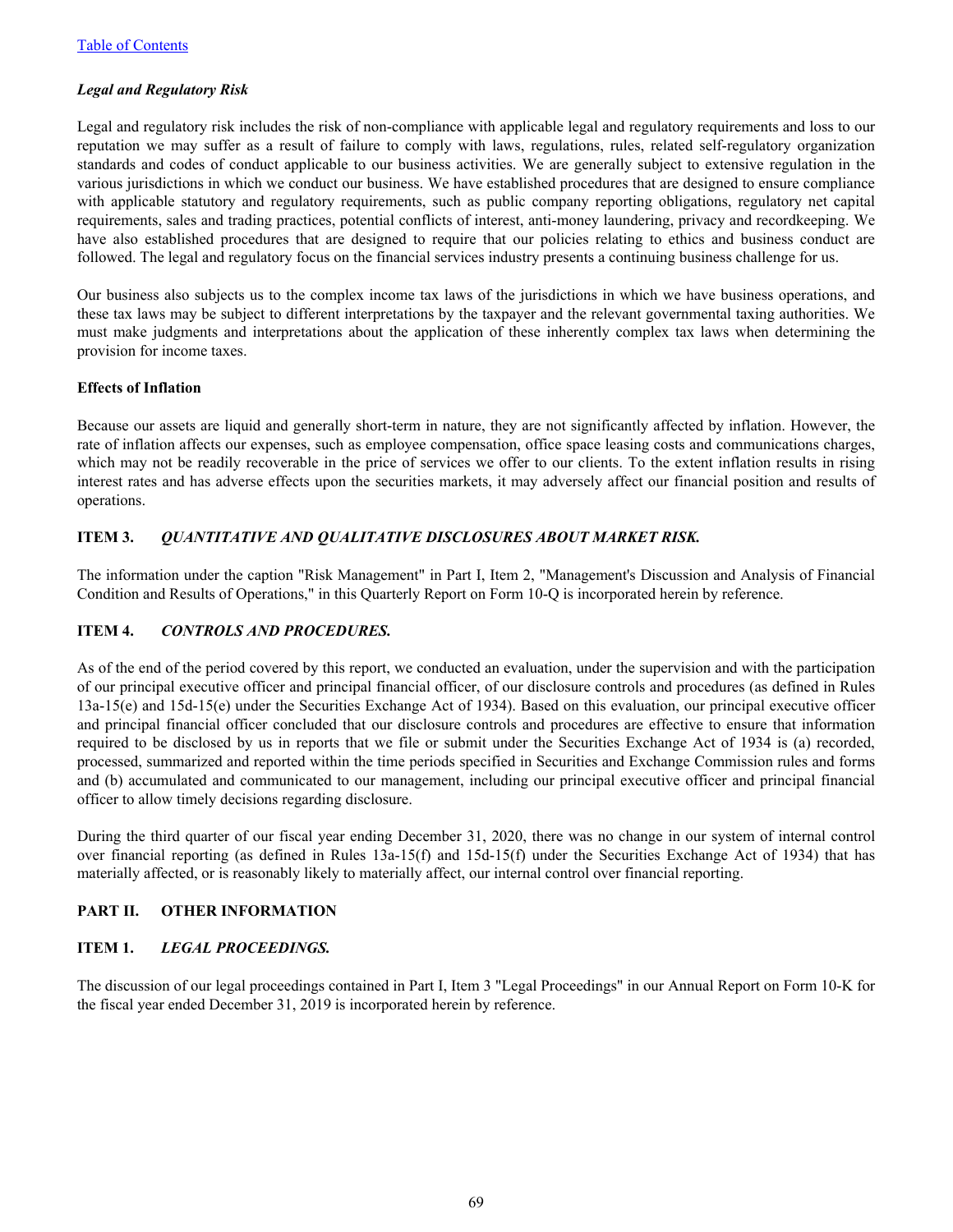## **ITEM 1A.** *RISK FACTORS.*

The discussion of our business and operations should be read together with the risk factors contained in Part I, Item 1A "Risk Factors" in our Annual Report on Form 10-K for the fiscal year ended December 31, 2019 and Part II, Item 1A "Risk Factors" in our Quarterly Report on Form 10-Q for the fiscal quarter ended March 31, 2020. These risk factors describe various risks and uncertainties to which we are or may become subject. These risks and uncertainties have the potential to affect our business, financial condition, results of operations, cash flows, strategies or prospects in a material and adverse manner.

There have been no material changes to the risk factors disclosed under Part I, Item 1A "Risk Factors" in our Annual Report on Form 10-K for the fiscal year ended December 31, 2019 and Part II, Item 1A "Risk Factors" in our Quarterly Report on Form 10-Q for the fiscal quarter ended March 31, 2020.

## **ITEM 2.** *UNREGISTERED SALES OF EQUITY SECURITIES AND USE OF PROCEEDS.*

The table below sets forth the information with respect to purchases made by or on behalf of Piper Sandler Companies or any "affiliated purchaser" (as defined in Rule 10b-18(a)(3) under the Securities Exchange Act of 1934), of our common stock during the quarter ended September 30, 2020.

| Period                                               | <b>Total Number of</b><br><b>Shares Purchased</b> |    | <b>Average Price</b><br>Paid per Share | <b>Total Number of Shares</b><br><b>Purchased as Part of</b><br><b>Publicly Announced</b><br><b>Plans or Programs</b> | <b>Approximate Dollar</b><br>Value of Shares Yet to be<br><b>Purchased Under the</b><br>Plans or Programs (1) |         |
|------------------------------------------------------|---------------------------------------------------|----|----------------------------------------|-----------------------------------------------------------------------------------------------------------------------|---------------------------------------------------------------------------------------------------------------|---------|
| Month $#1$                                           |                                                   |    |                                        |                                                                                                                       |                                                                                                               |         |
| $($ July 1, 2020 to July<br>31, 2020)                | 205                                               | \$ | 63.53                                  |                                                                                                                       | \$<br>141                                                                                                     | million |
| Month $#2$<br>(August 1, 2020 to<br>August 31, 2020) | 46,958 <sup>(2)</sup> \$                          |    | 66.01                                  | 42,743                                                                                                                | \$<br>138                                                                                                     | million |
| Month $#3$                                           |                                                   |    |                                        |                                                                                                                       |                                                                                                               |         |
| (September 1, 2020 to<br>September 30, 2020)         | 16,711                                            | \$ | 67.40                                  | 16,711                                                                                                                | \$<br>137                                                                                                     | million |
| Total                                                | 63,874                                            | \$ | 66.36                                  | 59,454                                                                                                                | 137                                                                                                           | million |

*(1) Effective January 1, 2020, our board of directors authorized the repurchase of up to \$150.0 million of common stock through December 31, 2021.*

*(2) Consists of 42,743 shares of common stock repurchased on the open market pursuant to a 10b5-1 plan established with an independent agent at an average price of \$65.00 per share, and 4,215 shares of common stock withheld from recipients of restricted stock to pay taxes upon the vesting of the restricted stock at an average price of \$76.23 per share.*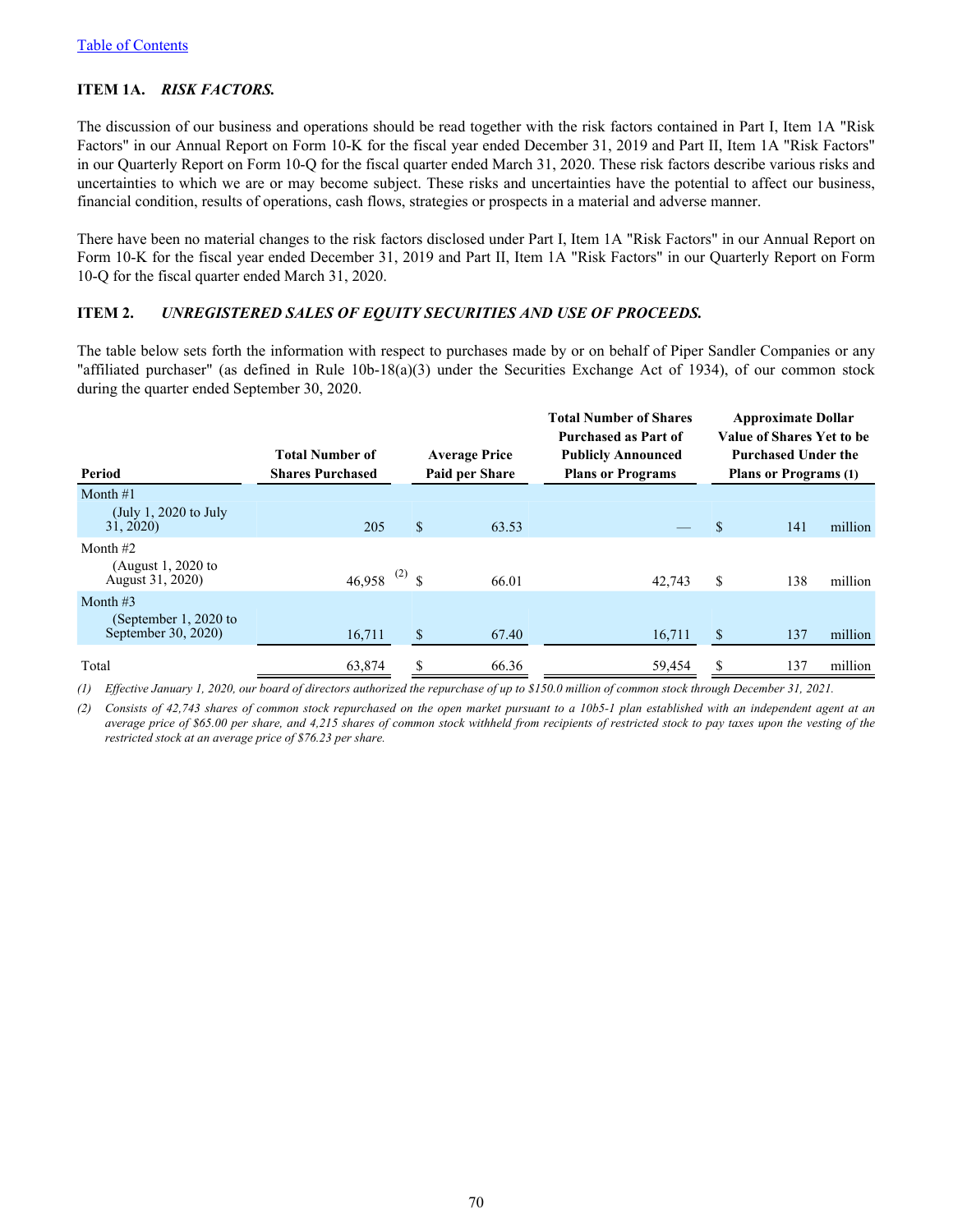## **ITEM 6.** *EXHIBITS.*

**Exhibit Index**

| Exhibit       |                                                                                                                                                                                                                                                                                                                                                                                                                                                                                                                                                                              | <b>Method</b>      |
|---------------|------------------------------------------------------------------------------------------------------------------------------------------------------------------------------------------------------------------------------------------------------------------------------------------------------------------------------------------------------------------------------------------------------------------------------------------------------------------------------------------------------------------------------------------------------------------------------|--------------------|
| <b>Number</b> | <b>Description</b>                                                                                                                                                                                                                                                                                                                                                                                                                                                                                                                                                           | of Filing          |
| 3.1           | Amended and Restated Certificate of Incorporation.                                                                                                                                                                                                                                                                                                                                                                                                                                                                                                                           | (1)                |
| 3.2           | Certificate of Amendment to the Amended and Restated Certificate of Incorporation.                                                                                                                                                                                                                                                                                                                                                                                                                                                                                           | (2)                |
| 3.3           | Amended and Restated Bylaws (as of January 3, 2020).                                                                                                                                                                                                                                                                                                                                                                                                                                                                                                                         | (3)                |
| 31.1          | Rule 13a-14(a)/15d-14(a) Certification of Chairman and Chief Executive Officer.                                                                                                                                                                                                                                                                                                                                                                                                                                                                                              | Filed herewith     |
| 31.2          | Rule 13a-14(a)/15d-14(a) Certification of Chief Financial Officer.                                                                                                                                                                                                                                                                                                                                                                                                                                                                                                           | Filed herewith     |
| 32.1          | Section 1350 Certifications.                                                                                                                                                                                                                                                                                                                                                                                                                                                                                                                                                 | Furnished herewith |
| 101           | The following financial information from our Quarterly Report on Form 10-Q for the<br>quarter ended September 30, 2020, formatted in <i>iXBRL</i> (inline eXtensible Business)<br>Reporting Language): (i) the Consolidated Statements of Financial Condition, (ii) the<br>Consolidated Statements of Operations, (iii) the Consolidated Statements of<br>Comprehensive Income, (iv) the Consolidated Statements of Changes in Shareholders'<br>Equity, (v) the Consolidated Statements of Cash Flows and (vi) the Notes to the<br><b>Consolidated Financial Statements.</b> | Filed herewith     |
| 104           | The cover page from our Quarterly Report on Form 10-Q for the quarter ended<br>September 30, 2020, formatted in <i>iXBRL</i> .                                                                                                                                                                                                                                                                                                                                                                                                                                               | Filed herewith     |

<sup>(1)</sup> Filed as Exhibit 3.1 to the Company's Quarterly Report on Form 10-Q for the period ended June 30, 2007, filed with the Commission on August 3, 2007, and incorporated herein by reference.

(2) Filed as Exhibit 3.1 to the Company's Current Report on Form 8-K, filed with the Commission on January 6, 2020, and incorporated herein by reference.

(3) Filed as Exhibit 3.2 to the Company's Current Report on Form 8-K, filed with the Commission on January 6, 2020, and incorporated herein by reference.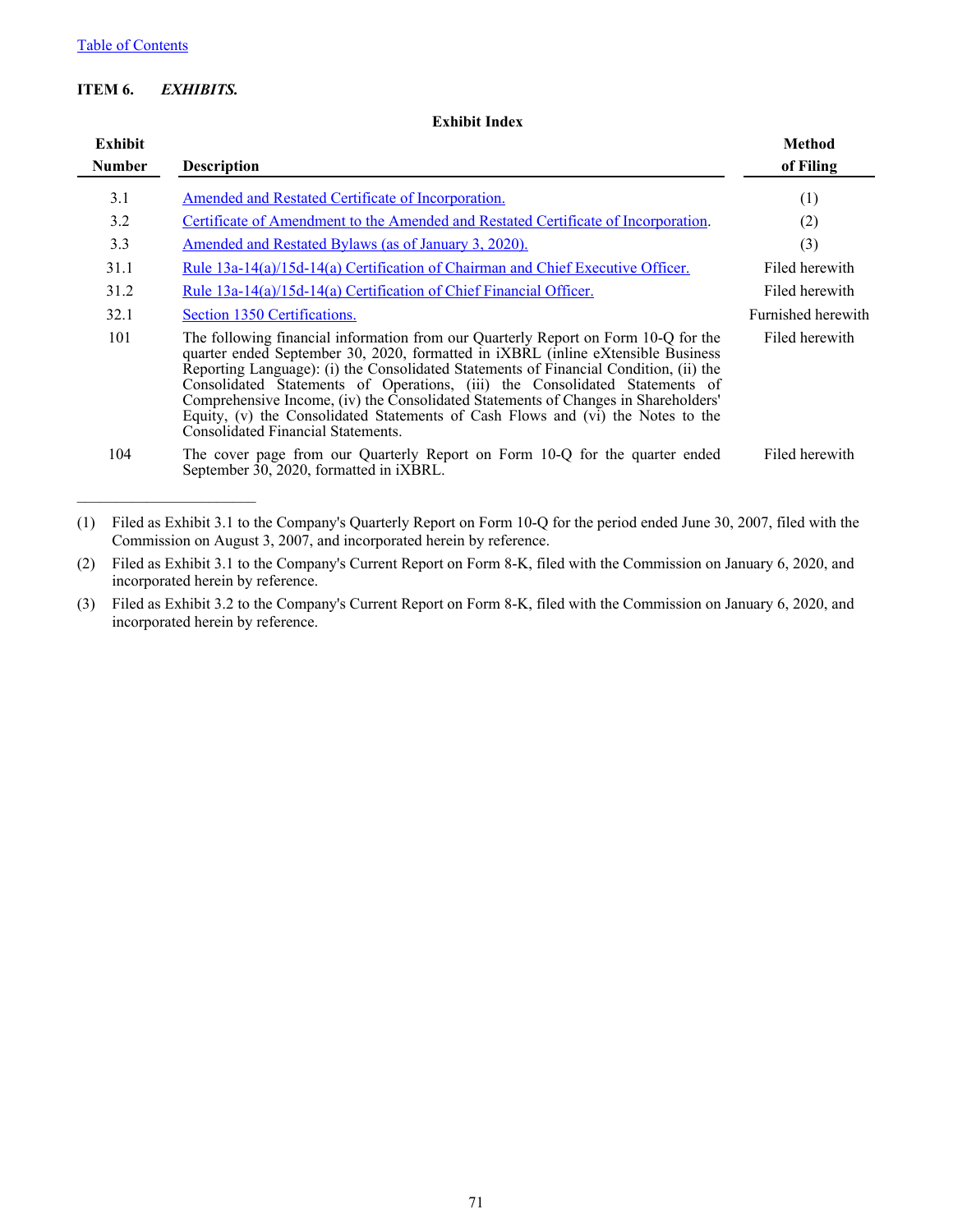#### **SIGNATURES**

Pursuant to the requirements of the Securities Exchange Act of 1934, the registrant has duly caused this report to be signed on its behalf by the undersigned thereunto duly authorized.

## PIPER SANDLER COMPANIES

Date: November 5, 2020 By /s/ Chad R. Abraham Name Chad R. Abraham Its Chairman and Chief Executive Officer Date: November 5, 2020 By /s/ Timothy L. Carter Name Timothy L. Carter Its Chief Financial Officer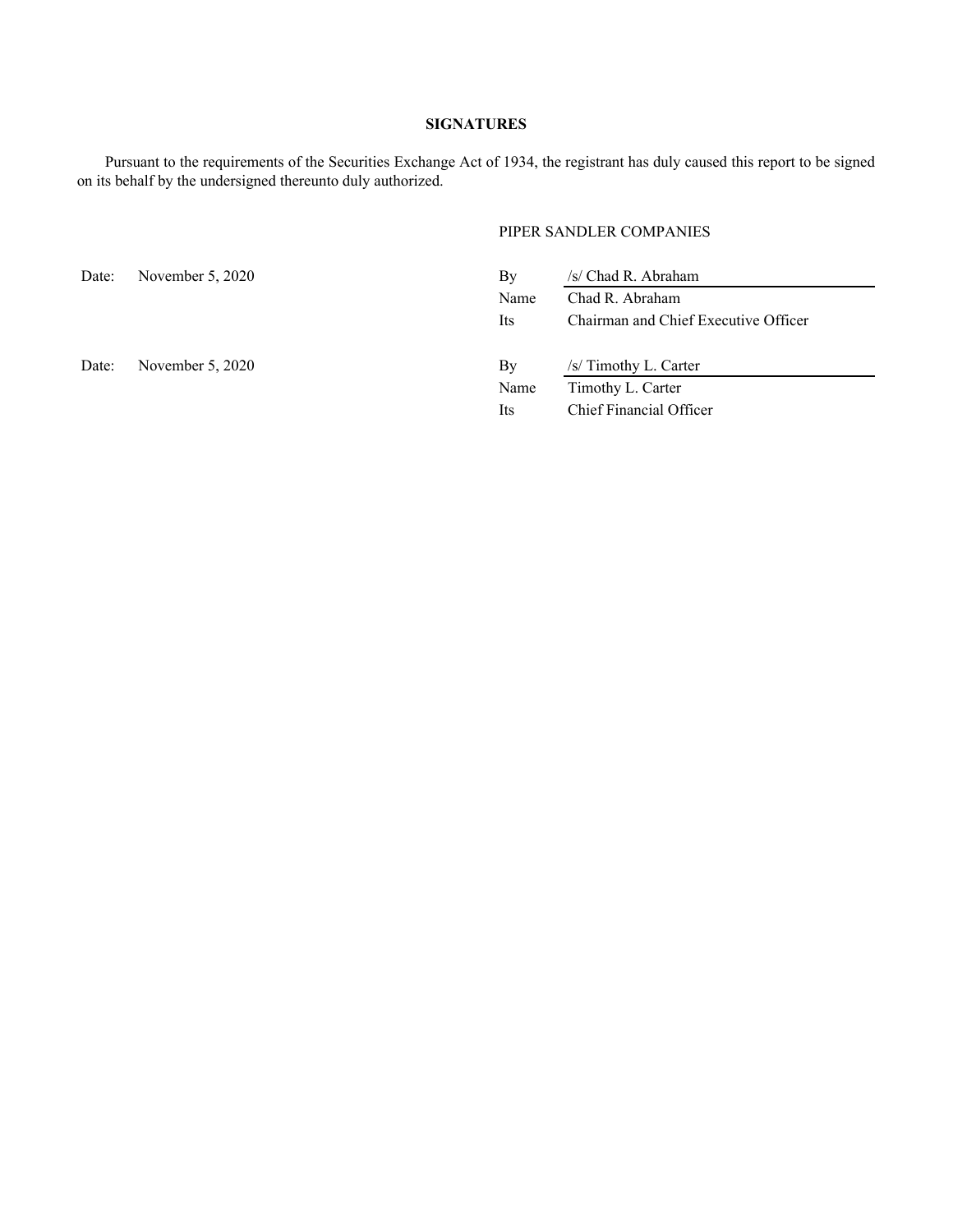## **CERTIFICATIONS**

I, Chad R. Abraham, certify that:

- 1. I have reviewed this quarterly report on Form 10-Q of Piper Sandler Companies;
- 2. Based on my knowledge, this report does not contain any untrue statement of a material fact or omit to state a material fact necessary to make the statements made, in light of the circumstances under which such statements were made, not misleading with respect to the period covered by this report;
- 3. Based on my knowledge, the financial statements, and other financial information included in this report, fairly present in all material respects the financial condition, results of operations and cash flows of the registrant as of, and for, the periods presented in this report;
- 4. The registrant's other certifying officer and I are responsible for establishing and maintaining disclosure controls and procedures (as defined in Exchange Act Rules 13a-15(e) and 15d-15(e)) and internal control over financial reporting (as defined in Exchange Act Rules 13a-15(f) and 15d-15(f)) for the registrant and have:
	- a) Designed such disclosure controls and procedures, or caused such disclosure controls and procedures to be designed under our supervision, to ensure that material information relating to the registrant, including its consolidated subsidiaries, is made known to us by others within those entities, particularly during the period in which this report is being prepared;
	- b) Designed such internal control over financial reporting, or caused such internal control over financial reporting to be designed under our supervision, to provide reasonable assurance regarding the reliability of financial reporting and the preparation of financial statements for external purposes in accordance with generally accepted accounting principles;
	- c) Evaluated the effectiveness of the registrant's disclosure controls and procedures and presented in this report our conclusions about the effectiveness of the disclosure controls and procedures, as of the end of the period covered by this report based on such evaluation; and
	- d) Disclosed in this report any change in the registrant's internal control over financial reporting that occurred during the registrant's most recent fiscal quarter (the registrant's fourth fiscal quarter in the case of an annual report) that has materially affected, or is reasonably likely to materially affect, the registrant's internal control over financial reporting; and
- 5. The registrant's other certifying officer and I have disclosed, based on our most recent evaluation of internal control over financial reporting, to the registrant's auditors and the audit committee of the registrant's board of directors (or persons performing the equivalent functions):
	- a) All significant deficiencies and material weaknesses in the design or operation of internal control over financial reporting which are reasonably likely to adversely affect the registrant's ability to record, process, summarize and report financial information; and
	- b) Any fraud, whether or not material, that involves management or other employees who have a significant role in the registrant's internal control over financial reporting.

Date: November 5, 2020

/s/ Chad R. Abraham

Chad R. Abraham Chairman and Chief Executive Officer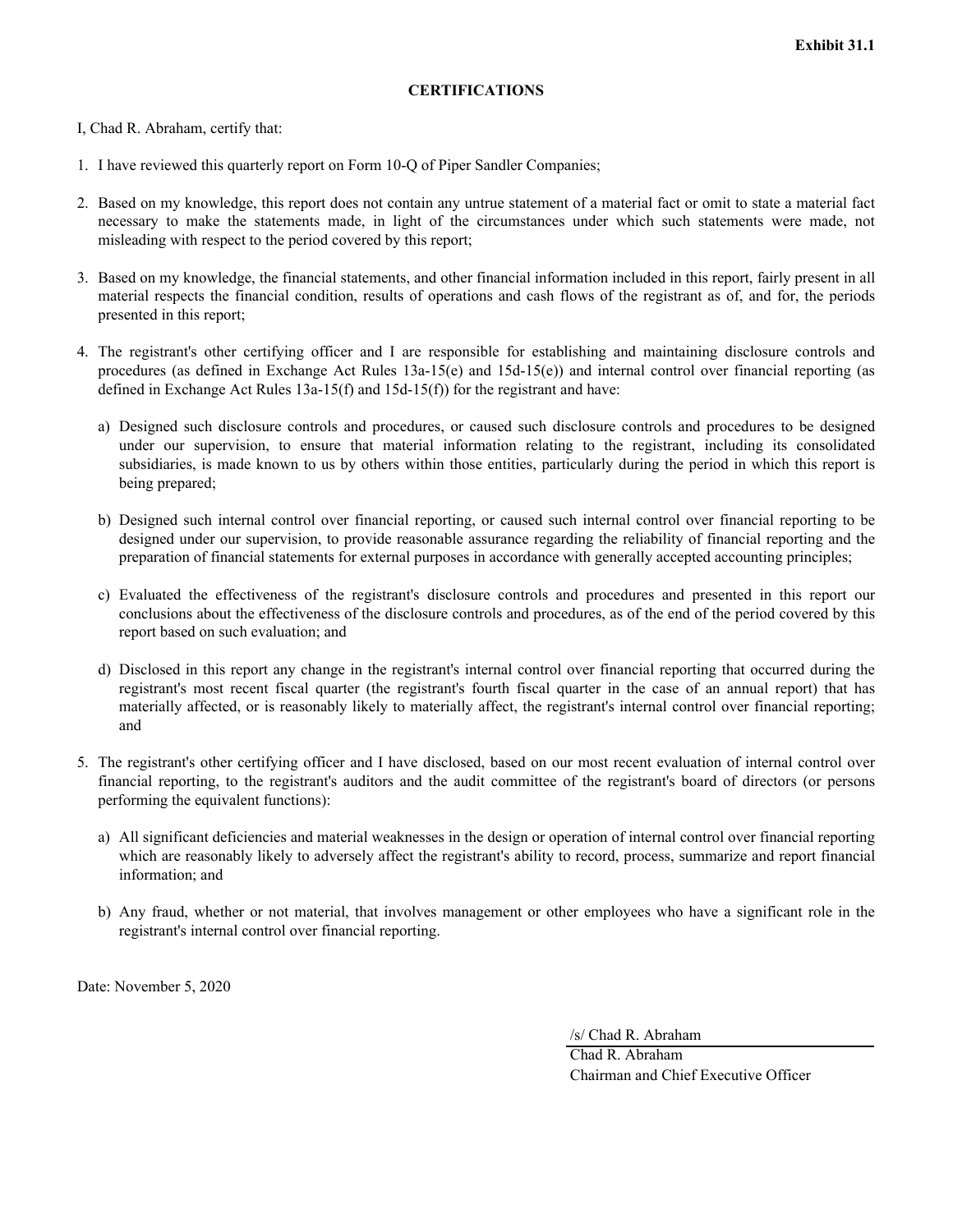## **CERTIFICATIONS**

I, Timothy L. Carter, certify that:

- 1. I have reviewed this quarterly report on Form 10-Q of Piper Sandler Companies;
- 2. Based on my knowledge, this report does not contain any untrue statement of a material fact or omit to state a material fact necessary to make the statements made, in light of the circumstances under which such statements were made, not misleading with respect to the period covered by this report;
- 3. Based on my knowledge, the financial statements, and other financial information included in this report, fairly present in all material respects the financial condition, results of operations and cash flows of the registrant as of, and for, the periods presented in this report;
- 4. The registrant's other certifying officer and I are responsible for establishing and maintaining disclosure controls and procedures (as defined in Exchange Act Rules 13a-15(e) and 15d-15(e)) and internal control over financial reporting (as defined in Exchange Act Rules 13a-15(f) and 15d-15(f)) for the registrant and have:
	- a) Designed such disclosure controls and procedures, or caused such disclosure controls and procedures to be designed under our supervision, to ensure that material information relating to the registrant, including its consolidated subsidiaries, is made known to us by others within those entities, particularly during the period in which this report is being prepared;
	- b) Designed such internal control over financial reporting, or caused such internal control over financial reporting to be designed under our supervision, to provide reasonable assurance regarding the reliability of financial reporting and the preparation of financial statements for external purposes in accordance with generally accepted accounting principles;
	- c) Evaluated the effectiveness of the registrant's disclosure controls and procedures and presented in this report our conclusions about the effectiveness of the disclosure controls and procedures, as of the end of the period covered by this report based on such evaluation; and
	- d) Disclosed in this report any change in the registrant's internal control over financial reporting that occurred during the registrant's most recent fiscal quarter (the registrant's fourth fiscal quarter in the case of an annual report) that has materially affected, or is reasonably likely to materially affect, the registrant's internal control over financial reporting; and
- 5. The registrant's other certifying officer and I have disclosed, based on our most recent evaluation of internal control over financial reporting, to the registrant's auditors and the audit committee of the registrant's board of directors (or persons performing the equivalent functions):
	- a) All significant deficiencies and material weaknesses in the design or operation of internal control over financial reporting which are reasonably likely to adversely affect the registrant's ability to record, process, summarize and report financial information; and
	- b) Any fraud, whether or not material, that involves management or other employees who have a significant role in the registrant's internal control over financial reporting.

Date: November 5, 2020

/s/ Timothy L. Carter

Timothy L. Carter Chief Financial Officer